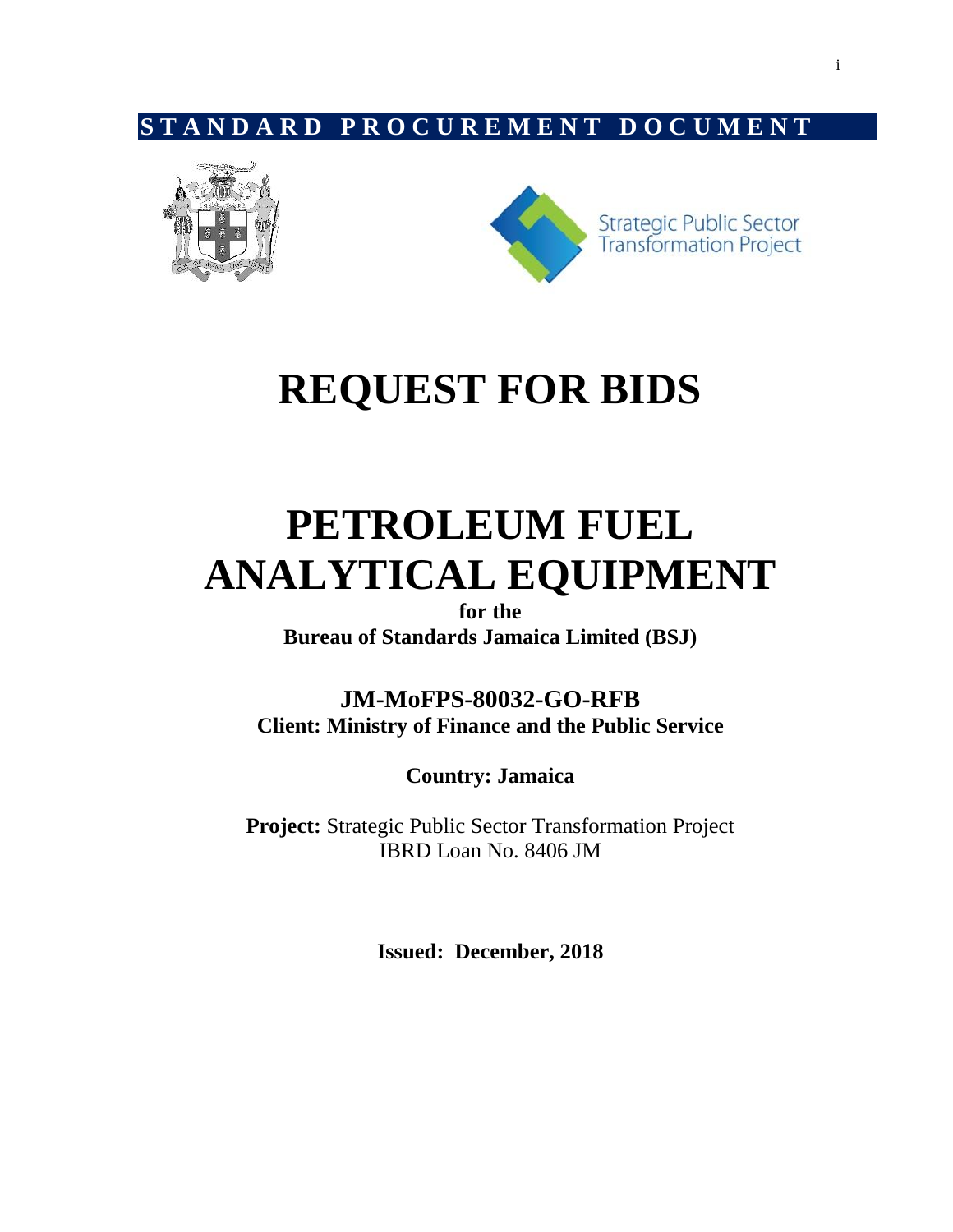This document is subject to copyright.

This document may be used and reproduced for non-commercial purposes only. Any commercial use, including without limitation reselling, charging to access, redistribute, or for derivative works such as unofficial translations based on this document is not allowed.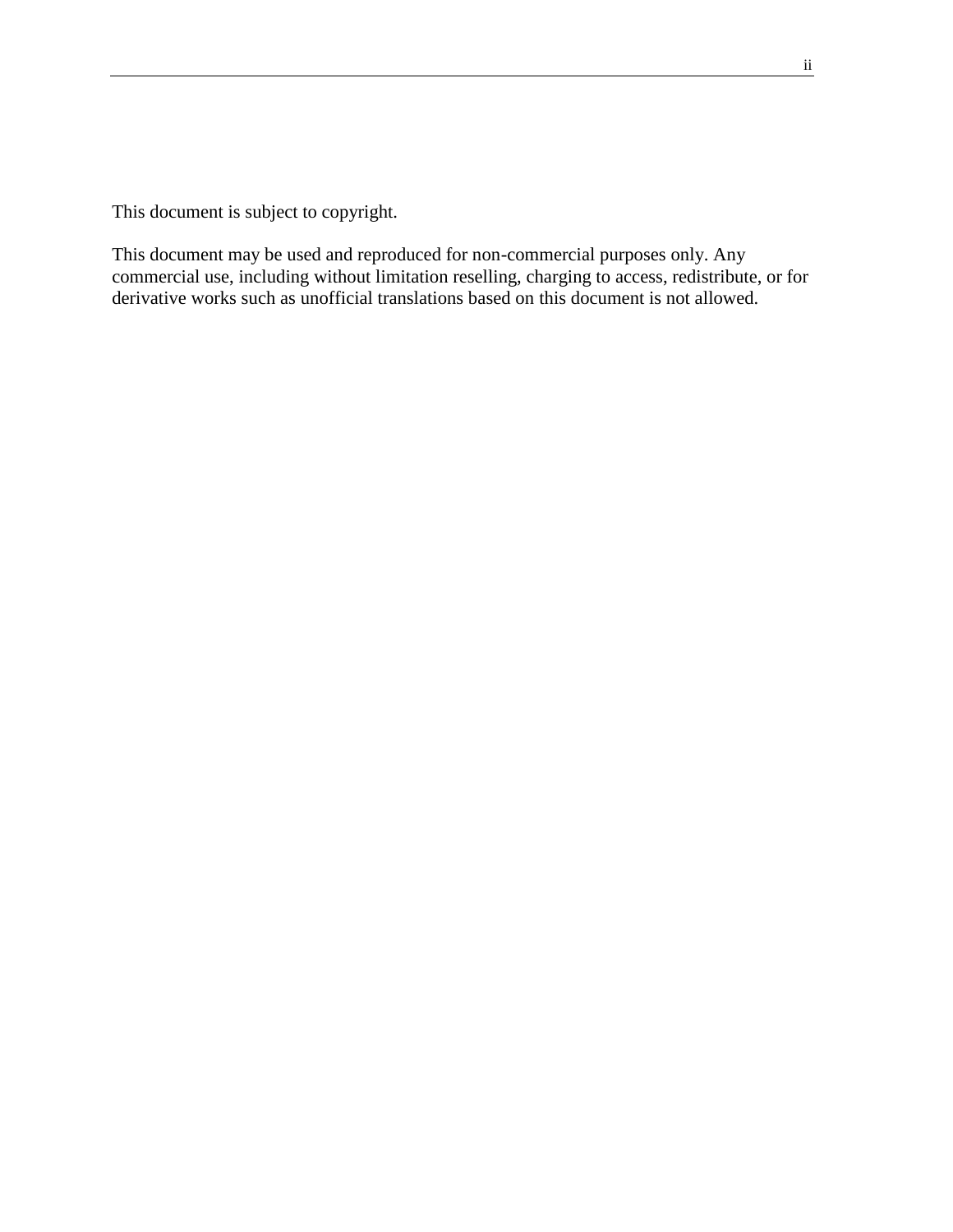### **Specific Procurement Notice Request for Bids Goods**

#### **COUNTRY: JAMAICA NAME OF PROJECT: STRATEGIC PUBLIC SECTOR TRANSFORMATION PROJECT CONTRACT TITLE: PROCUREMENT OF PETROLEUM FUEL ANALYTICAL EQUIPMENT LOAN NO. /CREDIT NO.: 8406JM**

**RFB REFERENCE NO.: JM-MoFPS-80032-GO-RFB**

- 1. The Government of Jamaica (GOJ) *has received* financing from the World Bank toward the cost of the Strategic Public Sector Transformation Project (SPSTP), and intends to apply part of the proceeds toward payments under the contracts for the procurement of Petroleum Fuel Analytical Equipment for the Bureau of Standards Jamaica (BSJ).
- 2. The Ministry of Finance and the Public Service now invites sealed Bids from eligible Bidders for (i) (Vapor Pressure Testing Equipment (ii) Sulfur Oil Analyzer (iii) Automatic Pensky-Martens Closed Cup Flash Point Tester and (iv) Automated Viscosity System for Diesel Fuel.
- 3. Bidders may bid for one or several contracts, as further defined in the request for bids document. Bidders wishing to offer discounts in case they are awarded more than one contract will be allowed to do so provided those discounts are included in the Letter of Bid.
- 4. Bidding will be conducted through international competitive procurement using a Request for Bids (RFB) as specified in the World Bank's "Procurement Regulations for IPF Borrowers" July 2016 ("Procurement Regulations"), and is open to all eligible Bidders as defined in the Procurement Regulations.
- 5. Interested eligible Bidders may obtain further information from Terry Ann Frith, Procurement and Administrative Manager, Strategic Public Sector Transformation Project, Ministry of Finance and the Public Service, 30 National Heroes Circle, Kingston, Jamaica, email: terryann.frith@mof.gov.jm and inspect the bidding document during office hours Mondays to Thursdays, 9:00 AM to 5:00 PM and Fridays 9:00 AM to 4:00 PM.at the address given below*.*
- 6. The bidding document in English may be requested by interested Bidders upon the submission of a written application to the address below. The document will be sent by email.
- 7. Bids must be delivered to the address below on or before **February 22, 2019 at 2:00 PM***.* Electronic Bidding will *not* be permitted. Late Bids will be rejected. Bids will be publicly opened in the presence of the Bidders' designated representatives and anyone who chooses to attend at the address below.
- 8. The address referred to above is :

Ministry of Finance and the Public Service Strategic Public Sector Transformation Project Attn: The Procurement and Administrative Manager 30 National Heroes Circle Kingston 4, Jamaica WI Tel: 1(876)932-5474 Fax: 1(876)932-5977 E-mail: *spstp@mof.gov.jm*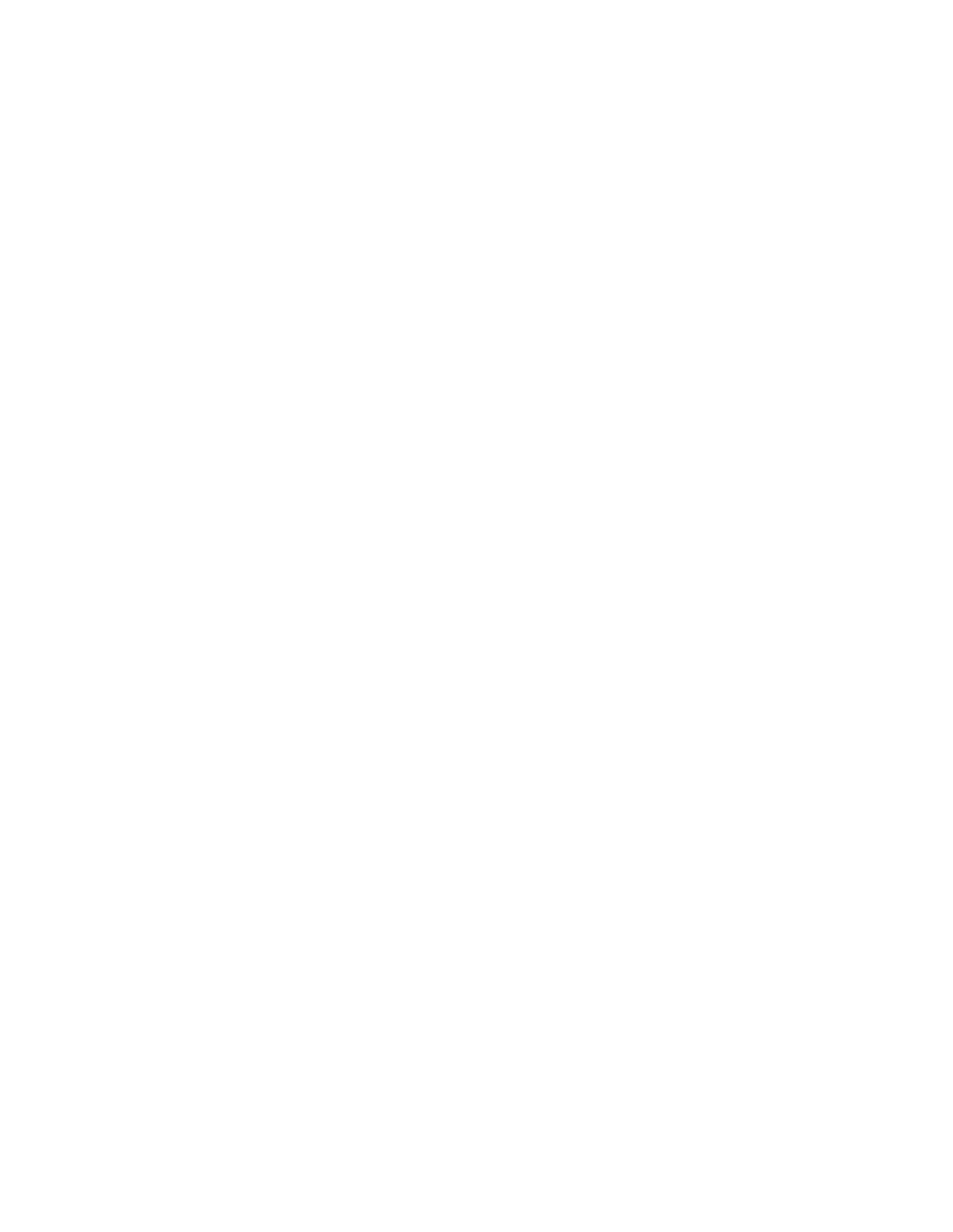### **Table of Contents**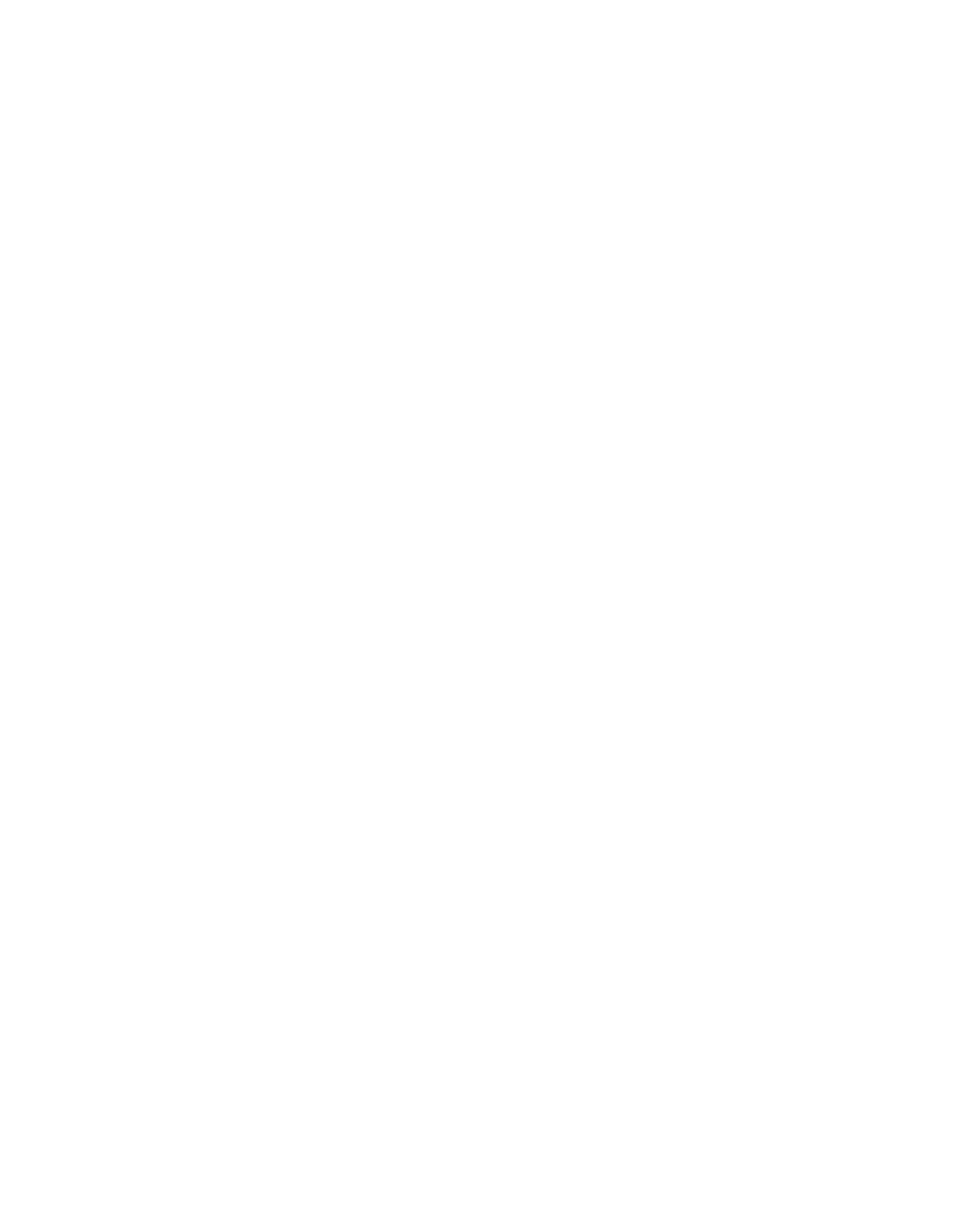## **PART 1-Bidding Procedures**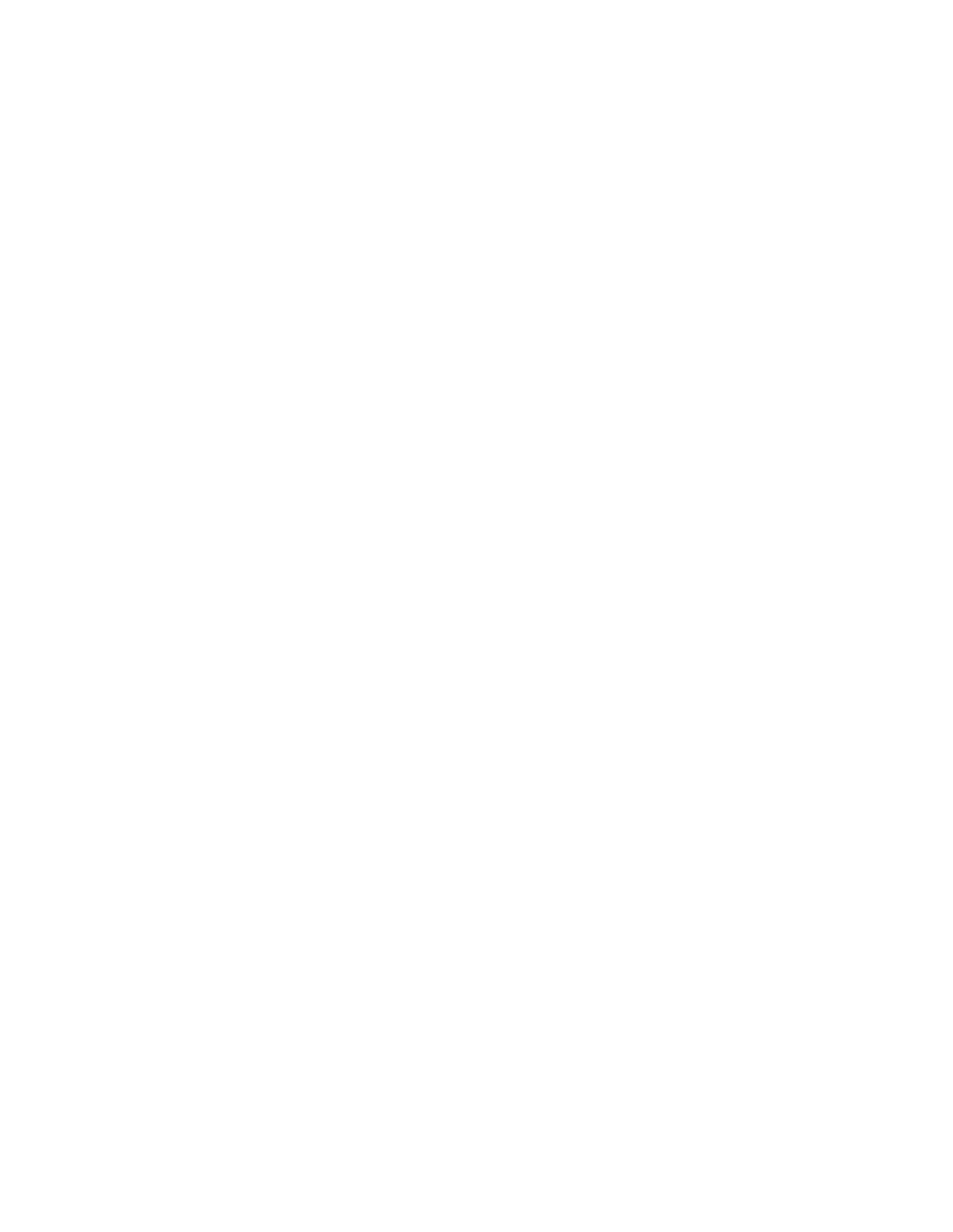### **Section I - Instructions to Bidders**

### **Contents**

| 1.  |                                                                                |  |
|-----|--------------------------------------------------------------------------------|--|
| 2.  |                                                                                |  |
| 3.  |                                                                                |  |
| 4.  |                                                                                |  |
| 5.  |                                                                                |  |
|     |                                                                                |  |
| 6.  |                                                                                |  |
| 7.  |                                                                                |  |
| 8.  |                                                                                |  |
|     |                                                                                |  |
| 9.  |                                                                                |  |
| 10. |                                                                                |  |
| 11. |                                                                                |  |
| 12. |                                                                                |  |
| 13. |                                                                                |  |
| 14. |                                                                                |  |
| 15. |                                                                                |  |
| 16. | Documents Establishing the Eligibility and Conformity of the Goods and Related |  |
| 17. | Documents Establishing the Eligibility and Qualifications of the Bidder 18     |  |
| 18. |                                                                                |  |
| 19. |                                                                                |  |
| 20. |                                                                                |  |
|     |                                                                                |  |
|     |                                                                                |  |
| 21. |                                                                                |  |
| 22. |                                                                                |  |
| 23. |                                                                                |  |
| 24. |                                                                                |  |
| 25. |                                                                                |  |
|     |                                                                                |  |
| 26. |                                                                                |  |
| 27. |                                                                                |  |
| 28. |                                                                                |  |
| 29. |                                                                                |  |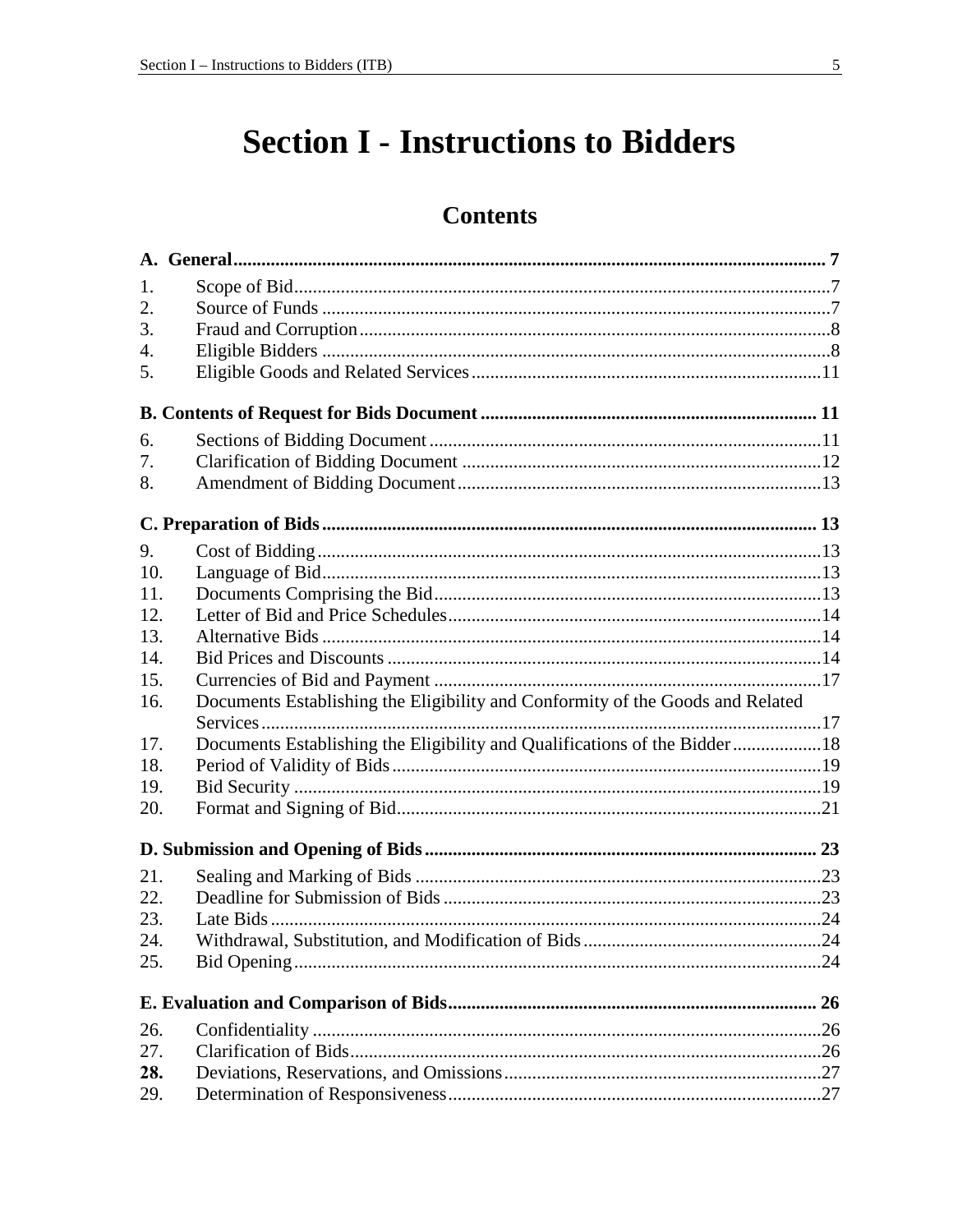| 30. |                                                                       |  |
|-----|-----------------------------------------------------------------------|--|
| 31. |                                                                       |  |
| 32. |                                                                       |  |
| 33. |                                                                       |  |
| 34. |                                                                       |  |
| 35. |                                                                       |  |
| 36. |                                                                       |  |
| 37. |                                                                       |  |
| 38. | Purchaser's Right to Accept Any Bid, and to Reject Any or All Bids 32 |  |
| 39. |                                                                       |  |
| 40. |                                                                       |  |
|     |                                                                       |  |
| 41. |                                                                       |  |
| 42. |                                                                       |  |
| 43. |                                                                       |  |
| 44. |                                                                       |  |
| 45. |                                                                       |  |
| 46. |                                                                       |  |
| 47. |                                                                       |  |
|     |                                                                       |  |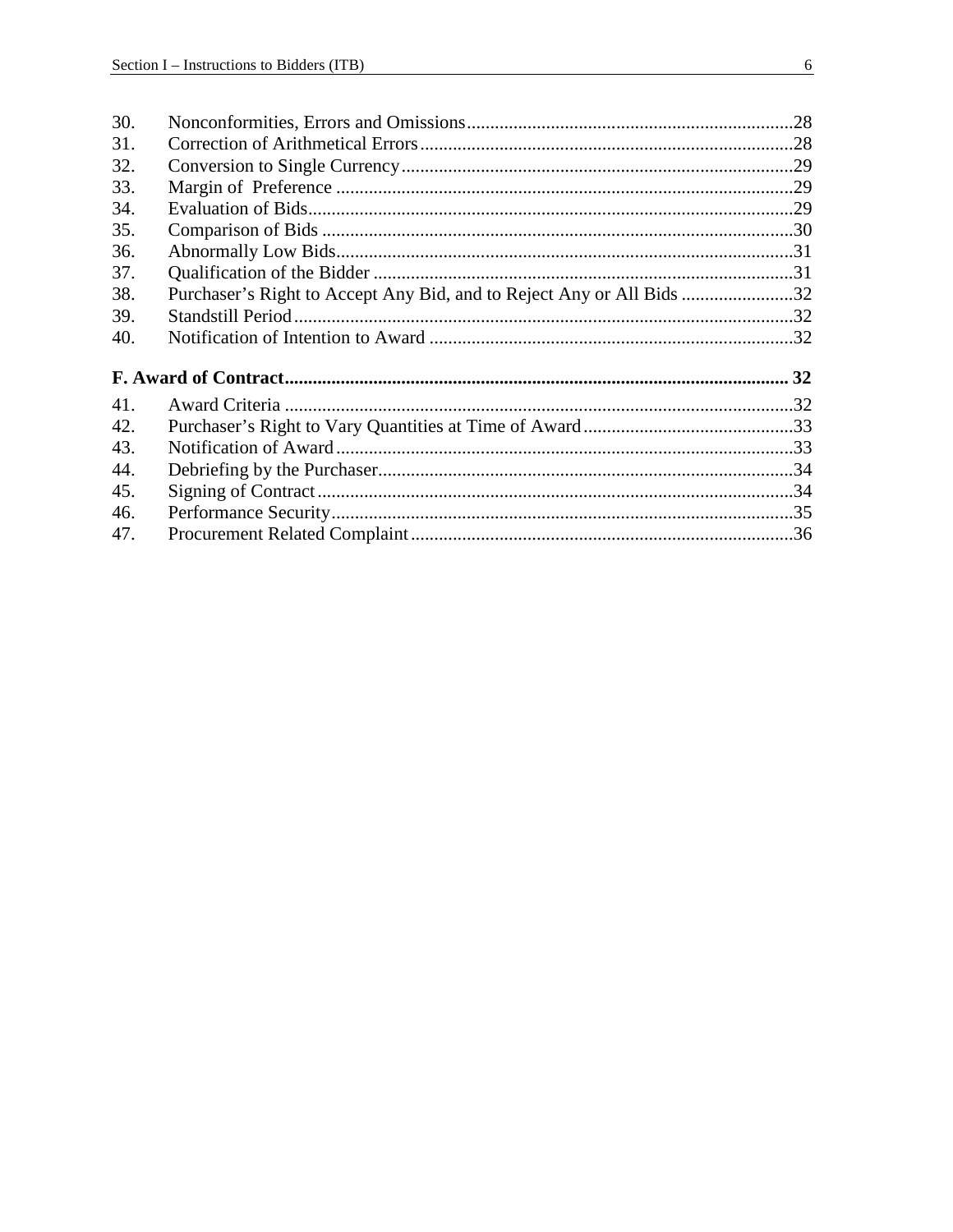### **Section I. Instructions to Bidders**

#### **A. General**

- **1. Scope of Bid** 1.1 In connection with the Specific Procurement Notice, Request for Bids (RFB), specified **in the Bid Data Sheet (BDS),** the Purchaser, as specified **in the BDS,** issues this bidding document for the supply of Goods and, if applicable, any Related Services incidental thereto, as specified in Section VII, Schedule of Requirements. The name, identification and number of lots (contracts) of this RFB are **specified in the BDS.**
	- 1.2 Throughout this bidding document:
		- (a) the term "in writing" means communicated in written form (e.g. by mail, e-mail, fax, including if **specified in the BDS**, distributed or received through the electronic-procurement system used by the Purchaser) with proof of receipt;
		- (b) if the context so requires, "singular" means "plural" and vice versa; and
		- (c) "Day" means calendar day, unless otherwise specified as "Business Day". A Business Day is any day that is an official working day of the Borrower. It excludes the Borrower's official public holidays.
- **2. Source of Funds** 2.1 The Borrower or Recipient (hereinafter called "Borrower") **specified in the BDS** has applied for or received financing (hereinafter called "funds") from the International Bank for Reconstruction and Development or the International Development Association (hereinafter called "the Bank") in an amount **specified in the BDS,** toward the project named **in the BDS.** The Borrower intends to apply a portion of the funds to eligible payments under the contract for which this bidding document is issued.
	- 2.2 Payment by the Bank will be made only at the request of the Borrower and upon approval by the Bank in accordance with the terms and conditions of the Loan (or other financing) Agreement. The Loan (or other financing) Agreement prohibits a withdrawal from the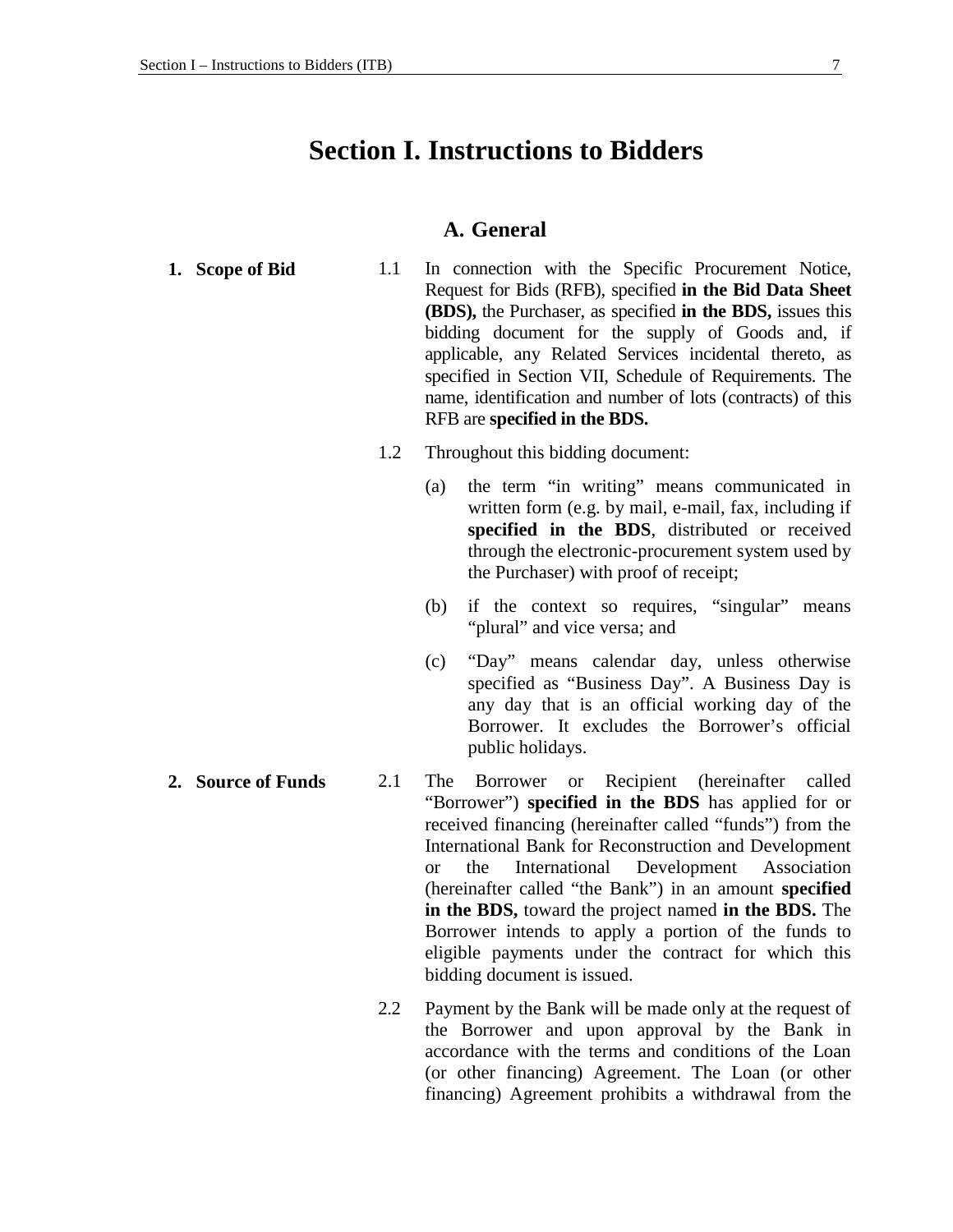Loan account for the purpose of any payment to persons or entities, or for any import of goods, if such payment or import is prohibited by decision of the United Nations Security Council taken under Chapter VII of the Charter of the United Nations. No party other than the Borrower shall derive any rights from the Loan (or other financing) Agreement or have any claim to the proceeds of the Loan (or other financing).

- 3.1 The Bank requires compliance with the Bank's Anti- Corruption Guidelines and its prevailing sanctions policies and procedures as set forth in the WBG's Sanctions Framework, as set forth in Section VI.
- 3.2 In further pursuance of this policy, Bidders shall permit and shall cause their agents (where declared or not), subcontractors, subconsultants, service providers, suppliers, and their personnel, to permit the Bank to inspect all accounts, records and other documents relating to any initial selection process, prequalification process, bid submission, proposal submission, and contract performance (in the case of award), and to have them audited by auditors appointed by the Bank.
- **4. Eligible Bidders** 4.1 A Bidder may be a firm that is a private entity, a stateowned enterprise or institution subject to ITB 4.6, or any combination of such entities in the form of a joint venture (JV) under an existing agreement or with the intent to enter into such an agreement supported by a letter of intent. In the case of a joint venture, all members shall be jointly and severally liable for the execution of the entire Contract in accordance with the Contract terms. The JV shall nominate a Representative who shall have the authority to conduct all business for and on behalf of any and all the members of the JV during the Bidding process and, in the event the JV is awarded the Contract, during contract execution. Unless specified **in the BDS**, there is no limit on the number of members in a JV.
	- 4.2 A Bidder shall not have a conflict of interest. Any Bidder found to have a conflict of interest shall be disqualified. A Bidder may be considered to have a conflict of interest for the purpose of this Bidding process, if the Bidder:
		- (a) directly or indirectly controls, is controlled by or is under common control with another Bidder; or
		- (b) receives or has received any direct or indirect

#### **3. Fraud and Corruption**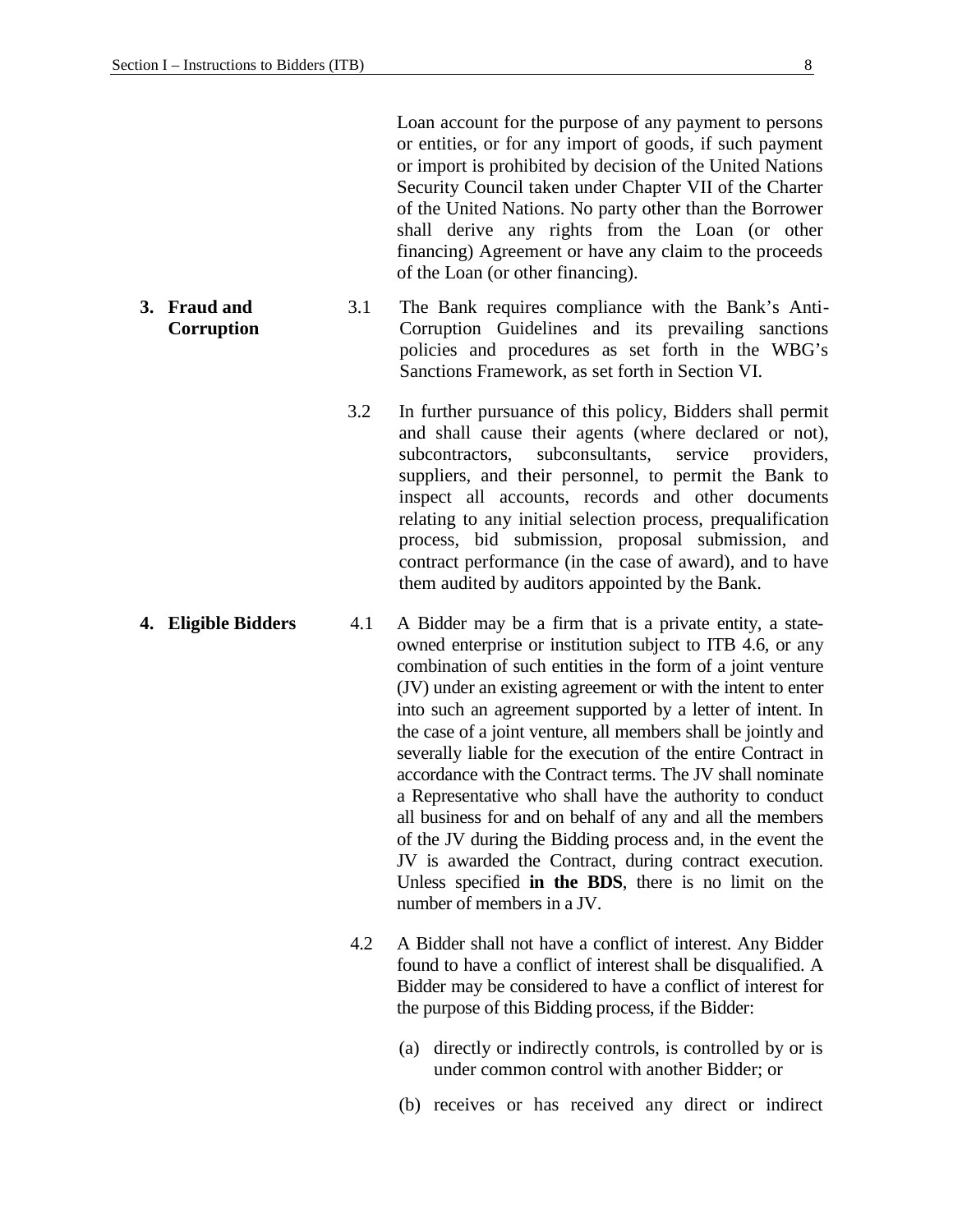subsidy from another Bidder; or

- (c) has the same legal representative as another Bidder; or
- (d) has a relationship with another Bidder, directly or through common third parties, that puts it in a position to influence the Bid of another Bidder, or influence the decisions of the Purchaser regarding this Bidding process; or
- (e) or any of its affiliates participated as a consultant in the preparation of the design or technical specifications of the works that are the subject of the Bid; or
- (f) or any of its affiliates has been hired (or is proposed to be hired) by the Purchaser or Borrower for the Contract implementation; or
- (g) would be providing goods, works, or non consulting services resulting from or directly related to consulting services for the preparation or implementation of the project specified in the BDS ITB 2.1 that it provided or were provided by any affiliate that directly or indirectly controls, is controlled by, or is under common control with that firm; or
- (h) has a close business or family relationship with a professional staff of the Borrower (or of the project implementing agency, or of a recipient of a part of the loan) who: (i) are directly or indirectly involved in the preparation of the bidding document or specifications of the Contract, and/or the Bid evaluation process of such Contract; or (ii) would be involved in the implementation or supervision of such Contract unless the conflict stemming from such relationship has been resolved in a manner acceptable to the Bank throughout the Bidding process and execution of the Contract.
- 4.3 A firm that is a Bidder (either individually or as a JV member) shall not participate in more than one Bid, except for permitted alternative Bids. This includes participation as a subcontractor. Such participation shall result in the disqualification of all Bids in which the firm is involved. A firm that is not a Bidder or a JV member, may participate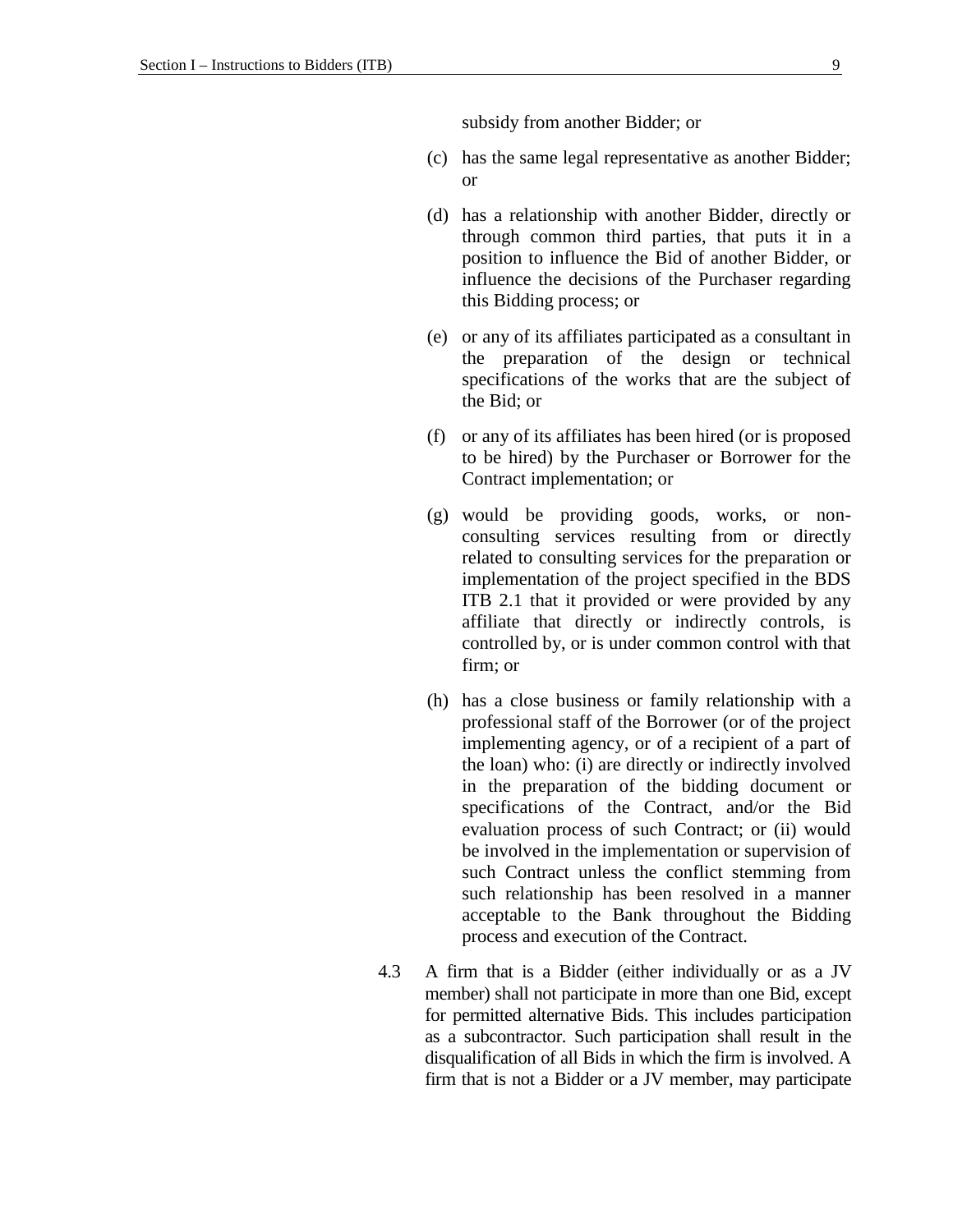as a subcontractor in more than one Bid.

- 4.4 A Bidder may have the nationality of any country, subject to the restrictions pursuant to ITB 4.8. A Bidder shall be deemed to have the nationality of a country if the Bidder is constituted, incorporated or registered in and operates in conformity with the provisions of the laws of that country, as evidenced by its articles of incorporation (or equivalent documents of constitution or association) and its registration documents, as the case may be. This criterion also shall apply to the determination of the nationality of proposed subcontractors or subconsultants for any part of the Contract including related Services.
- 4.5 A Bidder that has been sanctioned by the Bank, pursuant to the Bank's Anti-Corruption Guidelines, in accordance with its prevailing sanctions policies and procedures as set forth in the WBG's Sanctions Framework as described in Section VI paragraph 2.2 d., shall be ineligible to be prequalified for, initially selected for, bid for, propose for, or be awarded a Bank-financed contract or benefit from a Bank-financed contract, financially or otherwise, during such period of time as the Bank shall have determined. The list of debarred firms and individuals is available at the electronic address specified in the BDS.
- 4.6 Bidders that are state-owned enterprises or institutions in the Purchaser's Country may be eligible to compete and be awarded a Contract(s) only if they can establish, in a manner acceptable to the Bank, that they (i) are legally and financially autonomous (ii) operate under commercial law, and (iii) are not under supervision of the Purchaser.
- 4.7 A Bidder shall not be under suspension from Bidding by the Purchaser as the result of the operation of a Bid– Securing Declaration or Proposal-Securing Declaration.
- 4.8 Firms and individuals may be ineligible if so indicated in Section V and (a) as a matter of law or official regulations, the Borrower's country prohibits commercial relations with that country, provided that the Bank is satisfied that such exclusion does not preclude effective competition for the supply of goods or the contracting of works or services required; or (b) by an act of compliance with a decision of the United Nations Security Council taken under Chapter VII of the Charter of the United Nations, the Borrower's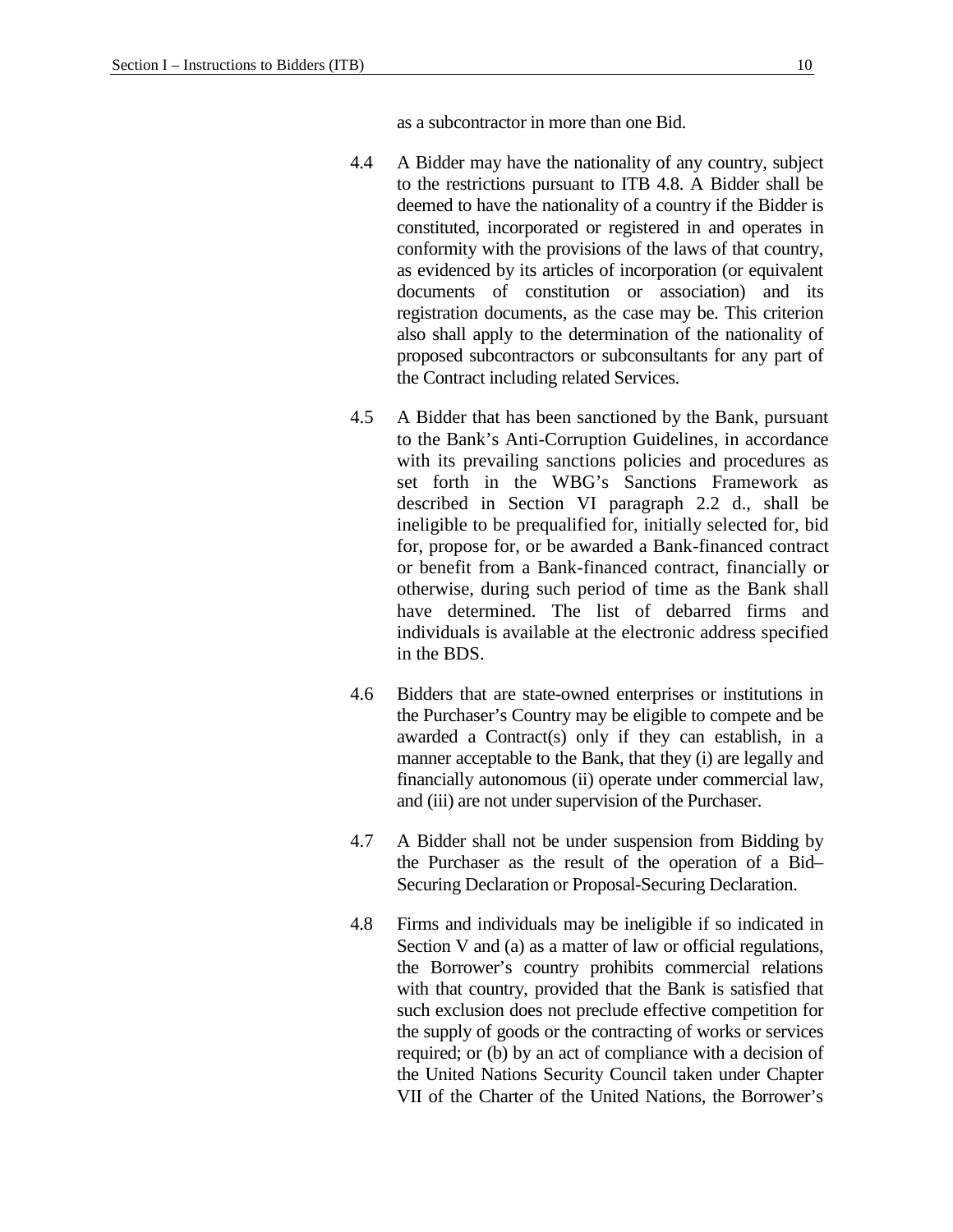country prohibits any import of goods or contracting of works or services from that country, or any payments to any country, person, or entity in that country.

- 4.9 A Bidder shall provide such documentary evidence of eligibility satisfactory to the Purchaser, as the Purchaser shall reasonably request.
- 4.10 A firm that is under a sanction of debarment by the Borrower from being awarded a contract is eligible to participate in this procurement, unless the Bank, at the Borrower's request, is satisfied that the debarment;
	- (a) relates to fraud or corruption; and
	- (b) followed a judicial or administrative proceeding that afforded the firm adequate due process.
- **5. Eligible Goods and Related Services** All the Goods and Related Services to be supplied under the Contract and financed by the Bank may have their origin in any country in accordance with Section V, Eligible Countries.
	- 5.2 For purposes of this ITB, the term "goods" includes commodities, raw material, machinery, equipment, and industrial plants; and "related services" includes services such as insurance, installation, training, and initial maintenance.
	- 5.3 The term "origin" means the country where the goods have been mined, grown, cultivated, produced, manufactured or processed; or, through manufacture, processing, or assembly, another commercially recognized article results that differs substantially in its basic characteristics from its components.

#### **B. Contents of Request for Bids Document**

**6. Sections of Bidding Document** The bidding document consist of Parts 1, 2, and 3, which include all the sections indicated below, and should be read in conjunction with any Addenda issued in accordance with ITB 8.

#### **PART 1 Bidding Procedures**

- Section I Instructions to Bidders (ITB)
- Section II Bidding Data Sheet (BDS)
- Section III Evaluation and Qualification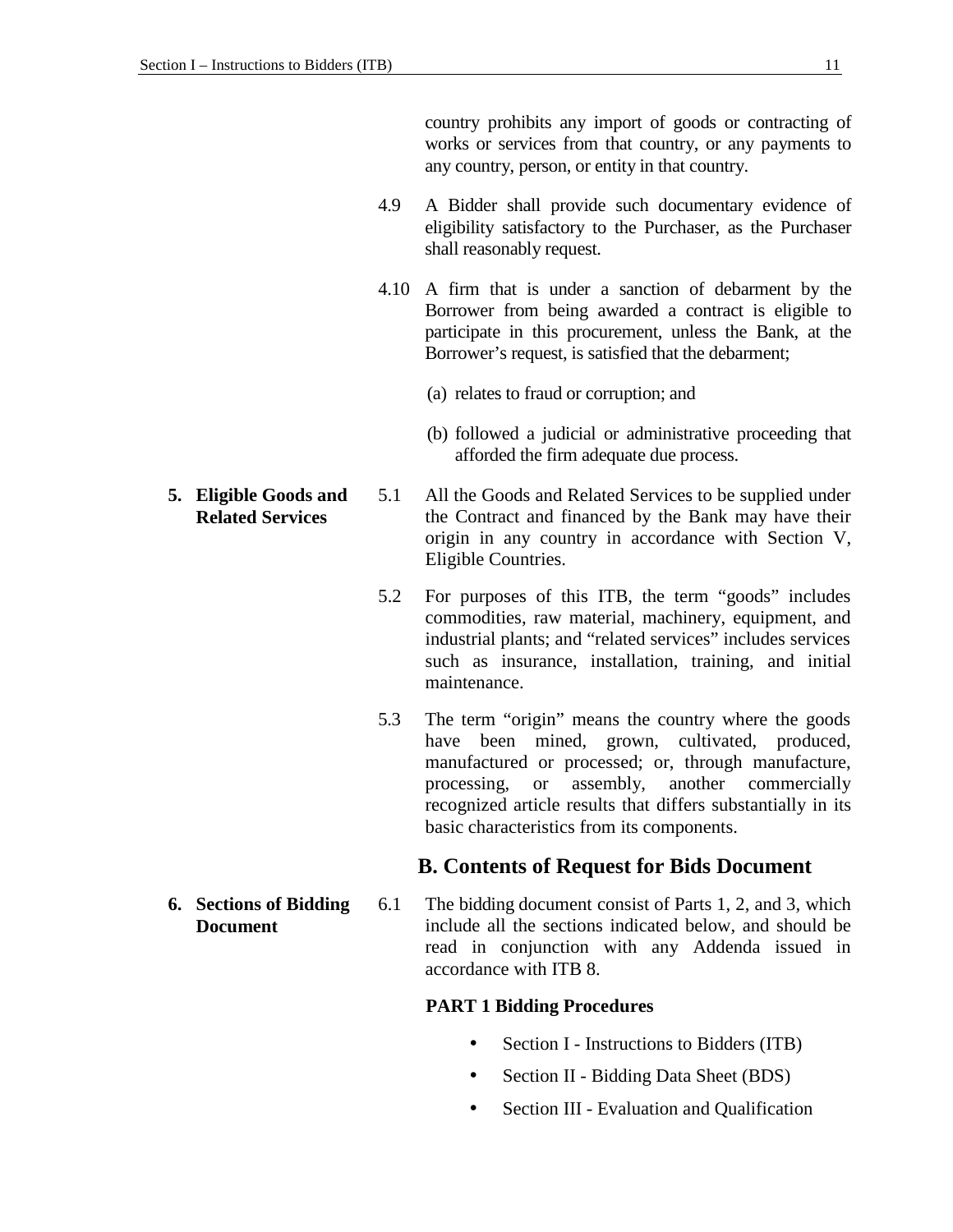Criteria

- Section IV Bidding Forms
- Section V Eligible Countries
- Section VI Fraud and Corruption

#### **PART 2 Supply Requirements**

Section VII - Schedule of Requirements

#### **PART 3 Contract**

- Section VIII General Conditions of Contract (GCC)
- Section IX Special Conditions of Contract (SCC)
- Section X Contract Forms
- 6.2 The Specific Procurement Notice, Request for Bids (RFB), issued by the Purchaser is not part of this bidding document.
- 6.3 Unless obtained directly from the Purchaser, the Purchaser is not responsible for the completeness of the document, responses to requests for clarification, the Minutes of the pre-Bid meeting (if any), or Addenda to the bidding document in accordance with ITB 8. In case of any contradiction, documents obtained directly from the Purchaser shall prevail.
- 6.4 The Bidder is expected to examine all instructions, forms, terms, and specifications in the bidding document and to furnish with its Bid all information or documentation as is required by the bidding document.
- **Bidding Document** 7.1 A Bidder requiring any clarification of the bidding document shall contact the Purchaser in writing at the Purchaser's address specified **in the BDS**. The Purchaser will respond in writing to any request for clarification, provided that such request is received prior to the deadline for submission of Bids within a period specified **in the BDS.** The Purchaser shall forward copies of its response to all Bidders who have acquired the bidding document in accordance with ITB 6.3, including a description of the inquiry but without identifying its source. If so specified **in the BDS**, the Purchaser shall also promptly publish its response at the web page
- **7. Clarification of**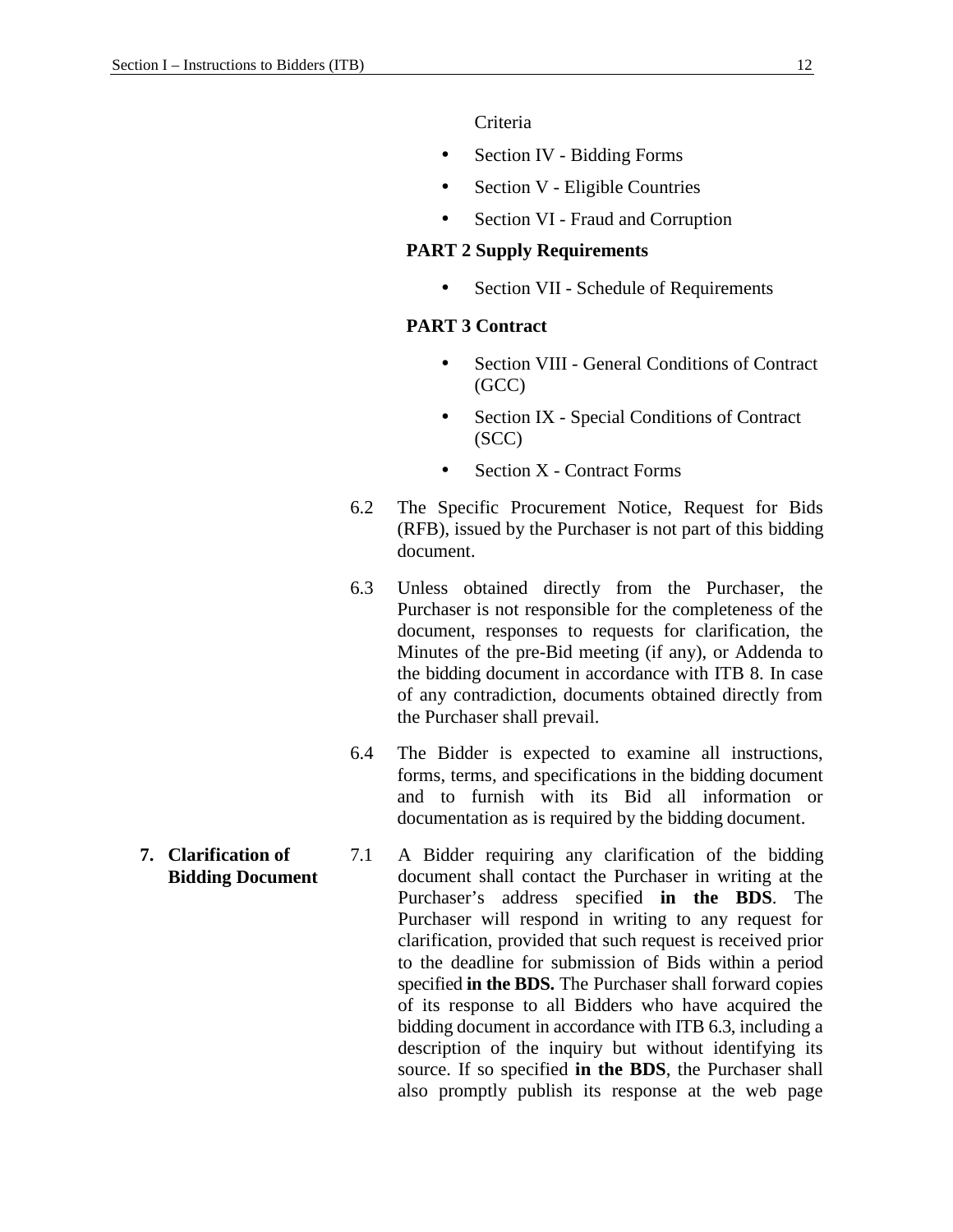identified **in the BDS**. Should the clarification result in changes to the essential elements of the bidding document, the Purchaser shall amend the bidding document following the procedure under ITB 8 and ITB 22.2.

- **8. Amendment of Bidding Document** 8.1 At any time prior to the deadline for submission of Bids, the Purchaser may amend the bidding document by issuing addenda.
	- 8.2 Any addendum issued shall be part of the bidding document and shall be communicated in writing to all who have obtained the bidding document from the Purchaser in accordance with ITB 6.3. The Purchaser shall also promptly publish the addendum on the Purchaser's web page in accordance with ITB 7.1.
	- 8.3 To give prospective Bidders reasonable time in which to take an addendum into account in preparing their Bids, the Purchaser may, at its discretion, extend the deadline for the submission of Bids, pursuant to ITB 22.2.

#### **C. Preparation of Bids**

- **9. Cost of Bidding** 9.1 The Bidder shall bear all costs associated with the preparation and submission of its Bid, and the Purchaser shall not be responsible or liable for those costs, regardless of the conduct or outcome of the Bidding process.
- **10. Language of Bid** 10.1 The Bid, as well as all correspondence and documents relating to the Bid exchanged by the Bidder and the Purchaser, shall be written in the language specified **in the BDS.** Supporting documents and printed literature that are part of the Bid may be in another language provided they are accompanied by an accurate translation of the relevant passages into the language specified **in the BDS,** in which case, for purposes of interpretation of the Bid, such translation shall govern.

#### **11. Documents** 11.1 The Bid shall comprise the following:

- **Comprising the Bid Letter of Bid** prepared in accordance with ITB 12;
	- (b) **Price Schedules**: completed in accordance with ITB 12 and ITB 14;
	- (c) **Bid Security** or **Bid-Securing Declaration**, in accordance with ITB 19.1;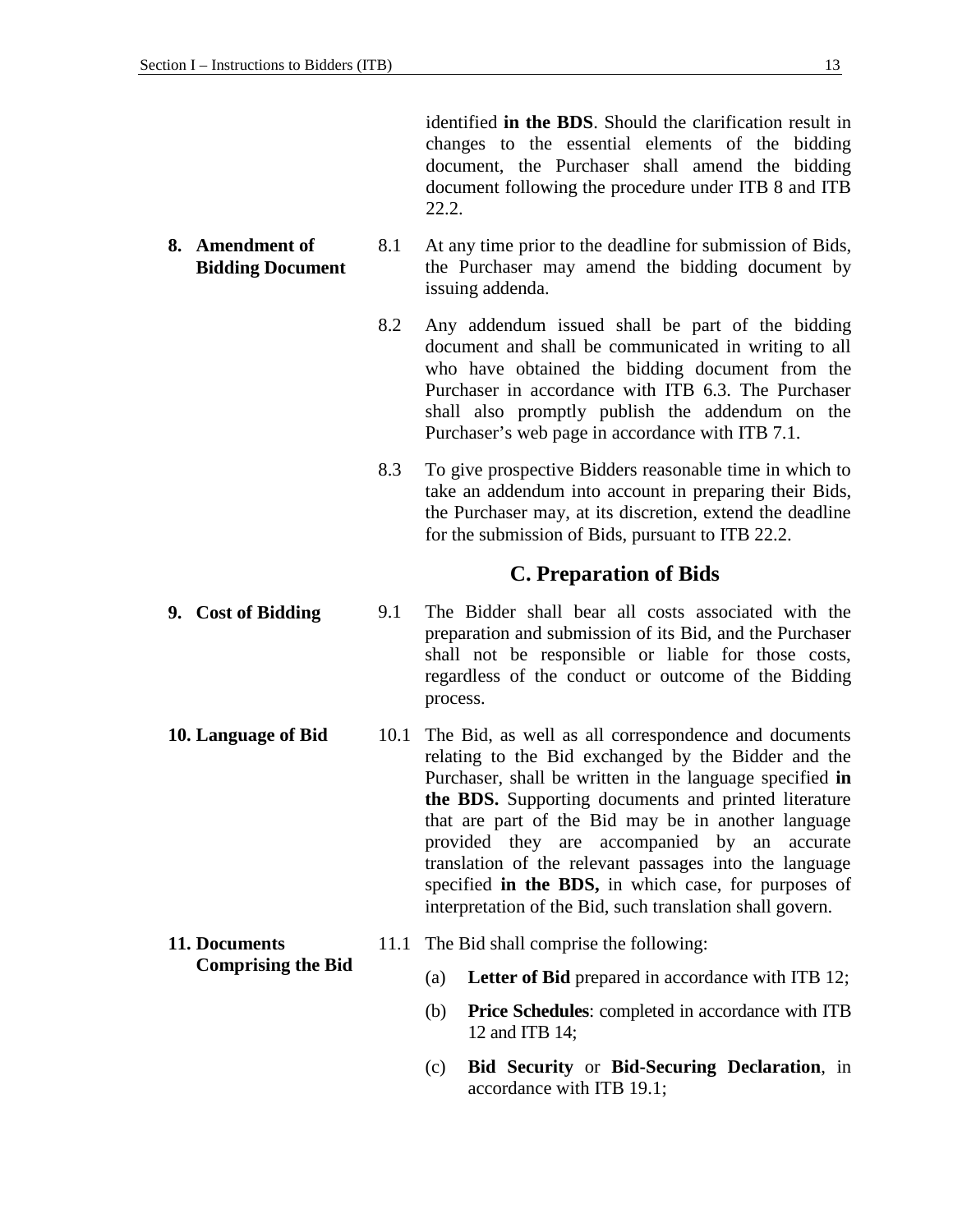- (d) **Alternative Bid**: if permissible, in accordance with ITB 13:
- (e) **Authorization**: written confirmation authorizing the signatory of the Bid to commit the Bidder, in accordance with ITB 20.3;
- (f) **Qualifications**: documentary evidence in accordance with ITB 17 establishing the Bidder's qualifications to perform the Contract if its Bid is accepted;
- (g) **Bidder's Eligibility**: documentary evidence in accordance with ITB 17 establishing the Bidder's eligibility to bid;
- (h) **Eligibility of Goods and Related Services:** documentary evidence in accordance with ITB 16, establishing the eligibility of the Goods and Related Services to be supplied by the Bidder;
- (i) **Conformity**: documentary evidence in accordance with ITB 16 and 30, that the Goods and Related Services conform to the bidding document; and
- (j) any other document required **in the BDS.**
- 11.2 In addition to the requirements under ITB 11.1, Bids submitted by a JV shall include a copy of the Joint Venture Agreement entered into by all members. Alternatively, a letter of intent to execute a Joint Venture Agreement in the event of a successful Bid shall be signed by all members and submitted with the Bid, together with a copy of the proposed Agreement.
- 11.3 The Bidder shall furnish in the Letter of Bid information on commissions and gratuities, if any, paid or to be paid to agents or any other party relating to this Bid.
- **Price Schedules** 12.1. The Letter of Bid and Price Schedules shall be prepared using the relevant forms furnished in Section IV, Bidding Forms. The forms must be completed without any alterations to the text, and no substitutes shall be accepted except as provided under ITB 20.3. All blank spaces shall be filled in with the information requested.
- **13. Alternative Bids** 13.1. Unless otherwise specified **in the BDS,** alternative Bids shall not be considered.
- **14. Bid Prices and** 14.1 The prices and discounts quoted by the Bidder in the Letter of Bid and in the Price Schedules shall conform to
- **12. Letter of Bid and**
- 
-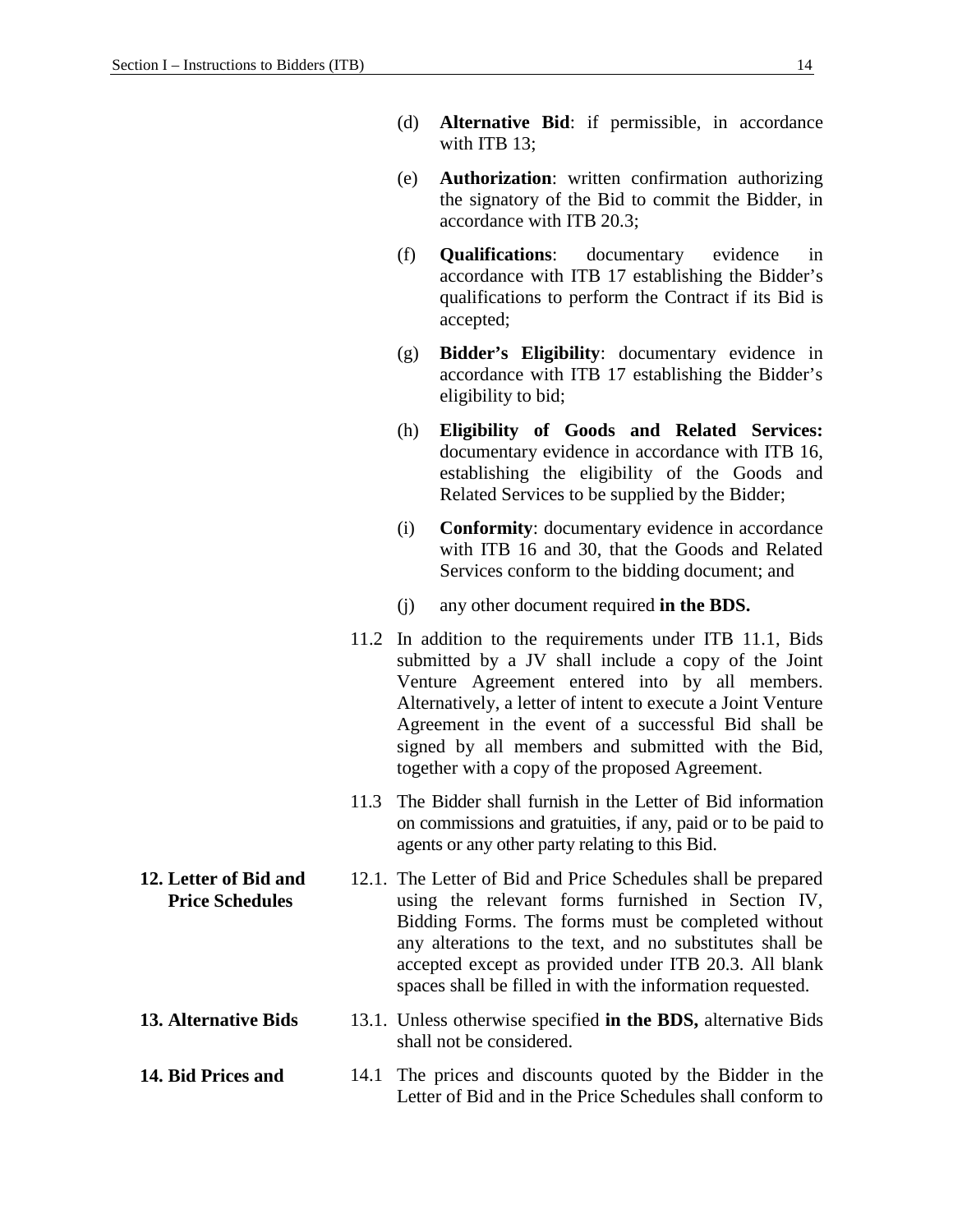**Discounts** the requirements specified below.

- 14.2 All lots (contracts) and items must be listed and priced separately in the Price Schedules.
- 14.3 The price to be quoted in the Letter of Bid in accordance with ITB 12.1 shall be the total price of the Bid, excluding any discounts offered.
- 14.4 The Bidder shall quote any discounts and indicate the methodology for their application in the Letter of Bid, in accordance with ITB 12.1.
- 14.5 Prices quoted by the Bidder shall be fixed during the Bidder's performance of the Contract and not subject to variation on any account, unless otherwise specified **in the BDS.** A Bid submitted with an adjustable price quotation shall be treated as nonresponsive and shall be rejected, pursuant to ITB 29. However, if in accordance with **the BDS**, prices quoted by the Bidder shall be subject to adjustment during the performance of the Contract, a Bid submitted with a fixed price quotation shall not be rejected, but the price adjustment shall be treated as zero.
- 14.6 If so specified in ITB 1.1, Bids are being invited for individual lots (contracts) or for any combination of lots (packages). Unless otherwise specified **in the BDS,** prices quoted shall correspond to 100 % of the items specified for each lot and to 100% of the quantities specified for each item of a lot. Bidders wishing to offer discounts for the award of more than one Contract shall specify in their Bid the price reductions applicable to each package, or alternatively, to individual Contracts within the package. Discounts shall be submitted in accordance with ITB 14.4 provided the Bids for all lots (contracts) are opened at the same time.
- 14.7 The terms EXW, CIP, and other similar terms shall be governed by the rules prescribed in the current edition of Incoterms, published by the International Chamber of Commerce**,** as specified **in the BDS.**
- 14.8 Prices shall be quoted as specified in each Price Schedule included in Section IV, Bidding Forms. The disaggregation of price components is required solely for the purpose of facilitating the comparison of Bids by the Purchaser. This shall not in any way limit the Purchaser's right to contract on any of the terms offered.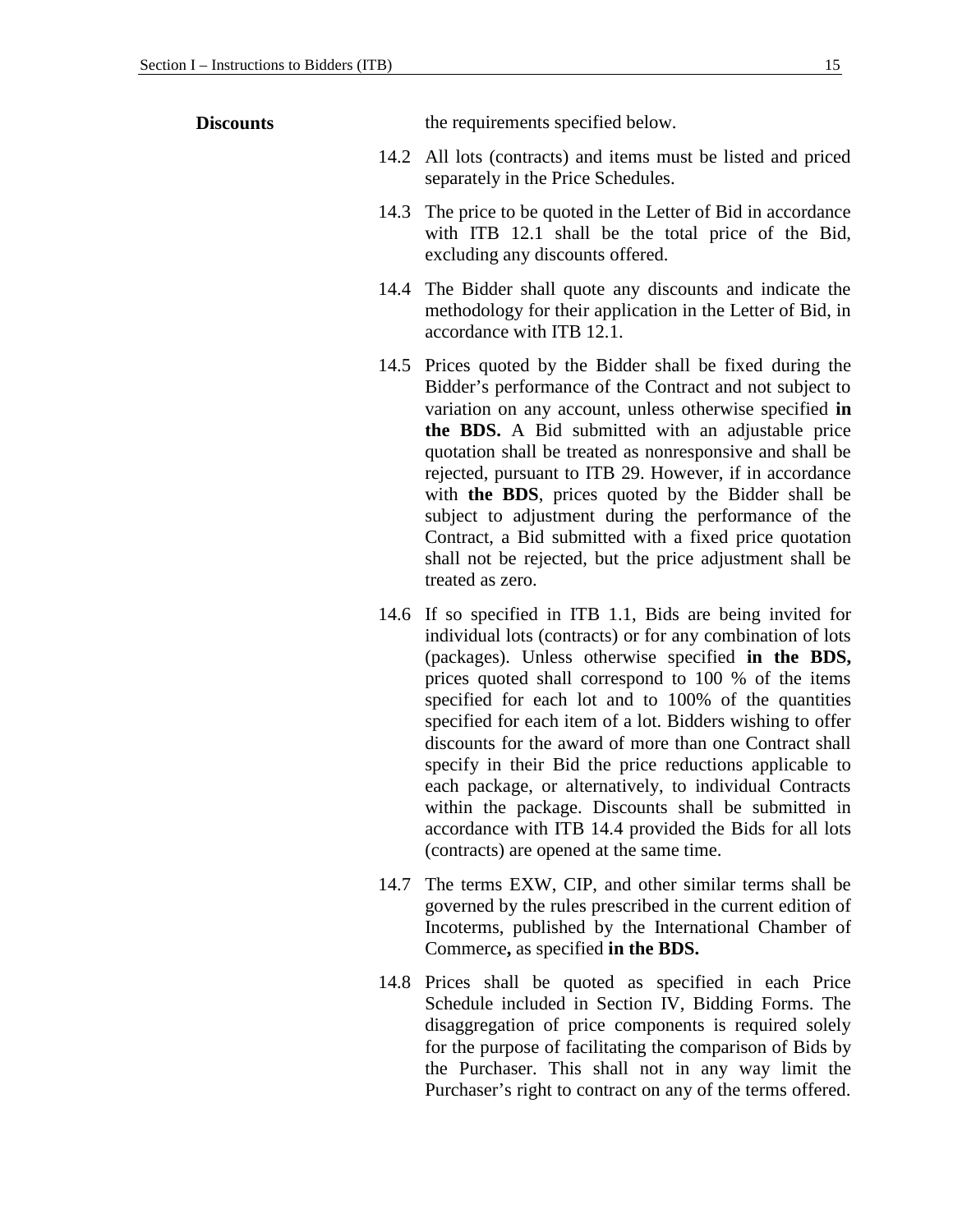In quoting prices, the Bidder shall be free to use transportation through carriers registered in any eligible country, in accordance with Section V, Eligible Countries. Similarly, the Bidder may obtain insurance services from any eligible country in accordance with Section V, Eligible Countries. Prices shall be entered in the following manner:

- (a) For Goods manufactured in the Purchaser's Country:
	- (i) the price of the Goods quoted EXW (ex works, ex-factory, ex warehouse, ex showroom, or off-the-shelf, as applicable), including all customs duties and sales and other taxes already paid or payable on the components and raw material used in the manufacture or assembly of the Goods;
	- (ii) any Purchaser's Country sales tax and other taxes which will be payable on the Goods if the Contract is awarded to the Bidder; and
	- (iii) the price for inland transportation, insurance, and other local services required to convey the Goods to their final destination (Project Site) specified **in the BDS.**
- (b) For Goods manufactured outside the Purchaser's Country, to be imported:
	- (i) the price of the Goods, quoted CIP named place of destination, in the Purchaser's Country, as specified **in the BDS;**
	- (ii) the price for inland transportation, insurance, and other local services required to convey the Goods from the named place of destination to their final destination (Project Site) specified **in the BDS;**
- (c) For Goods manufactured outside the Purchaser's Country, already imported:
	- (i) the price of the Goods, including the original import value of the Goods; plus any mark-up (or rebate); plus any other related local cost, and custom duties and other import taxes already paid or to be paid on the Goods already imported;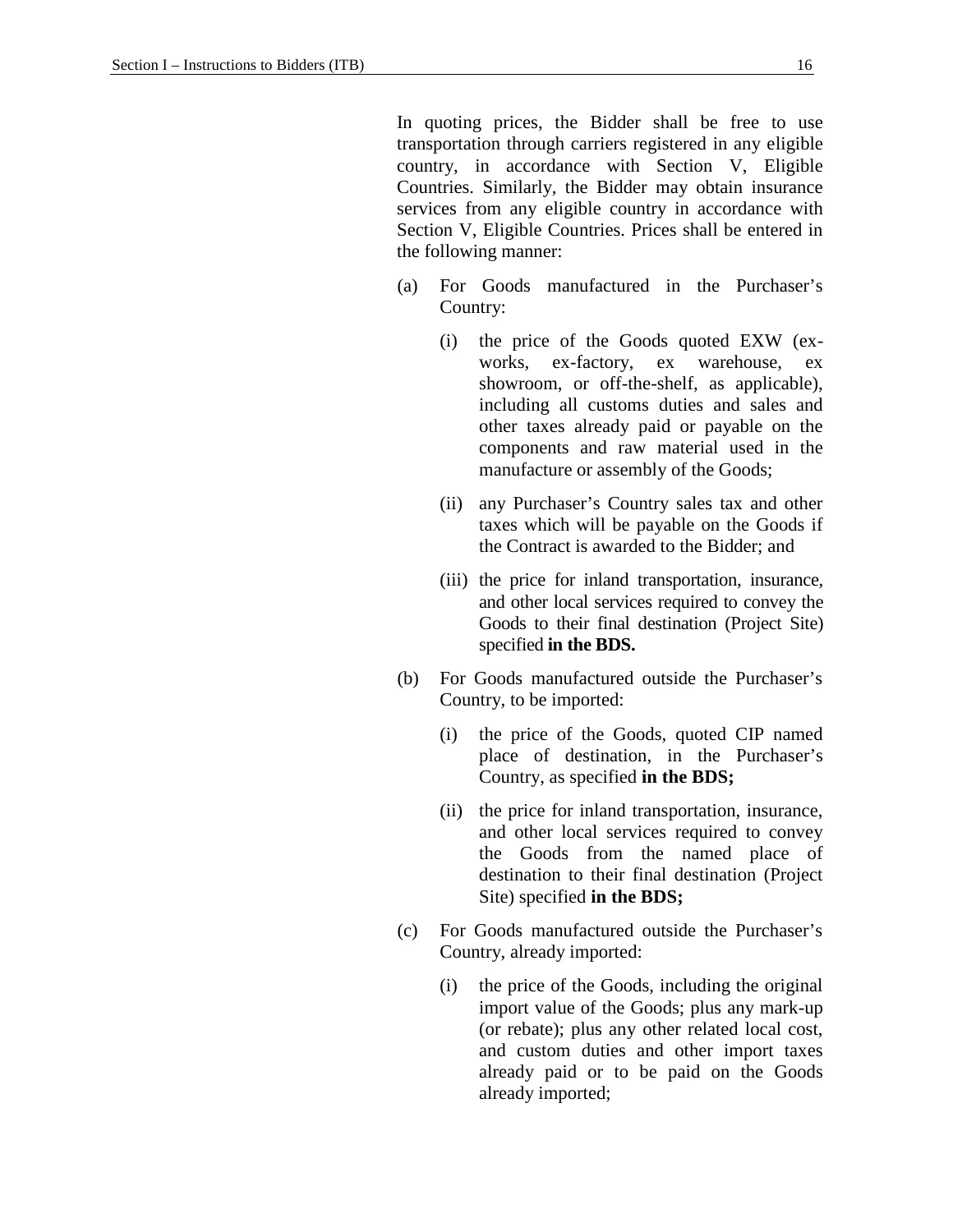- (ii) the custom duties and other import taxes already paid (need to be supported with documentary evidence) or to be paid on the Goods already imported;
- (iii) the price of the Goods, obtained as the difference between (i) and (ii) above;
- (iv) any Purchaser's Country sales and other taxes which will be payable on the Goods if the Contract is awarded to the Bidder; and
- (v) the price for inland transportation, insurance, and other local services required to convey the Goods from the named place of destination to their final destination (Project Site) specified **in the BDS.**
- (d) for Related Services, other than inland transportation and other services required to convey the Goods to their final destination, whenever such Related Services are specified in the Schedule of Requirements, the price of each item comprising the Related Services (inclusive of any applicable taxes).
- **15. Currencies of Bid and Payment** 15.1 The currency(ies) of the Bid and the currency(ies) of payments shall be the same. The Bidder shall quote in the currency of the Purchaser's Country the portion of the Bid price that corresponds to expenditures incurred in the currency of the Purchaser's Country, unless otherwise specified **in the BDS.**
	- 15.2 The Bidder may express the Bid price in any currency. If the Bidder wishes to be paid in a combination of amounts in different currencies, it may quote its price accordingly but shall use no more than three foreign currencies in addition to the currency of the Purchaser's Country.

16.1 To establish the eligibility of the Goods and Related Services in accordance with ITB 5, Bidders shall complete the country of origin declarations in the Price Schedule Forms, included in Section IV, Bidding Forms.

- 16.2 To establish the conformity of the Goods and Related Services to the bidding document, the Bidder shall furnish as part of its Bid the documentary evidence that the Goods conform to the technical specifications and standards specified in Section VII, Schedule of
- **16. Documents Establishing the Eligibility and Conformity of the Goods and Related Services**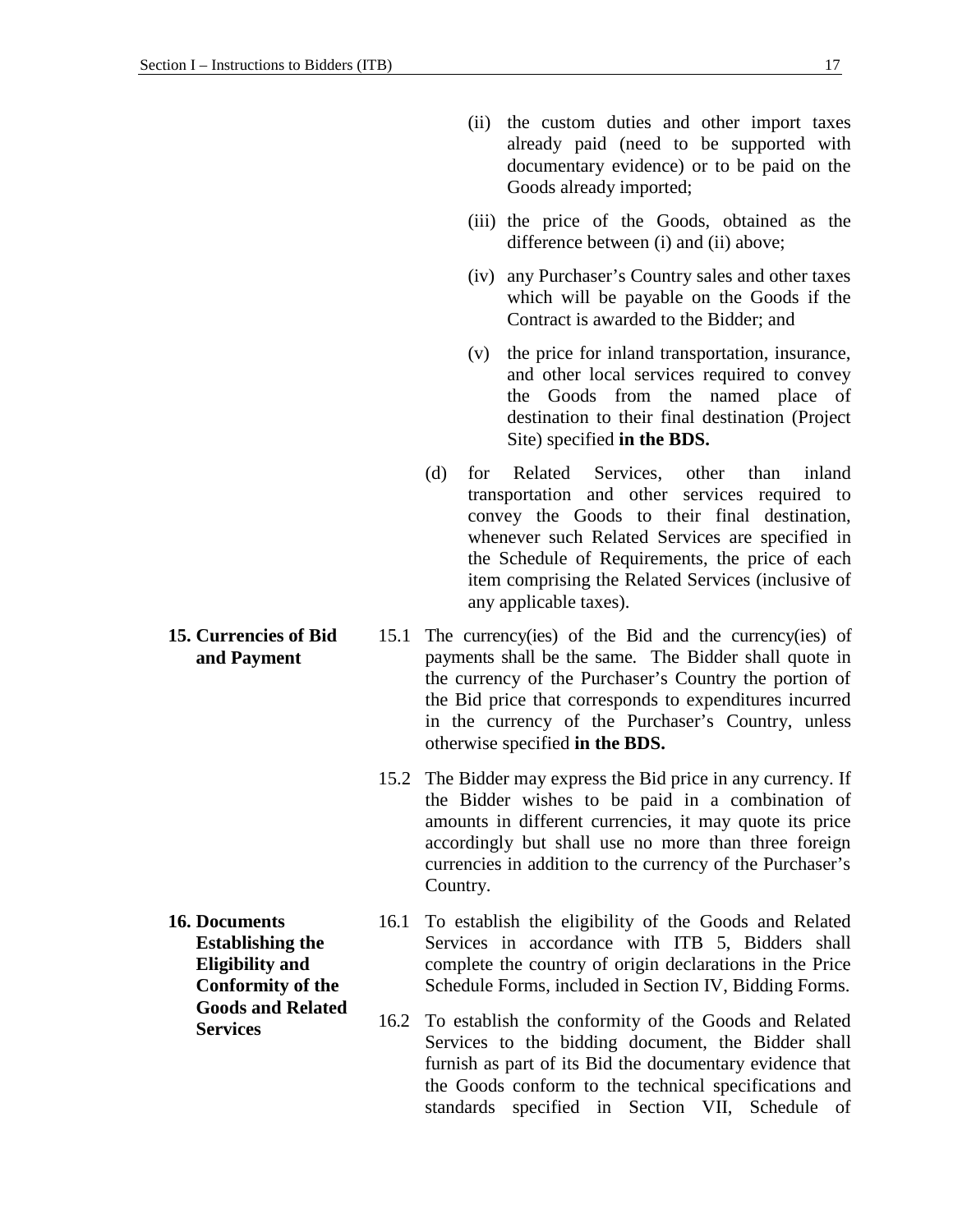Requirements.

- 16.3 The documentary evidence may be in the form of literature, drawings or data, and shall consist of a detailed item by item description of the essential technical and performance characteristics of the Goods and Related Services, demonstrating substantial responsiveness of the Goods and Related Services to the technical specification, and if applicable, a statement of deviations and exceptions to the provisions of the Section VII, Schedule of Requirements.
- 16.4 The Bidder shall also furnish a list giving full particulars, including available sources and current prices of spare parts, special tools, etc., necessary for the proper and continuing functioning of the Goods during the period **specified in the BDS** following commencement of the use of the goods by the Purchaser.
- 16.5 Standards for workmanship, process, material, and equipment, as well as references to brand names or catalogue numbers specified by the Purchaser in the Schedule of Requirements, are intended to be descriptive only and not restrictive. The Bidder may offer other standards of quality, brand names, and/or catalogue numbers, provided that it demonstrates, to the Purchaser's satisfaction, that the substitutions ensure substantial equivalence or are superior to those specified in the Section VII, Schedule of Requirements.
- 17.1 To establish Bidder's eligibility in accordance with ITB 4, Bidders shall complete the Letter of Bid, included in Section IV, Bidding Forms.
- 17.2 The documentary evidence of the Bidder's qualifications to perform the Contract if its Bid is accepted shall establish to the Purchaser's satisfaction:
	- (a) that, if required **in the BDS**, a Bidder that does not manufacture or produce the Goods it offers to supply shall submit the Manufacturer's Authorization using the form included in Section IV, Bidding Forms to demonstrate that it has been duly authorized by the manufacturer or producer of the Goods to supply these Goods in the Purchaser's Country;
	- (b) that, if required **in the BDS**, in case of a Bidder not doing business within the Purchaser's Country, the Bidder is or will be (if awarded the Contract)

**17. Documents Establishing the Eligibility and Qualifications of the Bidder**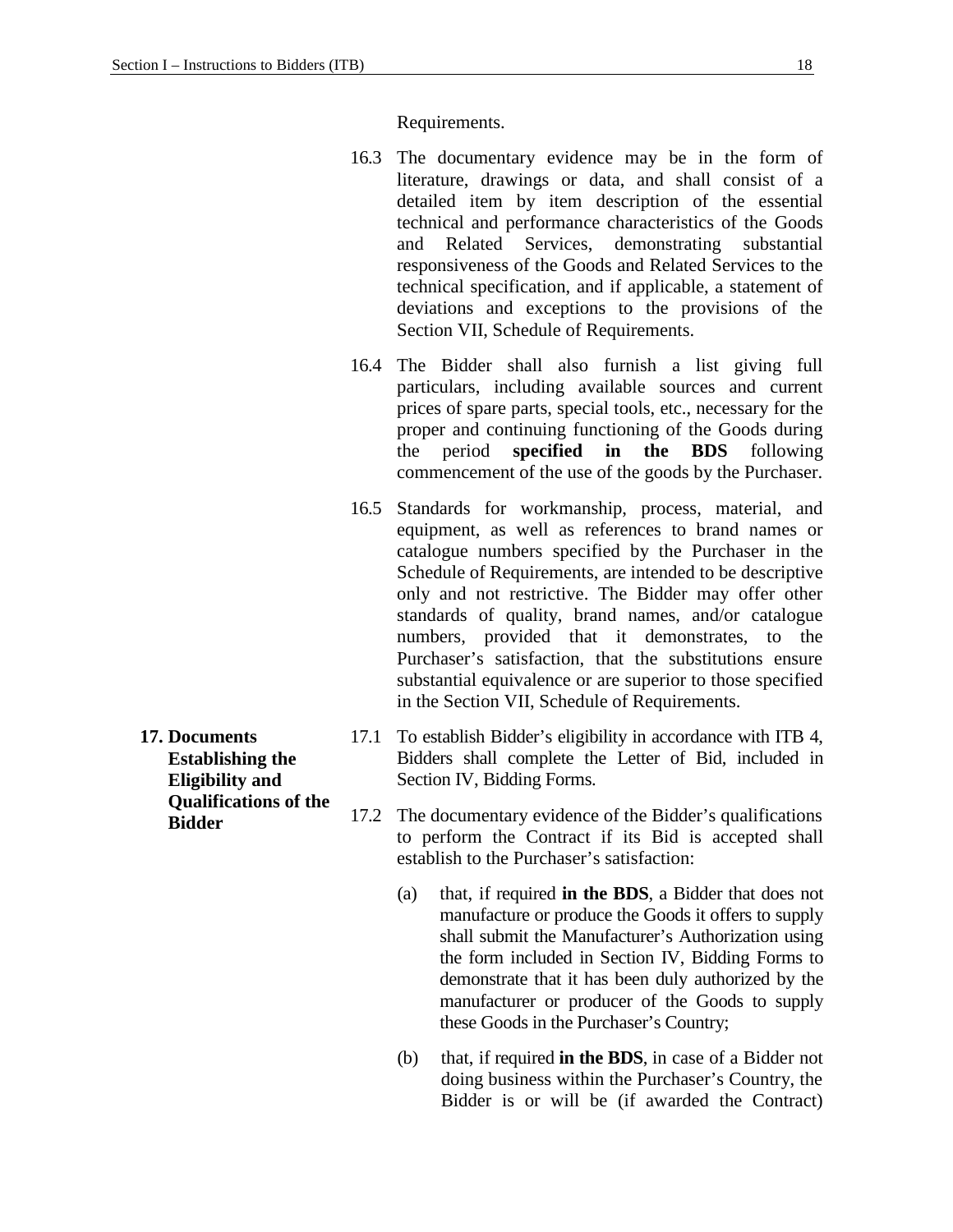represented by an Agent in the country equipped and able to carry out the Supplier's maintenance, repair and spare parts-stocking obligations prescribed in the Conditions of Contract and/or Technical Specifications; and

- (c) that the Bidder meets each of the qualification criterion specified in Section III, Evaluation and Qualification Criteria.
- **Bids** 18.1. Bids shall remain valid for the Bid Validity period specified **in the BDS**. The Bid Validity period starts from the date fixed for the Bid submission deadline (as prescribed by the Purchaser in accordance with ITB 22.1). A Bid valid for a shorter period shall be rejected by the Purchaser as nonresponsive.
	- 18.2. In exceptional circumstances, prior to the expiration of the Bid validity period, the Purchaser may request Bidders to extend the period of validity of their Bids. The request and the responses shall be made in writing. If a Bid Security is requested in accordance with ITB 19, it shall also be extended for a corresponding period. A Bidder may refuse the request without forfeiting its Bid Security. A Bidder granting the request shall not be required or permitted to modify its Bid, except as provided in ITB 18.3.
	- 18.3. If the award is delayed by a period exceeding fifty-six (56) days beyond the expiry of the initial Bid validity period, the Contract price shall be determined as follows:
		- (a) in the case of fixed price contracts, the Contract price shall be the Bid price adjusted by the factor specified **in the BDS**;
		- (b) in the case of adjustable price contracts, no adjustment shall be made;
		- (c) in any case, Bid evaluation shall be based on the Bid price without taking into consideration the applicable correction from those indicated above.
- **19. Bid Security** 19.1. The Bidder shall furnish as part of its Bid, either a Bid- Securing Declaration or a Bid Security, as specified **in the BDS,** in original form and, in the case of a Bid Security**,** in the amount and currency specified **in the BDS.**

## **18. Period of Validity of**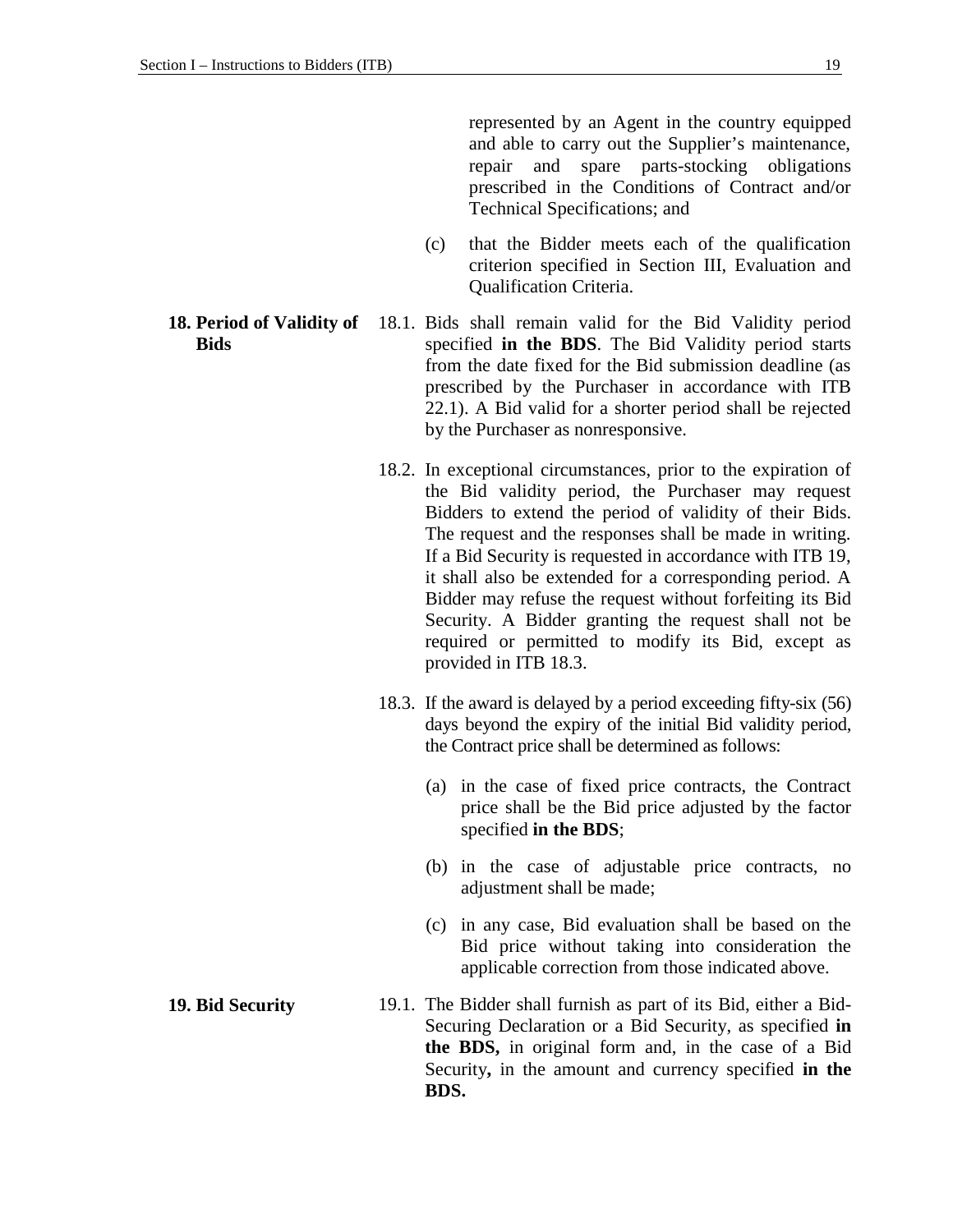- 19.2. A Bid Securing Declaration shall use the form included in Section IV, Bidding Forms.
- 19.3. If a Bid Security is specified pursuant to ITB 19.1, the Bid Security shall be a demand guarantee in any of the following forms at the Bidder's option:
	- (a) an unconditional guarantee issued by a bank or non-bank financial institution (such as an insurance, bonding or surety company);
	- (b) an irrevocable letter of credit;
	- (c) a cashier's or certified check; or
	- (d) another security specified **in the BDS**,

from a reputable source, and an eligible country. If an unconditional guarantee is issued by a non-bank financial institution located outside the Purchaser's Country, the issuing non-bank financial institution shall have a correspondent financial institution located in the Purchaser's Country to make it enforceable unless the Purchaser has agreed in writing, prior to Bid submission, that a correspondent financial institution is not required. In the case of a bank guarantee, the Bid Security shall be submitted either using the Bid Security Form included in Section IV, Bidding Forms, or in another substantially similar format approved by the Purchaser prior to Bid submission. The Bid Security shall be valid for twenty eight (28) days beyond the original validity period of the Bid, or beyond any period of extension if requested under ITB 18.2.

- 19.4. If a Bid Security is specified pursuant to ITB 19.1, any Bid not accompanied by a substantially responsive Bid Security shall be rejected by the Purchaser as nonresponsive.
- 19.5. If a Bid Security is specified pursuant to ITB 19.1, the Bid Security of unsuccessful Bidders shall be returned as promptly as possible upon the successful Bidder's signing the Contract and furnishing the Performance Security pursuant to ITB 46.
- 19.6. The Bid Security of the successful Bidder shall be returned as promptly as possible once the successful Bidder has signed the Contract and furnished the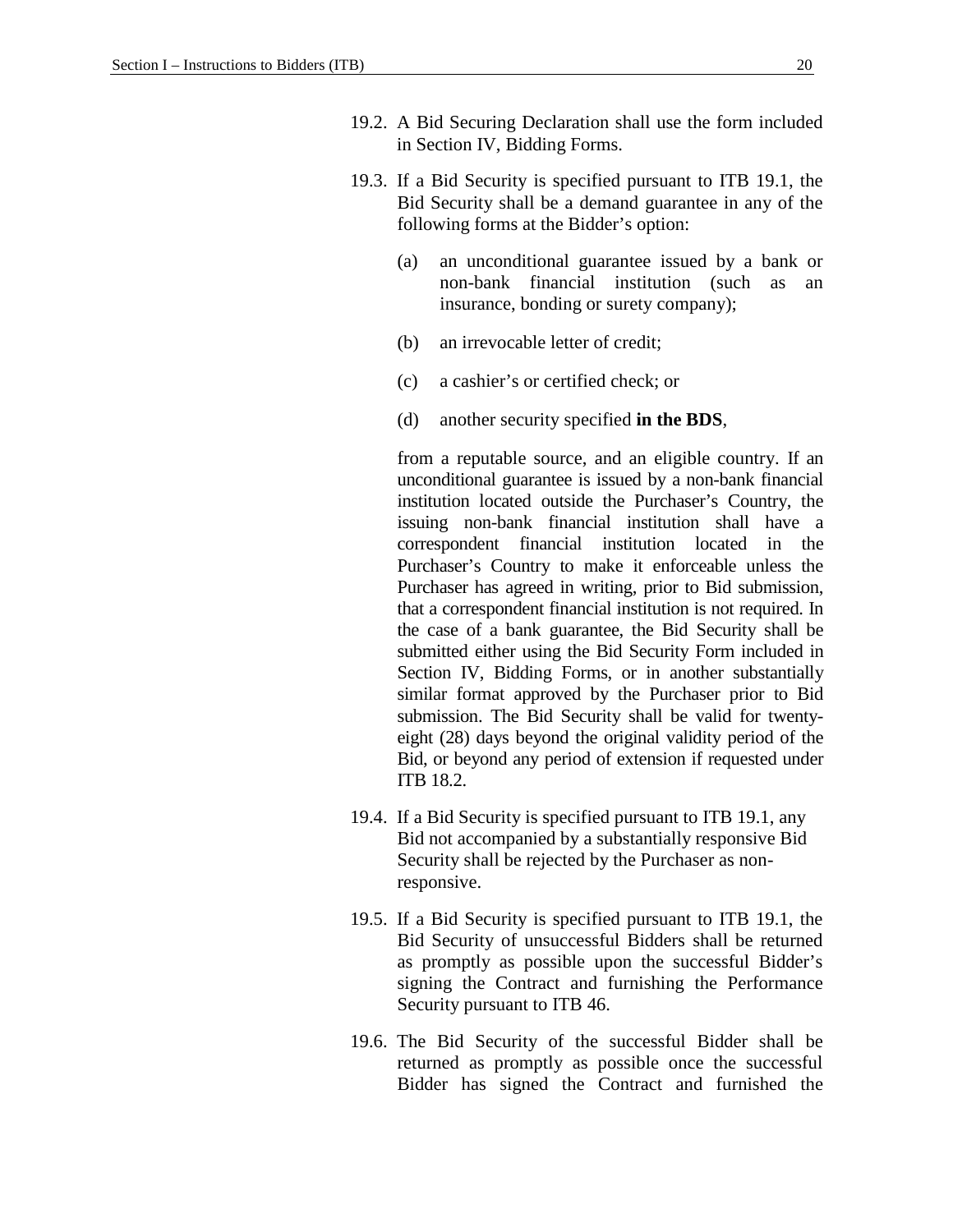required Performance Security.

- 19.7. The Bid Security may be forfeited or the Bid Securing Declaration executed:
	- (a) if a Bidder withdraws its Bid during the period of Bid validity specified by the Bidder in the Letter of Bid, or any extension thereto provided by the Bidder; or
	- (b) if the successful Bidder fails to:
		- (i) sign the Contract in accordance with ITB 45; or
		- (ii) furnish a Performance Security in accordance with ITB 46.
- 19.8. The Bid Security or Bid- Securing Declaration of a JV must be in the name of the JV that submits the Bid. If the JV has not been legally constituted into a legally enforceable JV at the time of Bidding, the Bid Security or Bid-Securing Declaration shall be in the names of all future members as named in the letter of intent referred to in ITB 4.1 and ITB 11.2.
- 19.9. If a Bid Security is not required **in the BDS**, pursuant to ITB 19.1, and
	- (a) if a Bidder withdraws its Bid during the period of Bid validity specified by the Bidder on the Letter of Bid; or
	- (b) if the successful Bidder fails to: sign the Contract in accordance with ITB 45; or furnish a performance security in accordance with ITB 46;

the Borrower may, if provided for **in the BDS**, declare the Bidder ineligible to be awarded a contract by the Purchaser for a period of time as stated **in the BDS**.

**of Bid** 20.1 The Bidder shall prepare one original of the documents comprising the Bid as described in ITB 11 and clearly mark it "ORIGINAL." Alternative Bids, if permitted in accordance with ITB 13, shall be clearly marked "ALTERNATIVE." In addition, the Bidder shall submit copies of the Bid, in the number **specified in the BDS** and clearly mark them "COPY." In the event of any discrepancy between the original and the copies, the

### **20. Format and Signing**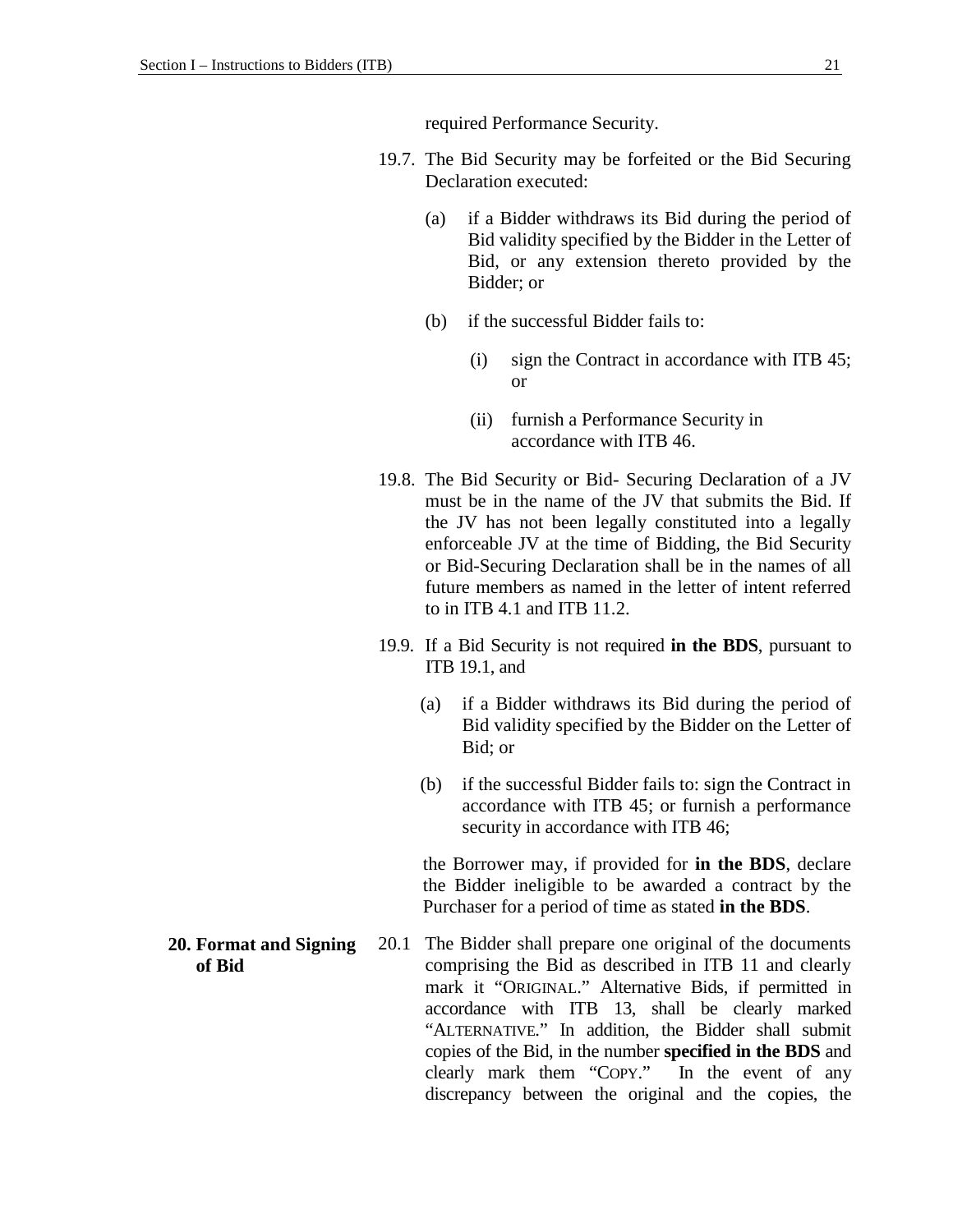original shall prevail.

- 20.2 Bidders shall mark as "CONFIDENTIAL" information in their Bids which is confidential to their business. This may include proprietary information, trade secrets, or commercial or financially sensitive information.
- 20.3 The original and all copies of the Bid shall be typed or written in indelible ink and shall be signed by a person duly authorized to sign on behalf of the Bidder. This authorization shall consist of a written confirmation as specified **in the BDS** and shall be attached to the Bid. The name and position held by each person signing the authorization must be typed or printed below the signature. All pages of the Bid where entries or amendments have been made shall be signed or initialed by the person signing the Bid.
- 20.4 In case the Bidder is a JV, the Bid shall be signed by an authorized representative of the JV on behalf of the JV, and so as to be legally binding on all the members as evidenced by a power of attorney signed by their legally authorized representatives.
- 20.5 Any inter-lineation, erasures, or overwriting shall be valid only if they are signed or initialed by the person signing the Bid.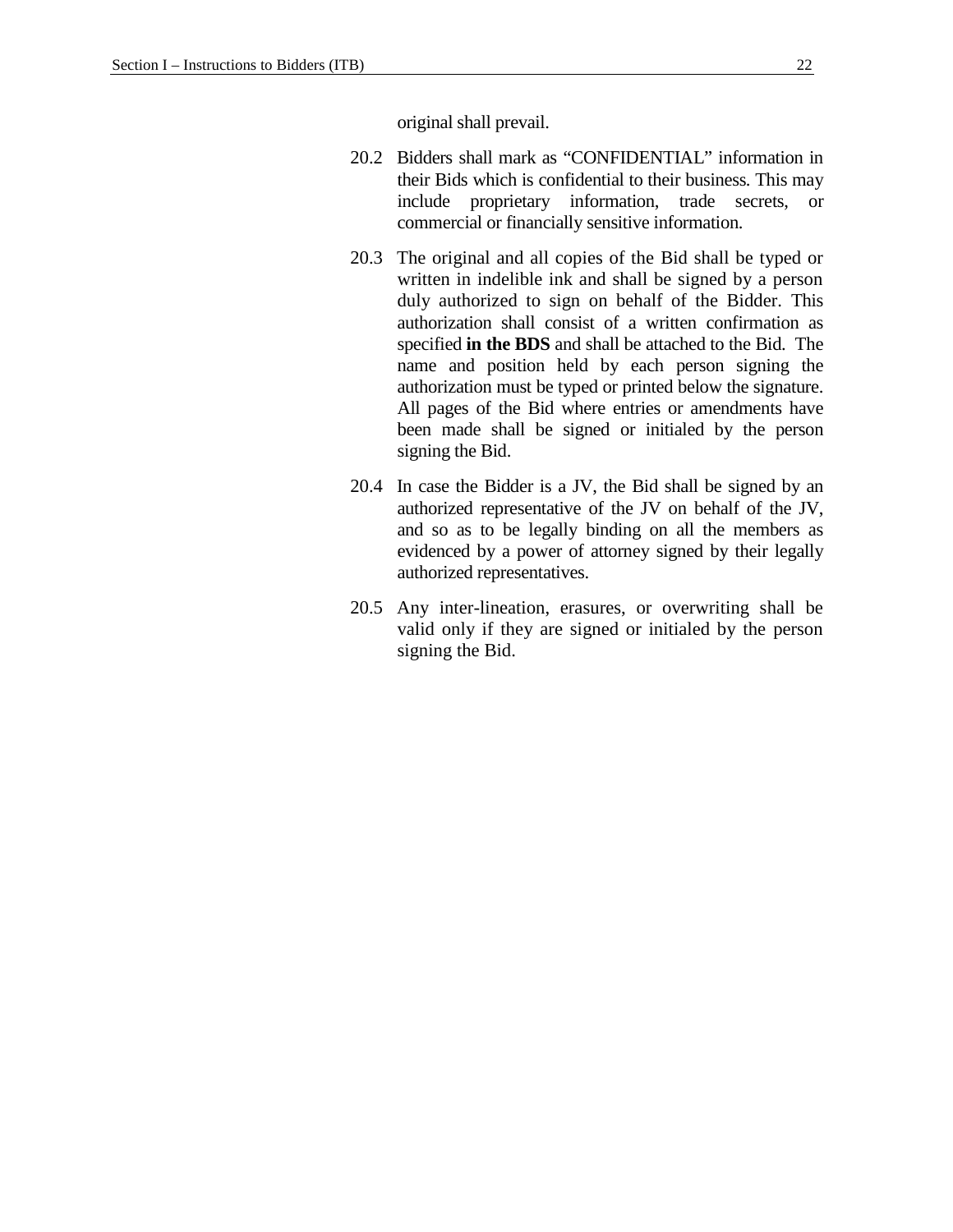### **D. Submission and Opening of Bids**

- **21. Sealing and Marking of Bids** 21.1. The Bidder shall deliver the Bid in a single, sealed envelope (one-envelope Bidding process). Within the single envelope the Bidder shall place the following
	- (a) in an envelope marked "ORIGINAL", all documents comprising the Bid, as described in ITB 11; and
	- (b) in an envelope marked "COPIES", all required copies of the Bid; and,
	- (c) if alternative Bids are permitted in accordance with ITB 13, and if relevant:
		- i. in an envelope marked "ORIGINAL ALTERNATIVE", the alternative Bid; and
		- ii. in the envelope marked "COPIES ALTERNATIVE BID" all required copies of the alternative Bid.
	- 21.2. The inner and outer envelopes, shall:

separate, sealed envelopes:

- (a) bear the name and address of the Bidder;
- (b) be addressed to the Purchaser in accordance with ITB 22.1;
- (c) bear the specific identification of this Bidding process indicated in ITB 1.1; and
- (d) bear a warning not to open before the time and date for Bid opening.
- 21.3 If all envelopes are not sealed and marked as required, the Purchaser will assume no responsibility for the misplacement or premature opening of the Bid.
- 22.1. Bids must be received by the Purchaser at the address and no later than the date and time specified **in the BDS.** When so specified **in the BDS**, Bidders shall have the option of submitting their Bids electronically. Bidders submitting Bids electronically shall follow the electronic Bid submission procedures specified **in the BDS**.
	- 22.2. The Purchaser may, at its discretion, extend the deadline for the submission of Bids by amending the bidding document in accordance with ITB 8, in which case all rights and obligations of the Purchaser and Bidders previously subject to the deadline shall thereafter be
- **22. Deadline for Submission of Bids**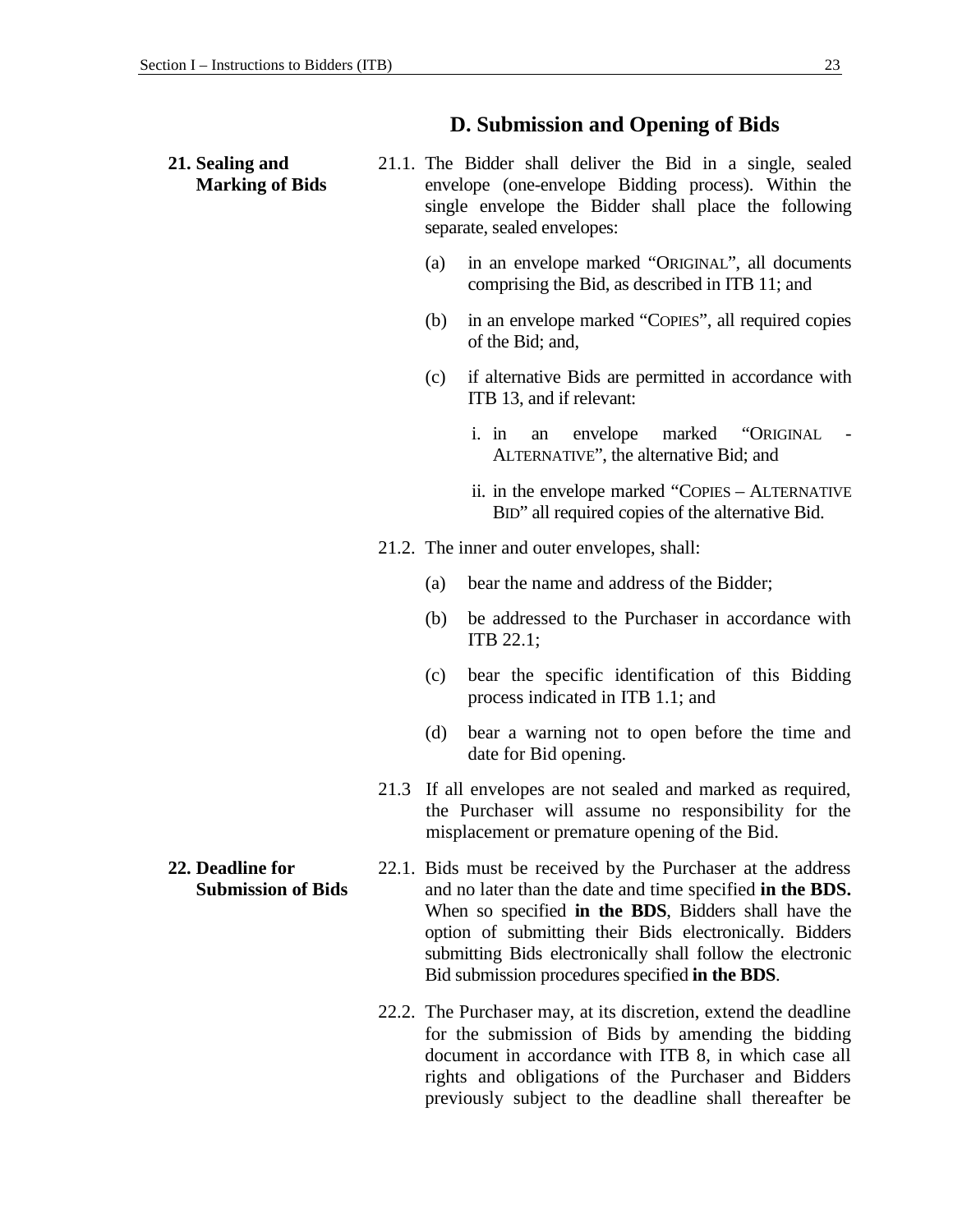subject to the deadline as extended.

- **23. Late Bids** 23.1. The Purchaser shall not consider any Bid that arrives after the deadline for submission of Bids, in accordance with ITB 22. Any Bid received by the Purchaser after the deadline for submission of Bids shall be declared late, rejected, and returned unopened to the Bidder.
- **24. Withdrawal, Substitution, and Modification of Bids** 24.1. A Bidder may withdraw, substitute, or modify its Bid after it has been submitted by sending a written notice, duly signed by an authorized representative, and shall include a copy of the authorization (the power of attorney) in accordance with ITB 20.3, (except that withdrawal notices do not require copies). The corresponding substitution or modification of the Bid must accompany the respective written notice. All notices must be:
	- (a) prepared and submitted in accordance with ITB 20 and 21 (except that withdrawal notices do not require copies), and in addition, the respective envelopes shall be clearly marked "WITHDRAWAL," "SUBSTITUTION," or "MODIFICATION;" and
	- (b) received by the Purchaser prior to the deadline prescribed for submission of Bids, in accordance with ITB 22.
	- 24.2. Bids requested to be withdrawn in accordance with ITB 24.1 shall be returned unopened to the Bidders.
	- 24.3. No Bid may be withdrawn, substituted, or modified in the interval between the deadline for submission of Bids and the expiration of the period of Bid validity specified by the Bidder on the Letter of Bid or any extension thereof.
- **25. Bid Opening** 25.1. Except as in the cases specified in ITB 23 and ITB 24.2, the Purchaser shall, at the Bid opening, publicly open and read out all Bids received by the deadline at the date, time and place specified **in the BDS** in the presence of Bidders' designated representatives and anyone who chooses to attend Any specific electronic Bid opening procedures required if electronic bidding is permitted in accordance with ITB 22.1, shall be as specified **in the BDS.**
	- 25.2. First, envelopes marked "WITHDRAWAL" shall be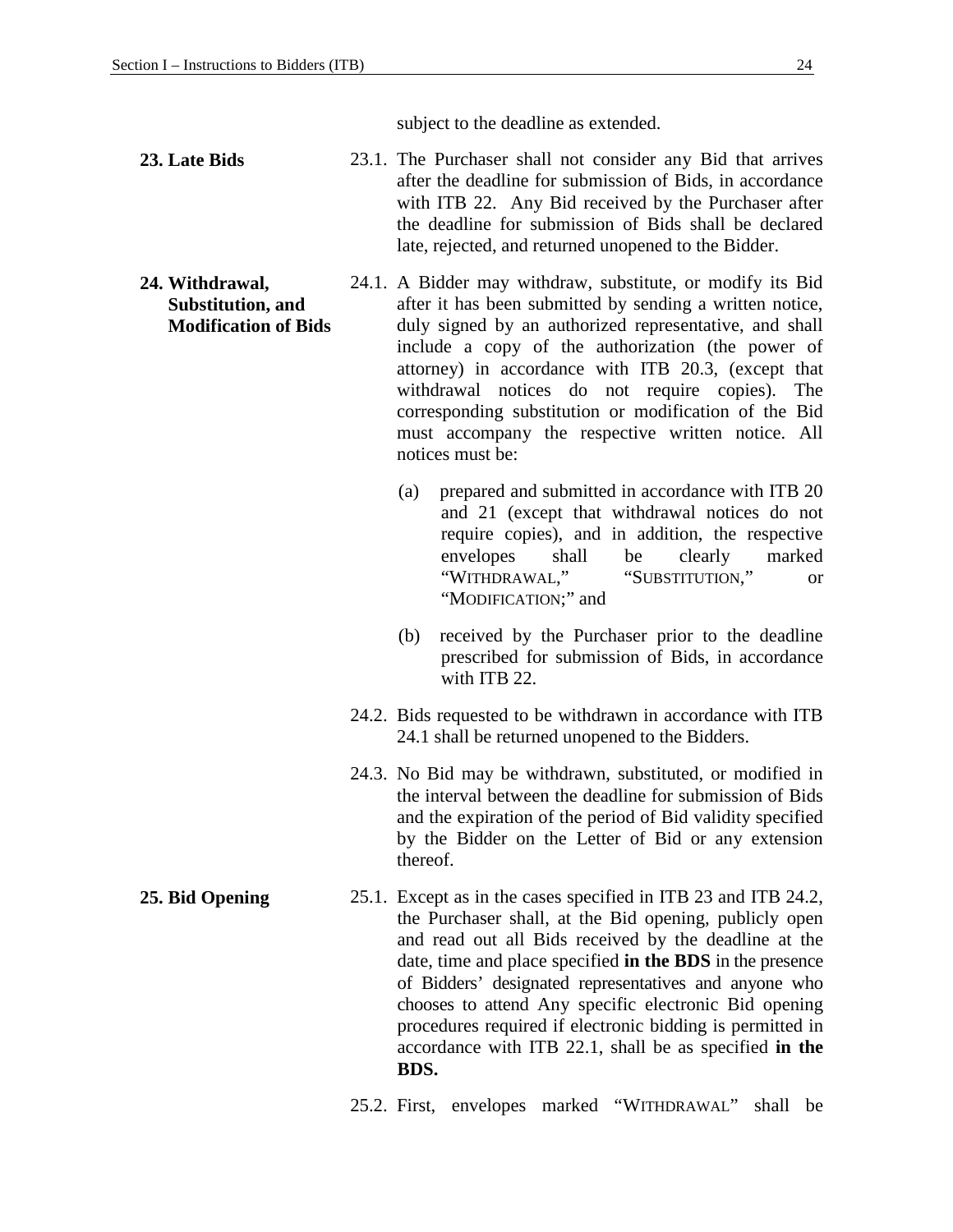opened and read out and the envelope with the corresponding Bid shall not be opened, but returned to the Bidder. If the withdrawal envelope does not contain a copy of the "power of attorney" confirming the signature as a person duly authorized to sign on behalf of the Bidder, the corresponding Bid will be opened. No Bid withdrawal shall be permitted unless the corresponding withdrawal notice contains a valid authorization to request the withdrawal and is read out at Bid opening.

- 25.3. Next, envelopes marked "SUBSTITUTION" shall be opened and read out and exchanged with the corresponding Bid being substituted, and the substituted Bid shall not be opened, but returned to the Bidder. No Bid substitution shall be permitted unless the corresponding substitution notice contains a valid authorization to request the substitution and is read out at Bid opening.
- 25.4. Next, envelopes marked "MODIFICATION" shall be opened and read out with the corresponding Bid. No Bid modification shall be permitted unless the corresponding modification notice contains a valid authorization to request the modification and is read out at Bid opening.
- 25.5. Next, all remaining envelopes shall be opened one at a time, reading out: the name of the Bidder and whether there is a modification; the total Bid Prices, per lot (contract) if applicable, including any discounts and alternative Bids; the presence or absence of a Bid Security, if required; and any other details as the Purchaser may consider appropriate.
- 25.6. Only Bids, alternative Bids and discounts that are opened and read out at Bid opening shall be considered further in the evaluation. The Letter of Bid and the Price Schedules are to be initialed by representatives of the Purchaser attending Bid opening in the manner specified **in the BDS.**
- 25.7. The Purchaser shall neither discuss the merits of any Bid nor reject any Bid (except for late Bids, in accordance with ITB 23.1).
- 25.8. The Purchaser shall prepare a record of the Bid opening that shall include, as a minimum: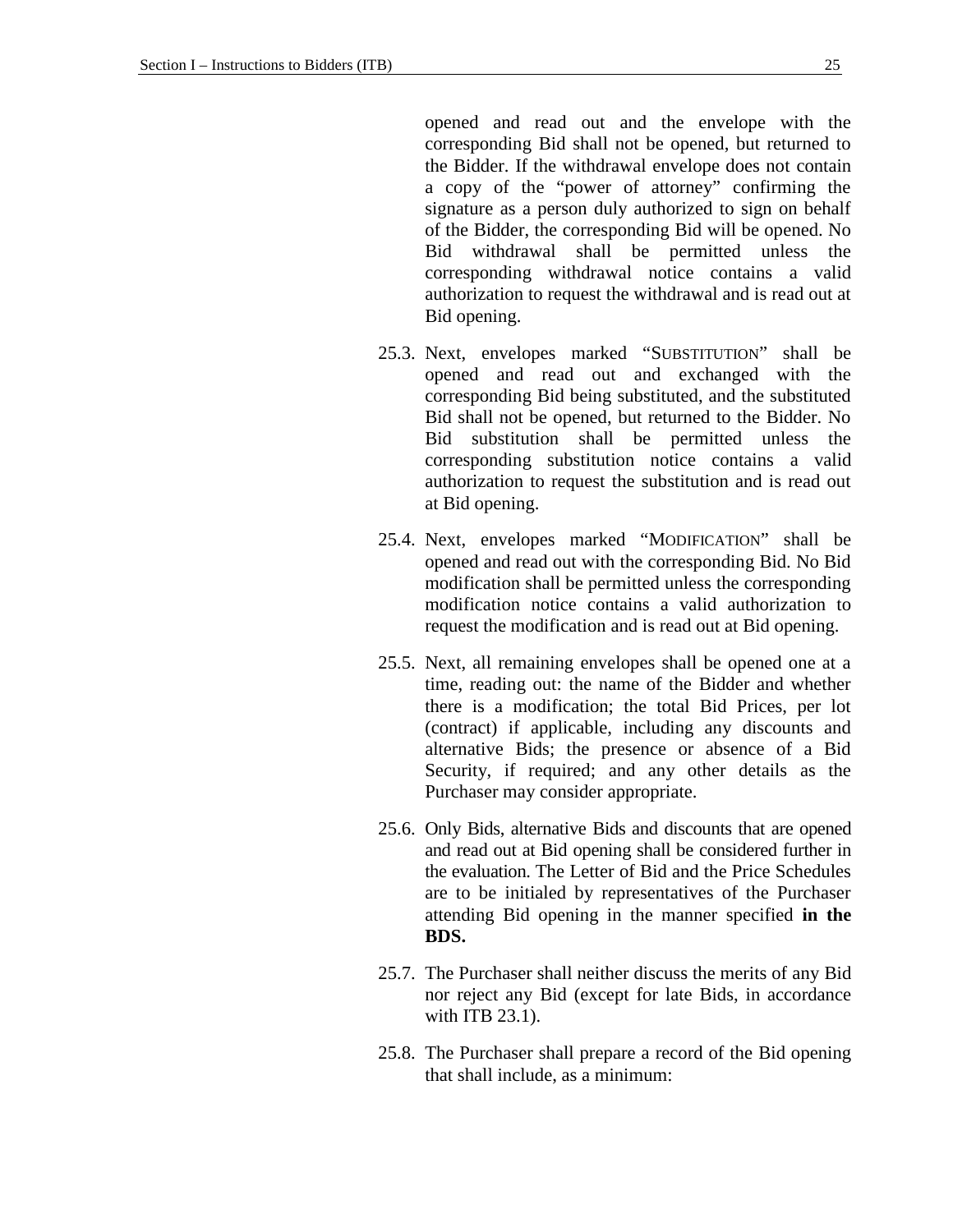- (a) the name of the Bidder and whether there is a withdrawal, substitution, or modification;
- (b) the Bid Price, per lot (contract) if applicable, including any discounts;
- (c) any alternative Bids;
- (d) the presence or absence of a Bid Security or Bid- Securing Declaration, if one was required.
- 25.9. The Bidders' representatives who are present shall be requested to sign the record. The omission of a Bidder's signature on the record shall not invalidate the contents and effect of the record. A copy of the record shall be distributed to all Bidders.

#### **E. Evaluation and Comparison of Bids**

- **26. Confidentiality** 26.1 Information relating to the evaluation of Bids and recommendation of contract award, shall not be disclosed to Bidders or any other persons not officially concerned with the Bidding process until the information on Intention to Award the Contract is transmitted to all Bidders in accordance with ITB 40.
	- 26.2 Any effort by a Bidder to influence the Purchaser in the evaluation or contract award decisions may result in the rejection of its Bid.
	- 26.3 Notwithstanding ITB 26.2, from the time of Bid opening to the time of Contract Award, if any Bidder wishes to contact the Purchaser on any matter related to the Bidding process, it should do so in writing.
- **27. Clarification of Bids** 27.1 To assist in the examination, evaluation, comparison of the Bids, and qualification of the Bidders, the Purchaser may, at its discretion, ask any Bidder for a clarification of its Bid. Any clarification submitted by a Bidder in respect to its Bid and that is not in response to a request by the Purchaser shall not be considered. The Purchaser's request for clarification and the response shall be in writing. No change, including any voluntary increase or decrease, in the prices or substance of the Bid shall be sought, offered, or permitted, except to confirm the correction of arithmetic errors discovered by the Purchaser in the Evaluation of the Bids, in accordance with ITB 31.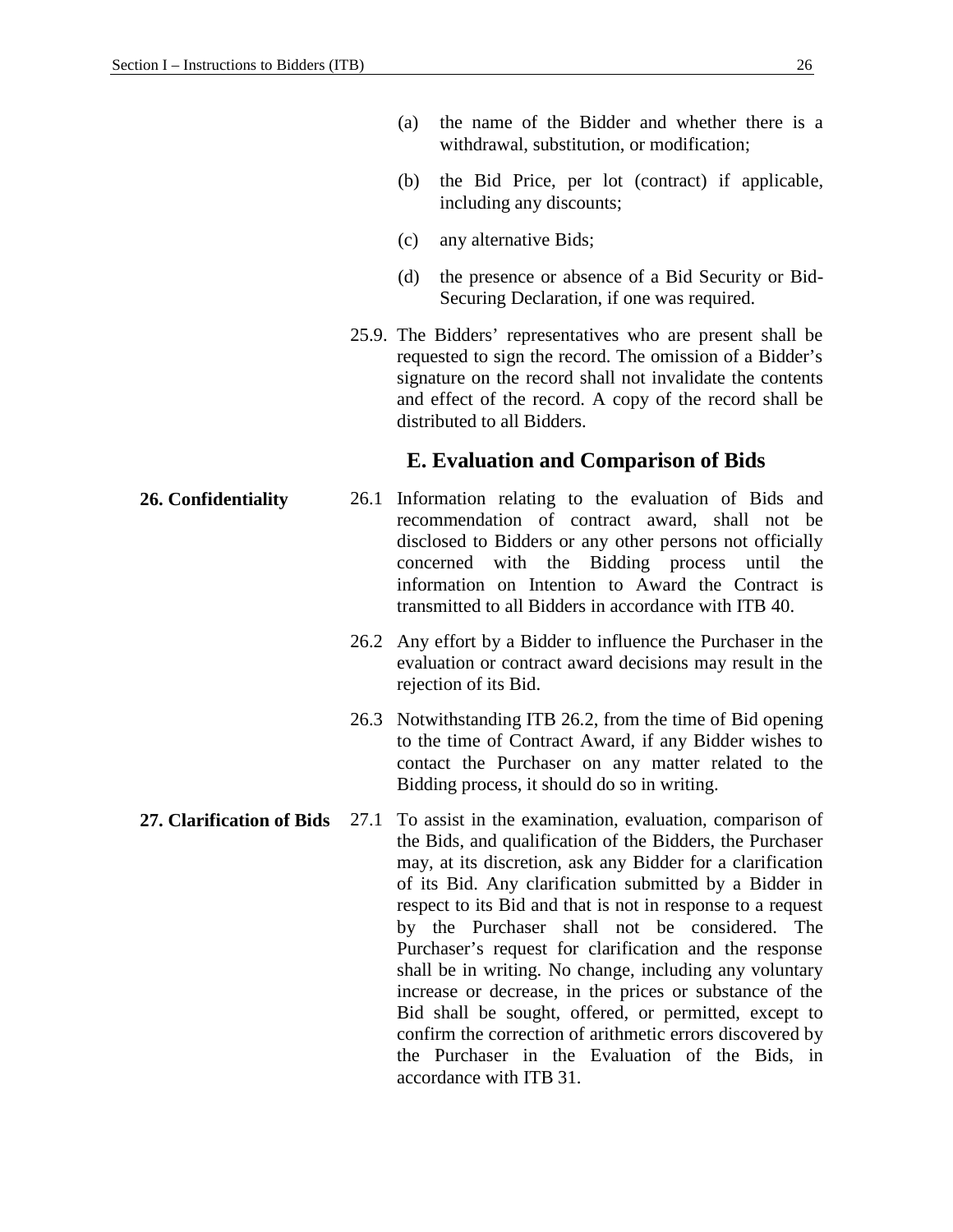- 27.2 If a Bidder does not provide clarifications of its Bid by the date and time set in the Purchaser's request for clarification, its Bid may be rejected. **28. Deviations, Reservations, and Omissions** 28.1 During the evaluation of Bids, the following definitions apply: (a) "Deviation" is a departure from the requirements specified in the bidding document; (b) "Reservation" is the setting of limiting conditions or withholding from complete acceptance of the requirements specified in the bidding document; and (c) "Omission" is the failure to submit part or all of the information or documentation required in the bidding document. **29. Determination of Responsiveness** 29.1 The Purchaser's determination of a Bid's responsiveness is to be based on the contents of the Bid itself, as defined in ITB 11. 29.2 A substantially responsive Bid is one that meets the requirements of the bidding document without material deviation, reservation, or omission. A material deviation, reservation, or omission is one that: (a) if accepted, would: (i) affect in any substantial way the scope, quality, or performance of the Goods and Related Services specified in the Contract; or
	- (ii)limit in any substantial way, inconsistent with the bidding document, the Purchaser's rights or the Bidder's obligations under the Contract; or
	- (b) if rectified, would unfairly affect the competitive position of other Bidders presenting substantially responsive Bids.
	- 29.3 The Purchaser shall examine the technical aspects of the Bid submitted in accordance with ITB 16 and ITB 17, in particular, to confirm that all requirements of Section VII, Schedule of Requirements have been met without any material deviation or reservation, or omission.
	- 29.4 If a Bid is not substantially responsive to the requirements of bidding document, it shall be rejected by the Purchaser and may not subsequently be made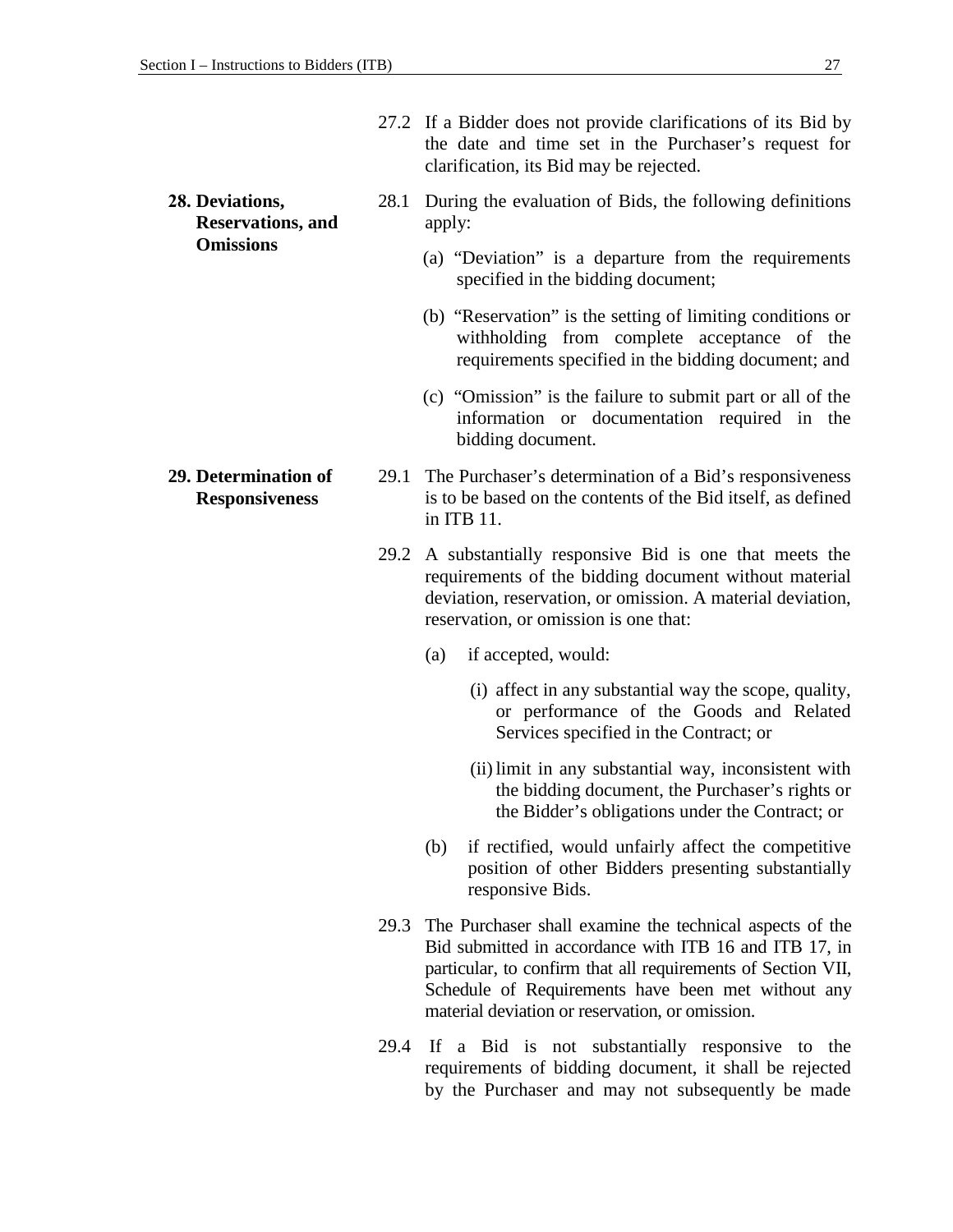responsive by correction of the material deviation, reservation, or omission.

#### **30. Nonconformities, Errors and Omissions** 30.1 Provided that a Bid is substantially responsive, the Purchaser may waive any nonconformities in the Bid.

- 30.2 Provided that a Bid is substantially responsive, the Purchaser may request that the Bidder submit the necessary information or documentation, within a reasonable period of time, to rectify nonmaterial nonconformities or omissions in the Bid related to documentation requirements. Such omission shall not be related to any aspect of the price of the Bid. Failure of the Bidder to comply with the request may result in the rejection of its Bid.
- 30.3 Provided that a Bid is substantially responsive, the Purchaser shall rectify quantifiable nonmaterial nonconformities related to the Bid Price. To this effect, the Bid Price shall be adjusted, for comparison purposes only, to reflect the price of a missing or non-conforming item or component in the manner specified **in the BDS**.
- **31. Correction of Arithmetical Errors** 31.1 Provided that the Bid is substantially responsive, the Purchaser shall correct arithmetical errors on the following basis:
	- (a) if there is a discrepancy between the unit price and the line item total that is obtained by multiplying the unit price by the quantity, the unit price shall prevail and the line item total shall be corrected, unless in the opinion of the Purchaser there is an obvious misplacement of the decimal point in the unit price, in which case the line item total as quoted shall govern and the unit price shall be corrected;
	- (b) if there is an error in a total corresponding to the addition or subtraction of subtotals, the subtotals shall prevail and the total shall be corrected; and
	- (c) if there is a discrepancy between words and figures, the amount in words shall prevail, unless the amount expressed in words is related to an arithmetic error, in which case the amount in figures shall prevail subject to (a) and (b) above.
	- 31.2 Bidders shall be requested to accept correction of arithmetical errors. Failure to accept the correction in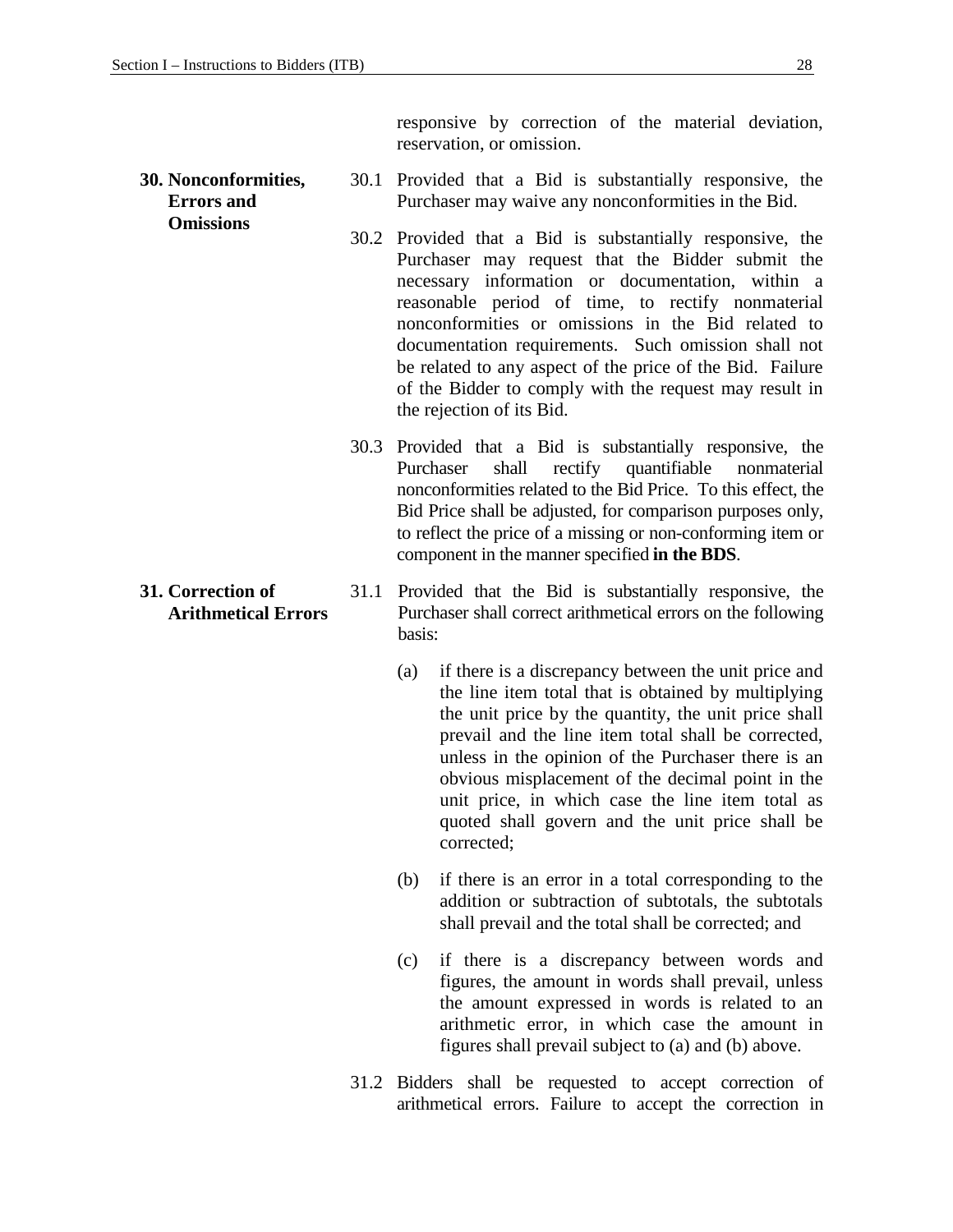accordance with ITB 31.1, shall result in the rejection of the Bid.

- **32. Conversion to Single** 32.1 For evaluation and comparison purposes, the **Currency** currency(ies) of the Bid shall be converted in a single currency as specified **in the BDS.**
- **33. Margin of Preference** 33.1 Unless otherwise specified **in the BDS,** a margin of preference shall not apply.
- **34. Evaluation of Bids** 34.1 The Purchaser shall use the criteria and methodologies listed in this ITB and Section III, Evaluation and Qualification criteria. No other evaluation criteria or methodologies shall be permitted. By applying the criteria and methodologies, the Purchaser shall determine the Most Advantageous Bid. This is the Bid of the Bidder that meets the qualification criteria and whose Bid has been determined to be:
	- (a) substantially responsive to the bidding document; and
	- (b) the lowest evaluated cost.
	- 34.2 To evaluate a Bid, the Purchaser shall consider the following:
		- (a) evaluation will be done for Items or Lots (contracts), as specified **in the BDS;** and the Bid Price as quoted in accordance with ITB 14;
		- (b) price adjustment for correction of arithmetic errors in accordance with ITB 31.1;
		- (c) price adjustment due to discounts offered in accordance with ITB 14.4;
		- (d) converting the amount resulting from applying (a) to (c) above, if relevant, to a single currency in accordance with ITB 32;
		- (e) price adjustment due to quantifiable nonmaterial nonconformities in accordance with ITB 30.3; and
		- (f) the additional evaluation factors are specified in Section III, Evaluation and Qualification Criteria.
	- 34.3 The estimated effect of the price adjustment provisions of the Conditions of Contract, applied over the period of execution of the Contract, shall not be taken into account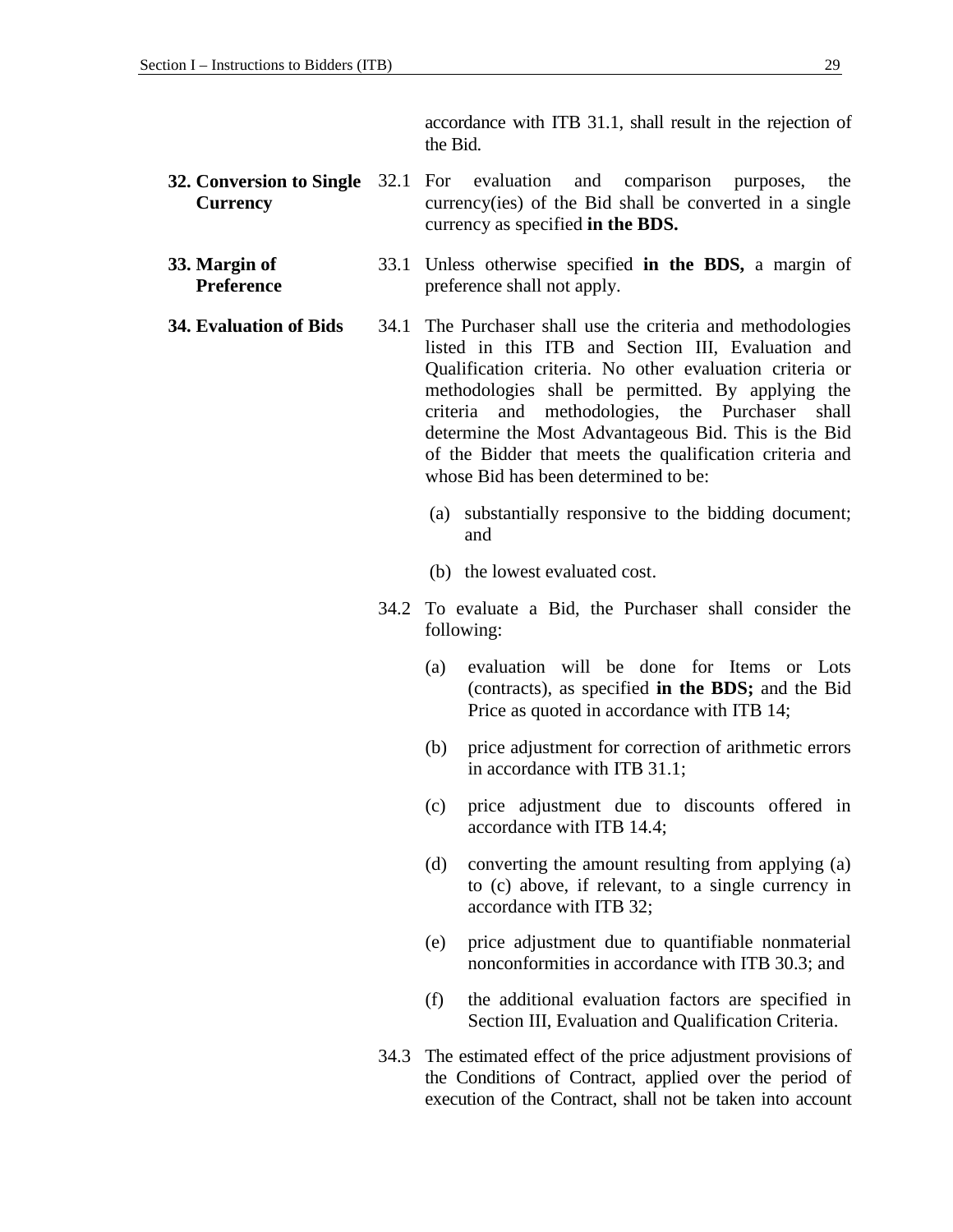in Bid evaluation.

- 34.4 If this bidding document allows Bidders to quote separate prices for different lots (contracts), the methodology to determine the lowest evaluated cost of the lot (contract) combinations, including any discounts offered in the Letter of Bid, is specified in Section III, Evaluation and Qualification Criteria.
- 34.5 The Purchaser's evaluation of a Bid will exclude and not take into account:
	- (a) in the case of Goods manufactured in the Purchaser's Country, sales and other similar taxes, which will be payable on the goods if a contract is awarded to the Bidder;
	- (b) in the case of Goods manufactured outside the Purchaser's Country, already imported or to be imported, customs duties and other import taxes levied on the imported Good, sales and other similar taxes, which will be payable on the Goods if the contract is awarded to the Bidder;
	- (c) any allowance for price adjustment during the period of execution of the contract, if provided in the Bid.
- 34.6 The Purchaser's evaluation of a Bid may require the consideration of other factors, in addition to the Bid Price quoted in accordance with ITB 14. These factors may be related to the characteristics, performance, and terms and conditions of purchase of the Goods and Related Services. The effect of the factors selected, if any, shall be expressed in monetary terms to facilitate comparison of Bids, unless otherwise specified **in the BDS** from amongst those set out in Section III, Evaluation and Qualification Criteria. The criteria and methodologies to be used shall be as specified in ITB 34.2(f).
- **35. Comparison of Bids** 35.1 The Purchaser shall compare the evaluated costs of all substantially responsive Bids established in accordance with ITB 34.2 to determine the Bid that has the lowest evaluated cost. The comparison shall be on the basis of CIP (place of final destination) prices for imported goods and EXW prices, plus cost of inland transportation and insurance to place of destination, for goods manufactured within the Borrower's country,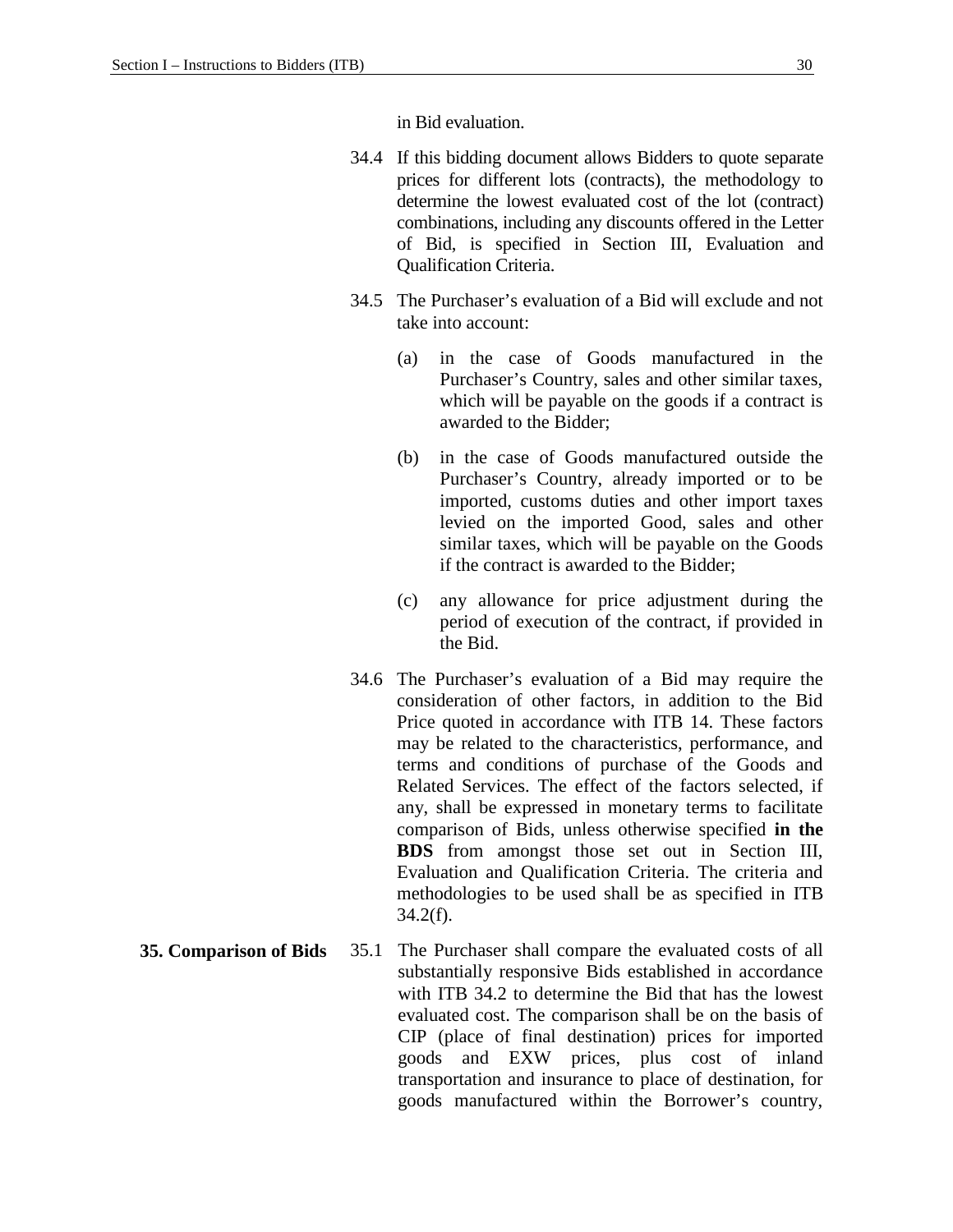together with prices for any required installation, training, commissioning and other services. The evaluation of prices shall not take into account custom duties and other taxes levied on imported goods quoted CIP and sales and similar taxes levied in connection with the sale or delivery of goods.

**36. Abnormally Low Bids** 36.1 An Abnormally Low Bid is one where the Bid price, in combination with other constituent elements of the Bid, appears unreasonably low to the extent that the Bid price raises material concerns with the Purchaser as to the capability of the Bidder to perform the Contract for the offered Bid price.

- 36.2 In the event of identification of a potentially Abnormally Low Bid, the Purchaser shall seek written clarification from the Bidder, including a detailed price analyses of its Bid price in relation to the subject matter of the contract, scope, delivery schedule, allocation of risks and responsibilities and any other requirements of the bidding document.
- 36.3 After evaluation of the price analyses, in the event that the Purchaser determines that the Bidder has failed to demonstrate its capability to perform the contract for the offered Bid price, the Purchaser shall reject the Bid.
- **37. Qualification of the Bidder** 37.1 The Purchaser shall determine, to its satisfaction, whether the eligible Bidder that is selected as having submitted the lowest evaluated cost and substantially responsive Bid, meets the qualifying criteria specified in Section III, Evaluation and Qualification Criteria.
	- 37.2 The determination shall be based upon an examination of the documentary evidence of the Bidder's qualifications submitted by the Bidder, pursuant to ITB 17. The determination shall not take into consideration the qualifications of other firms such as the Bidder's subsidiaries, parent entities, affiliates, subcontractors (other than specialized subcontractors if permitted in the bidding document), or any other firm(s) different from the Bidder.
	- 37.3 An affirmative determination shall be a prerequisite for award of the Contract to the Bidder. A negative determination shall result in disqualification of the Bid, in which event the Purchaser shall proceed to the Bidder who offers a substantially responsive Bid with the next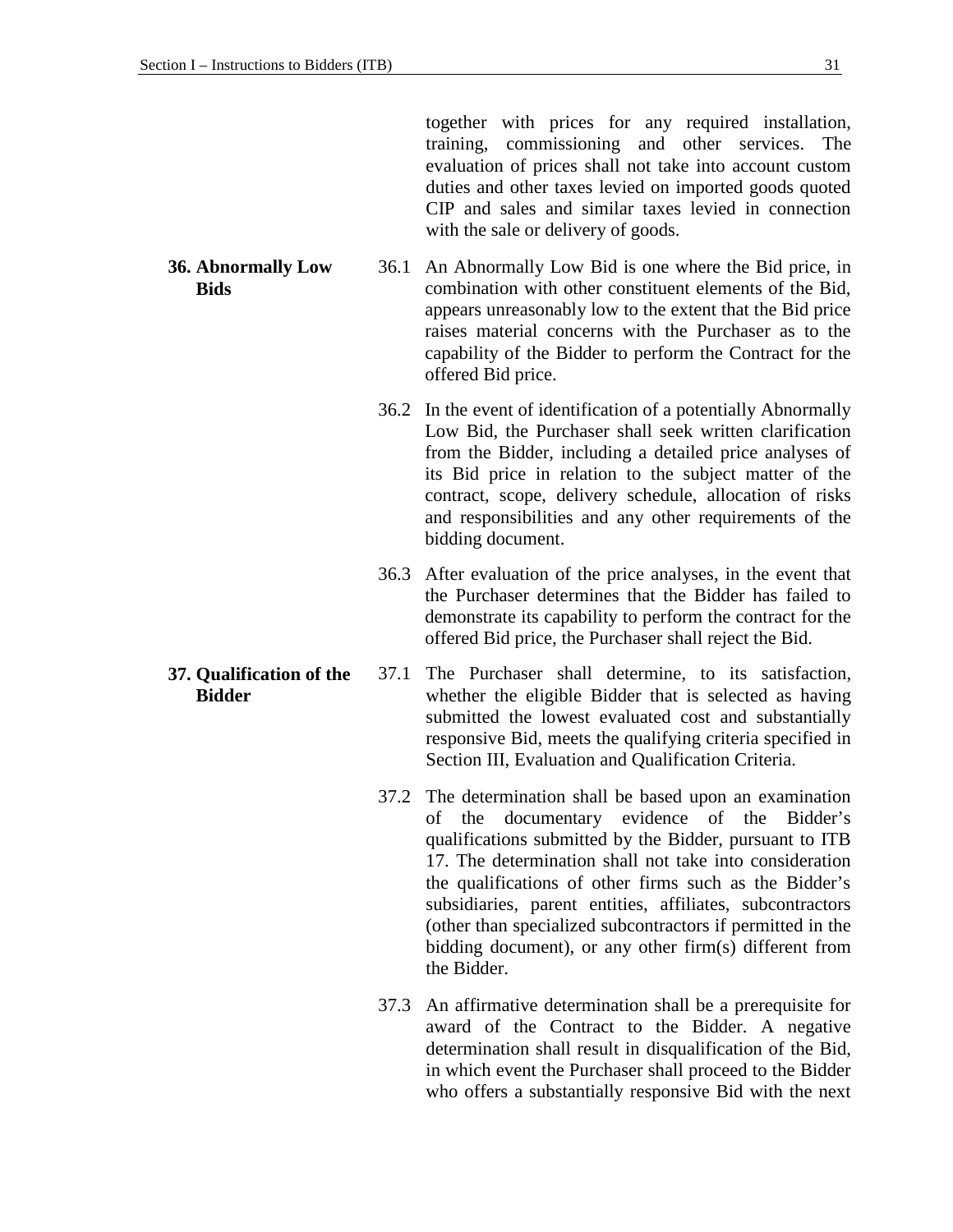lowest evaluated cost to make a similar determination of that Bidder's qualifications to perform satisfactorily.

- **38. Purchaser's Right to Accept Any Bid, and to Reject Any or All Bids** The Purchaser reserves the right to accept or reject any Bid, and to annul the Bidding process and reject all Bids at any time prior to Contract Award, without thereby incurring any liability to Bidders. In case of annulment, all Bids submitted and specifically, bid securities, shall be promptly returned to the Bidders.
- **39. Standstill Period** 39.1 The Contract shall not be awarded earlier than the expiry of the Standstill Period. The Standstill Period shall be ten (10) Business Days unless extended in accordance with ITB 44. The Standstill Period commences the day after the date the Purchaser has transmitted to each Bidder the Notification of Intention to Award the Contract. Where only one Bid is submitted, or if this contract is in response to an emergency situation recognized by the Bank, the Standstill Period shall not apply.
- **Intention to Award** 40.1 The Purchaser shall send to each Bidder the Notification of Intention to Award the Contract to the successful Bidder. The Notification of Intention to Award shall contain, at a minimum, the following information:
	- (a) the name and address of the Bidder submitting the successful Bid;
	- (b) the Contract price of the successful Bid;
	- (c) the names of all Bidders who submitted Bids, and their Bid prices as readout, and as evaluated;
	- (d) a statement of the reason(s) the Bid (of the unsuccessful Bidder to whom the notification is addressed) was unsuccessful, unless the price information in c) above already reveals the reason;
	- (e) the expiry date of the Standstill Period;
	- (f) instructions on how to request a debriefing and/or submit a complaint during the standstill period.

#### **F. Award of Contract**

**41. Award Criteria** 41.1 Subject to ITB 38, the Purchaser shall award the Contract to the Bidder offering the Most Advantageous Bid. The Most Advantageous Bid is the Bid of the Bidder that meets the qualification criteria and whose Bid has been determined to be:

## **40. Notification of**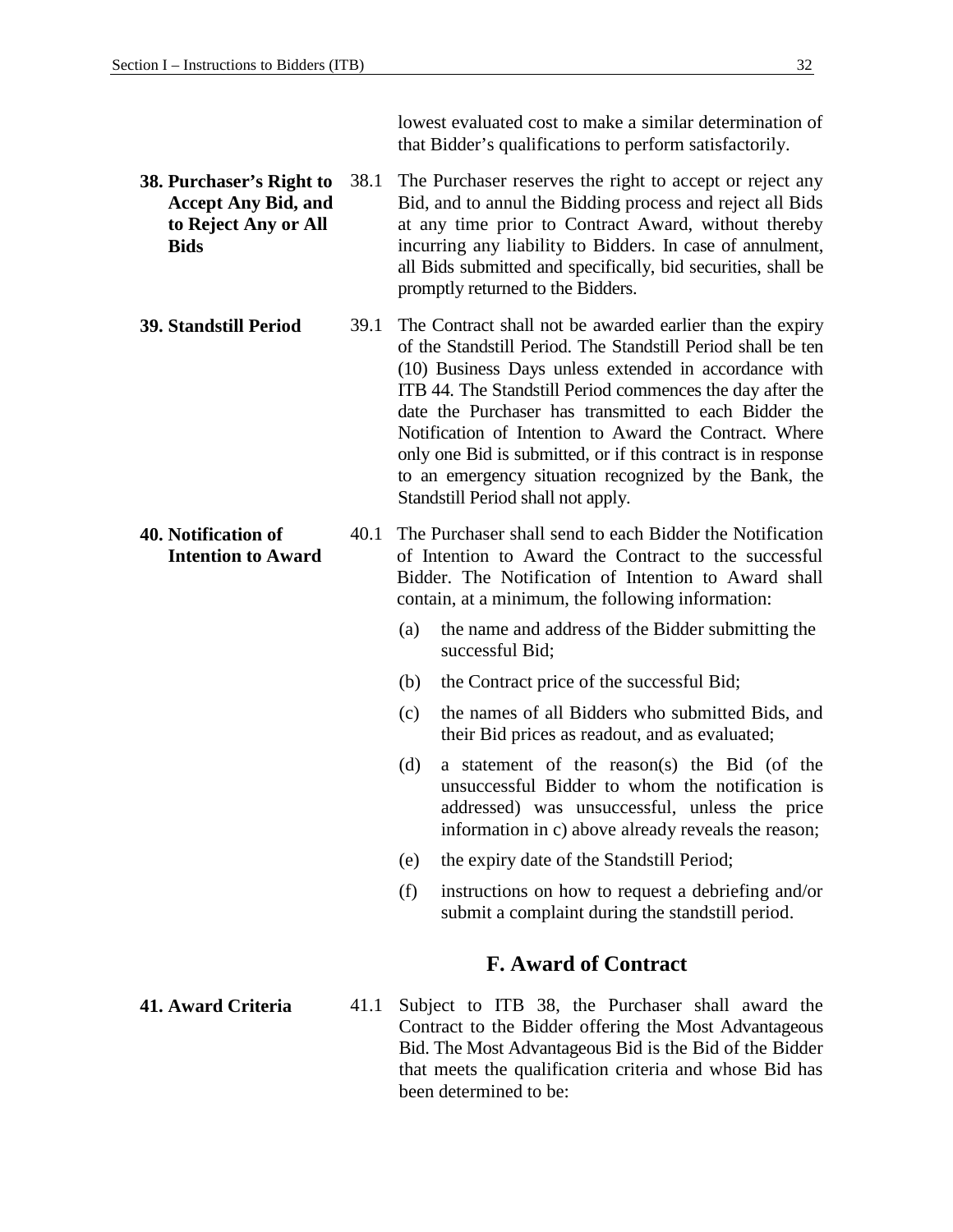(a) substantially responsive to the bidding document; and

(b) the lowest evaluated cost.

- **42. Purchaser's Right to Vary Quantities at Time of Award** At the time the Contract is awarded, the Purchaser reserves the right to increase or decrease the quantity of Goods and Related Services originally specified in Section VII, Schedule of Requirements, provided this does not exceed the percentages specified **in the BDS,** and without any change in the unit prices or other terms and conditions of the Bid and the bidding document.
- **43. Notification of Award** 43.1 Prior to the expiration of the Bid Validity Period and upon expiry of the Standstill Period, specified in ITB 39.1 or any extension thereof, and upon satisfactorily addressing any complaint that has been filed within the Standstill Period, the Purchaser shall notify the successful Bidder, in writing, that its Bid has been accepted. The notification of award (hereinafter and in the Contract Forms called the "Letter of Acceptance") shall specify the sum that the Purchaser will pay the Supplier in consideration of the execution of the Contract (hereinafter and in the Conditions of Contract and Contract Forms called "the Contract Price").
	- 43.2 Within ten (10) Business Days after the date of transmission of the Letter of Acceptance, the Purchaser shall publish the Contract Award Notice which shall contain, at a minimum, the following information:
		- (a) name and address of the Purchaser;
		- (b) name and reference number of the contract being awarded, and the selection method used;
		- (c) names of all Bidders that submitted Bids, and their Bid prices as read out at Bid opening, and as evaluated;
		- (d) names of all Bidders whose Bids were rejected either as nonresponsive or as not meeting qualification criteria, or were not evaluated, with the reasons therefor;
		- (e) the name of the successful Bidder, the final total contract price, the contract duration and a summary of its scope; and
		- (f) successful Bidder's Beneficial Ownership Disclosure Form, if specified in BDS ITB 45.1.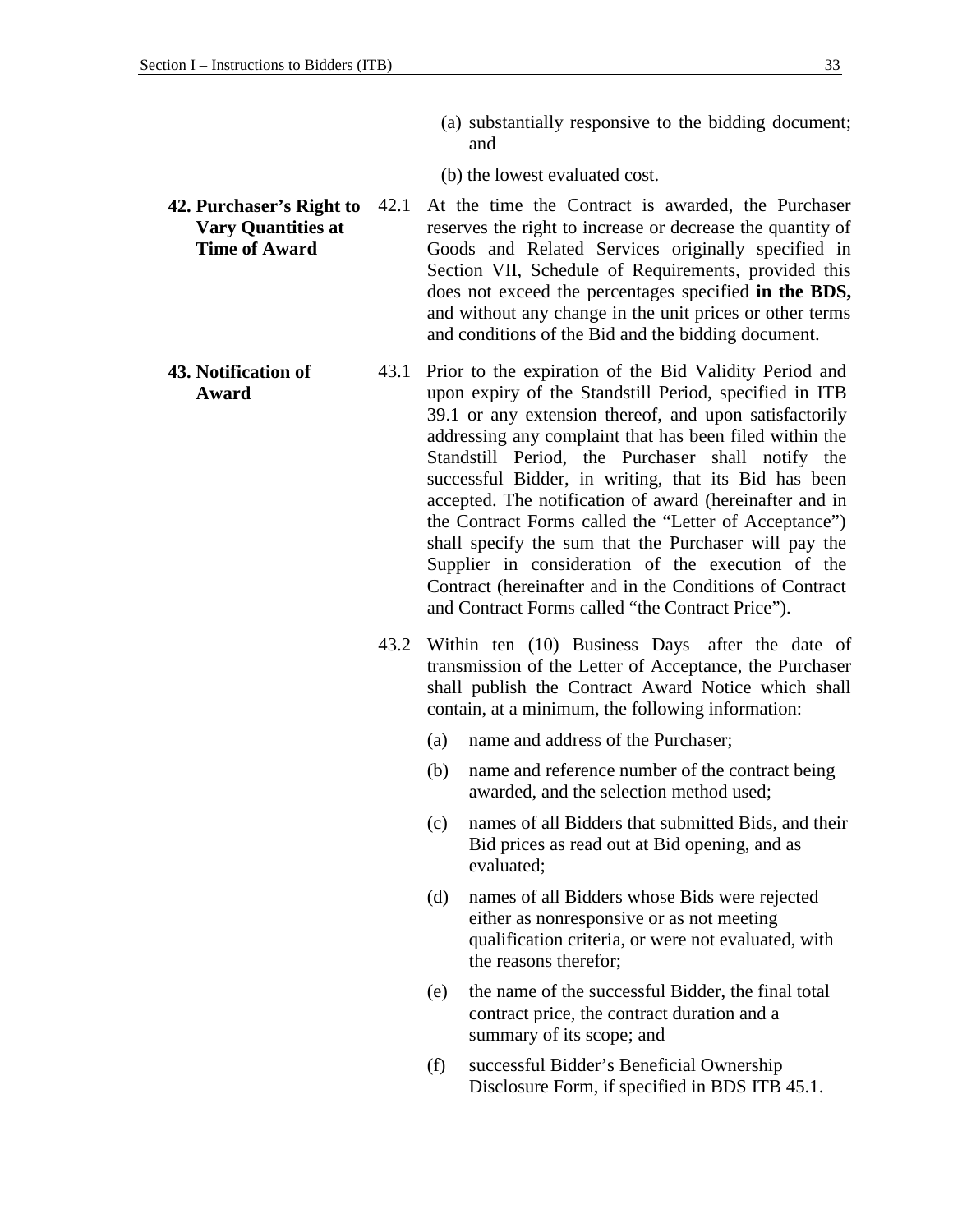- 43.3 The Contract Award Notice shall be published on the Purchaser's website with free access if available, or in at least one newspaper of national circulation in the Purchaser's Country, or in the official gazette. The Purchaser shall also publish the contract award notice in UNDB online.
- 43.4 Until a formal Contract is prepared and executed, the Letter of Acceptance shall constitute a binding Contract.
- 44.1 On receipt of the Purchaser's Notification of Intention to Award referred to in ITB 40.1, an unsuccessful Bidder has three (3) Business Days to make a written request to the Purchaser for a debriefing. The Purchaser shall provide a debriefing to all unsuccessful Bidders whose request is received within this deadline.
- 44.2 Where a request for debriefing is received within the deadline, the Purchaser shall provide a debriefing within five (5) Business Days, unless the Purchaser decides, for justifiable reasons, to provide the debriefing outside this timeframe. In that case, the standstill period shall automatically be extended until five (5) Business Days after such debriefing is provided. If more than one debriefing is so delayed, the standstill period shall not end earlier than five (5) Business Days after the last debriefing takes place. The Purchaser shall promptly inform, by the quickest means available, all Bidders of the extended standstill period
- 44.3 Where a request for debriefing is received by the Purchaser later than the three (3)-Business Day deadline, the Purchaser should provide the debriefing as soon as practicable, and normally no later than fifteen (15) Business Days from the date of publication of Public Notice of Award of contract. Requests for debriefing received outside the three (3)-day deadline shall not lead to extension of the standstill period.
- 44.4 Debriefings of unsuccessful Bidders may be done in writing or verbally. The Bidders shall bear their own costs of attending such a debriefing meeting.
- **45. Signing of Contract** 45.1 The Purchaser shall send to the successful Bidder the Letter of Acceptance including the Contract Agreement, and, if specified in the BDS, a request to submit the

**44. Debriefing by the Purchaser**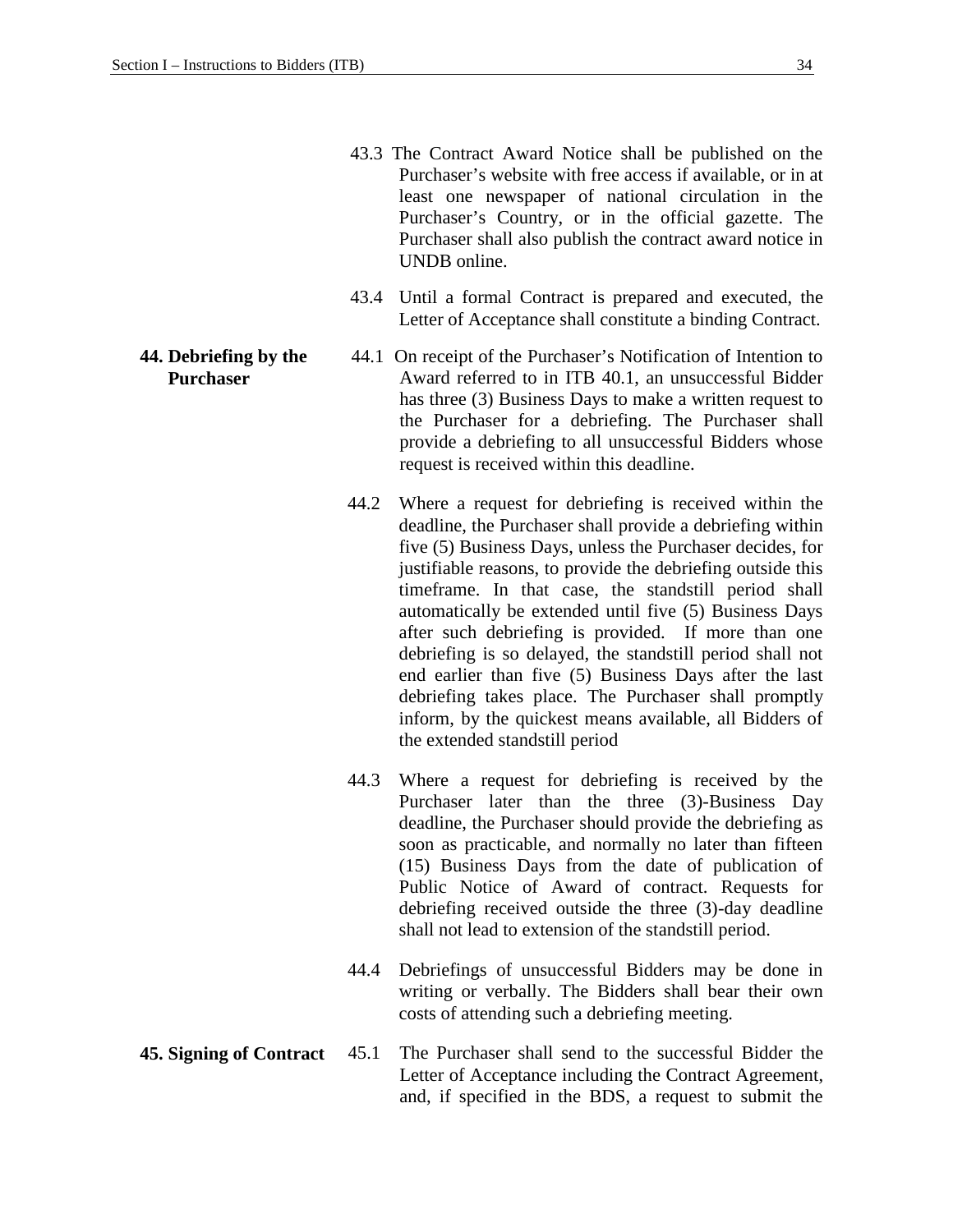Beneficial Ownership Disclosure Form providing additional information on its beneficial ownership. The Beneficial Ownership Disclosure Form, if so requested, shall be submitted within eight (8) Business Days of receiving this request.

- 45.2 The successful Bidder shall sign, date and return to the Purchaser, the Contract Agreement within twenty-eight (28) days of its receipt.
- 45.3 Notwithstanding ITB 45.2 above, in case signing of the Contract Agreement is prevented by any export restrictions attributable to the Purchaser, to the country of the Purchaser, or to the use of the products/goods, systems or services to be supplied, where such export restrictions arise from trade regulations from a country supplying those products/goods, systems or services, the Bidder shall not be bound by its Bid, always provided however, that the Bidder can demonstrate to the satisfaction of the Purchaser and of the Bank that signing of the Contact Agreement has not been prevented by any lack of diligence on the part of the Bidder in completing any formalities, including applying for permits, authorizations and licenses necessary for the export of the products/goods, systems or services under the terms of the Contract.
- 46.1 Within twenty-eight (28) days of the receipt of Letter of Acceptance from the Purchaser, the successful Bidder, if required, shall furnish the Performance Security in accordance with the GCC 18, using for that purpose the Performance Security Form included in Section X, Contract Forms, or another Form acceptable to the Purchaser. If the Performance Security furnished by the successful Bidder is in the form of a bond, it shall be issued by a bonding or insurance company that has been determined by the successful Bidder to be acceptable to the Purchaser. A foreign institution providing a bond shall have a correspondent financial institution located in the Purchaser's Country, unless the Purchaser has agreed in writing that a correspondent financial institution is not required.
	- 46.2 Failure of the successful Bidder to submit the above mentioned Performance Security or sign the Contract shall constitute sufficient grounds for the annulment of the award and forfeiture of the Bid Security. In that

**46. Performance Security**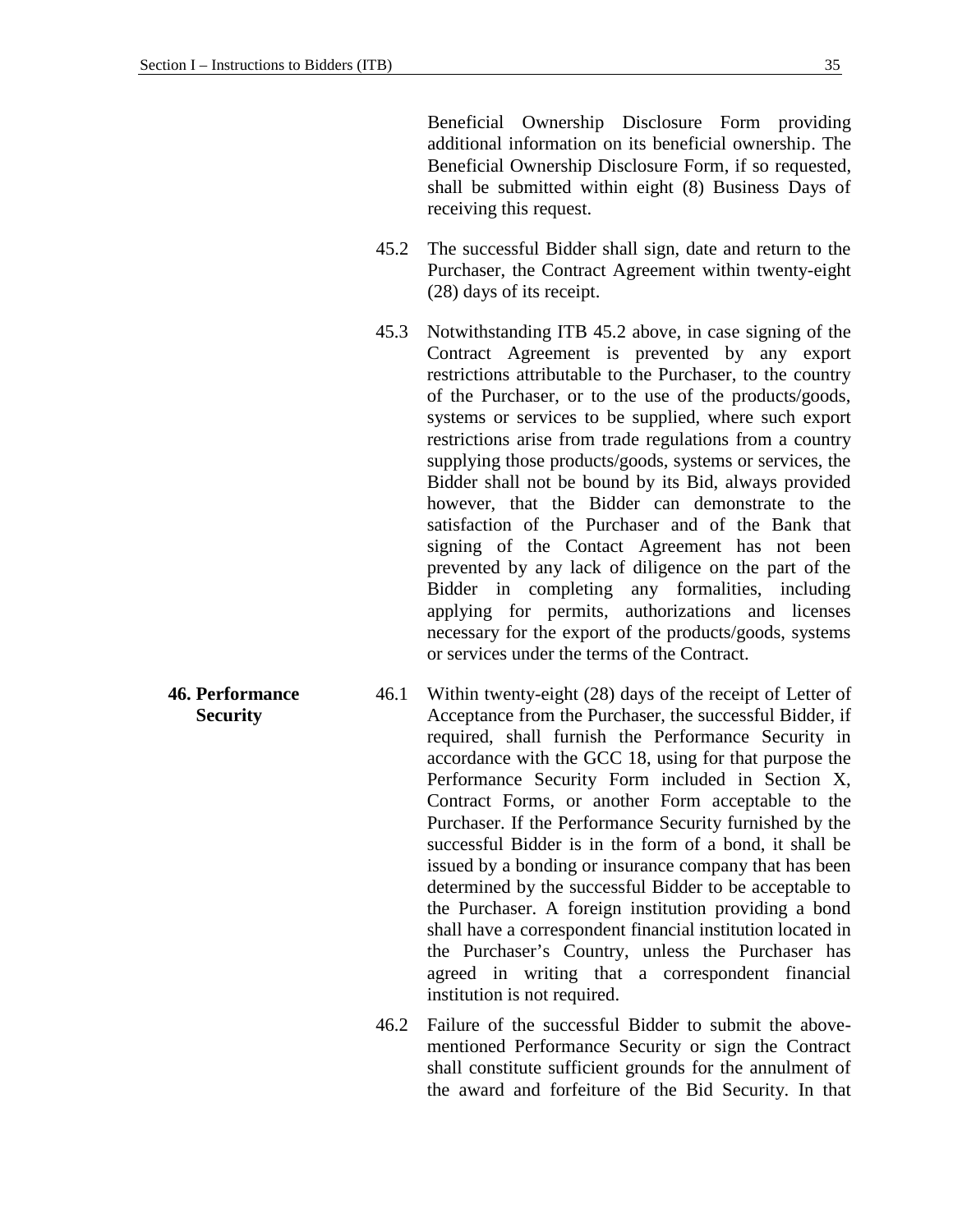event the Purchaser may award the Contract to the Bidder offering the next Most Advantageous Bid.

**47. Procurement Related Complaint** 47.1 The procedures for making a Procurement-related Complaint are as specified in the BDS.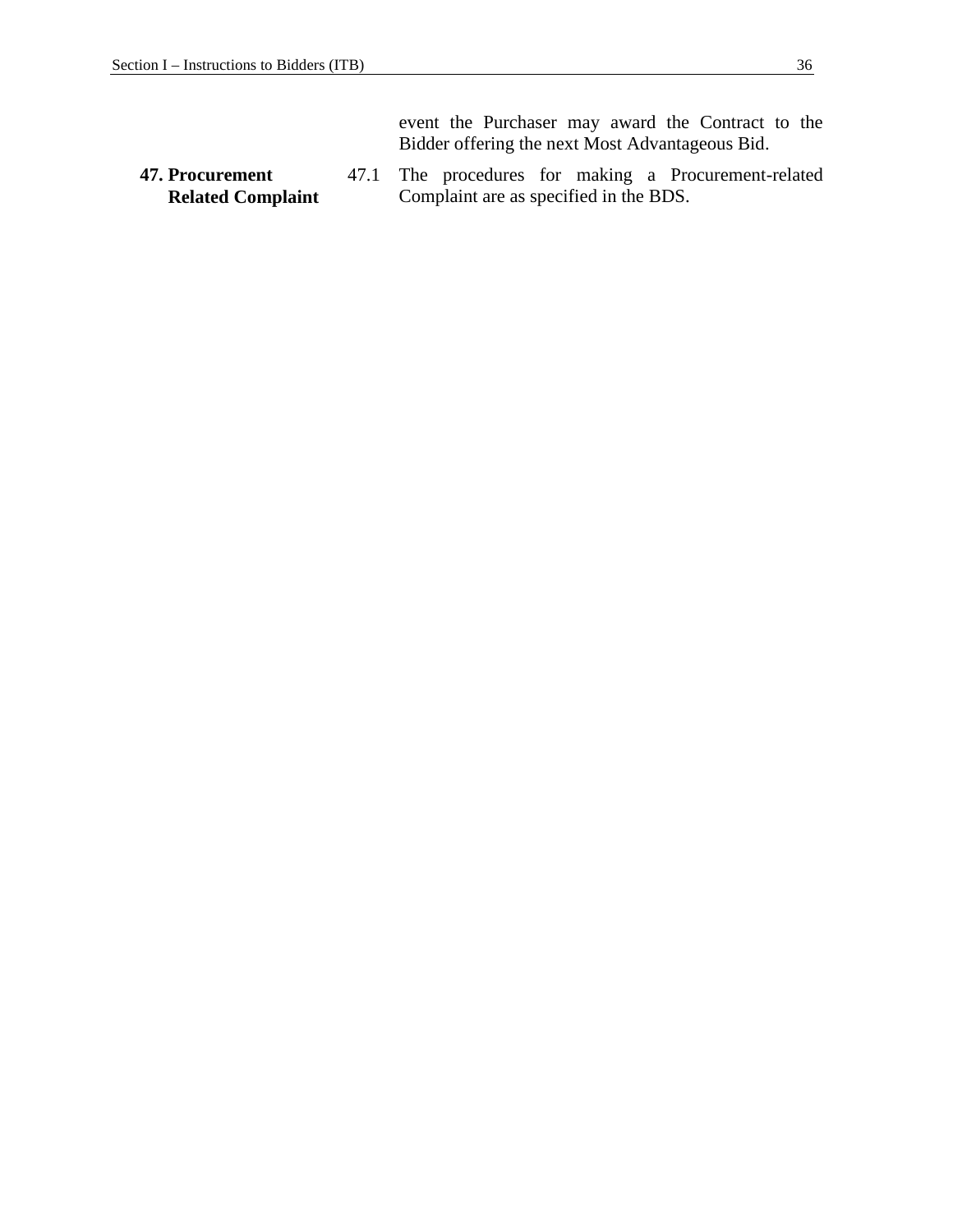# **Section II - Bid Data Sheet (BDS)**

| <b>ITB</b><br><b>Reference</b> | A. General                                                                                                                |
|--------------------------------|---------------------------------------------------------------------------------------------------------------------------|
| <b>ITB 1.1</b>                 | The reference number of the Request for Bids (RFB) is : <b>JM-MoFPS-</b><br>80032-GO-RFB                                  |
|                                | The Purchaser is: <i>Ministry of Finance and Public Service, Strategic</i><br><b>Public Sector Transformation Project</b> |
|                                | The name of the RFB is: <b>Procurement of Petroleum Fuel Analytical</b><br><b>Equipment</b>                               |
|                                | The number and identification of lots (contracts) comprising this RFB :                                                   |
|                                | <b>Lot 1 - Vapor Pressure Testing</b>                                                                                     |
|                                | Lot 2 - Sulfur Oil Analyzer                                                                                               |
|                                | Lot 3 - Automatic Pensky-Martens Closed Cup Flash Point Tester                                                            |
|                                | Lot 4 - Automated Viscosity System for Diesel Fuel.                                                                       |
| <b>ITB 2.1</b>                 | The Borrower is: <i>The Government of Jamaica / Ministry of Finance and</i><br><b>The Public Service</b>                  |
|                                | Loan or Financing Agreement amount: \$35M                                                                                 |
|                                | The name of the Project is: <i>Strategic Public Sector Transformation</i><br><b>Project</b>                               |
| <b>ITB 4.1</b>                 | Maximum number of members in the Joint Venture (JV) shall be: <i>Three</i>                                                |
| <b>ITB 4.5</b>                 | A list of debarred firms and individuals is available on the Bank's external<br>website: http://www.worldbank.org/debarr. |
|                                | <b>B. Contents of Bidding Document</b>                                                                                    |
| <b>ITB</b> 7.1                 | For <b>Clarification of Bid purposes</b> only, the Purchaser's address is:                                                |
|                                | Ministry of Finance and The Public Service, 30 National Heroes Circle,                                                    |
|                                | Attention: Terry Ann Frith Procurement and Administrative Manager                                                         |
|                                | Floor/ Room number: $3^{rd}$ Floor, G Block, East Wing                                                                    |
|                                | <b>City: Kingston</b>                                                                                                     |
|                                | Country: Jamaica                                                                                                          |
|                                | Telephone: 876 922-8600 extn 5474 or 932-5474                                                                             |
|                                | Facsimile number: 876 932-5977                                                                                            |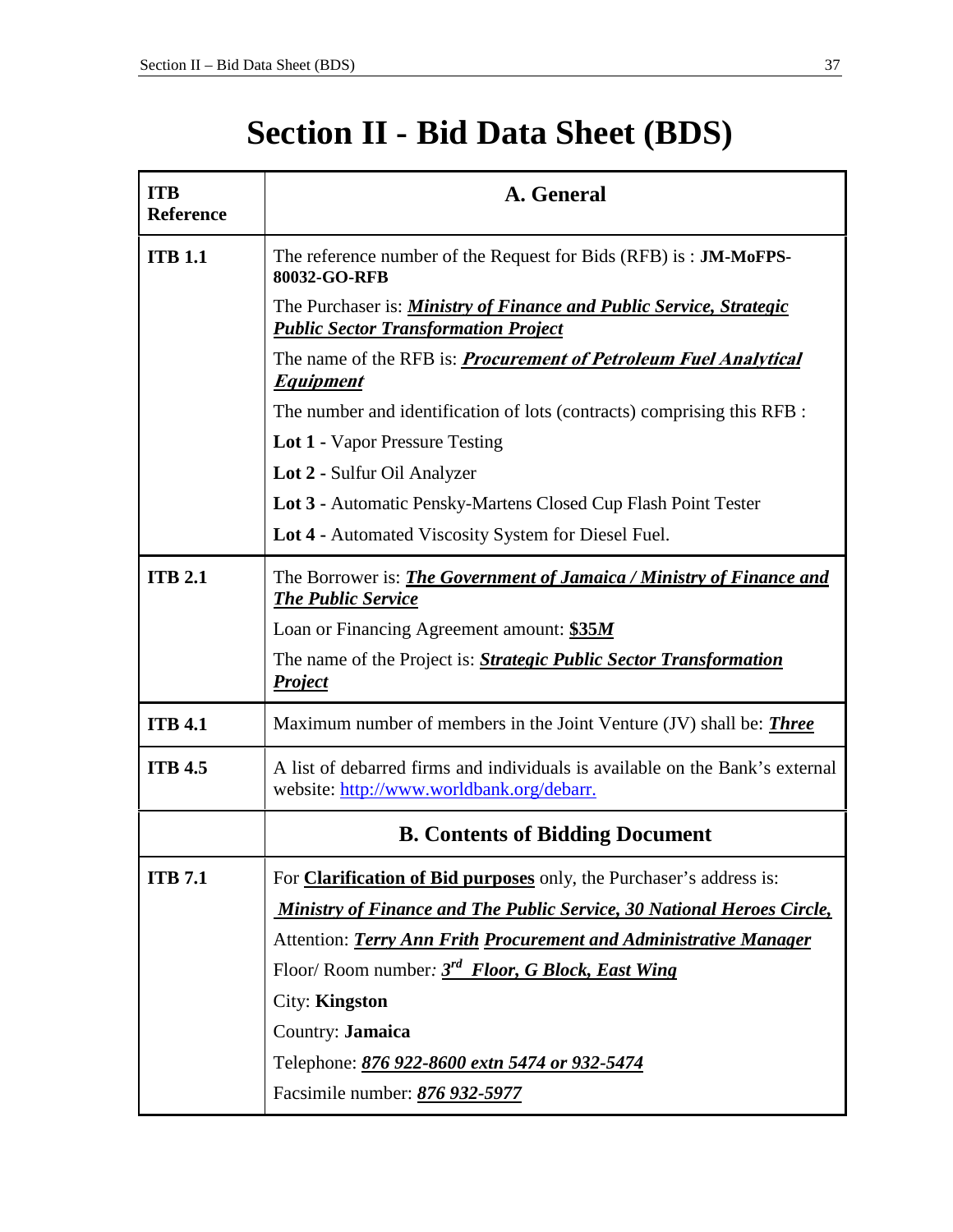|                                                      | Electronic mail address: terryann.frith@mof.gov.jm                                                                                                                            |
|------------------------------------------------------|-------------------------------------------------------------------------------------------------------------------------------------------------------------------------------|
|                                                      | Requests for clarification should be received by the Purchaser no later<br>than: seven (7) days prior to the deadline date for submission of bids.                            |
|                                                      | <b>C. Preparation of Bids</b>                                                                                                                                                 |
| <b>ITB 10.1</b>                                      | The language of the Bid is: <b>English</b>                                                                                                                                    |
|                                                      | All correspondence exchange shall be in <b>English</b> language.                                                                                                              |
|                                                      | Language for translation of supporting documents and printed literature is<br><b>English Language</b>                                                                         |
| <b>ITB</b> 11.1 $(i)$                                | The Bidder shall submit the following additional documents in its Bid:<br><b>None</b>                                                                                         |
| <b>ITB 13.1</b>                                      | Alternative Bids <i>shall not be</i> considered.                                                                                                                              |
| <b>ITB 14.5</b>                                      | The prices quoted by the Bidder <i>shall not</i> be subject to adjustment during<br>the performance of the Contract.                                                          |
| <b>ITB 14.6</b>                                      | Prices quoted for each lot (contract) shall correspond at least to 100 percent<br>of the items specified for each lot (contract).                                             |
|                                                      | Prices quoted for each item of a lot shall correspond at least to $100$ percent of<br>the quantities specified for this item of a lot.                                        |
| <b>ITB 14.7</b>                                      | The Incoterms edition is: <b>Incoterm 2010</b> .                                                                                                                              |
| <b>ITB 14.8</b><br>$(b)(i)$ and<br>(c)(v)            | Place of destination: CIP Bureau of Standards Jamaica, Kingston                                                                                                               |
| <b>ITB 14.8</b><br>(a)(iii), (b)(ii)<br>and $(c)(v)$ | Final Destination (Project Site): <b>Bureau of Standards Jamaica</b> ,<br>6<br><b>Winchester Road, Kingston 10, Jamaica, Kingston</b>                                         |
| <b>ITB 15.1</b>                                      | The Bidder is not required to quote in the currency of the Purchaser's<br>Country the portion of the Bid price that corresponds to expenditures<br>incurred in that currency. |
| <b>ITB 16.4</b>                                      | Period of time the Goods are expected to be functioning (for the purpose of<br>spare parts): $10$ years                                                                       |
| <b>ITB</b> 17.2 (a)                                  | Manufacturer's authorization is: required                                                                                                                                     |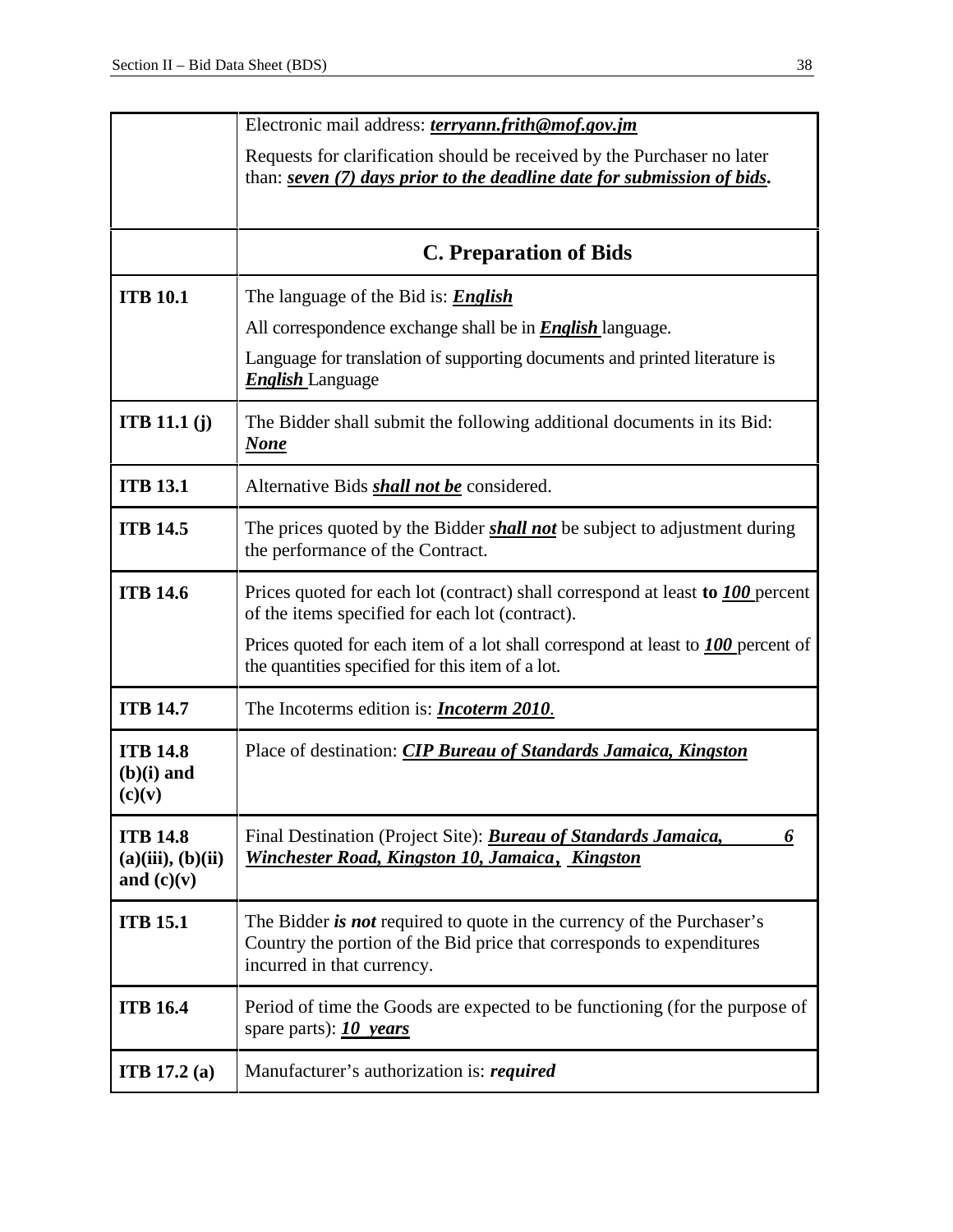| <b>ITB</b> 17.2 (b)   | After sales service is: <i>required</i>                                                                                                                                                                                                                                                                                                    |
|-----------------------|--------------------------------------------------------------------------------------------------------------------------------------------------------------------------------------------------------------------------------------------------------------------------------------------------------------------------------------------|
| <b>ITB 18.1</b>       | The Bid validity period shall be 180 days from the deadline date for<br>submission of bids.                                                                                                                                                                                                                                                |
| <b>ITB</b> 18.3 (a)   | The Bid price shall be adjusted by the following factor(s): Not Applicable                                                                                                                                                                                                                                                                 |
| <b>ITB 19.1</b>       | A <i>Bid Security</i> <b>shall be</b> required.                                                                                                                                                                                                                                                                                            |
|                       | A Bid-Securing Declaration <i>shall not be</i> required.                                                                                                                                                                                                                                                                                   |
|                       | Bid Security is required for each lot as per amounts indicated below:                                                                                                                                                                                                                                                                      |
|                       | against each lot:-                                                                                                                                                                                                                                                                                                                         |
|                       | Lot 1 - Vapor Pressure Testing - US\$300.00                                                                                                                                                                                                                                                                                                |
|                       | Lot 2 - Sulfur Oil Analyzer - US\$550.00                                                                                                                                                                                                                                                                                                   |
|                       | Lot 3 - Automatic Pensky-Martens Closed Cup Flash Point Tester -<br><b>US\$250.00</b>                                                                                                                                                                                                                                                      |
|                       | Lot 4 - Automated Viscosity System for Diesel Fuel. - US\$450.00                                                                                                                                                                                                                                                                           |
|                       | Bidders have the option of submitting one Bid Security for all lots (for the<br>combined total amount of all lots) for which Bids have been submitted,<br>however if the amount of Bid Security is less than the total required<br>amount, the Purchaser will determine for which lot or lots the Bid Security<br>amount shall be applied. |
| <b>ITB</b> 19.3 $(d)$ | Other types of acceptable securities:                                                                                                                                                                                                                                                                                                      |
|                       | <b>None</b>                                                                                                                                                                                                                                                                                                                                |
| <b>ITB 20.1</b>       | In addition to the original of the Bid, the number of copies is: three                                                                                                                                                                                                                                                                     |
| <b>ITB 20.3</b>       | The written confirmation of authorization to sign on behalf of the Bidder<br>shall consist of: Power of Attorney                                                                                                                                                                                                                           |
|                       | D. Submission and Opening of Bids                                                                                                                                                                                                                                                                                                          |
| <b>ITB 22.1</b>       | For <b>Bid submission purposes</b> only, the Purchaser's address is:                                                                                                                                                                                                                                                                       |
|                       | <b>Procurement and Administrative Manager, Strategic Public Sector</b>                                                                                                                                                                                                                                                                     |
|                       | <b>Transformation Project,</b>                                                                                                                                                                                                                                                                                                             |
|                       | 3 <sup>rd</sup> Floor, Ministry of Finance and the Public Service,                                                                                                                                                                                                                                                                         |
|                       | <b>30 National Heroes Circle,</b>                                                                                                                                                                                                                                                                                                          |
|                       | <b>Kingston</b> ,                                                                                                                                                                                                                                                                                                                          |
|                       | <b>Jamaica</b>                                                                                                                                                                                                                                                                                                                             |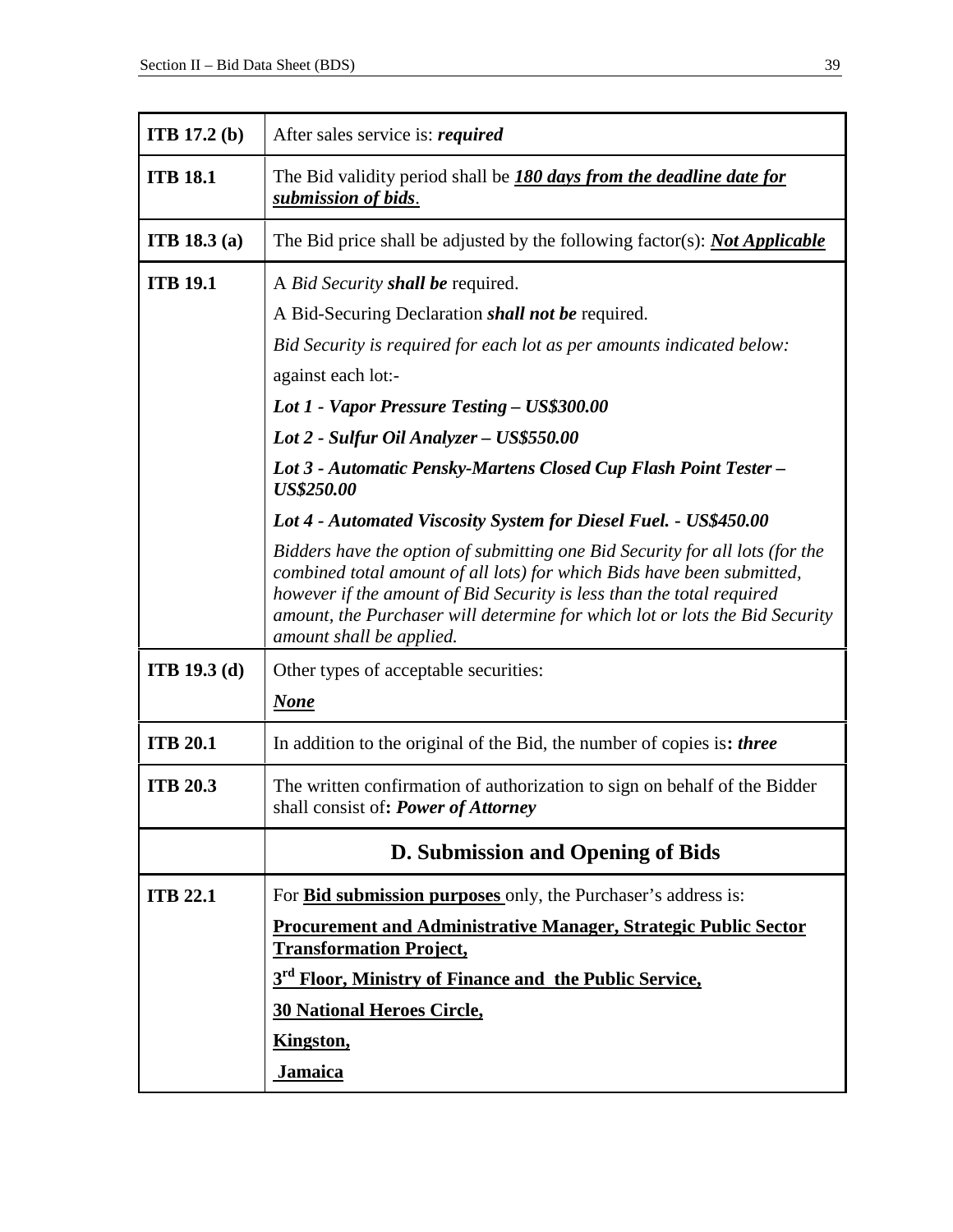|                 | The deadline for Bid submission is:                                                                                                                                                                                                                                                                     |
|-----------------|---------------------------------------------------------------------------------------------------------------------------------------------------------------------------------------------------------------------------------------------------------------------------------------------------------|
|                 | Date: February 15, 2019                                                                                                                                                                                                                                                                                 |
|                 | Time: 2:00PM                                                                                                                                                                                                                                                                                            |
|                 | Bidders <i>shall not</i> have the option of submitting their Bids electronically.                                                                                                                                                                                                                       |
| <b>ITB 25.1</b> | The Bid opening shall take place at:                                                                                                                                                                                                                                                                    |
|                 | Street Address: 30 National Heroes Circle, Kingston,                                                                                                                                                                                                                                                    |
|                 | Floor/Room number: <b>Block B Conference Room, Ministry of Finance</b><br>and the Public Service,                                                                                                                                                                                                       |
|                 | City: <b>Kingston</b>                                                                                                                                                                                                                                                                                   |
|                 | Country: <i>Jamaica</i>                                                                                                                                                                                                                                                                                 |
|                 | Date: February 15, 2019                                                                                                                                                                                                                                                                                 |
|                 | Time: 2:10PM                                                                                                                                                                                                                                                                                            |
|                 |                                                                                                                                                                                                                                                                                                         |
| <b>ITB 25.6</b> | The Letter of Bid and Price Schedules shall be initialed by <i>two</i><br>representatives of the Purchaser conducting Bid opening.                                                                                                                                                                      |
|                 | <b>E.</b> Evaluation and Comparison of Bids                                                                                                                                                                                                                                                             |
| <b>ITB 30.3</b> | The adjustment shall be based on the <i>average</i> price of the item or<br>component as quoted in other substantially responsive Bids. If the price of<br>the item or component cannot be derived from the price of other<br>substantially responsive Bids, the Purchaser shall use its best estimate. |
| <b>ITB 32.1</b> | The currency that shall be used for Bid evaluation and comparison<br>purposes to convert at the selling exchange rate all Bid prices expressed in<br>various currencies into a single currency is: <i>United States Dollars</i>                                                                         |
|                 | The source of exchange rate shall be: <b>Bank of Jamaica Weighted Average</b><br><u>Rate</u>                                                                                                                                                                                                            |
|                 | The date for the exchange rate shall be: <b>Bid submission deadline date</b>                                                                                                                                                                                                                            |
| <b>ITB 33.1</b> | A margin of domestic preference <i>shall not apply</i> .                                                                                                                                                                                                                                                |
| ITB $34.2(a)$   | Evaluation will be done for Select Items:                                                                                                                                                                                                                                                               |
|                 | Bids will be evaluated for each item in each lot and the Contract will<br>comprise the item(s) awarded to the successful Bidder. Bidders may<br>bid on any one or all lots and for any one or all items in each lot.                                                                                    |
| <b>ITB 34.6</b> | The adjustments shall be determined using the following criteria, from<br>amongst those set out in Section III, Evaluation and Qualification Criteria:                                                                                                                                                  |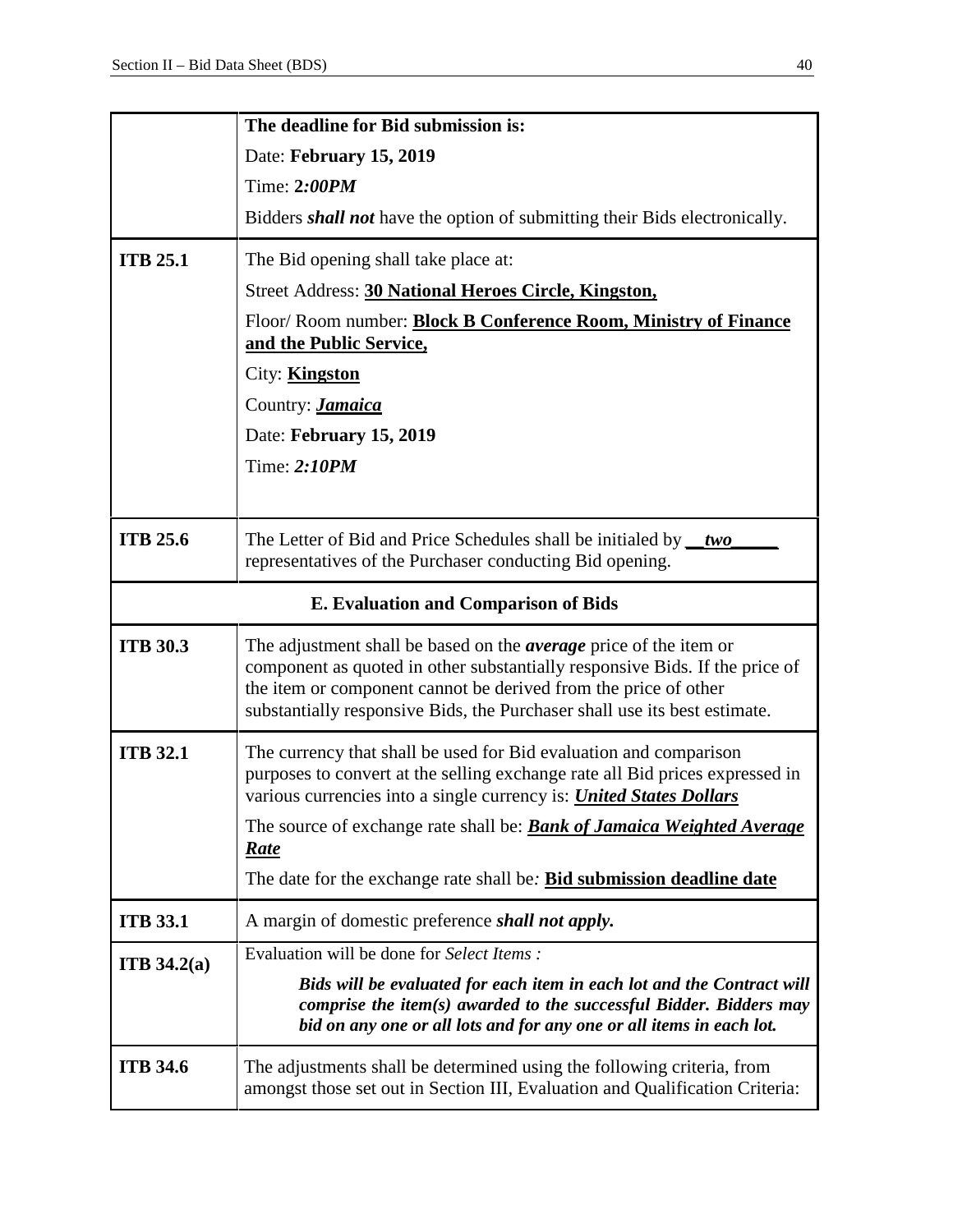|                 | Deviation in Delivery schedule: No<br>(a)                                                                                                                                                                                                                                                                                                                           |  |  |  |  |  |
|-----------------|---------------------------------------------------------------------------------------------------------------------------------------------------------------------------------------------------------------------------------------------------------------------------------------------------------------------------------------------------------------------|--|--|--|--|--|
|                 | Deviation in payment schedule: No<br>( <b>b</b> )                                                                                                                                                                                                                                                                                                                   |  |  |  |  |  |
|                 | the cost of major replacement component, mandatory spare parts,<br>(c)<br>and service: Yes                                                                                                                                                                                                                                                                          |  |  |  |  |  |
|                 | (d)<br>The availability in the Purchaser's Country of spare parts and after-<br>sales services for the equipment offered in the Bid Yes                                                                                                                                                                                                                             |  |  |  |  |  |
|                 | Life cycle costs: the costs during the life of the goods or equipment<br>(e)<br>N <sub>o</sub>                                                                                                                                                                                                                                                                      |  |  |  |  |  |
|                 | The performance and productivity of the equipment offered: No.<br>(f)                                                                                                                                                                                                                                                                                               |  |  |  |  |  |
|                 | <b>F. Award of Contract</b>                                                                                                                                                                                                                                                                                                                                         |  |  |  |  |  |
| <b>ITB 42</b>   | The maximum percentage by which quantities may be increased is: $50\%$                                                                                                                                                                                                                                                                                              |  |  |  |  |  |
|                 | The maximum percentage by which quantities may be decreased is: $50\%$                                                                                                                                                                                                                                                                                              |  |  |  |  |  |
| <b>ITB 45.1</b> | The successful Bidder <i>shall not</i> submit the Beneficial Ownership<br>Disclosure Form.                                                                                                                                                                                                                                                                          |  |  |  |  |  |
| <b>ITB 47.1</b> | The procedures for making a Procurement-related Complaint are detailed<br>in the "Procurement Regulations for IPF Borrowers (Annex III)." If a<br>Bidder wishes to make a Procurement-related Complaint, the Bidder<br>should submit its complaint following these procedures, in writing (by the<br>quickest means available, that is either by email or fax), to: |  |  |  |  |  |
|                 | For the attention: Terry Ann Frith                                                                                                                                                                                                                                                                                                                                  |  |  |  |  |  |
|                 | <b>Title/position:</b> Procurement and Administrative Manager                                                                                                                                                                                                                                                                                                       |  |  |  |  |  |
|                 | <b>Purchaser:</b> Ministry of Finance and the Public Service, Strategic<br><b>Public Sector Transformation Project</b>                                                                                                                                                                                                                                              |  |  |  |  |  |
|                 | Email address: terryann.frith@mof.gov.jm                                                                                                                                                                                                                                                                                                                            |  |  |  |  |  |
|                 |                                                                                                                                                                                                                                                                                                                                                                     |  |  |  |  |  |
|                 | In summary, a Procurement-related Complaint may challenge any of the<br>following:                                                                                                                                                                                                                                                                                  |  |  |  |  |  |
|                 | 1. the terms of the Bidding Documents; and                                                                                                                                                                                                                                                                                                                          |  |  |  |  |  |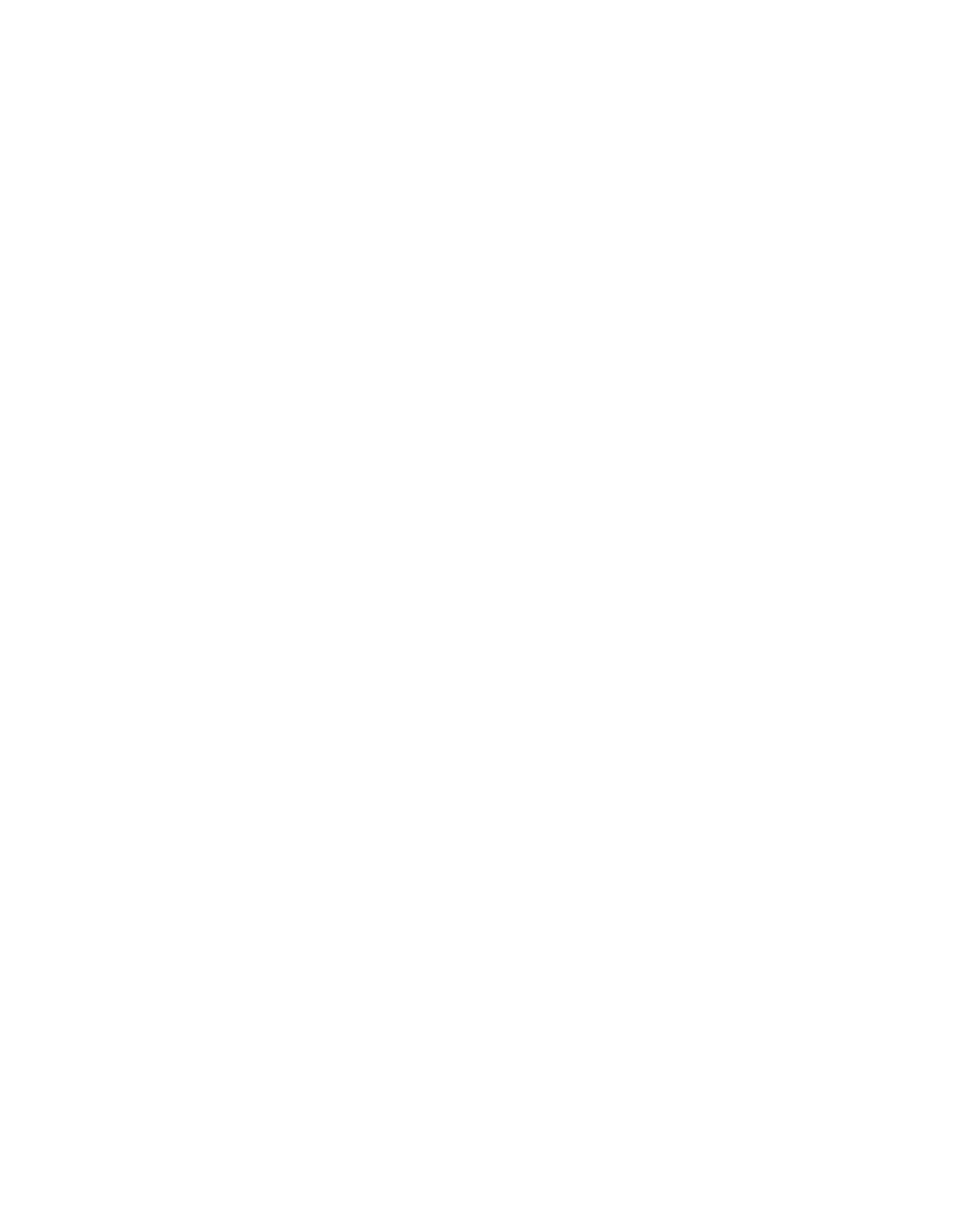# **Section III - Evaluation and Qualification Criteria**

# **Contents**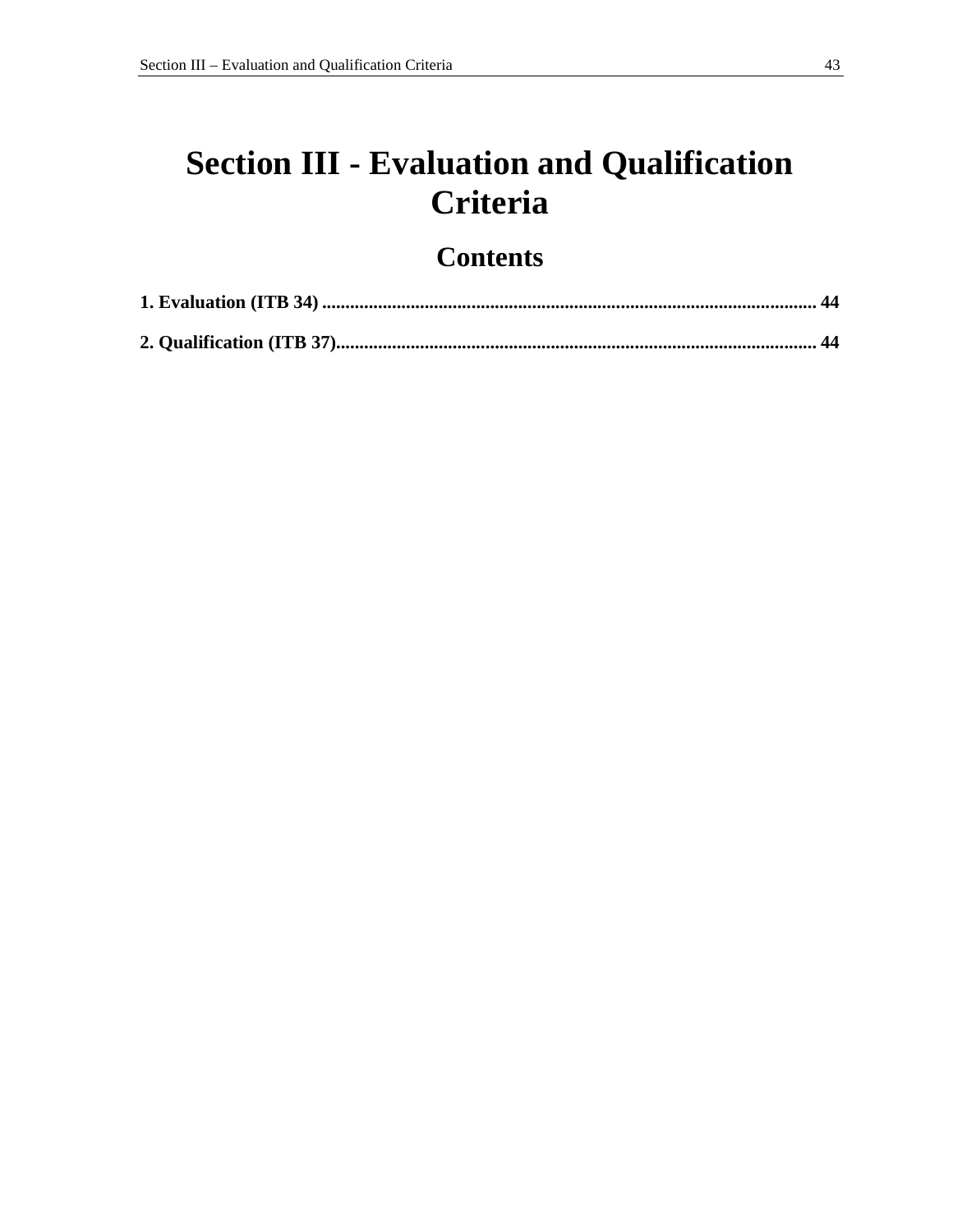### **Most Advantageous Bid**

The Purchaser shall use the criteria and methodologies listed in Section 2 and 3 below to determine the Most Advantageous Bid. The Most Advantageous Bid is the Bid of the Bidder that meets the qualification criteria and whose Bid has been determined to be:

- (a) substantially responsive to the bidding document; and
- (b) the lowest evaluated cost.

### **2. Evaluation (ITB 34)**

### **2.1. Evaluation Criteria (ITB 34.6)**

The Purchaser's evaluation of a Bid may take into account, in addition to the Bid Price quoted in accordance with ITB 14.8, one or more of the following factors as specified in ITB 34.2(f) and in BDS referring to ITB 34.6**,** using the following criteria and methodologies.

- (a) The technical specifications The Purchaser shall examine the technical aspects of the Bid submitted in to confirm that all requirements of Section VII, Schedule of Requirements have been met without any material deviation or reservation, or omission.
- (b) Availability in the Purchaser's Country of spare parts and after sales services for equipment offered in the Bid*.*

*An adjustment equal to the cost to the Purchaser of establishing the minimum service facilities and parts inventories if quoted separately shall be added to the Bid price, for evaluation purposes only.*

### **3. Qualification (ITB 37)**

### **3.1 Qualification Criteria (ITB 37.1)**

After determining the substantially responsive Bid which offers the lowest-evaluated cost in accordance with ITB 34, and, if applicable, the assessment of any Abnormally Low Bid (in accordance with ITB 36) the Purchaser shall carry out the post-qualification of the Bidder in accordance with ITB 37, using only the requirements specified. Requirements not included in the text below shall not be used in the evaluation of the Bidder's qualifications.

- (a) If the Bidder is a manufacturer:
	- (i) Financial Capability

The Bidder shall furnish documentary evidence that it meets the following financial requirement(s):

*a. Average annual turnover over the last three years equal to at least two times the Bidder's bid price.*

*Bidders shall submit audited balance sheets or, if not required by the laws of the Bidder's country, other financial statements acceptable to*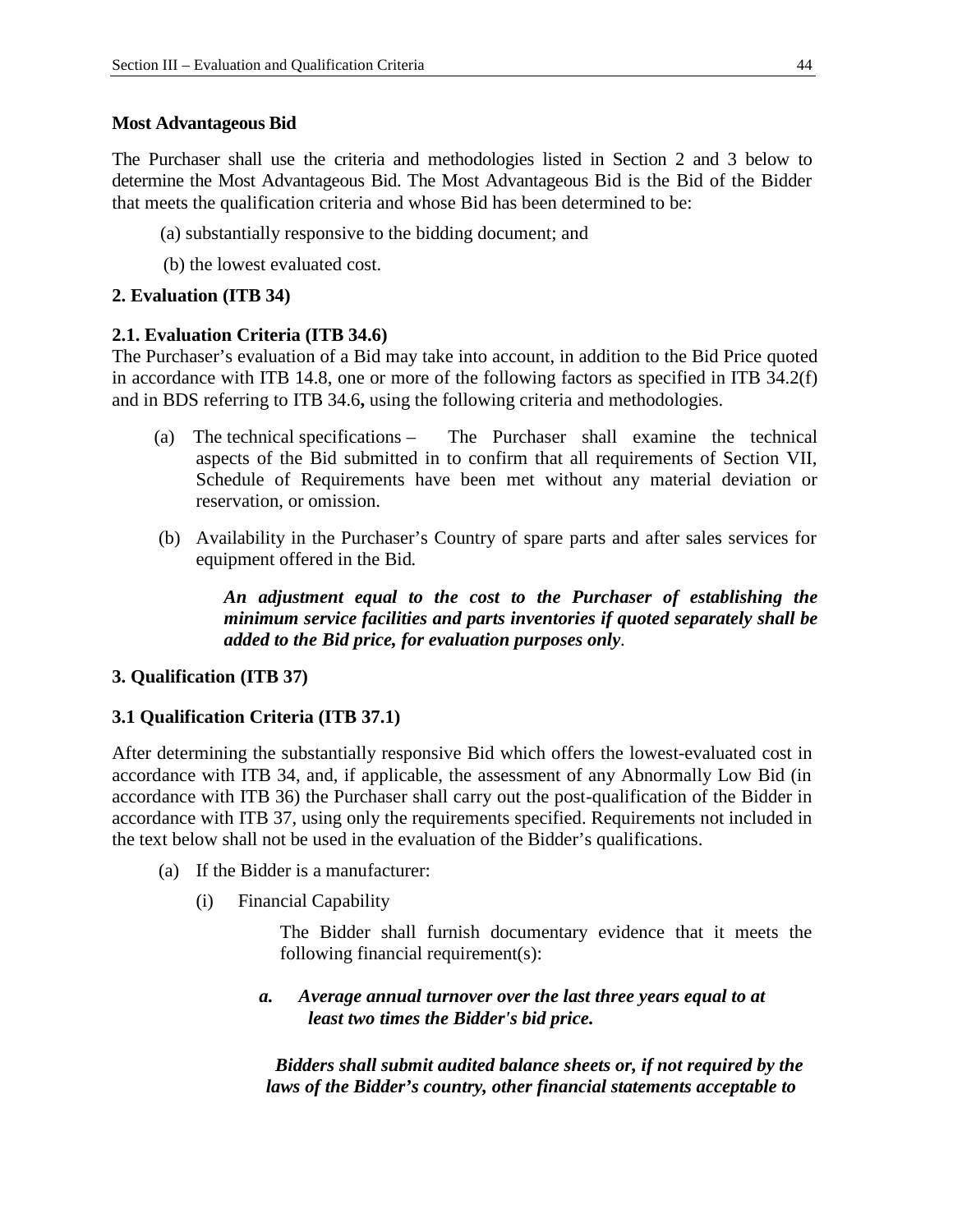### *the Purchaser, for the last three years and must demonstrate the current soundness of the Bidder's financial position.*

(ii) Experience and Technical Capacity

The Bidder shall furnish documentary evidence to demonstrate that it meets the following experience requirement(s):

### *Seven (7) years' experience in the supply of similar equipment*

(b) If Bidder is not a manufacturer:

If a Bidder is not a manufacturer, but is offering the Goods on behalf of the Manufacturer under Manufacturer's Authorization Form (Section IV, Bidding Forms), the Manufacturer shall demonstrate the above qualifications **(i)** and the Bidder shall demonstrate that it has successfully completed at least *three* contracts of similar goods in the past **seven** years.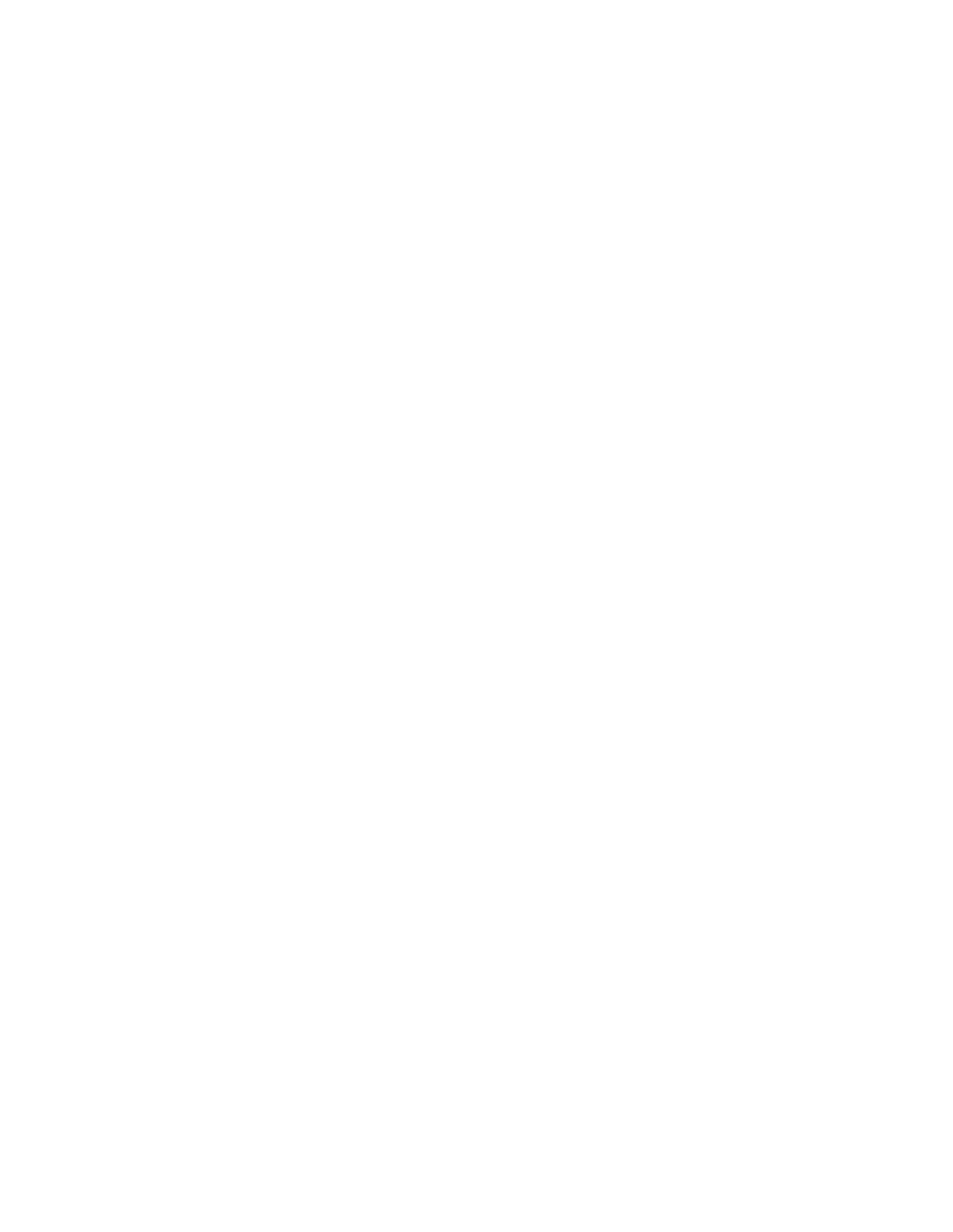# **Section IV - Bidding Forms**

# **Table of Forms**

| Price Schedule: Goods Manufactured Outside the Purchaser's Country, to be Imported  54   |  |
|------------------------------------------------------------------------------------------|--|
| Price Schedule: Goods Manufactured Outside the Purchaser's Country, already imported  55 |  |
|                                                                                          |  |
|                                                                                          |  |
|                                                                                          |  |
|                                                                                          |  |
|                                                                                          |  |
|                                                                                          |  |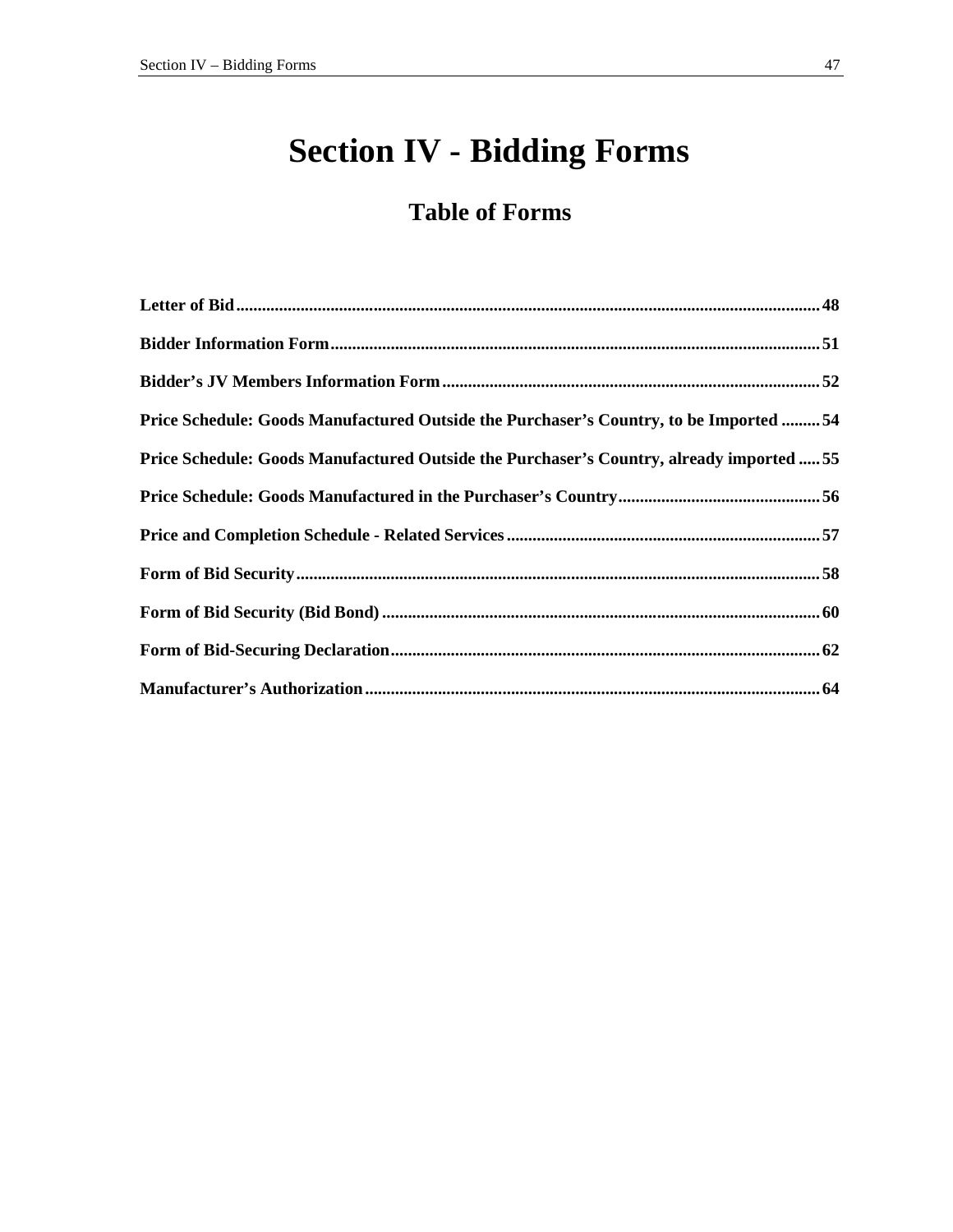# **Letter of Bid**

## *INSTRUCTIONS TO BIDDERS: DELETE THIS BOX ONCE YOU HAVE COMPLETED THE DOCUMENT*

*The Bidder must prepare this Letter of Bid on stationery with its letterhead clearly showing the Bidder's complete name and business address.*

*Note: All italicized text is to help Bidders in preparing this form.*

**Date of this Bid submission**: *[insert date (as day, month and year) of Bid submission]* **RFB No.:** [*insert number of RFB process*] **Request for Bid No**.: [*insert identification*] **Alternative No.**: [*insert identification No if this is a Bid for an alternative*]

## To: **[***insert complete name of Purchaser***]**

- (a) **No reservations:** We have examined and have no reservations to the bidding document, including Addenda issued in accordance with Instructions to Bidders (ITB 8);
- (b) **Eligibility**: We meet the eligibility requirements and have no conflict of interest in accordance with ITB 4;
- (c) **Bid/Proposal-Securing Declaration**: We have not been suspended nor declared ineligible by the Purchaser based on execution of a Bid-Securing Declaration or Proposal-Securing Declaration in the Purchaser's Country in accordance with ITB 4.7;
- (d) **Conformity:** We offer to supply in conformity with the bidding document and in accordance with the Delivery Schedules specified in the Schedule of Requirements the following Goods: [*insert a brief description of the Goods and Related Services*];
- (e) **Bid Price**: The total price of our Bid, excluding any discounts offered in item (f) below is:

Option 1, in case of one lot: Total price is: [*insert the total price of the Bid in words and figures, indicating the various amounts and the respective currencies*];

Or

Option 2, in case of multiple lots: (a) Total price of each lot [*insert the total price of each lot in words and figures, indicating the various amounts and the respective currencies*]; and (b) Total price of all lots (sum of all lots) [*insert the total price of all lots in words and figures, indicating the various amounts and the respective currencies*];

(f) **Discounts**: The discounts offered and the methodology for their application are: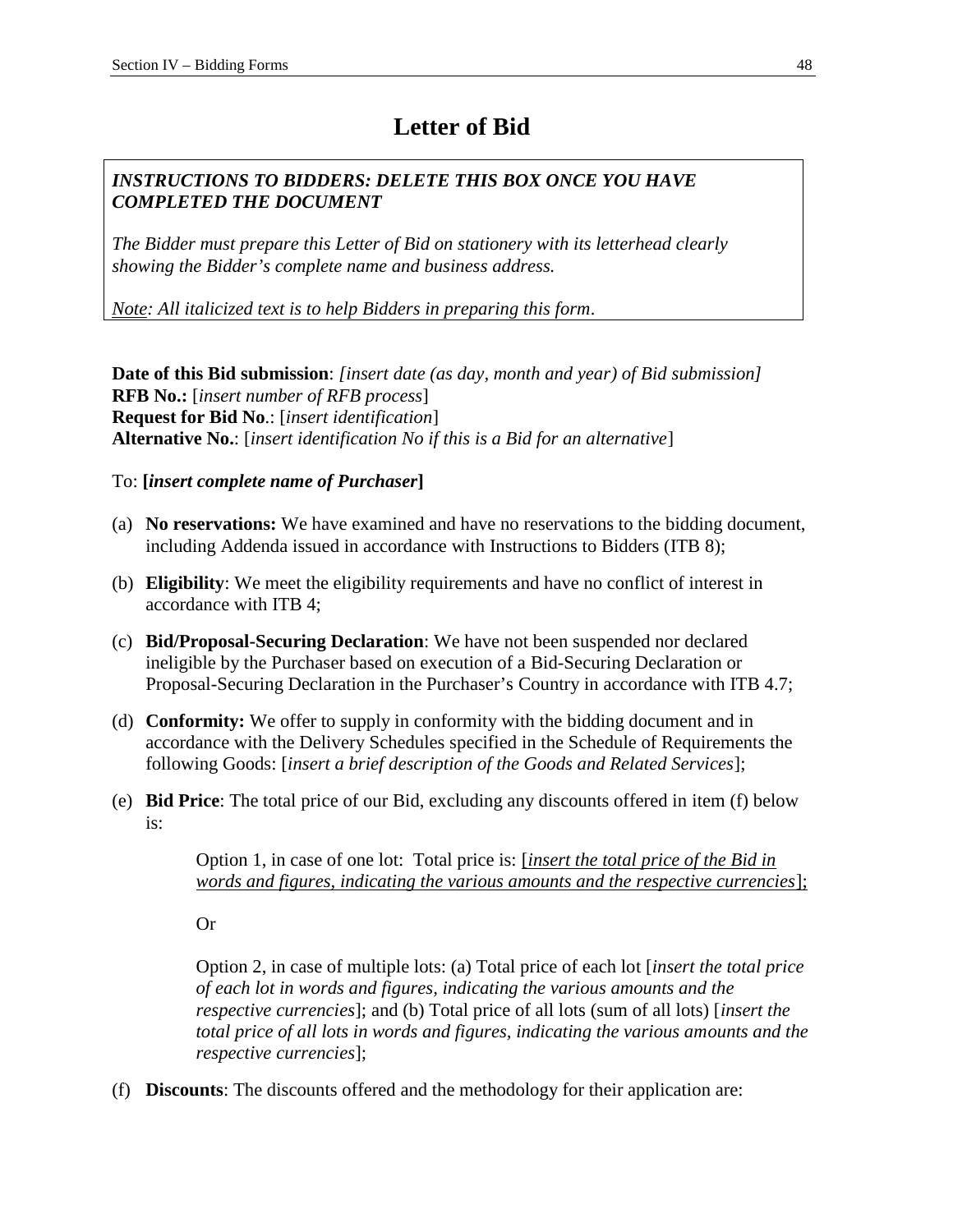- (i) The discounts offered are: [*Specify in detail each discount offered.*]
- (ii) The exact method of calculations to determine the net price after application of discounts is shown below: [*Specify in detail the method that shall be used to apply the discounts*];
- (g) **Bid Validity Period**: Our Bid shall be valid for the period specified in BDS 18.1 (as amended, if applicable) from the date fixed for the Bid submission deadline specified in BDS 22.1 (as amended, if applicable), and it shall remain binding upon us and may be accepted at any time before the expiration of that period;
- (h) **Performance Security**: If our Bid is accepted, we commit to obtain a performance security in accordance with the bidding document;
- (i) **One Bid per Bidder**: We are not submitting any other Bid(s) as an individual Bidder, and we are not participating in any other Bid(s) as a Joint Venture member, or as a subcontractor, and meet the requirements of ITB 4.3, other than alternative Bids submitted in accordance with ITB 13;
- (j) **Suspension and Debarment**: We, along with any of our subcontractors, suppliers, consultants, manufacturers, or service providers for any part of the contract, are not subject to, and not controlled by any entity or individual that is subject to, a temporary suspension or a debarment imposed by the World Bank Group or a debarment imposed by the World Bank Group in accordance with the Agreement for Mutual Enforcement of Debarment Decisions between the World Bank and other development banks. Further, we are not ineligible under the Purchaser's Country laws or official regulations or pursuant to a decision of the United Nations Security Council;
- (k) **State-owned enterprise or institution**: [*select the appropriate option and delete the other*] [*We are not a state-owned enterprise or institution*] / [*We are a state-owned enterprise or institution but meet the requirements of ITB 4.6*];
- (l) **Commissions, gratuities, fees:** We have paid, or will pay the following commissions, gratuities, or fees with respect to the Bidding process or execution of the Contract: [*insert complete name of each Recipient, its full address, the reason for which each commission or gratuity was paid and the amount and currency of each such commission or gratuity*]

| <b>Name of Recipient</b> | Address | Reason | Amount |
|--------------------------|---------|--------|--------|
|                          |         |        |        |
|                          |         |        |        |
|                          |         |        |        |
|                          |         |        |        |

(If none has been paid or is to be paid, indicate "none.")

(m) **Binding Contract**: We understand that this Bid, together with your written acceptance thereof included in your Letter of Acceptance, shall constitute a binding contract between us, until a formal contract is prepared and executed;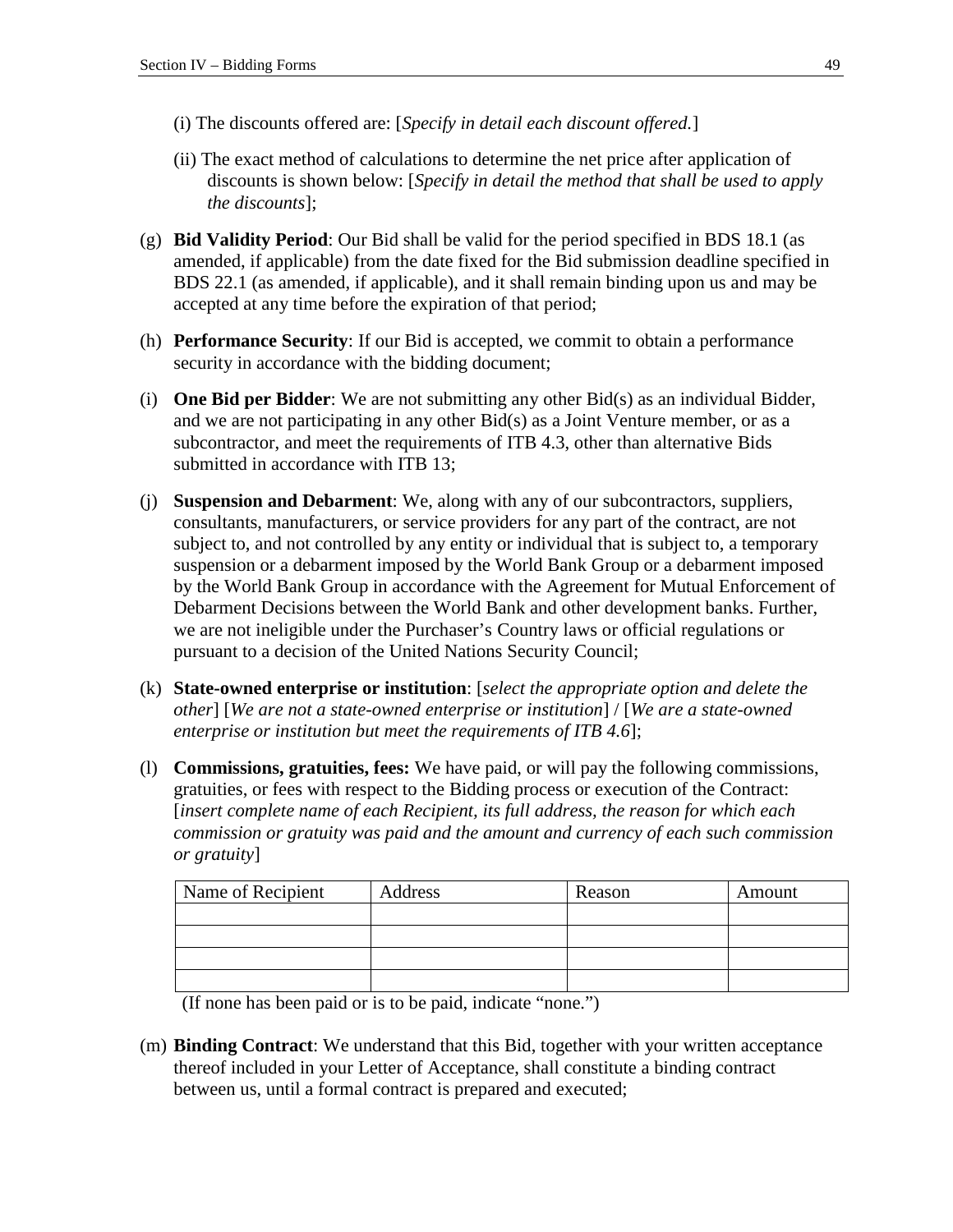- (n) **Purchaser Not Bound to Accept**: We understand that you are not bound to accept the lowest evaluated cost Bid, the Most Advantageous Bid or any other Bid that you may receive; and
- (o) **Fraud and Corruption**: We hereby certify that we have taken steps to ensure that no person acting for us or on our behalf engages in any type of Fraud and Corruption.

**Name of the Bidder**: \*[*insert complete name of the Bidder*]

**Name of the person duly authorized to sign the Bid on behalf of the Bidder**: \*\*[*insert complete name of person duly authorized to sign the Bid*]

**Title of the person signing the Bid**: [*insert complete title of the person signing the Bid*]

**Signature of the person named above**: [*insert signature of person whose name and capacity are shown above*]

**Date signed** [*insert date of signing*] **day of** [*insert month*], [*insert year*]

\*\*: Person signing the Bid shall have the power of attorney given by the Bidder. The power of attorney shall be attached with the Bid Schedules.

**<sup>\*</sup>**: In the case of the Bid submitted by a Joint Venture specify the name of the Joint Venture as Bidder.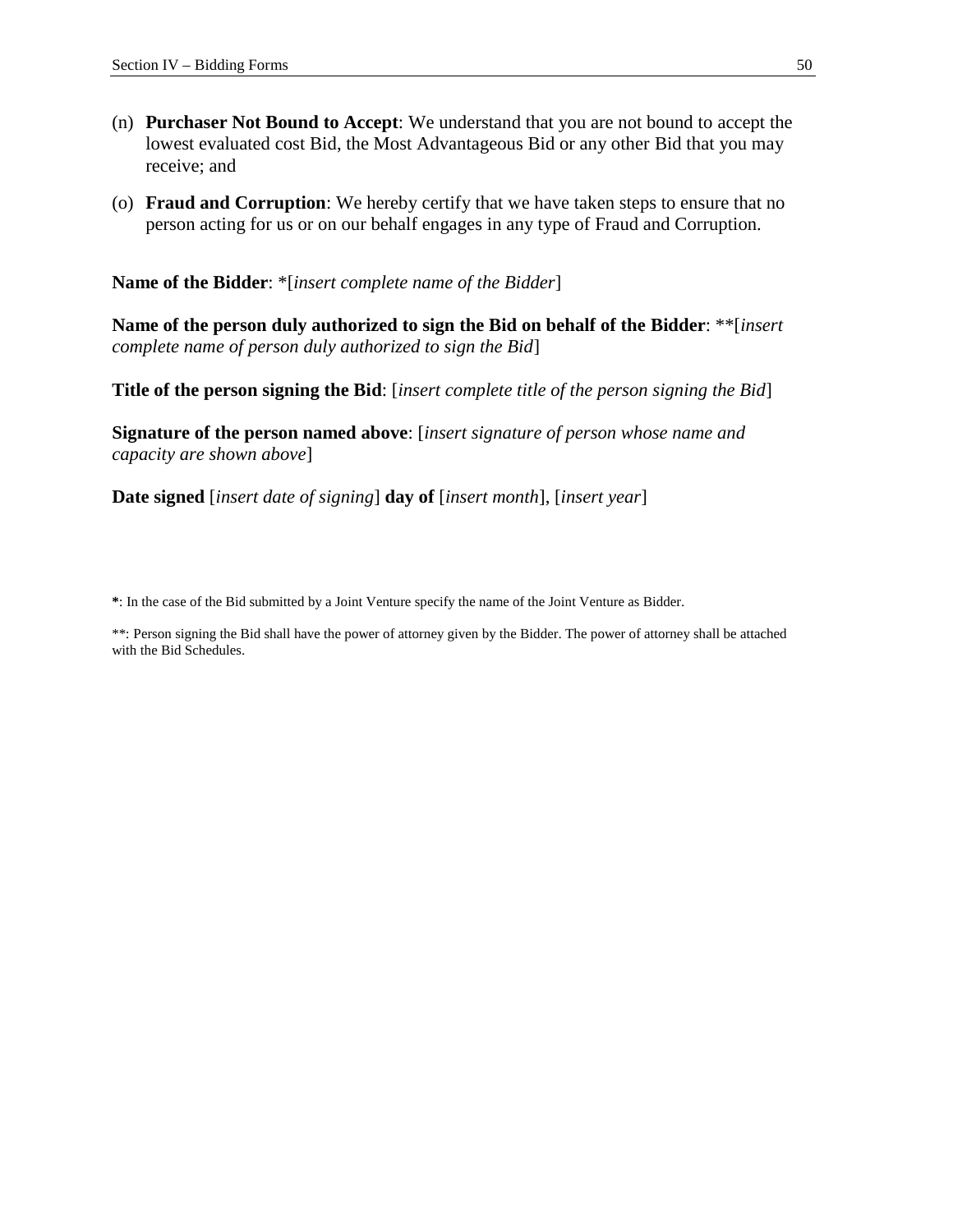# **Bidder Information Form**

*[The Bidder shall fill in this Form in accordance with the instructions indicated below. No alterations to its format shall be permitted and no substitutions shall be accepted.]*

> Date: *[insert date (as day, month and year) of Bid submission*] RFB No.: *[insert number of RFB process]* Alternative No.: *[insert identification No if this is a Bid for an alternative]*

> > Page of pages

|        | 1. Bidder's Name [insert Bidder's legal name]                                                                                                                                                                                                                                  |
|--------|--------------------------------------------------------------------------------------------------------------------------------------------------------------------------------------------------------------------------------------------------------------------------------|
|        | 2. In case of JV, legal name of each member: [insert legal name of each member in JV]                                                                                                                                                                                          |
|        | 3. Bidder's actual or intended country of registration: [insert actual or intended country of<br><i>registration</i> ]                                                                                                                                                         |
|        | 4. Bidder's year of registration: [insert Bidder's year of registration]                                                                                                                                                                                                       |
|        | 5. Bidder's Address in country of registration: [insert Bidder's legal address in country of<br><i>registration</i> ]                                                                                                                                                          |
|        | 6. Bidder's Authorized Representative Information                                                                                                                                                                                                                              |
|        | Name: [insert Authorized Representative's name]                                                                                                                                                                                                                                |
|        | Address: [insert Authorized Representative's Address]                                                                                                                                                                                                                          |
|        | Telephone/Fax numbers: [insert Authorized Representative's telephone/fax numbers]                                                                                                                                                                                              |
|        | Email Address: [insert Authorized Representative's email address]                                                                                                                                                                                                              |
| 7.     | Attached are copies of original documents of [check the box(es) of the attached<br><i>original documents]</i>                                                                                                                                                                  |
| ப      | Articles of Incorporation (or equivalent documents of constitution or association), and/or<br>documents of registration of the legal entity named above, in accordance with ITB 4.4.                                                                                           |
| □      | In case of JV, letter of intent to form JV or JV agreement, in accordance with ITB 4.1.                                                                                                                                                                                        |
| $\Box$ | In case of state-owned enterprise or institution, in accordance with ITB 4.6 documents<br>establishing:                                                                                                                                                                        |
|        | Legal and financial autonomy<br>Operation under commercial law<br>Establishing that the Bidder is not under the supervision of the Purchaser<br>$\bullet$                                                                                                                      |
| 8.     | Included are the organizational chart, a list of Board of Directors, and the beneficial<br>ownership. [If required under BDS ITB 45.1, the successful Bidder shall provide additional<br>information on beneficial ownership, using the Beneficial Ownership Disclosure Form.] |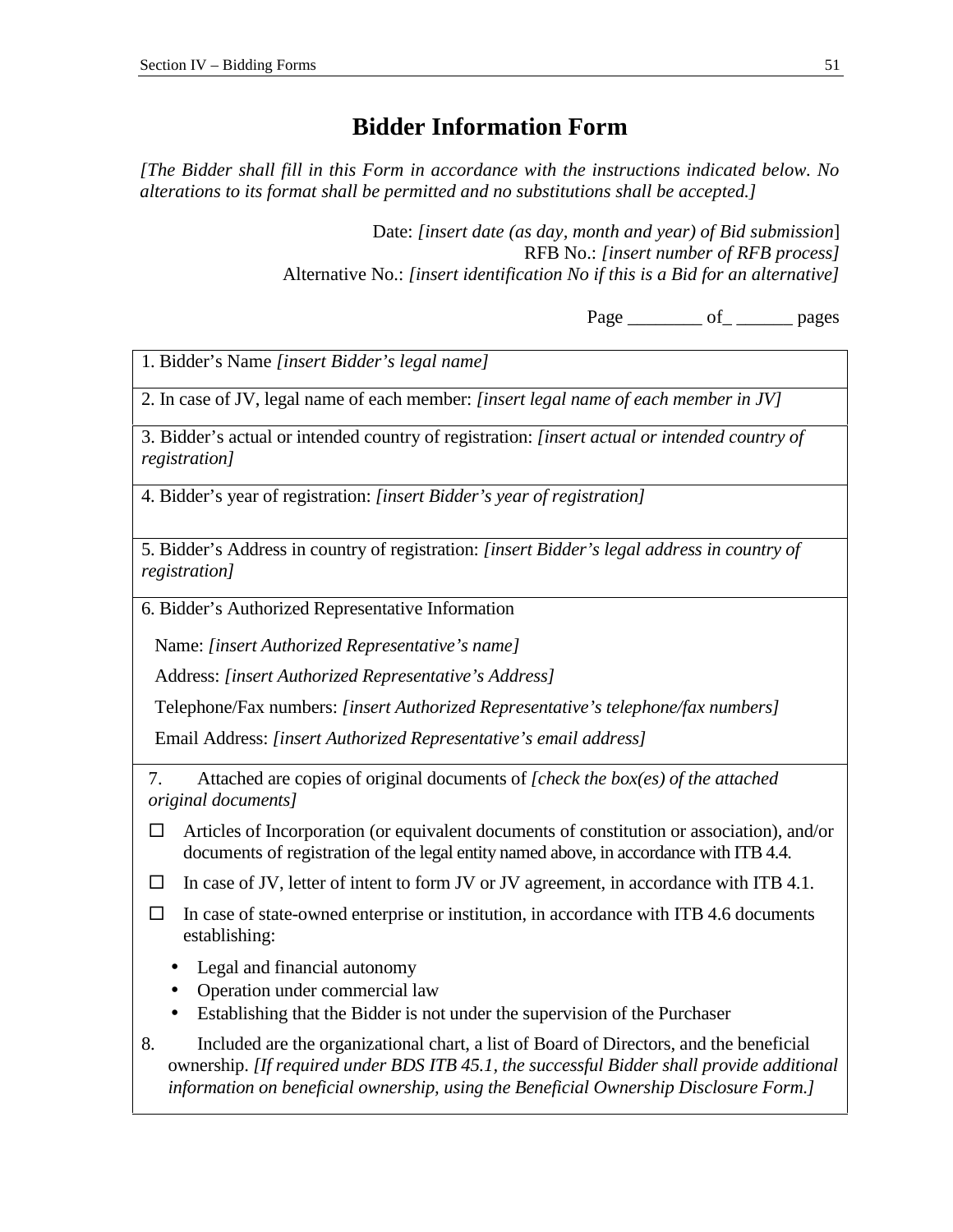# **Bidder's JV Members Information Form**

*[The Bidder shall fill in this Form in accordance with the instructions indicated below. The following table shall be filled in for the Bidder and for each member of a Joint Venture].* Date: *[insert date (as day, month and year) of Bid submission*] RFB No.: *[insert number of Bidding process]* Alternative No.: *[insert identification No if this is a Bid for an alternative]*

Page \_\_\_\_\_\_\_\_\_\_ of \_\_\_\_\_\_\_\_\_\_ pages

|  | 1. Bidder's Name: [insert Bidder's legal name] |  |  |  |
|--|------------------------------------------------|--|--|--|
|--|------------------------------------------------|--|--|--|

2. Bidder's JV Member's name: *[insert JV's Member legal name]*

- 3. Bidder's JV Member's country of registration: *[insert JV's Member country of registration]*
- 4. Bidder's JV Member's year of registration: *[insert JV's Member year of registration]*
- 5. Bidder's JV Member's legal address in country of registration: *[insert JV's Member legal address in country of registration]*
- 6. Bidder's JV Member's authorized representative information

Name: *[insert name of JV's Member authorized representative]*

Address: *[insert address of JV's Member authorized representative]*

Telephone/Fax numbers: *[insert telephone/fax numbers of JV's Member authorized representative]*

Email Address: *[insert email address of JV's Member authorized representative]*

- 7. Attached are copies of original documents of*[check the box(es) of the attached original documents]*
- $\Box$  Articles of Incorporation (or equivalent documents of constitution or association), and/or registration documents of the legal entity named above, in accordance with ITB 4.4.
- $\Box$  In case of a state-owned enterprise or institution, documents establishing legal and financial autonomy, operation in accordance with commercial law, and that they are not under the supervision of the Purchaser, in accordance with ITB 4.6.
- 8. Included are the organizational chart, a list of Board of Directors, and the beneficial ownership. *[If required under BDS ITB 45.1, the successful Bidder shall provide additional information on beneficial ownership for each JV member using the Beneficial Ownership Disclosure Form.]*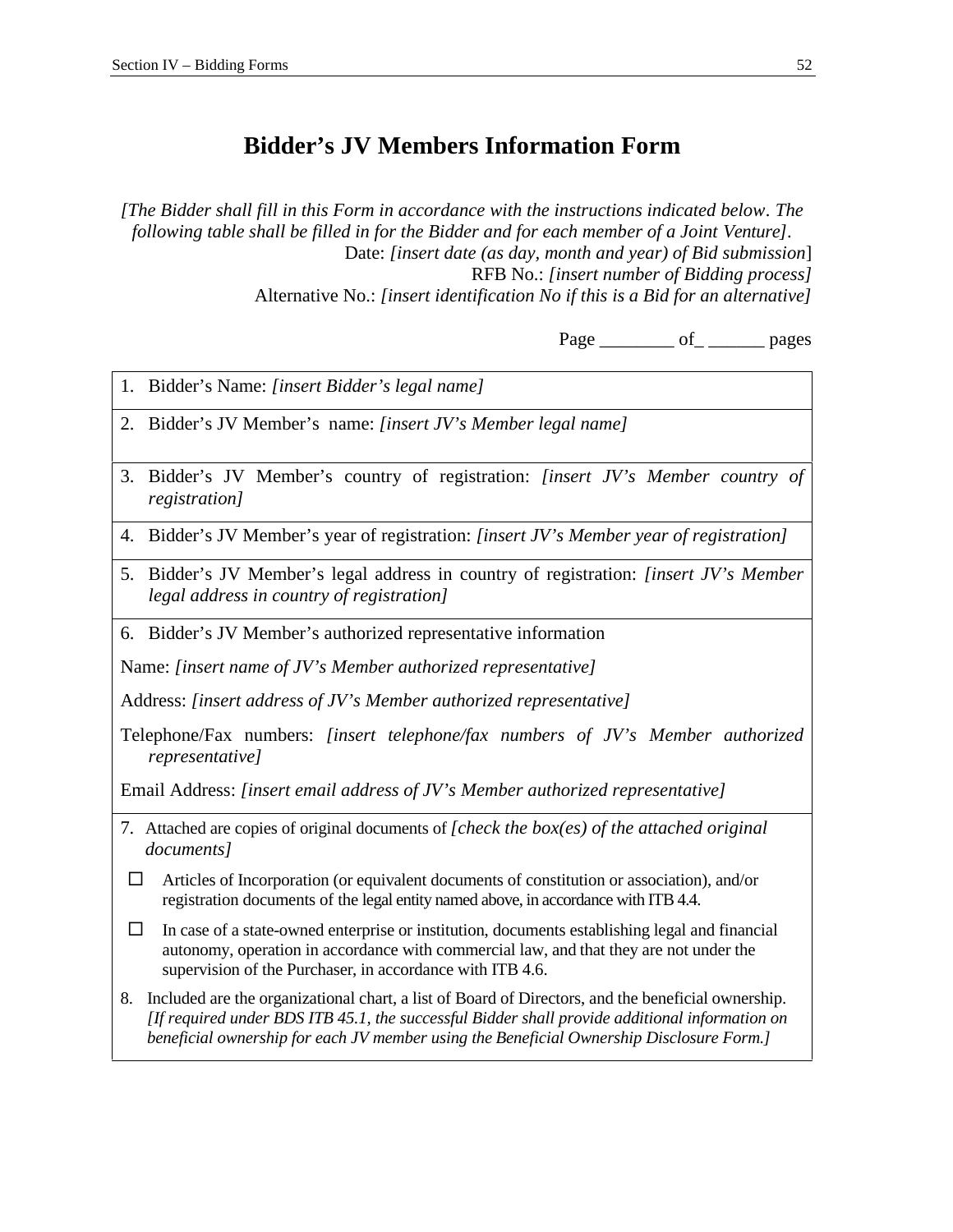# **Price Schedule Forms**

*[The Bidder shall fill in these Price Schedule Forms in accordance with the instructions indicated. The list of line items in column 1 of the Price Schedules shall coincide with the List of Goods and Related Services specified by the Purchaser in the Schedule of Requirements.]*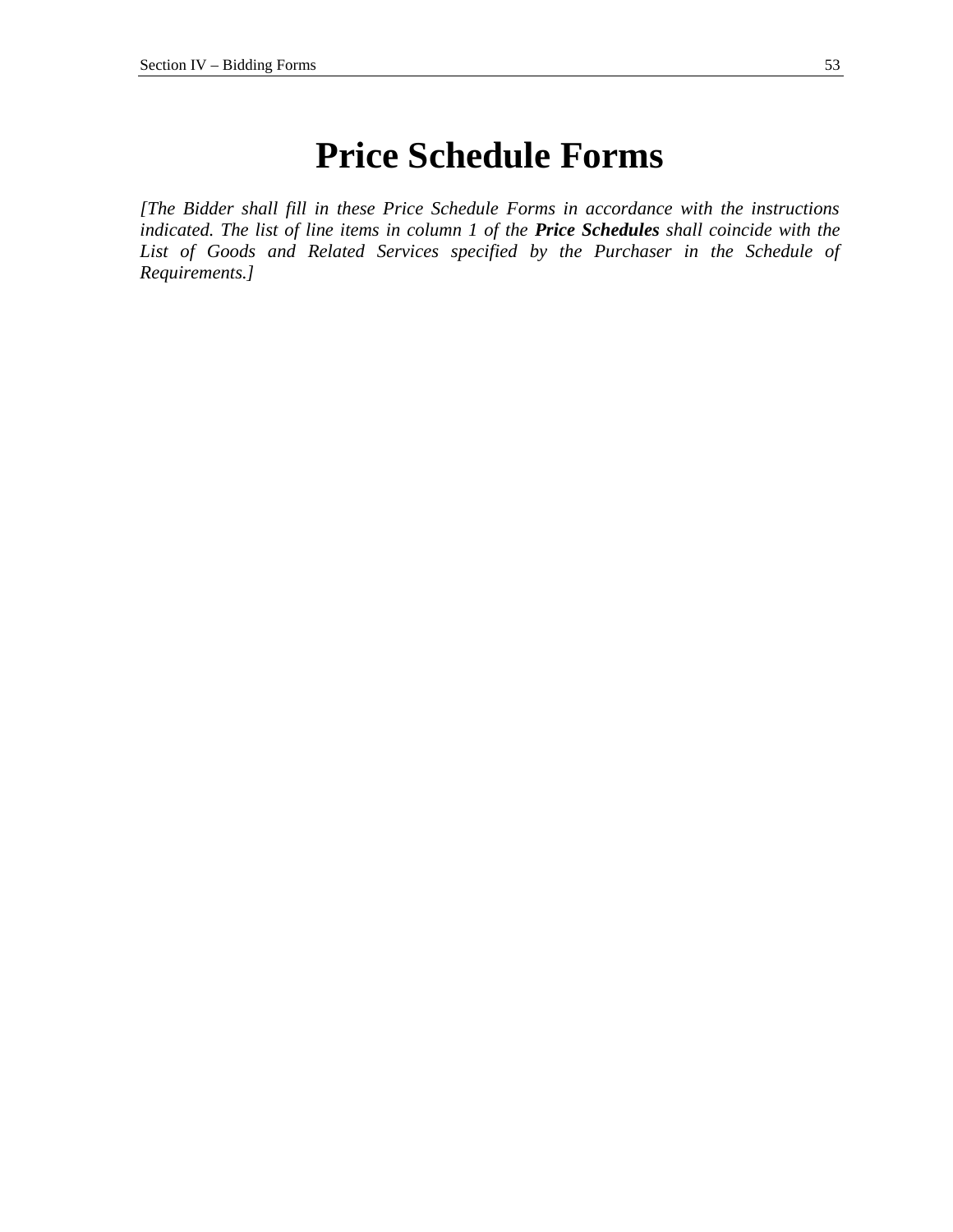|                                                     |                       |                                                               |                                                |                                                                                          | (Group C Bids, goods to be imported)<br>Currencies in accordance with ITB 15                 |                                                  | Page $N^{\circ}$ ________ of _________                                                                                                                                                 |                                           |
|-----------------------------------------------------|-----------------------|---------------------------------------------------------------|------------------------------------------------|------------------------------------------------------------------------------------------|----------------------------------------------------------------------------------------------|--------------------------------------------------|----------------------------------------------------------------------------------------------------------------------------------------------------------------------------------------|-------------------------------------------|
|                                                     | $\mathfrak{D}$        | 3                                                             | 4                                              | 5                                                                                        | 6                                                                                            |                                                  | 8                                                                                                                                                                                      | 9                                         |
| Line<br>Item<br>$\mathrm{N}^\circ$                  | Description of Goods  | Country of<br>Origin                                          | Delivery<br>Date as<br>defined by<br>Incoterms | Quantity and<br>physical unit                                                            | Unit price<br>$CIP$ [insert place of<br>destination]<br>in accordance with ITB<br>14.8(b)(i) | CIP Price per line<br>item<br>(Col. 5x6)         | Price per line item for<br>inland transportation and<br>other services required in<br>the Purchaser's Country to<br>convey the Goods to their<br>final destination specified<br>in BDS | Total Price per Line item<br>$(Col. 7+8)$ |
| <i>linsert</i><br>number<br>of the<br><i>item</i> ] | [insert name of good] | <i>linsert</i><br>country of<br><i>origin of the</i><br>Goodl | <i>linsert</i><br>quoted<br>Delivery<br>Date]  | <i>linsert number</i><br>of units to be<br>supplied and<br>name of the<br>physical unit] | [insert unit price CIP<br>per unit]                                                          | <i>linsert total CIP</i><br>price per line item] | [insert the corresponding<br>price per line item]                                                                                                                                      | [insert total price of the line item]     |
|                                                     |                       |                                                               |                                                |                                                                                          |                                                                                              |                                                  |                                                                                                                                                                                        |                                           |
|                                                     |                       |                                                               |                                                |                                                                                          |                                                                                              |                                                  | <b>Total Price</b>                                                                                                                                                                     |                                           |

# **Price Schedule: Goods Manufactured Outside the Purchaser's Country, to be Imported**

Name of Bidder *[insert complete name of Bidder]* Signature of Bidder *[signature of person signing the Bid]* Date *[Insert Date]*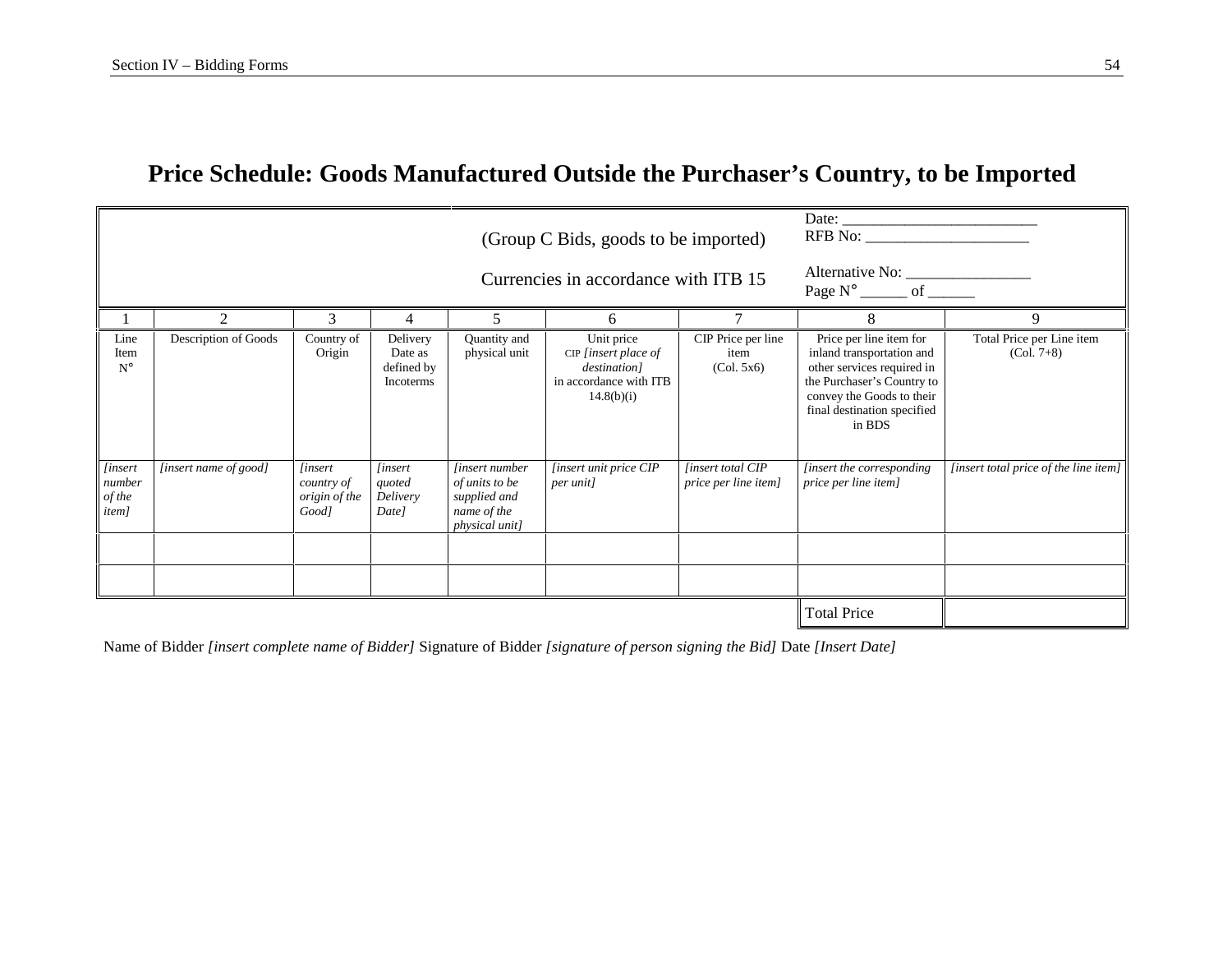### (Group C Bids, Goods already imported) Currencies in accordance with ITB 15 Date: RFB No: Alternative No: \_\_\_\_\_\_\_\_\_\_\_\_\_\_\_\_ Page  $N^{\circ}$  of \_\_\_\_\_\_\_\_  $1 \quad 2 \quad 3 \quad 4 \quad 5 \quad 6 \quad 7 \quad 8 \quad 9 \quad 10 \quad 11 \quad 12 \quad 1$ Line Item Description of Goods Country of  $\begin{array}{c|c} \n\text{D}}\n\end{array}$  Country of  $\begin{array}{c|c} \n\text{D}}\n\end{array}$ Origin Delivery Date as defined by Incoterms **Quantity** and physical unit Unit price including Custom Duties and Import Taxes paid, in accordance with ITB  $14.8(c)(i)$ Custom Duties and Import Taxes paid per unit in accordance with **ITB**  $14.8(c)(ii)$ , [to be supported by documents] Unit Price net of custom duties and import taxes, in accordance with ITB 14.8  $(c)$  (iii) (Col. 6 minus Col.7) Price per line item net of Custom Duties and Import Taxes paid, in accordance with ITB 14.8(c)(i)  $(Col. 5×8)$ Price per line item for inland transportation and other services required in the Purchaser's Country to convey the goods to their final destination, as specified in BDS in accordance with ITB 14.8 (c)(v) Sales and other taxes paid or payable per item if Contract is awarded (in accordance with ITB 14.8(c)(iv) Total Price per line item (Col. 9+10) *[insert number of the item] [insert name of Goods] [insert country of origin of the Good] [insert quoted Delivery Date] [insert number of units to be supplied and name of the physical unit] [insert unit price per unit] [insert custom duties and taxes paid per unit] [insert unit price net of custom duties and import taxes] [ insert price per line item net of custom duties and import taxes] [insert price per line item for inland transportation and other services required in the Purchaser's Country] [insert sales and other taxes payable per item if Contract is awarded] [insert total price per line item]* Total Bid Price

## **Price Schedule: Goods Manufactured Outside the Purchaser's Country, already imported\***

Name of Bidder *[insert complete name of Bidder]* Signature of Bidder *[signature of person signing the Bid]* Date *[insert date]*

\* *[For previously imported Goods, the quoted price shall be distinguishable from the original import value of these Goods declared to customs and shall include any rebate or mark-up of the local agent or representative and all local costs except import duties and taxes, which have been and/or have to be paid by the Purchaser. For clarity the Bidders are asked to quote the price including import duties, and additionally to provide the import duties and the price net of import duties which is the difference of those values.]*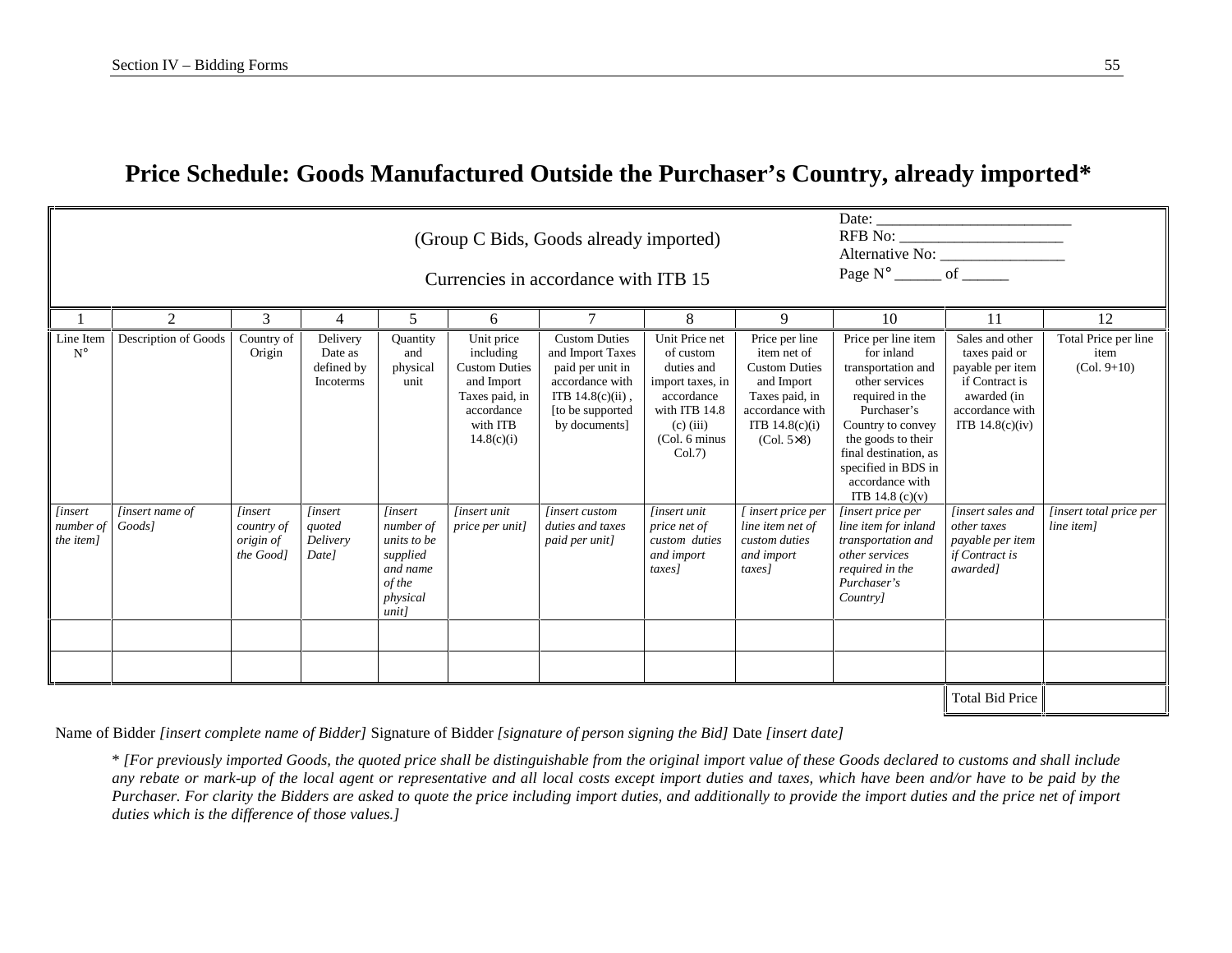|                                             | Purchaser's Country   |                                             |                                                                                                      |                                                 |                                                                       | (Group A and B Bids)<br>Currencies in accordance with ITB 15                                                                                                       |                                                                                                                                                      | Date:<br>Page $N^{\circ}$ ________ of ________                                                                    |                                              |
|---------------------------------------------|-----------------------|---------------------------------------------|------------------------------------------------------------------------------------------------------|-------------------------------------------------|-----------------------------------------------------------------------|--------------------------------------------------------------------------------------------------------------------------------------------------------------------|------------------------------------------------------------------------------------------------------------------------------------------------------|-------------------------------------------------------------------------------------------------------------------|----------------------------------------------|
|                                             | 2                     | 3                                           | 4                                                                                                    | 5                                               | 6                                                                     |                                                                                                                                                                    | 8                                                                                                                                                    | 9                                                                                                                 | 10                                           |
| Line<br>Item<br>$N^{\circ}$                 | Description of Goods  | Delivery Date<br>as defined by<br>Incoterms | Quantity<br>and<br>physical<br>unit                                                                  | Unit price<br><b>EXW</b>                        | <b>Total EXW</b><br>price per line<br>item<br>(Col. 4 <sub>x5</sub> ) | Price per line item for<br>inland transportation and<br>other services required in<br>the Purchaser's Country to<br>convey the Goods to their<br>final destination | Cost of local labor,<br>raw materials and<br>components from<br>with origin in the<br>Purchaser's Country<br>% of Col. 5                             | Sales and other taxes payable<br>per line item if Contract is<br>awarded (in accordance with<br>ITB $14.8(a)(ii)$ | Total Price per<br>line item<br>$(Col. 6+7)$ |
| <i>linsert</i><br>number<br>of the<br>item] | [insert name of Good] | <i>linsert quoted</i><br>Delivery<br>Date]  | <i>linsert</i><br>number of<br>units to<br>be<br>supplied<br>and name<br>of the<br>physical<br>unit] | <b><i><u>Iinsert EXW</u></i></b><br>unit price] | <i>linsert total</i><br>EXW price per<br>line item]                   | [insert the corresponding<br>price per line item]                                                                                                                  | [Insert cost of local<br>labor, raw material<br>and components<br>from within the<br>Purchase's country<br>as a % of the EXW<br>price per line item] | <i>linsert sales and other taxes</i><br>payable per line item if<br>Contract is awarded]                          | <i>linsert total</i><br>price per item]      |
|                                             |                       |                                             |                                                                                                      |                                                 |                                                                       |                                                                                                                                                                    |                                                                                                                                                      |                                                                                                                   |                                              |
|                                             |                       |                                             |                                                                                                      |                                                 |                                                                       |                                                                                                                                                                    |                                                                                                                                                      | <b>Total Price</b>                                                                                                |                                              |

# **Price Schedule: Goods Manufactured in the Purchaser's Country**

Name of Bidder *[insert complete name of Bidder]* Signature of Bidder *[signature of person signing the Bid]* Date *[insert date]*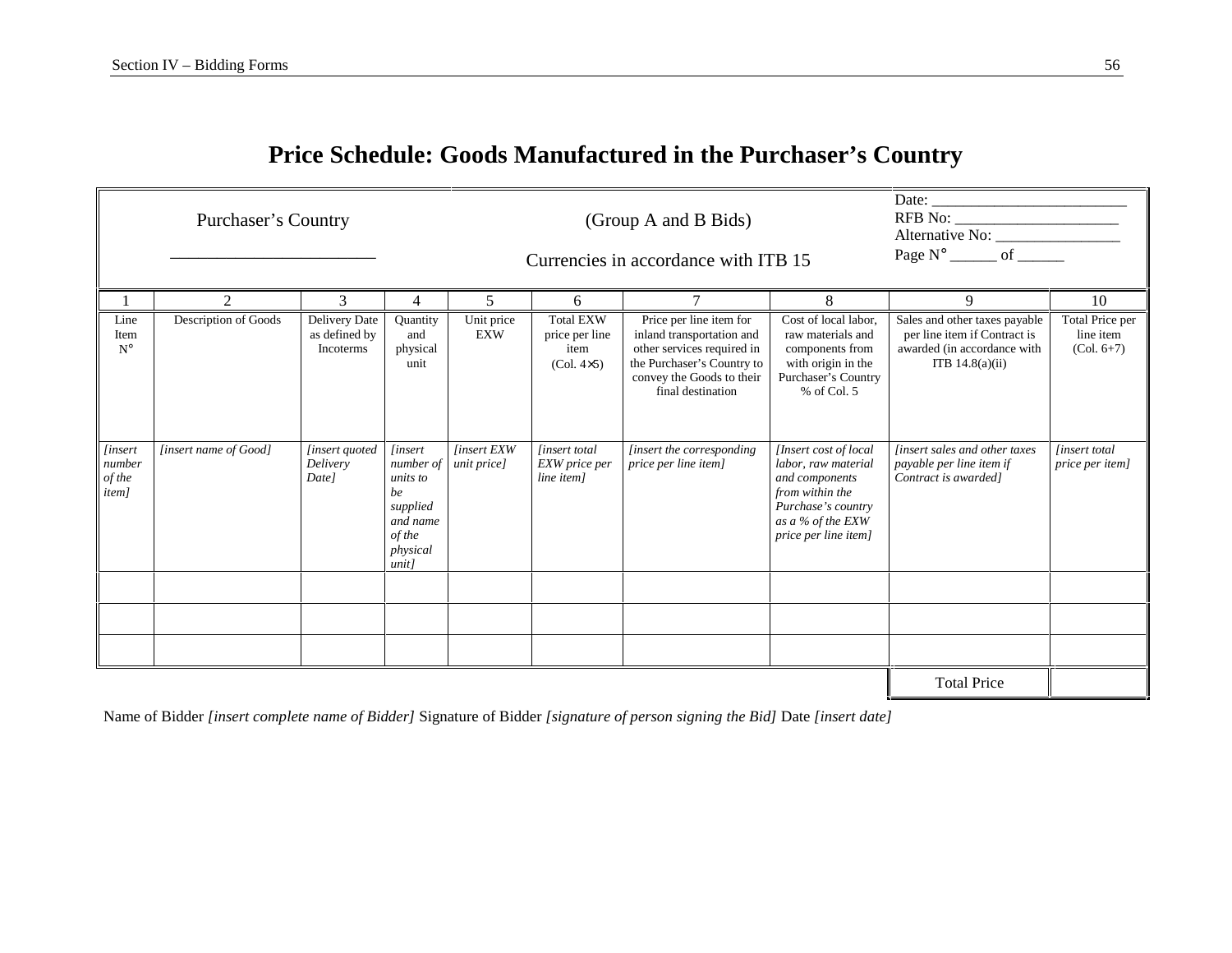# **Price and Completion Schedule - Related Services**

|                                                   |                                                                                                                                                                      |                                                  | Currencies in accordance with ITB 15<br>Page $N^{\circ}$ _______ of ______ |                                                                          |                                         |                                                     |
|---------------------------------------------------|----------------------------------------------------------------------------------------------------------------------------------------------------------------------|--------------------------------------------------|----------------------------------------------------------------------------|--------------------------------------------------------------------------|-----------------------------------------|-----------------------------------------------------|
|                                                   | 2                                                                                                                                                                    | 3                                                | 4                                                                          | 5                                                                        | 6                                       |                                                     |
| Service<br>$N^{\circ}$                            | Description of Services (excludes inland transportation<br>and other services required in the Purchaser's Country<br>to convey the goods to their final destination) | Country of<br>Origin                             | Delivery Date at place<br>of Final destination                             | Quantity and physical unit                                               | Unit price                              | Total Price per Service<br>$(Col. 5*6$ or estimate) |
| <i>linsert</i><br>number of<br>$the$<br>Service ] | [insert name of Services]                                                                                                                                            | [insert country<br>of origin of the<br>Services] | [insert delivery date at<br>place of final<br>destination per Service]     | [insert number of units to be supplied and<br>name of the physical unit] | [insert unit price per<br><i>item</i> ] | [insert total price per<br><i>item</i> ]            |
|                                                   |                                                                                                                                                                      |                                                  |                                                                            |                                                                          |                                         |                                                     |
|                                                   |                                                                                                                                                                      |                                                  |                                                                            |                                                                          |                                         |                                                     |
|                                                   |                                                                                                                                                                      |                                                  |                                                                            |                                                                          |                                         |                                                     |
|                                                   |                                                                                                                                                                      |                                                  |                                                                            |                                                                          |                                         |                                                     |
|                                                   |                                                                                                                                                                      |                                                  |                                                                            |                                                                          |                                         |                                                     |
|                                                   |                                                                                                                                                                      |                                                  |                                                                            |                                                                          |                                         |                                                     |
|                                                   |                                                                                                                                                                      |                                                  |                                                                            |                                                                          |                                         |                                                     |
|                                                   |                                                                                                                                                                      |                                                  |                                                                            |                                                                          |                                         |                                                     |
|                                                   |                                                                                                                                                                      |                                                  | <b>Total Bid Price</b>                                                     |                                                                          |                                         |                                                     |

Name of Bidder *[insert complete name of Bidder]* Signature of Bidder *[signature of person signing the Bid]* Date *[insert date]*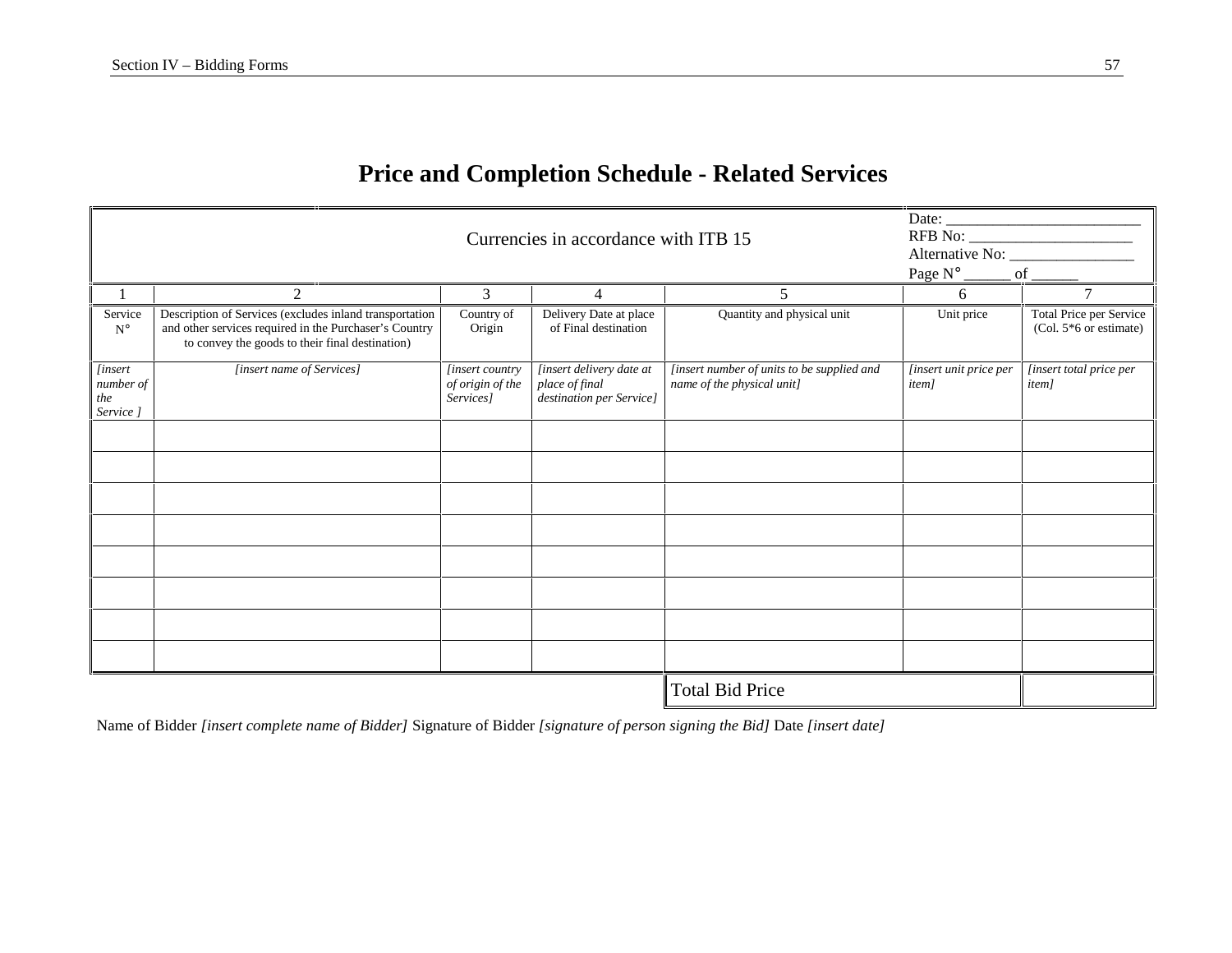# **Form of Bid Security**

### **(Bank Guarantee)**

*[The bank shall fill in this Bank Guarantee Form in accordance with the instructions indicated.]*

*[Guarantor letterhead or SWIFT identifier code]*

**Beneficiary:** *[Purchaser to insert its name and address]*

**RFB No.:** *[Purchaser to insert reference number for the Request for Bids]*

**Alternative No***.: [Insert identification No if this is a Bid for an alternative]*

**Date:** *[Insert date of issue]*

**BID GUARANTEE No.:** *[Insert guarantee reference number]*

**Guarantor:** *[Insert name and address of place of issue, unless indicated in the letterhead]*

We have been informed that <u>eight *finsert name of the Bidder*</u>, which in the case of a joint *venture shall be the name of the joint venture (whether legally constituted or prospective) or the names of all members thereof]* (hereinafter called "the Applicant") has submitted or will submit to the Beneficiary its Bid (hereinafter called "the Bid") for the execution of  $\_$  under Request for Bids No.  $\_$   $\_$  ("the RFB").

Furthermore, we understand that, according to the Beneficiary's conditions, Bids must be supported by a Bid guarantee.

At the request of the Applicant, we, as Guarantor, hereby irrevocably undertake to pay the Beneficiary any sum or sums not exceeding in total an amount of \_ (1) upon receipt by us of the Beneficiary's complying demand, supported by the Beneficiary's statement, whether in the demand itself or a separate signed document accompanying or identifying the demand, stating that either the Applicant:

- (a) has withdrawn its Bid during the period of Bid validity set forth in the Applicant's Letter of Bid ("the Bid Validity Period"), or any extension thereto provided by the Applicant; or
- (b) having been notified of the acceptance of its Bid by the Beneficiary during the Bid Validity Period or any extension thereto provided by the Applicant, (i) has failed to sign the contract agreement, or (ii) has failed to furnish the performance security, in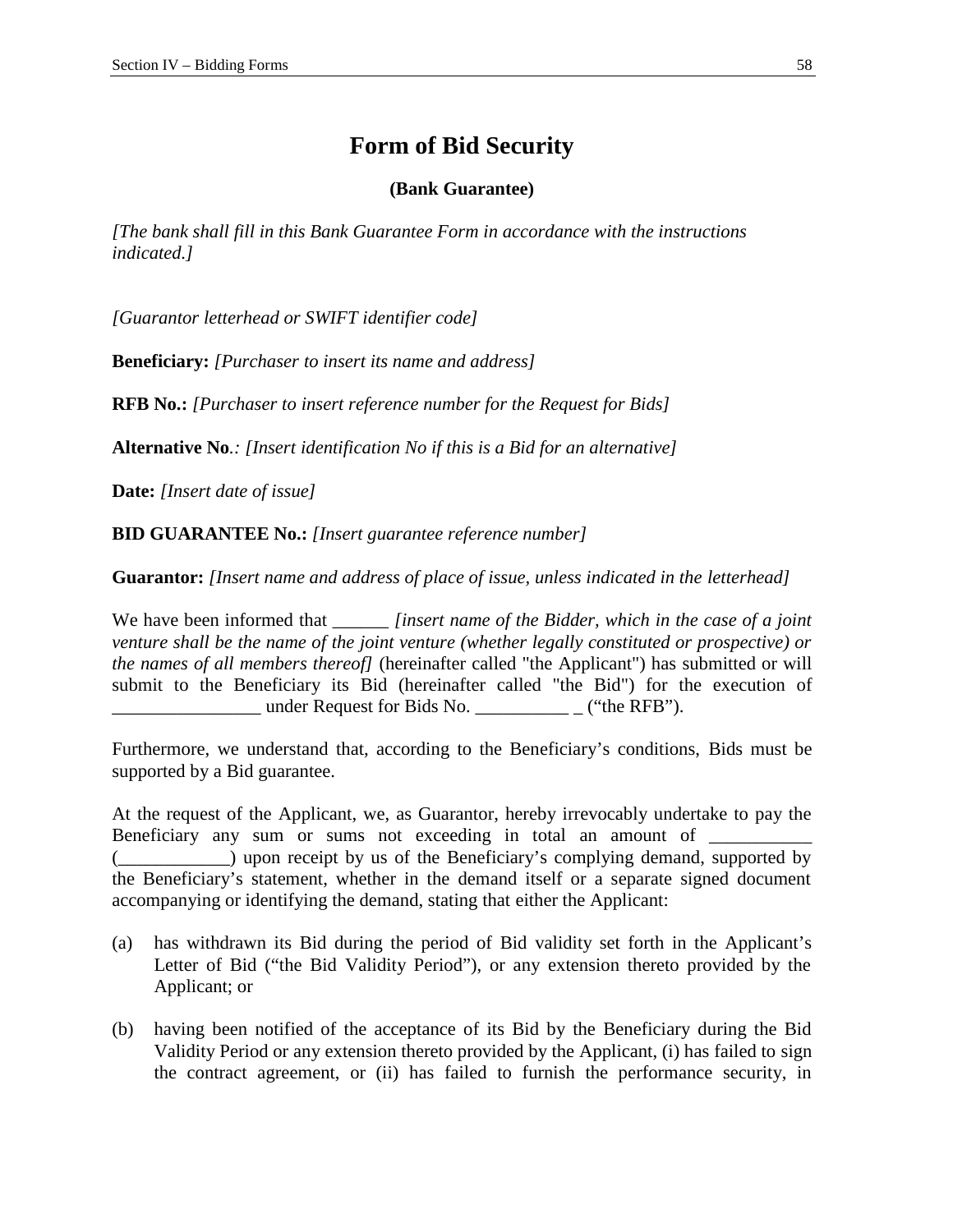accordance with the Instructions to Bidders ("ITB") of the Beneficiary's bidding document.

This guarantee will expire: (a) if the Applicant is the successful Bidder, upon our receipt of copies of the Contract agreement signed by the Applicant and the performance security issued to the Beneficiary in relation to such Contract agreement; or (b) if the Applicant is not the successful Bidder, upon the earlier of (i) our receipt of a copy of the Beneficiary's notification to the Applicant of the results of the Bidding process; or (ii) twenty-eight days after the end of the Bid Validity Period.

Consequently, any demand for payment under this guarantee must be received by us at the office indicated above on or before that date.

This guarantee is subject to the Uniform Rules for Demand Guarantees (URDG) 2010 Revision, ICC Publication No. 758.

*[Signature(s)]*

**\_\_\_\_\_\_\_\_\_\_\_\_\_\_\_\_\_\_\_\_\_\_\_\_\_\_\_\_\_**

*Note: All italicized text is for use in preparing this form and shall be deleted from the final product.*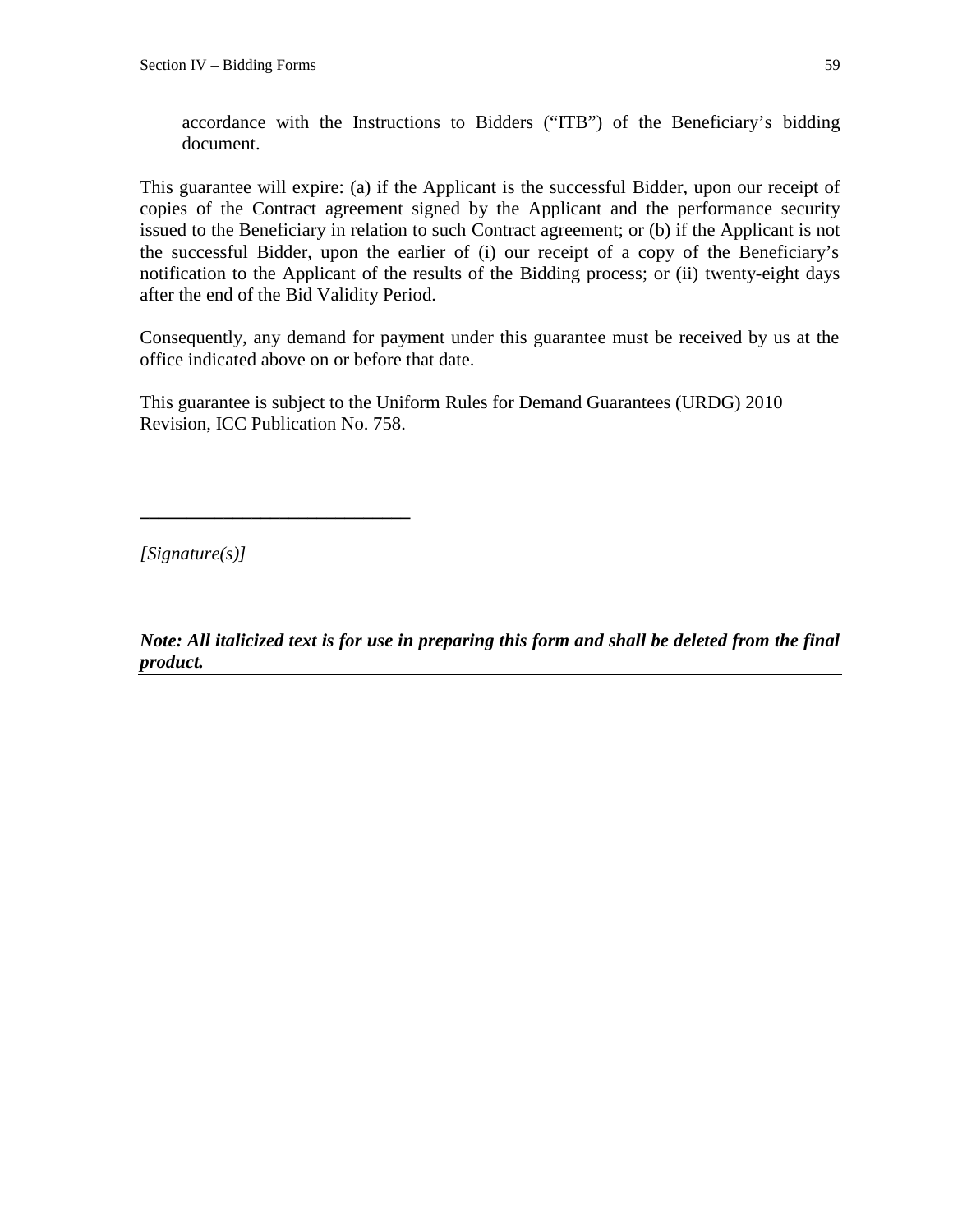# **Form of Bid Security (Bid Bond)**

*[The Surety shall fill in this Bid Bond Form in accordance with the instructions indicated.]*

BOND NO. \_\_\_\_\_\_\_\_\_\_\_\_\_\_\_\_\_\_\_\_\_\_

BY THIS BOND *[name of Bidder]* as Principal (hereinafter called "the Principal"), and *[name, legal title, and address of surety],* **authorized to transact business in** *[name of country of Purchaser],* as Surety (hereinafter called "the Surety"), are held and firmly bound unto *[name of Purchaser]* as Obligee (hereinafter called "the Purchaser") in the sum of *[amount of Bond]*<sup>1</sup> *[amount in words]*, for the payment of which sum, well and truly to be made, we, the said Principal and Surety, bind ourselves, our successors and assigns, jointly and severally, firmly by these presents.

WHEREAS the Principal has submitted or will submit a written Bid to the Purchaser dated the day of \_\_\_\_, 20<sub>\_\_</sub>, for the supply of [name of Contract] (hereinafter called the "Bid").

NOW, THEREFORE, THE CONDITION OF THIS OBLIGATION is such that if the Principal:

- (a) has withdrawn its Bid during the period of Bid validity set forth in the Principal's Letter of Bid ("the Bid Validity Period"), or any extension thereto provided by the Principal; or
- (b) having been notified of the acceptance of its Bid by the Purchaser during the Bid Validity Period or any extension thereto provided by the Principal; (i) failed to execute the Contract agreement; or (ii) has failed to furnish the Performance Security, in accordance with the Instructions to Bidders ("ITB") of the Purchaser's bidding document.

then the Surety undertakes to immediately pay to the Purchaser up to the above amount upon receipt of the Purchaser's first written demand, without the Purchaser having to substantiate its demand, provided that in its demand the Purchaser shall state that the demand arises from the occurrence of any of the above events, specifying which event(s) has occurred.

The Surety hereby agrees that its obligation will remain in full force and effect up to and including the date 28 days after the date of expiration of the Bid Validity Period set forth in the Principal's Letter of Bid or any extension thereto provided by the Principal.

IN TESTIMONY WHEREOF, the Principal and the Surety have caused these presents to be executed in their respective names this \_\_\_\_ day of \_\_\_\_\_\_\_\_\_\_\_\_\_ 20\_\_.

<sup>1</sup> The amount of the Bond shall be denominated in the currency of the Purchaser's Country or the equivalent amount in a freely convertible currency.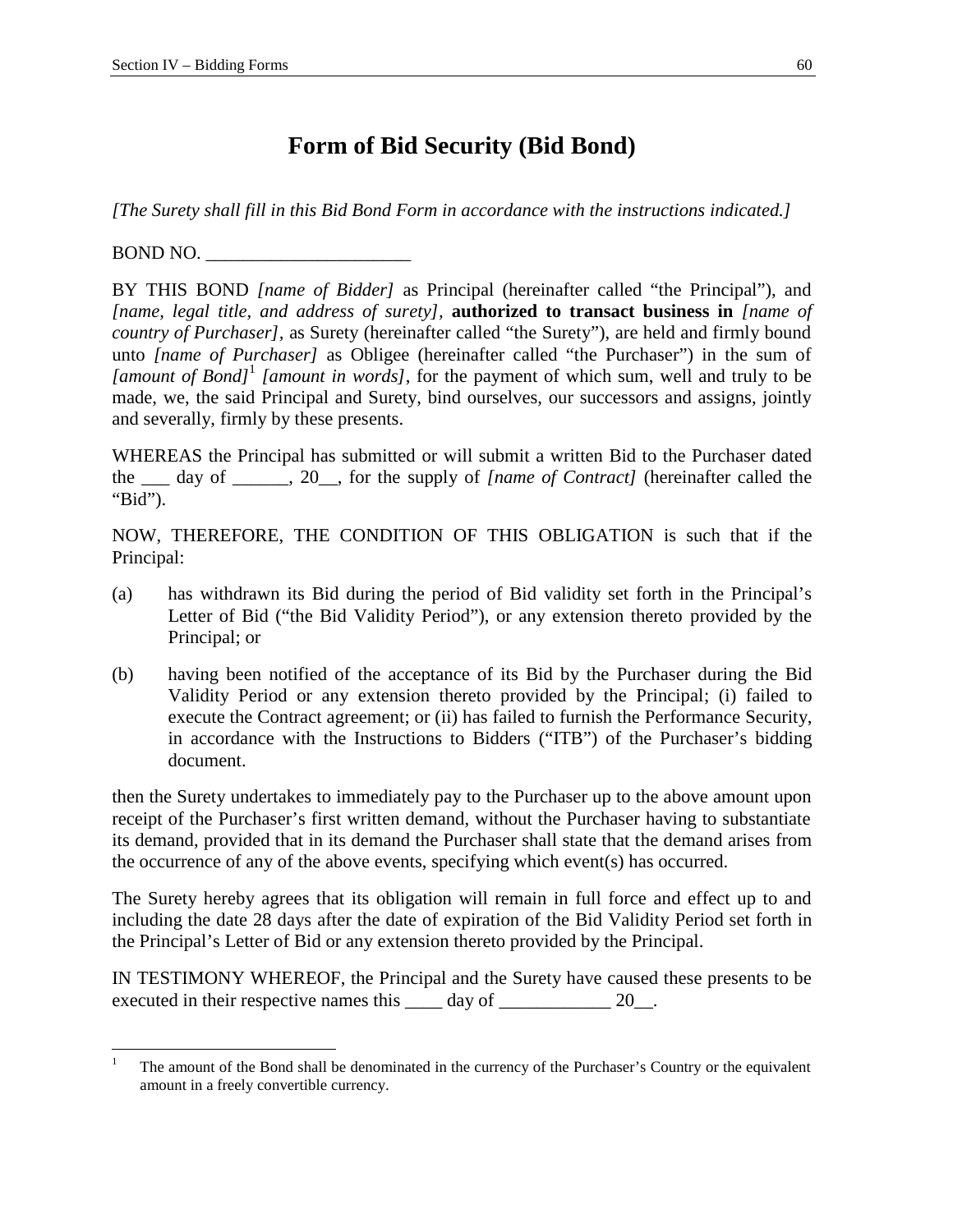Principal: \_\_\_\_\_\_\_\_\_\_\_\_\_\_\_\_\_\_\_\_\_\_\_ Surety: \_\_\_\_\_\_\_\_\_\_\_\_\_\_\_\_\_\_\_\_\_\_\_\_\_\_\_\_\_

\_\_\_\_\_\_\_\_\_\_\_\_\_\_\_\_\_\_\_\_\_\_\_\_\_\_\_\_\_\_\_ \_\_\_\_\_\_\_\_\_\_\_\_\_\_\_\_\_\_\_\_\_\_\_\_\_\_\_\_\_\_\_\_\_\_\_\_

Corporate Seal (where appropriate)

*(Signature) (Signature)*

*(Printed name and title) (Printed name and title)*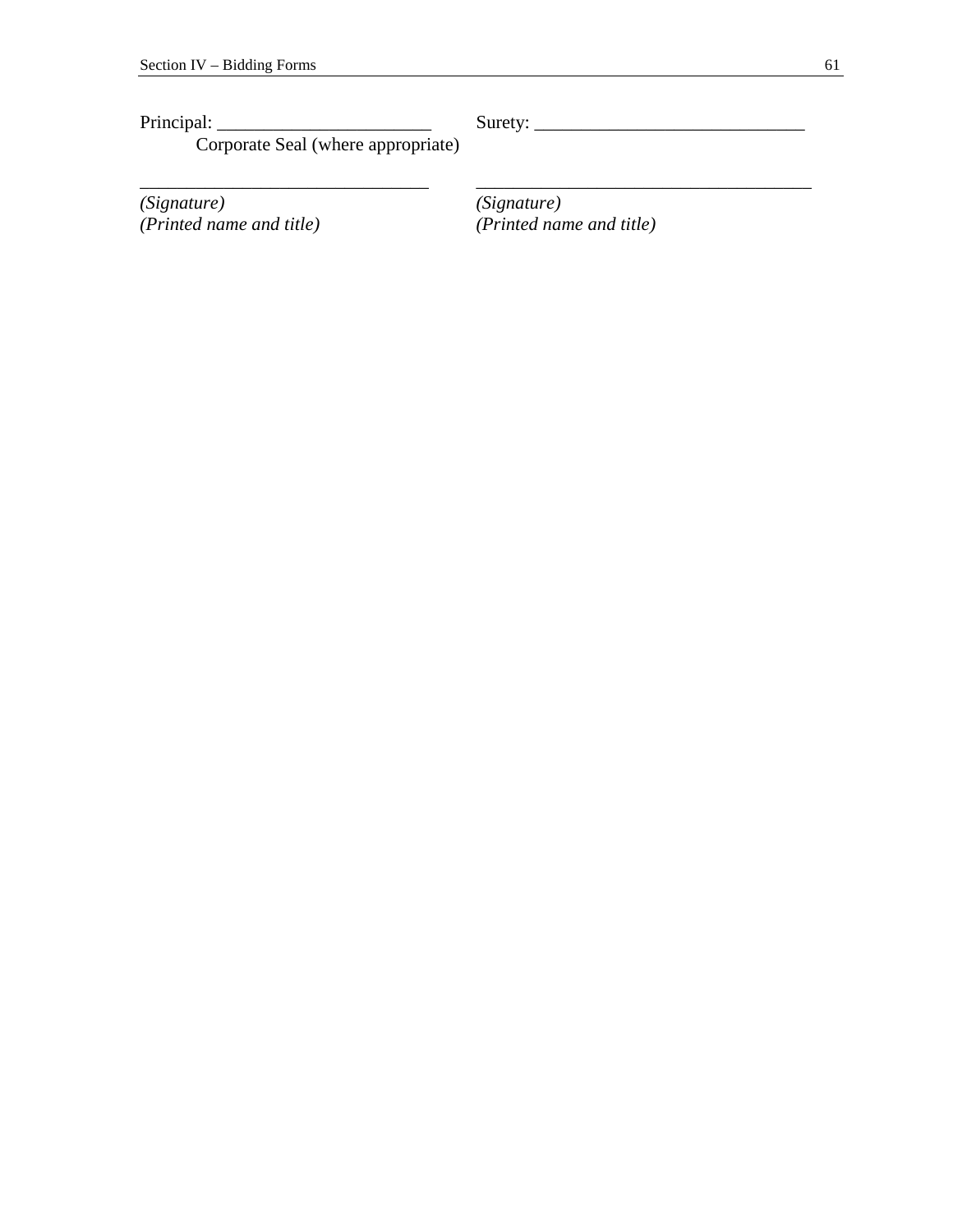# **Form of Bid-Securing Declaration**

*[The Bidder shall fill in this Form in accordance with the instructions indicated.]*

Date: *[date (as day, month and year)]* Bid No.: *[number of RFB process]* Alternative No.: *[insert identification No if this is a Bid for an alternative]*

To: *[complete name of Purchaser]*

We, the undersigned, declare that:

We understand that, according to your conditions, Bids must be supported by a Bid-Securing Declaration.

We accept that we will automatically be suspended from being eligible for bidding or submitting proposals in any contract with the Purchaser for the period of time of *[number of months or years]* starting on *[date],* if we are in breach of our obligation(s) under the Bid conditions, because we:

- (a) have withdrawn our Bid during the period of Bid validity specified in the Letter of Bid; or
- (b) having been notified of the acceptance of our Bid by the Purchaser during the period of Bid validity, (i) fail or refuse to sign the Contract; or (ii) fail or refuse to furnish the Performance Security, if required, in accordance with the ITB.

We understand this Bid Securing Declaration shall expire if we are not the successful Bidder, upon the earlier of (i) our receipt of your notification to us of the name of the successful Bidder; or (ii) twenty-eight days after the expiration of our Bid.

| Name of the Bidder* |  |
|---------------------|--|
|                     |  |

Name of the person duly authorized to sign the Bid on behalf of the Bidder<sup>\*\*</sup>

| Title of the person signing the Bid |  |  |
|-------------------------------------|--|--|
|-------------------------------------|--|--|

Signature of the person named above

| Date   | $\sim$ |
|--------|--------|
| signed | day    |
|        |        |

**\***: In the case of the Bid submitted by joint venture specify the name of the Joint Venture as Bidder

\*\*: Person signing the Bid shall have the power of attorney given by the Bidder attached to the Bid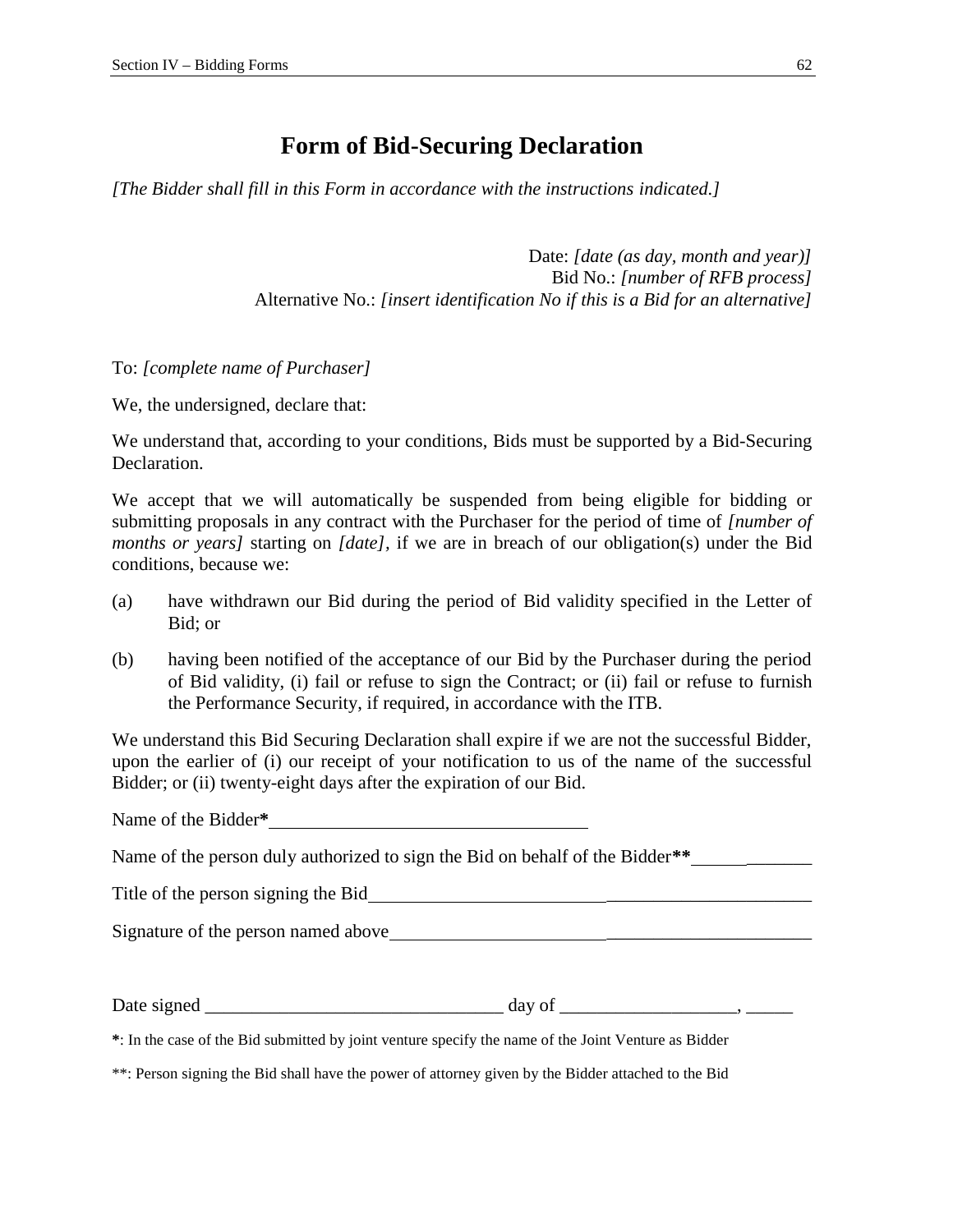*[Note: In case of a Joint Venture, the Bid-Securing Declaration must be in the name of all members to the Joint Venture that submits the Bid.]*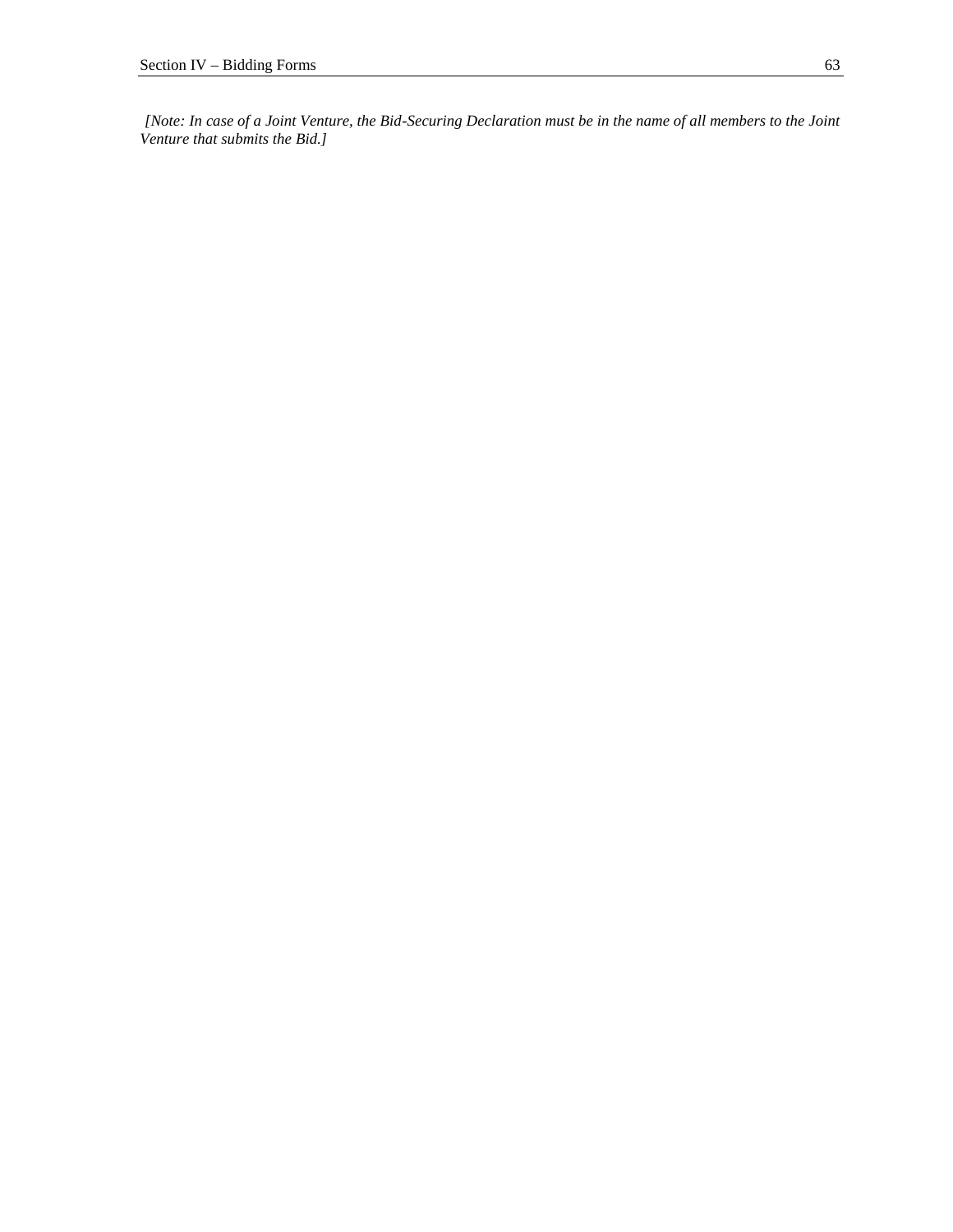## **Manufacturer's Authorization**

*[The Bidder shall require the Manufacturer to fill in this Form in accordance with the instructions indicated. This letter of authorization should be on the letterhead of the Manufacturer and should be signed by a person with the proper authority to sign documents that are binding on the Manufacturer. The Bidder shall include it in its Bid, if so indicated in the BDS.]*

> Date: *[insert date (as day, month and year) of Bid submission]* RFB No.: *[insert number of RFB process]* Alternative No.: *[insert identification No if this is a Bid for an alternative]*

To: *[insert complete name of Purchaser]*

### WHEREAS

We *[insert complete name of Manufacturer],* who are official manufacturers of *[insert type of goods manufactured],* having factories at [insert full address of Manufacturer's factories], do hereby authorize *[insert complete name of Bidder]* to submit a Bid the purpose of which is to provide the following Goods, manufactured by us *[insert name and or brief description of the Goods],* and to subsequently negotiate and sign the Contract.

We hereby extend our full guarantee and warranty in accordance with Clause 28 of the General Conditions of Contract, with respect to the Goods offered by the above firm.

Signed: *[insert signature(s) of authorized representative(s) of the Manufacturer]*

Name: *[insert complete name(s) of authorized representative(s) of the Manufacturer]*

Title: *[insert title]*

Dated on \_\_\_\_\_\_\_\_\_\_\_\_ day of \_\_\_\_\_\_\_\_\_\_\_\_\_\_\_\_\_\_, \_\_\_\_\_\_\_ *[insert date of signing]*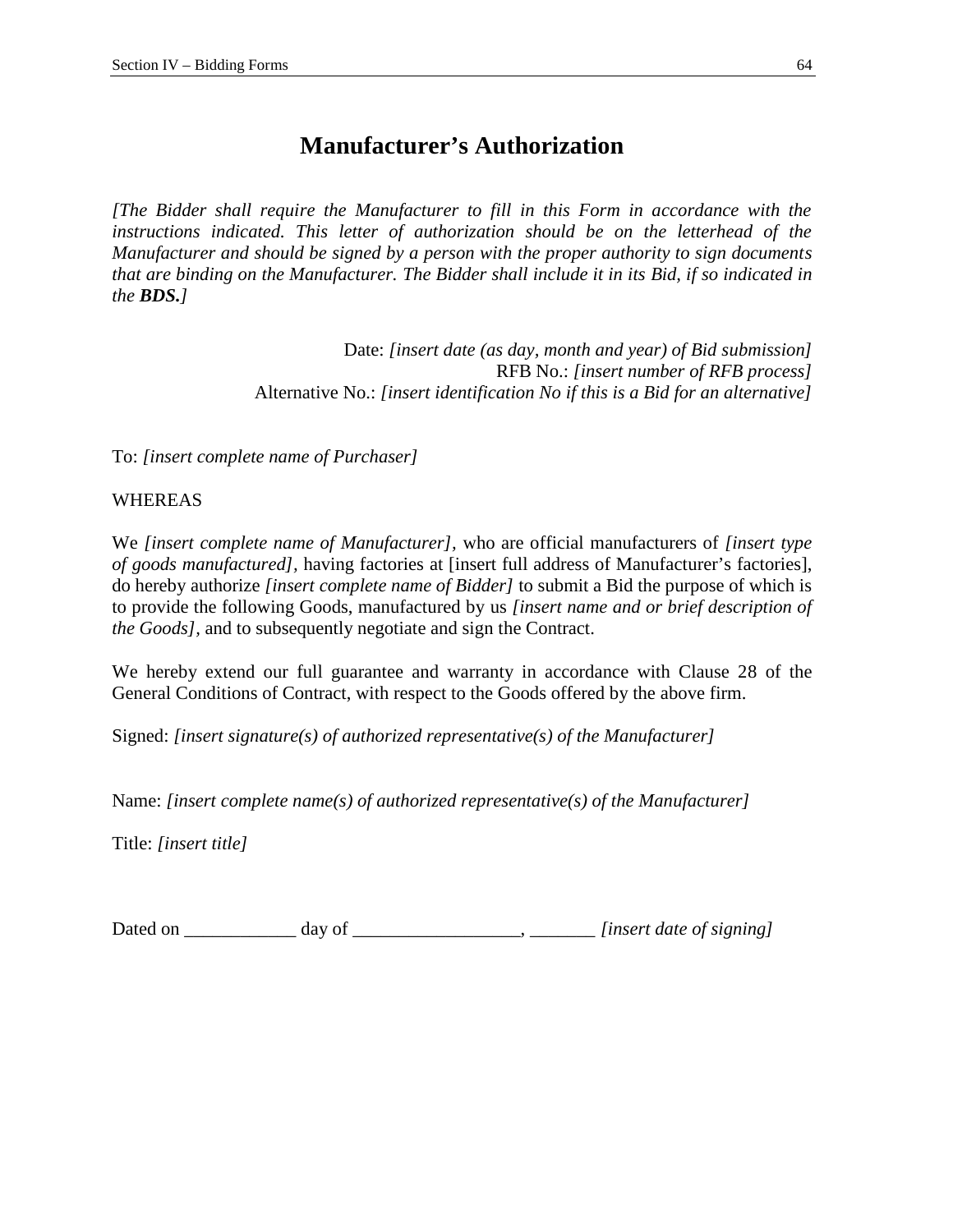# **Section V - Eligible Countries**

### **Eligibility for the Provision of Goods, Works and Non Consulting Services in Bank-Financed Procurement**

In reference to ITB 4.8 and ITB 5.1, for the information of the Bidders, at the present time firms, goods and services from the following countries are excluded from this Bidding process:

Under ITB 4.8(a) and ITB 5.1: *none*

Under ITB 4.8(b) and ITB 5.1: *none*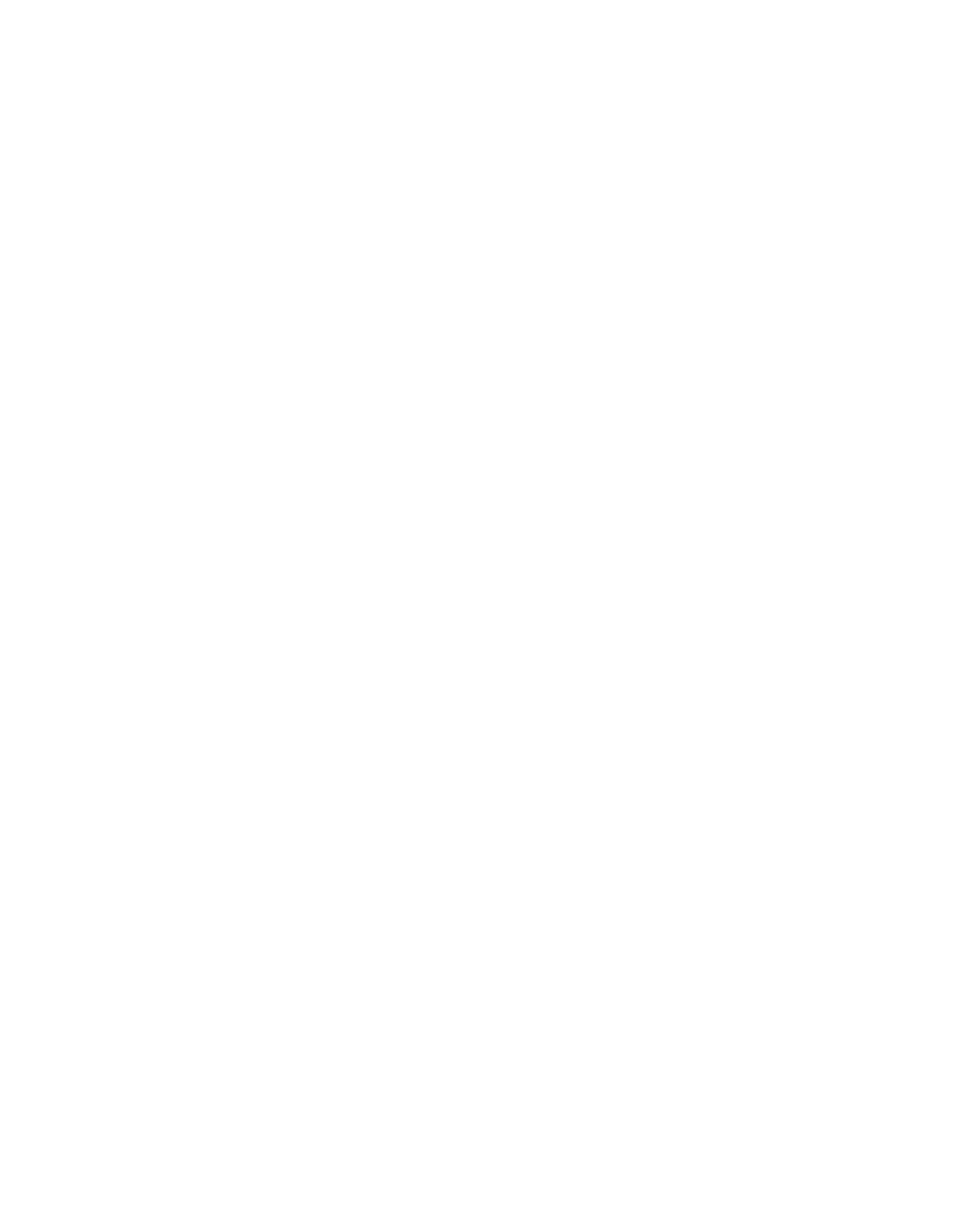# **Section VI - Fraud and Corruption**

## **(Section VI shall not be modified)**

### **1. Purpose**

1.1 The Bank's Anti-Corruption Guidelines and this annex apply with respect to procurement under Bank Investment Project Financing operations.

### **2. Requirements**

- 2.1 The Bank requires that Borrowers (including beneficiaries of Bank financing); bidders (applicants/proposers), consultants, contractors and suppliers; any sub-contractors, sub consultants, service providers or suppliers; any agents (whether declared or not); and any of their personnel, observe the highest standard of ethics during the procurement process, selection and contract execution of Bank-financed contracts, and refrain from Fraud and Corruption.
- 2.2 To this end, the Bank:
	- a. Defines, for the purposes of this provision, the terms set forth below as follows:
		- i. "corrupt practice" is the offering, giving, receiving, or soliciting, directly or indirectly, of anything of value to influence improperly the actions of another party;
		- ii. "fraudulent practice" is any act or omission, including misrepresentation, that knowingly or recklessly misleads, or attempts to mislead, a party to obtain financial or other benefit or to avoid an obligation;
		- iii. "collusive practice" is an arrangement between two or more parties designed to achieve an improper purpose, including to influence improperly the actions of another party;
		- iv. "coercive practice" is impairing or harming, or threatening to impair or harm, directly or indirectly, any party or the property of the party to influence improperly the actions of a party;
		- v. "obstructive practice" is:
			- (a) deliberately destroying, falsifying, altering, or concealing of evidence material to the investigation or making false statements to investigators in order to materially impede a Bank investigation into allegations of a corrupt, fraudulent, coercive, or collusive practice; and/or threatening, harassing, or intimidating any party to prevent it from disclosing its knowledge of matters relevant to the investigation or from pursuing the investigation; or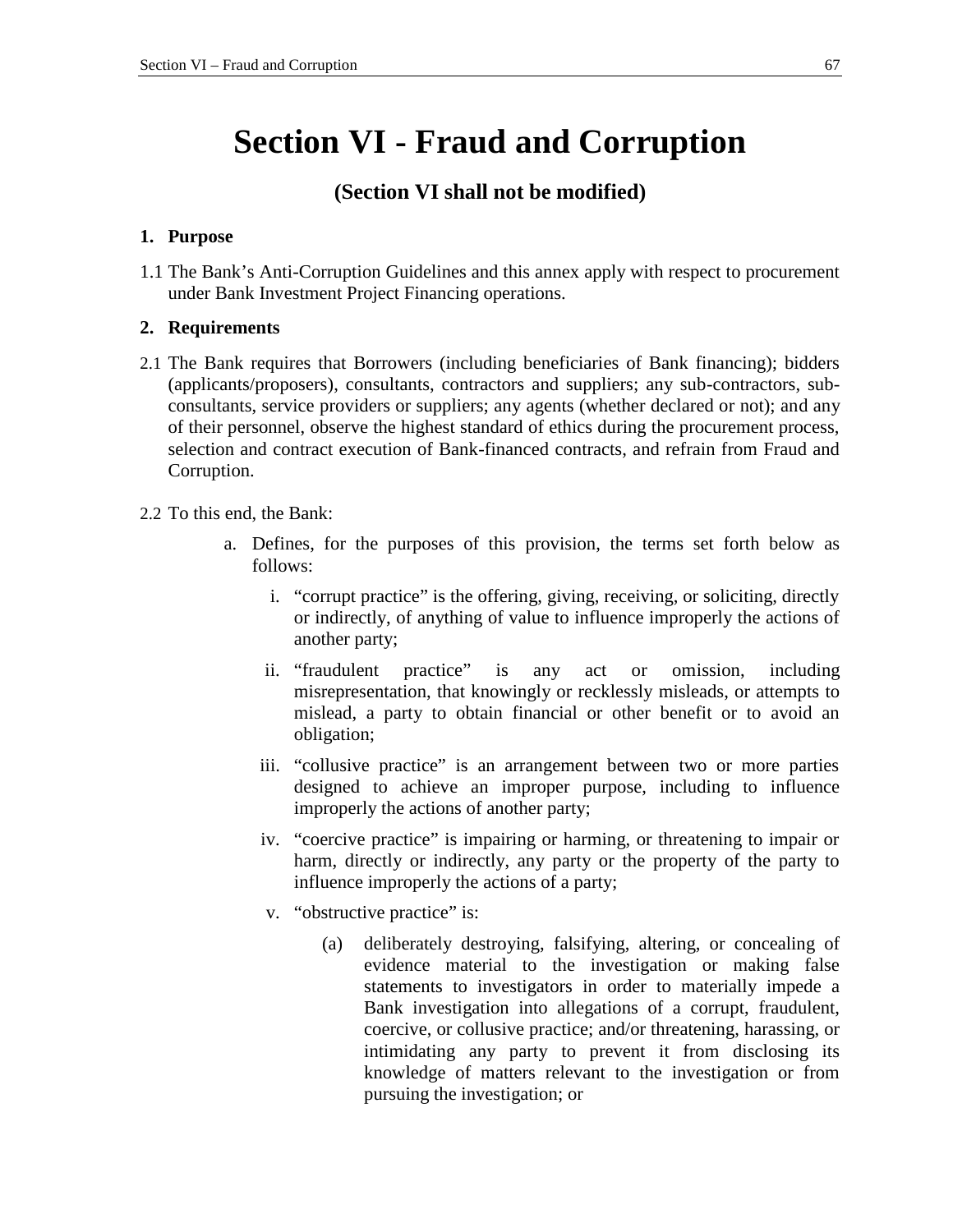- (b) acts intended to materially impede the exercise of the Bank's inspection and audit rights provided for under paragraph 2.2 e. below.
- b. Rejects a proposal for award if the Bank determines that the firm or individual recommended for award, any of its personnel, or its agents, or its sub consultants, sub-contractors, service providers, suppliers and/ or their employees, has, directly or indirectly, engaged in corrupt, fraudulent, collusive, coercive, or obstructive practices in competing for the contract in question;
- c. In addition to the legal remedies set out in the relevant Legal Agreement, may take other appropriate actions, including declaring misprocurement, if the Bank determines at any time that representatives of the Borrower or of a recipient of any part of the proceeds of the loan engaged in corrupt, fraudulent, collusive, coercive, or obstructive practices during the procurement process, selection and/or execution of the contract in question, without the Borrower having taken timely and appropriate action satisfactory to the Bank to address such practices when they occur, including by failing to inform the Bank in a timely manner at the time they knew of the practices;
- d. Pursuant to the Bank's Anti- Corruption Guidelines, and in accordance with the Bank's prevailing sanctions policies and procedures, may sanction a firm or individual, either indefinitely or for a stated period of time, including by publicly declaring such firm or individual ineligible (i) to be awarded or otherwise benefit from a Bank-financed contract, financially or in any other manner;<sup>1</sup> (ii) to be a nominated<sup>2</sup> sub-contractor, consultant, manufacturer or supplier, or service provider of an otherwise eligible firm being awarded a Bank-financed contract; and (iii) to receive the proceeds of any loan made by the Bank or otherwise to participate further in the preparation or implementation of any Bank-financed project;
- e. Requires that a clause be included in bidding/request for proposals documents and in contracts financed by a Bank loan, requiring (i) bidders (applicants/proposers), consultants, contractors, and suppliers, and their sub contractors, sub-consultants, service providers, suppliers, agents personnel, permit the Bank to inspect<sup>3</sup> all accounts, records and other documents relating

<sup>&</sup>lt;sup>1</sup> For the avoidance of doubt, a sanctioned party's ineligibility to be awarded a contract shall include, without limitation, (i) applying for pre-qualification, expressing interest in a consultancy, and bidding, either directly or as a nominated sub-contractor, nominated consultant, nominated manufacturer or supplier, or nominated service provider, in respect of such contract, and (ii) entering into an addendum or amendment introducing a material modification to any existing contract.

<sup>&</sup>lt;sup>2</sup> A nominated sub-contractor, nominated consultant, nominated manufacturer or supplier, or nominated service provider (different names are used depending on the particular bidding document) is one which has been: (i) included by the bidder in its pre-qualification application or bid because it brings specific and critical experience and know-how that allow the bidder to meet the qualification requirements for the particular bid; or (ii) appointed by the Borrower.

 $3$  Inspections in this context usually are investigative (i.e., forensic) in nature. They involve fact-finding activities undertaken by the Bank or persons appointed by the Bank to address specific matters related to investigations/audits, such as evaluating the veracity of an allegation of possible Fraud and Corruption, through the appropriate mechanisms.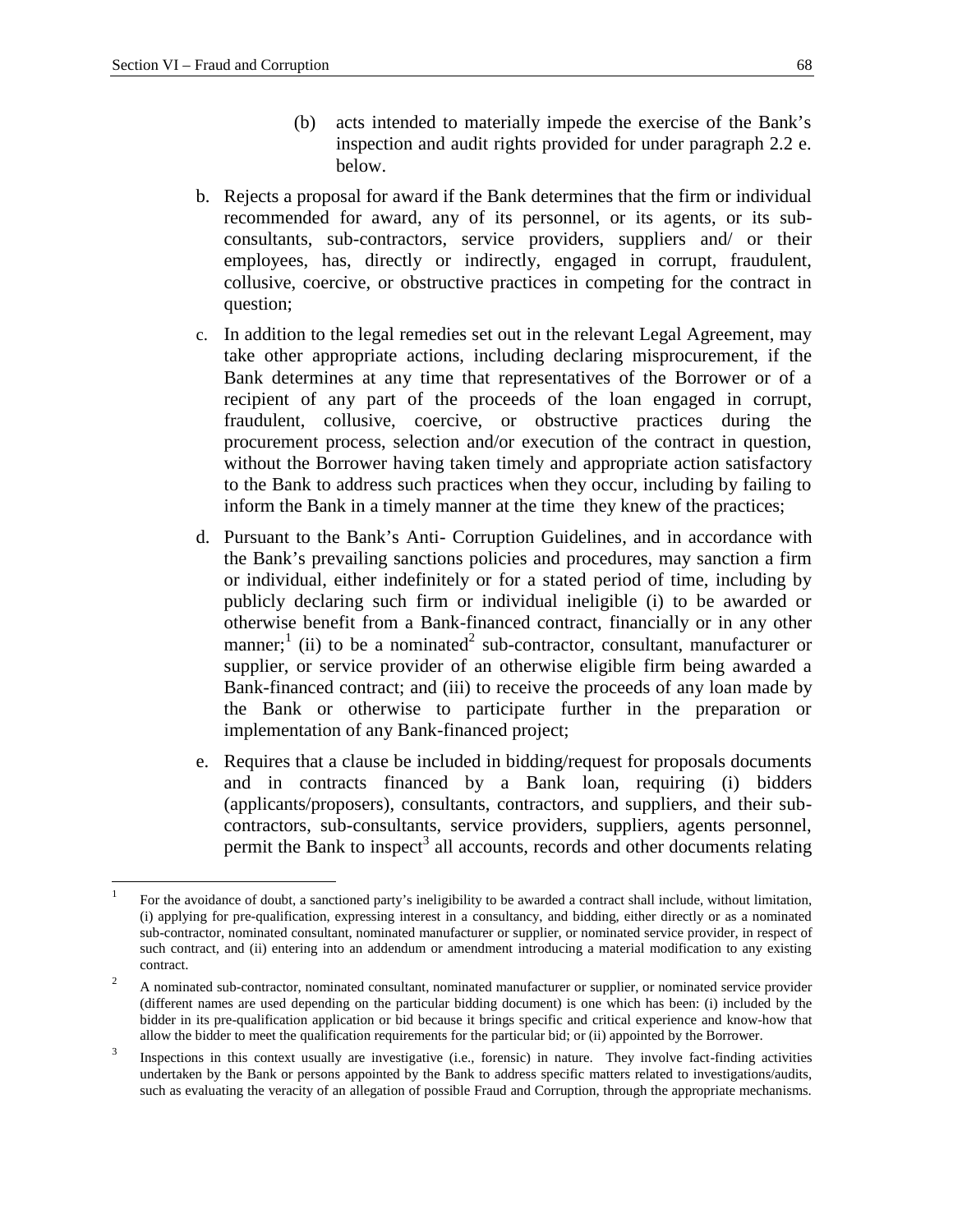to the procurement process, selection and/or contract execution, and to have them audited by auditors appointed by the Bank.

Such activity includes but is not limited to: accessing and examining a firm's or individual's financial records and information, and making copies thereof as relevant; accessing and examining any other documents, data and information (whether in hard copy or electronic format) deemed relevant for the investigation/audit, and making copies thereof as relevant; interviewing staff and other relevant individuals; performing physical inspections and site visits; and obtaining third party verification of information.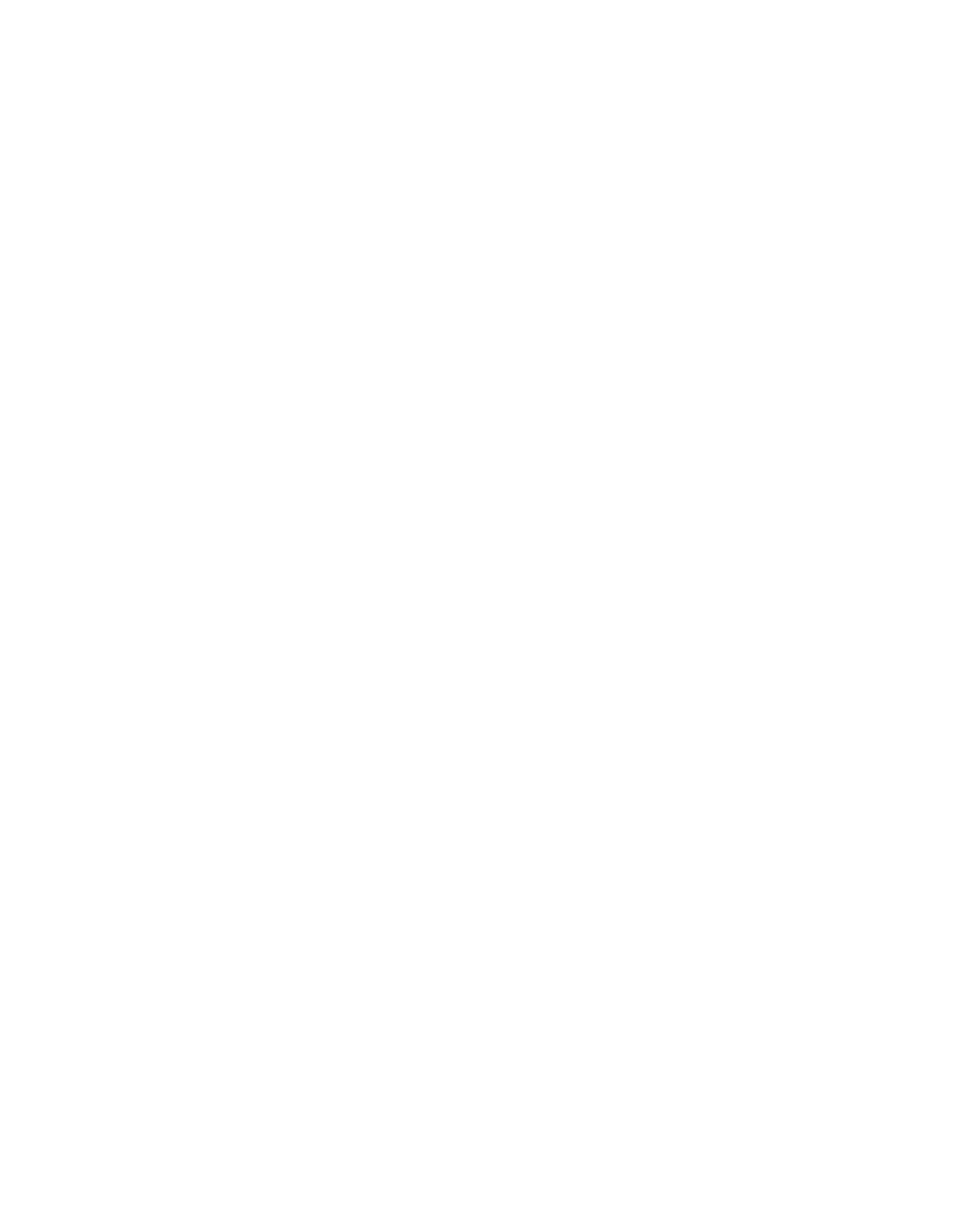# **PART 2 – Supply Requirements**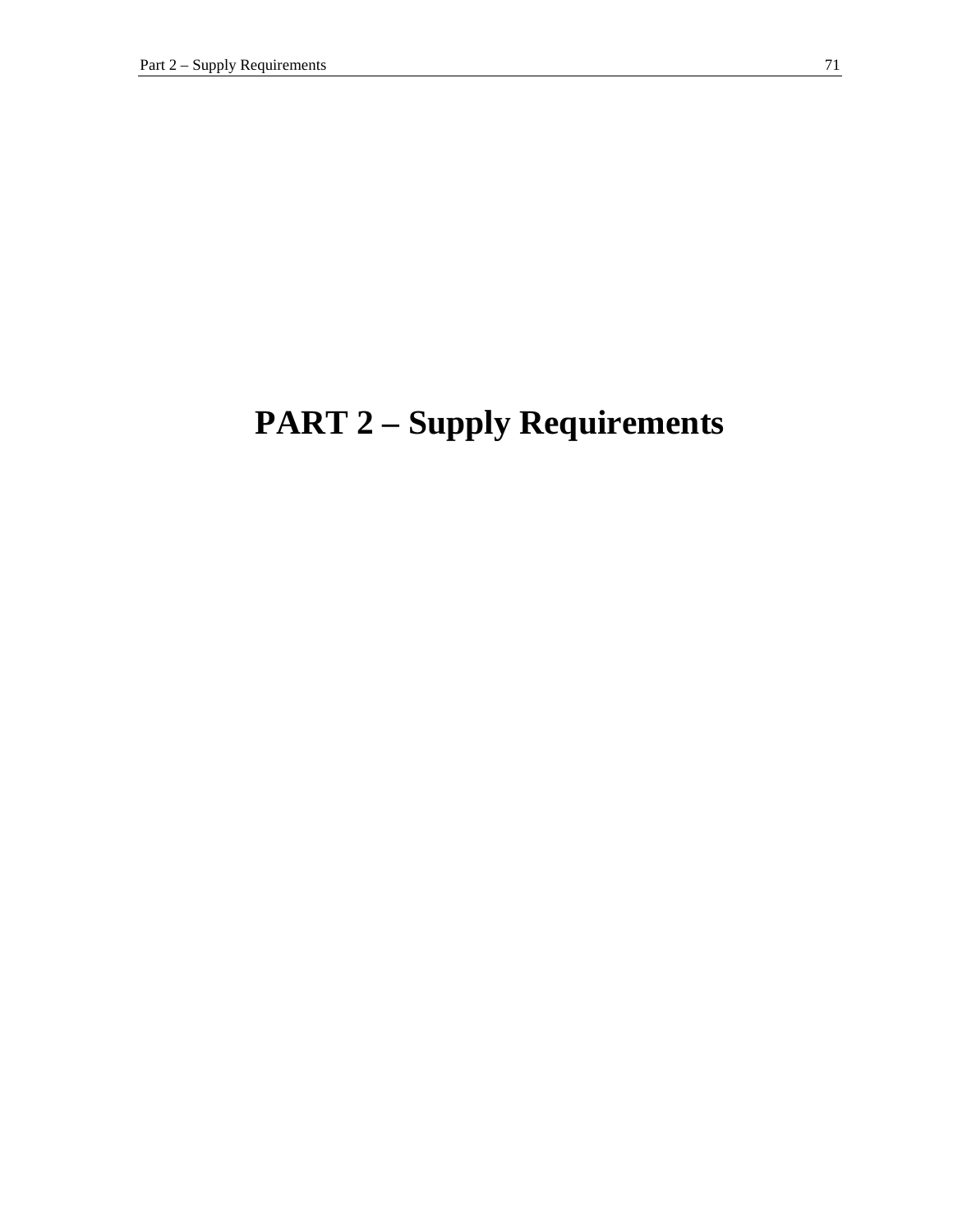# **Section VII - Schedule of Requirements**

### **Contents**

| 2. List of Related Services and Completion ScheduleError! Bookmark not defined. |  |
|---------------------------------------------------------------------------------|--|
|                                                                                 |  |
|                                                                                 |  |
|                                                                                 |  |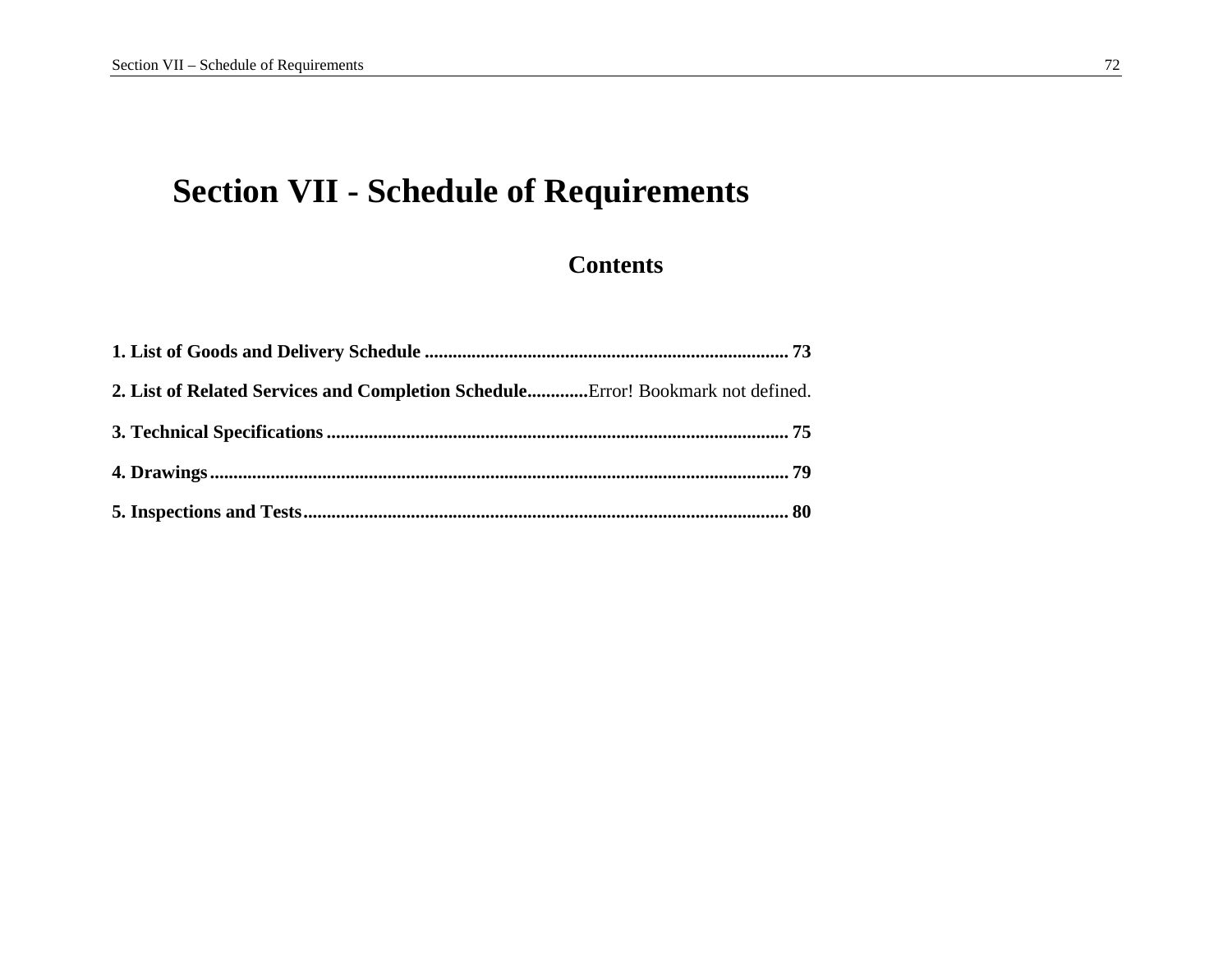## **1. List of Goods and Delivery Schedule**

| Line              | <b>Description of Goods</b>                                                  | Quant<br>ity     | Physical<br>unit | Final<br>(Project Site)<br><b>Destination</b><br>as specified<br>in BDS | Delivery (as per Incoterms) Date        |                                |                                                                                |
|-------------------|------------------------------------------------------------------------------|------------------|------------------|-------------------------------------------------------------------------|-----------------------------------------|--------------------------------|--------------------------------------------------------------------------------|
| <b>Item</b><br>NÊ |                                                                              |                  |                  |                                                                         | <b>Earliest</b><br><b>Delivery Date</b> | <b>Latest Delivery</b><br>Date | Bidder's offered<br><b>Delivery date [to]</b><br>be provided by<br>the bidder] |
| 1.                | Lot 1 - Vapor Pressure<br>Testing                                            |                  |                  | <b>CIP BSJ</b>                                                          | 8 weeks                                 | 12 weeks                       |                                                                                |
| 2.                | Lot 2 - Sulfur Oil Analyzer                                                  |                  |                  | <b>CIP BSJ</b>                                                          | 8 weeks                                 | 12 weeks                       |                                                                                |
| 3.                | Lot 3 - Automatic Pensky-<br>Martens Closed Cup Flash<br><b>Point Tester</b> | $\boldsymbol{l}$ |                  | <b>CIP BSJ</b>                                                          | 8 weeks                                 | 12 weeks                       |                                                                                |
| $\overline{4}$ .  | Lot 4 - Automated Viscosity<br>System for Diesel Fuel.                       | $\mathfrak{1}$   | $\overline{I}$   | <b>CIP BSJ</b>                                                          | 8 weeks                                 | 12 weeks                       |                                                                                |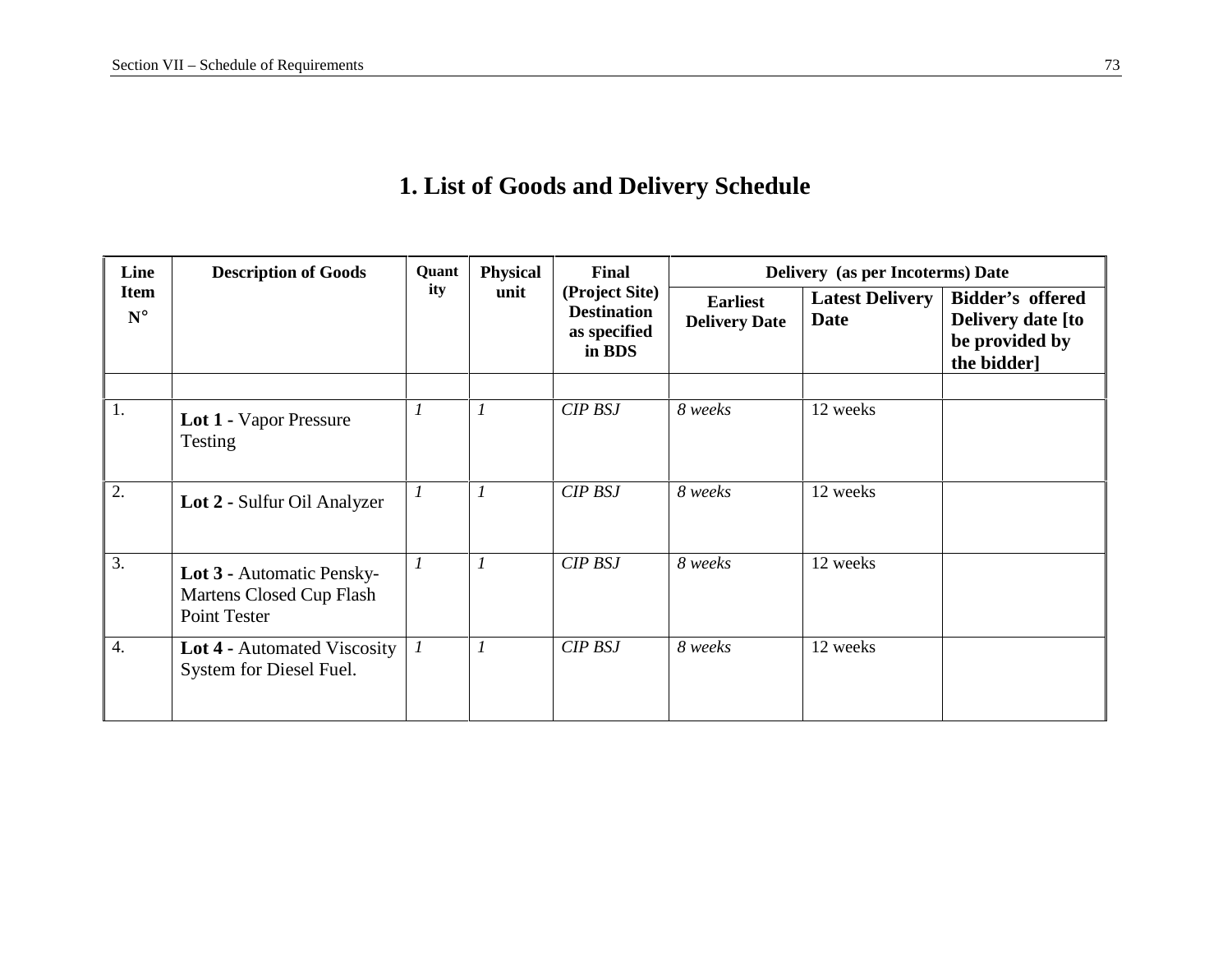### **2. List of Related Services and Completion Schedule**

#### **NONE**

| <b>Description of Service</b>                                      | Quantity <sup>1</sup> | <b>Physical Unit</b> | <b>Place where Services</b><br>shall be performed | Final<br>Completion<br>$Date(s)$ of<br><b>Services</b> |
|--------------------------------------------------------------------|-----------------------|----------------------|---------------------------------------------------|--------------------------------------------------------|
| Installation of each equipment listed                              | 1 year                | <b>SUM</b>           | <b>BSJ</b>                                        | 1 year post<br>warranty<br>period                      |
| One year Post Warranty Preventative<br><b>Maintenance Contract</b> | 1 year                | <b>SUM</b>           | <b>BSJ</b>                                        | 1 year post<br>warranty<br>period                      |
|                                                                    |                       |                      |                                                   |                                                        |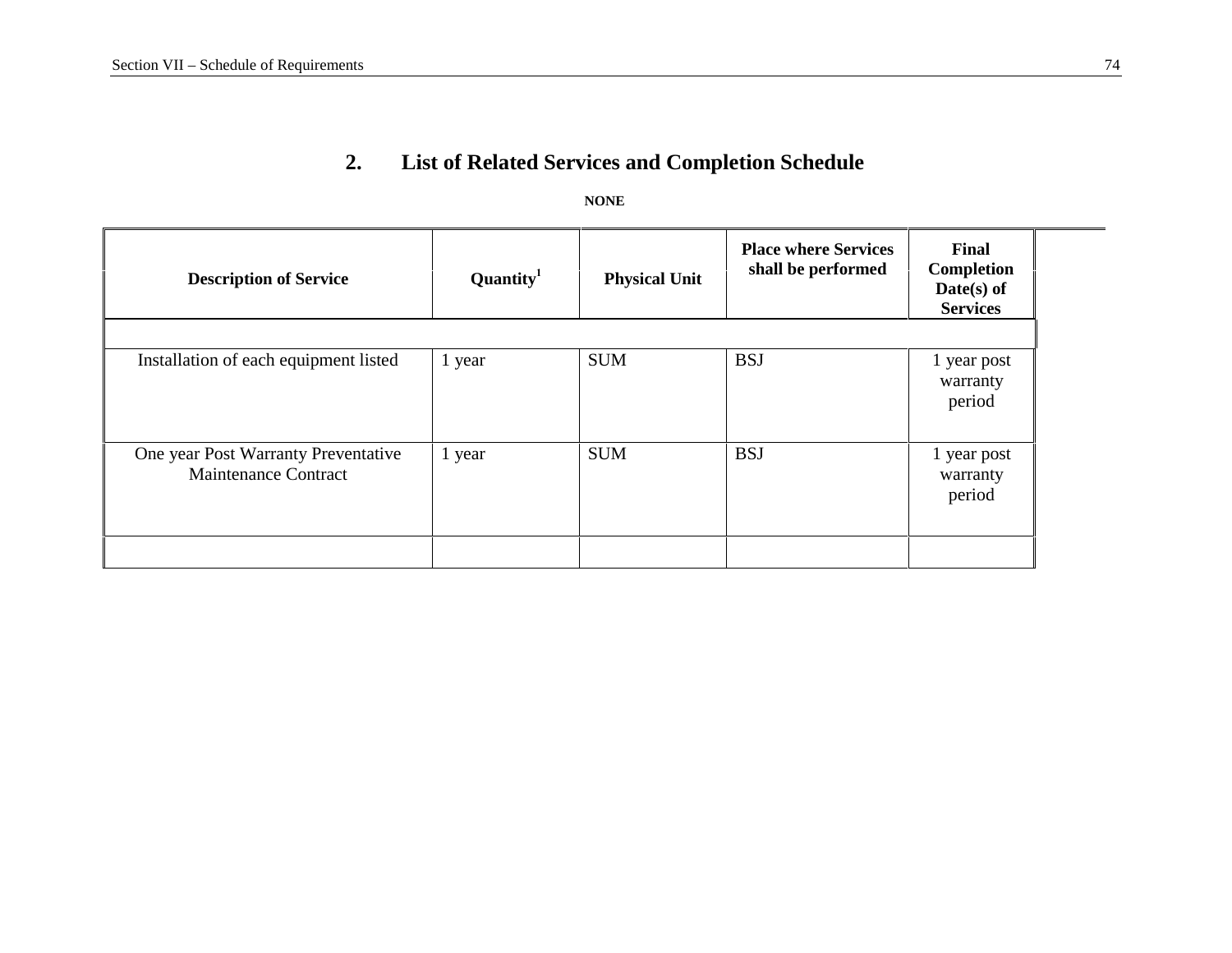### **3. Technical Specifications**

### **Specifications for the Supply and Installation of Analytical Laboratory Equipment for the BSJ Chemistry Laboratory**

### **1. Background**

#### *1.1 The Project*

The Government of Jamaica (GOJ) has received loan financing from the International Bank for Reconstruction and Development (IBRD) towards the cost of the Strategic Public Sector Transformation Project (SPSTP). The Project Development Objective (PDO) is to strengthen public resource management and support selected public sector institutions in facilitating a more enabling environment for private sector growth.

Under component 5 of the project, all regulatory functions have been removed from the BSJ and now vested in a new entity, the National Compliance and Regulatory Authority (NCRA). The intention is to unshackle the BSJ to take its place as one of the main pillars of Jamaica's National Quality Infrastructure to support national growth and development through the provision of a slate of standards and quality services which are badly needed by Jamaica's public and private sectors.

Under component 5 the BSJ intends to install analytical equipment in the Chemistry Department to enhance its capabilities to provide analytical services to support the petroleum fuel industry needs as well as the development and implementation of Standards and Technical regulations.

### **2. Technical Specifications for Petroleum Fuel Analytical Equipment General requirements:**

#### *Electricity*

The equipment shall be manufactured to work with the local electricity supply as follows: The electricity supplies available in the building are 415/240 Volts, 3-phase, 50Hz. star system and 220V/110Volts, 3-phase, 50 Hz delta system. Standby power is currently available on the 220/110 Volts system while the 415/240 Volts system is currently being equipped with standby power.

#### *Warranty*

Quotations shall include full warranty for at least ONE year (from the time of installation) to cover parts, labour, airfare, accommodation, meals and any other costs for repairs and personnel travel.

#### *Installation and Training*

Supplier is required to install the equipment and provide adequate training for BSJ staff in its use, operation and maintenance.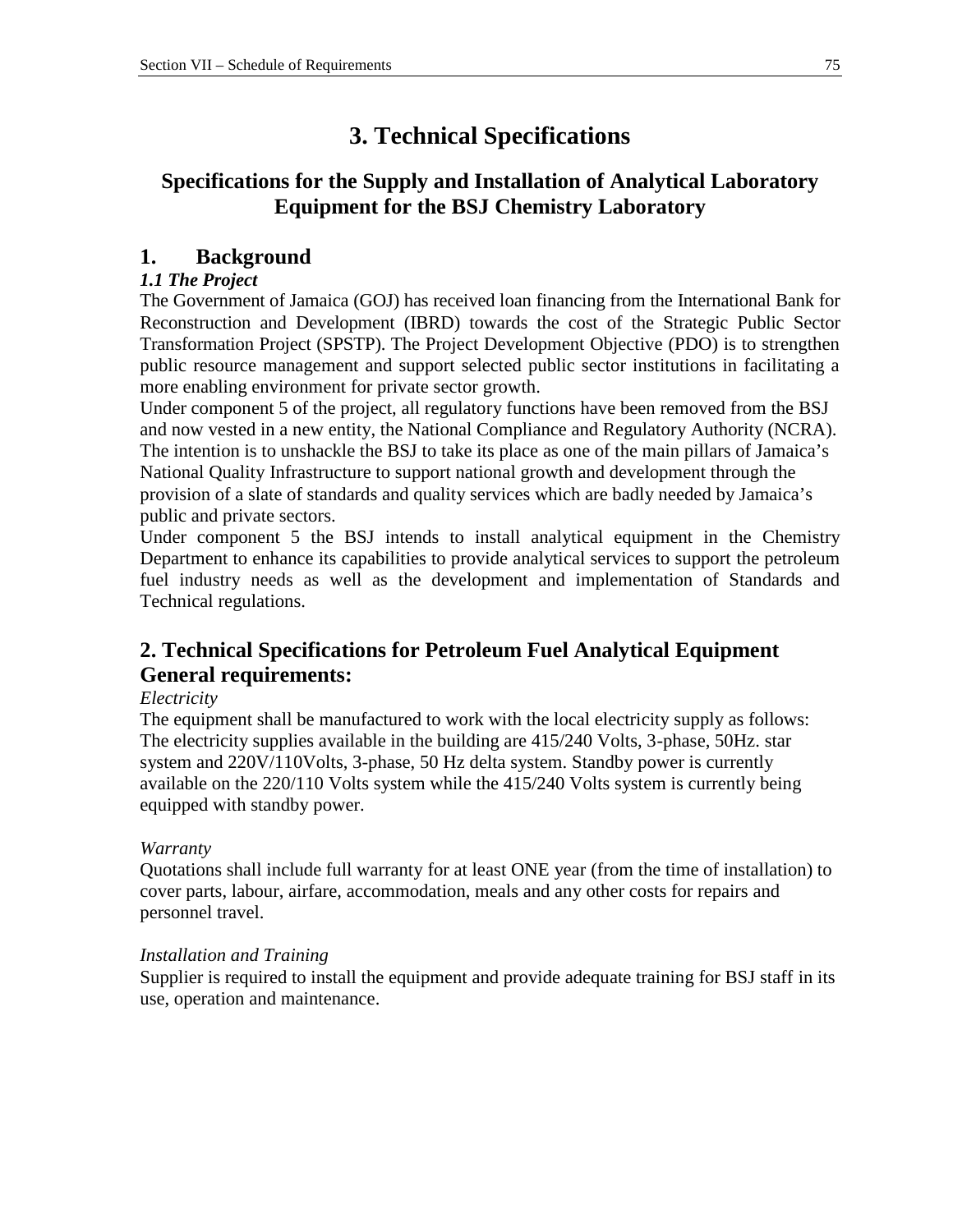### **Specific Equipment requirement:**

**At a minimum, the equipment shall satisfy the requirements as detailed below.**

| <b>Equipment Name</b>                                                      | <b>Equipment Specifications</b>                                                                                                                                                                                                                                                                                                                                                                                                                                                                                                                                                                                                                                                                                                                                                                                                                                                                                                                                                                                                                                                                                                                                                                                                       |
|----------------------------------------------------------------------------|---------------------------------------------------------------------------------------------------------------------------------------------------------------------------------------------------------------------------------------------------------------------------------------------------------------------------------------------------------------------------------------------------------------------------------------------------------------------------------------------------------------------------------------------------------------------------------------------------------------------------------------------------------------------------------------------------------------------------------------------------------------------------------------------------------------------------------------------------------------------------------------------------------------------------------------------------------------------------------------------------------------------------------------------------------------------------------------------------------------------------------------------------------------------------------------------------------------------------------------|
| A. Vapor Pressure testing<br>equipment compliant with<br><b>ASTM D5191</b> | Proposed equipment shall satisfy:<br>1. System must be the most recent model available on the market<br>at the time of delivery.<br>System must be fully compliant with ASTM D5191<br>2.<br>Suitable for gasoline, E10 gasoline blends<br>3.<br>4. Portable and designed for varying temperatures, outdoors,<br>vibrations<br>5. Pressure range of $0 - 2000$ kPa or better<br>Repeatability of 0.5 kPa or better.<br>6.<br>Minimum sample size of less than 5 ml with rinse<br>7.<br>Automatic sample introduction with cell cleaning<br>8.<br>9. Built-in electric temperature control with no need for external<br>cooling<br>10. Minimum 250 mm screen. Full color touch screen with<br>possible USB connection to external key board.<br>11. Ability to store data and graphic for over 2000 samples.<br>12. Ability to export data via USB to external backup devices.<br>13. Include installation and on-site hands on training for<br>minimum 5 staff.<br>14. All manuals and supporting literature must be in English (soft)<br>or hard copy)<br>15. Supplier is responsible for shipping, Handling, Import<br>permits, brokerage and storage costs up to delivery.<br>16. No transport case is required for this equipment. |
| <b>B.</b> Sulfur Oil analyzer                                              | Proposed equipment shall satisfy:<br>1. Equipment should satisfy requirements for ASTM D-4294<br>System must be the most recent model available on the<br>2.<br>market at the time of delivery.<br>3. Ability to export data via USB to external backup devices.<br>4. Include installation and on-site hands on training for<br>minimum 5 staff.<br>5. All manuals and supporting literature must be in English                                                                                                                                                                                                                                                                                                                                                                                                                                                                                                                                                                                                                                                                                                                                                                                                                      |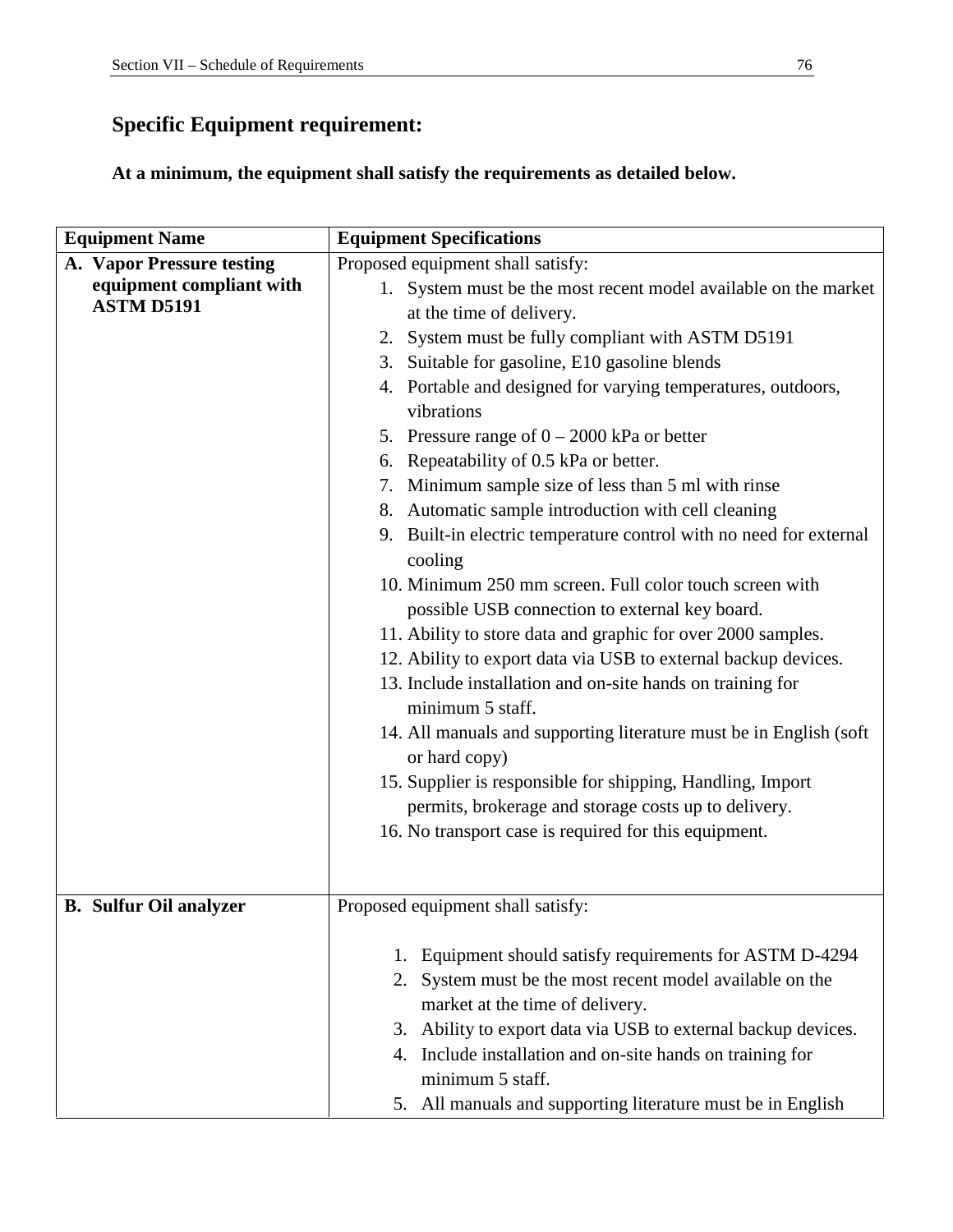| <b>C.</b> Automatic Pensky-Martens<br>closed cup flash point tester<br>for automotive diesel fuels | (soft or hard copy)<br>6. Supplier is responsible for shipping, Handling, Import<br>permits, brokerage and storage costs up to delivery.<br>7. Offer shall include sample cells window film, film holder,<br>sample prep jig, spare lamp<br>8. Calibration oils each minimum volume of 100 ml with at<br>least 8 concentrations over range $0 - 1000$ ppm with<br>traceable certificates valid for over 18 months.<br>9. Minimum 8 sample cells on a turntable.<br>10. User friendly touch screen display with printout.<br>11. Sulfur detection limit of less than 10 ppm<br>12. Maximum sample size of 10 ml.<br>13. Maximum measurement time of 10 mins.<br>14. Measurement range of $0 - 9.9\%$ or better.<br>Proposed equipment shall satisfy:<br>1. Shall comply with latest version of ASTM D93. Test method<br>should be pre-installed for diesel fuels<br>2. User friendly touch screen display.<br>Temperature range of $40^{\circ}$ – 390°C or wider<br>3.<br>Electric ignition with optional gas ignition<br>4.<br>Method defined stirring or user defined<br>5.<br>6. Built in air cooling with a fan<br>Over heat protection with automatic shut-off and fire<br>7.<br>extinguishing system<br>Ability to transfer files via USB port.<br>8.<br>9. Automatic barometric pressure correction<br>10. Memory for minimum 100 samples<br>11. Include installation and on-site hands on training for<br>minimum 5 staff.<br>12. All manuals and supporting literature must be in English (soft)<br>or hard copy) |
|----------------------------------------------------------------------------------------------------|---------------------------------------------------------------------------------------------------------------------------------------------------------------------------------------------------------------------------------------------------------------------------------------------------------------------------------------------------------------------------------------------------------------------------------------------------------------------------------------------------------------------------------------------------------------------------------------------------------------------------------------------------------------------------------------------------------------------------------------------------------------------------------------------------------------------------------------------------------------------------------------------------------------------------------------------------------------------------------------------------------------------------------------------------------------------------------------------------------------------------------------------------------------------------------------------------------------------------------------------------------------------------------------------------------------------------------------------------------------------------------------------------------------------------------------------------------------------------------------------------------------------------|
| D. Automated viscosity System<br>for Diesel fuel by ASTM<br>D445 or D7042                          | Proposed equipment shall satisfy:<br>Fully automated system to measure viscosity of diesel fuel by<br>1.<br>ASTM D445 or D7042                                                                                                                                                                                                                                                                                                                                                                                                                                                                                                                                                                                                                                                                                                                                                                                                                                                                                                                                                                                                                                                                                                                                                                                                                                                                                                                                                                                            |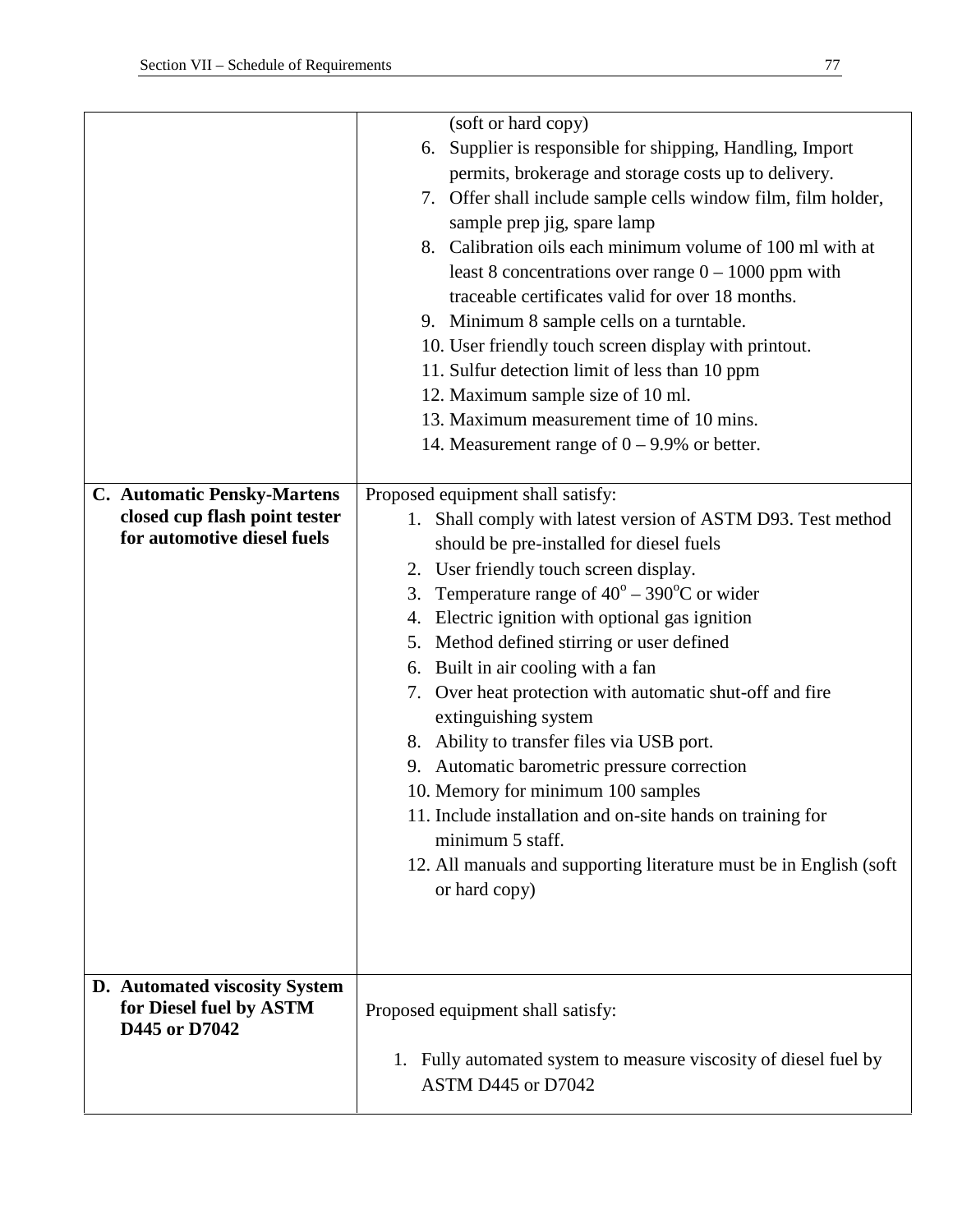| 2. Fully temperature controlled over $0^{\circ} - 100^{\circ}$ C or wider |
|---------------------------------------------------------------------------|
| 3. User friendly touch screen display with keyboard                       |
| USB for download of data<br>4.                                            |
| 5. Minimum memory storage of results for 800 samples                      |
| 6. Sample reading time maximum of 3 mins                                  |
| 7. Single syringe use of 5 ml or greater                                  |
| 8. Maximum sample volume of 5 mL                                          |
| 9. Density range of 0.7 to 2.9 $g/cm3$ or wider                           |
| 10. Viscosity range of 0.4 to 30,000 mm <sup>2</sup> /s                   |
| 11. Include installation and on-site hands on training for minimum        |
| 5 staff.                                                                  |
| 12. Include full warranty for at least ONE year (from the time of         |
| installation) to cover parts, labour, airfare, accommodation,             |
| meals and any other costs for repairs and personnel travel.               |
| 13. All manuals and supporting literature must be in English (soft)       |
| or hard copy)                                                             |
|                                                                           |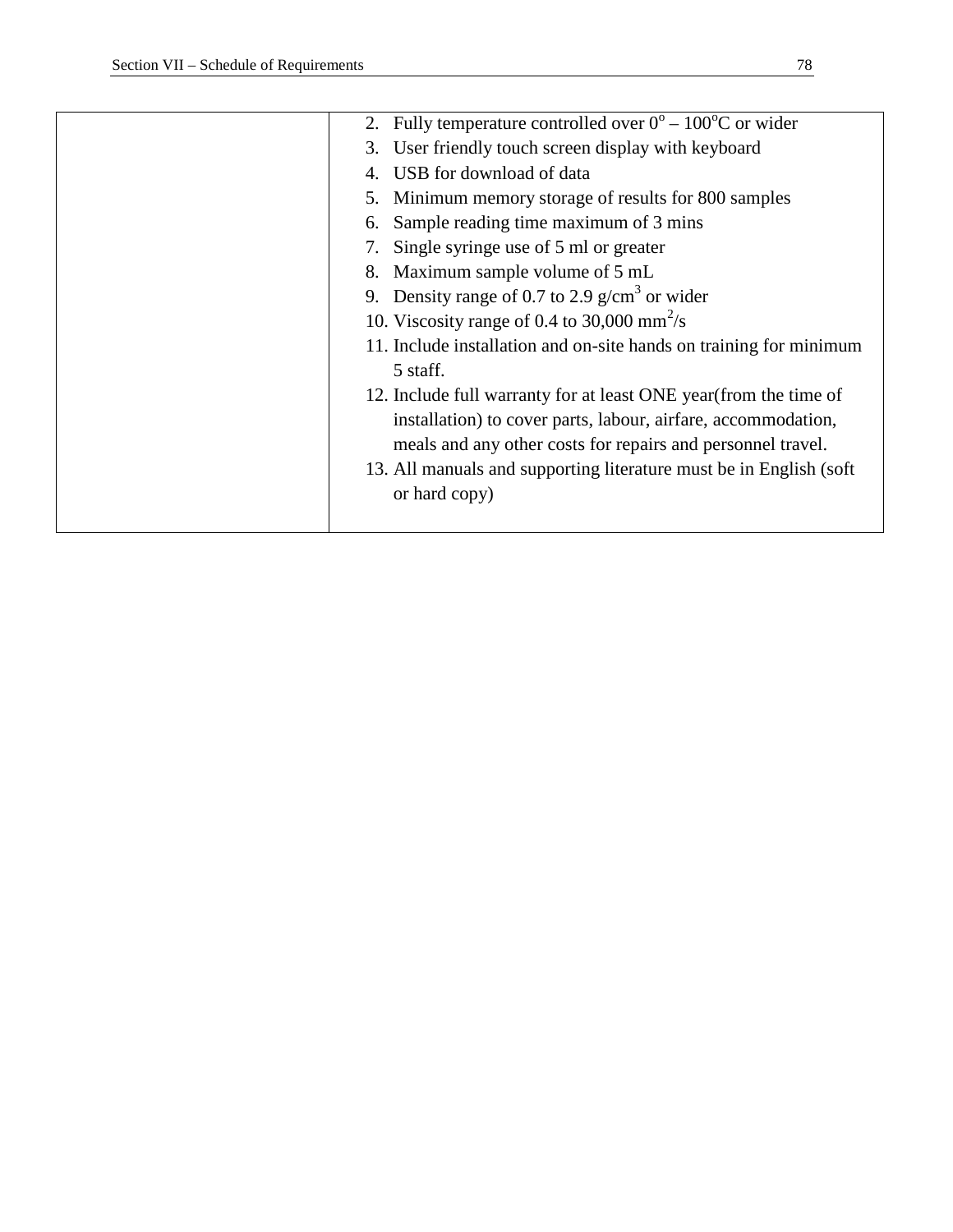## **4. Drawings**

This bidding document includes *no* drawings.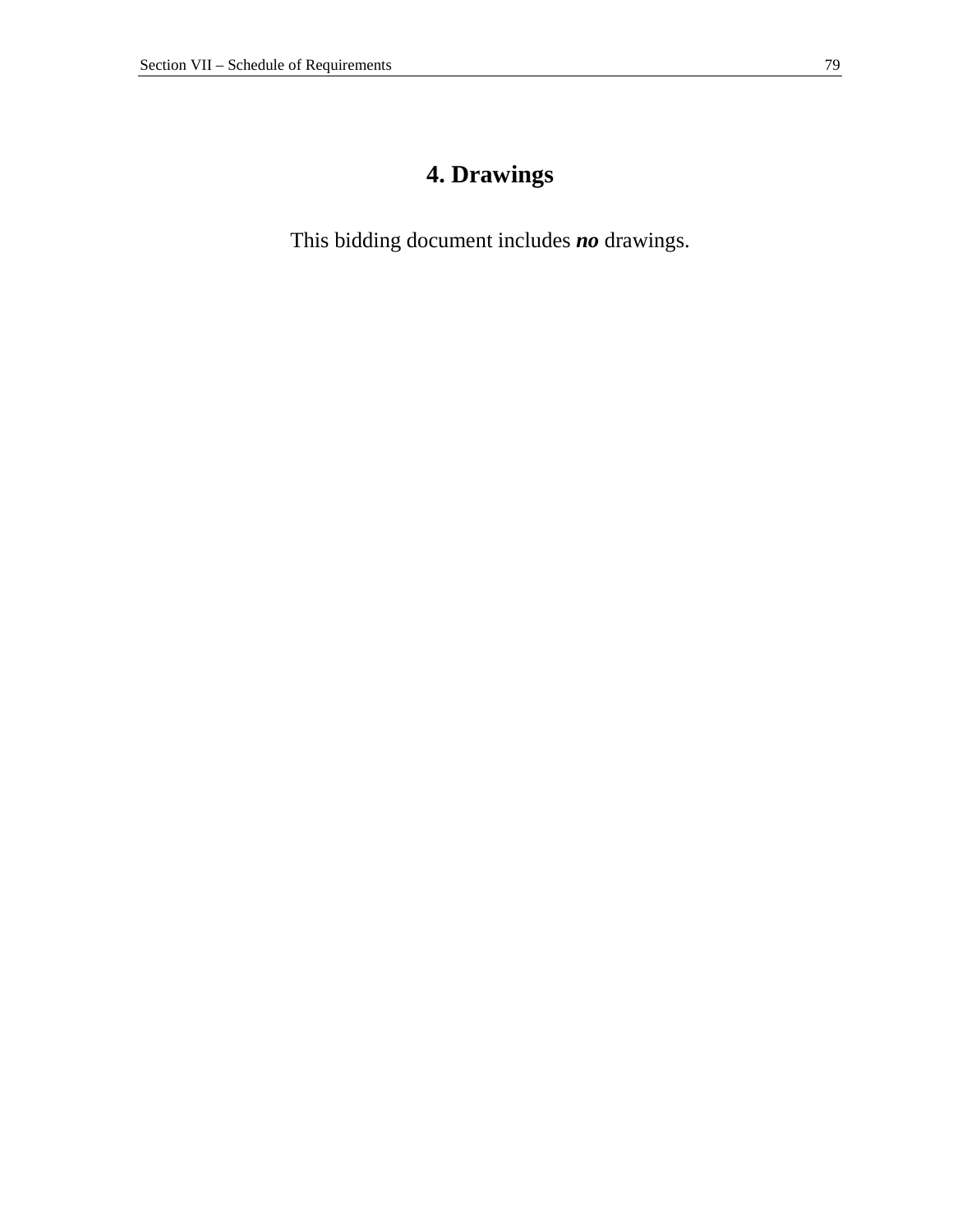## **5. Inspections and Tests**

The following inspections and tests shall be performed: None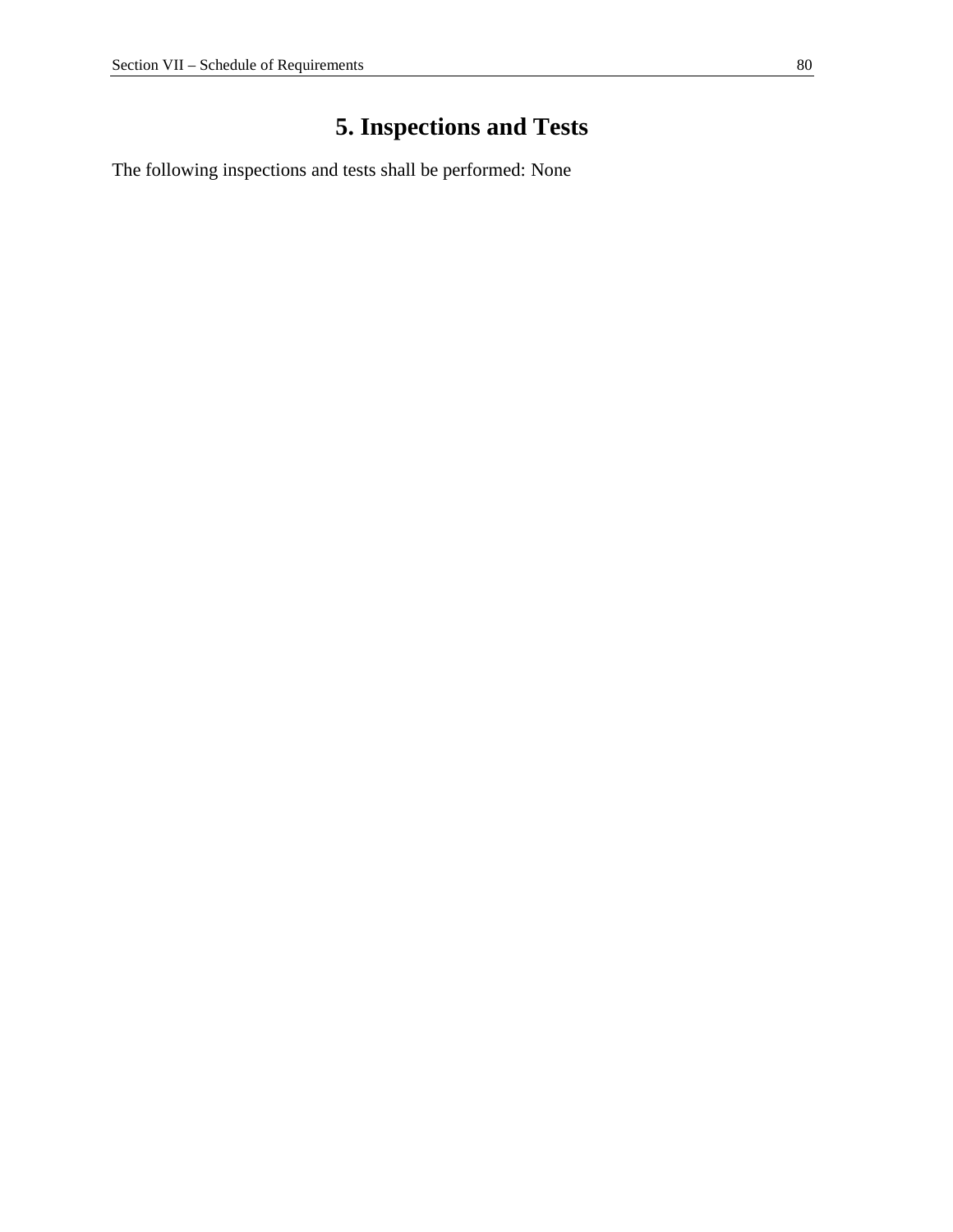# **PART 3 - Contract**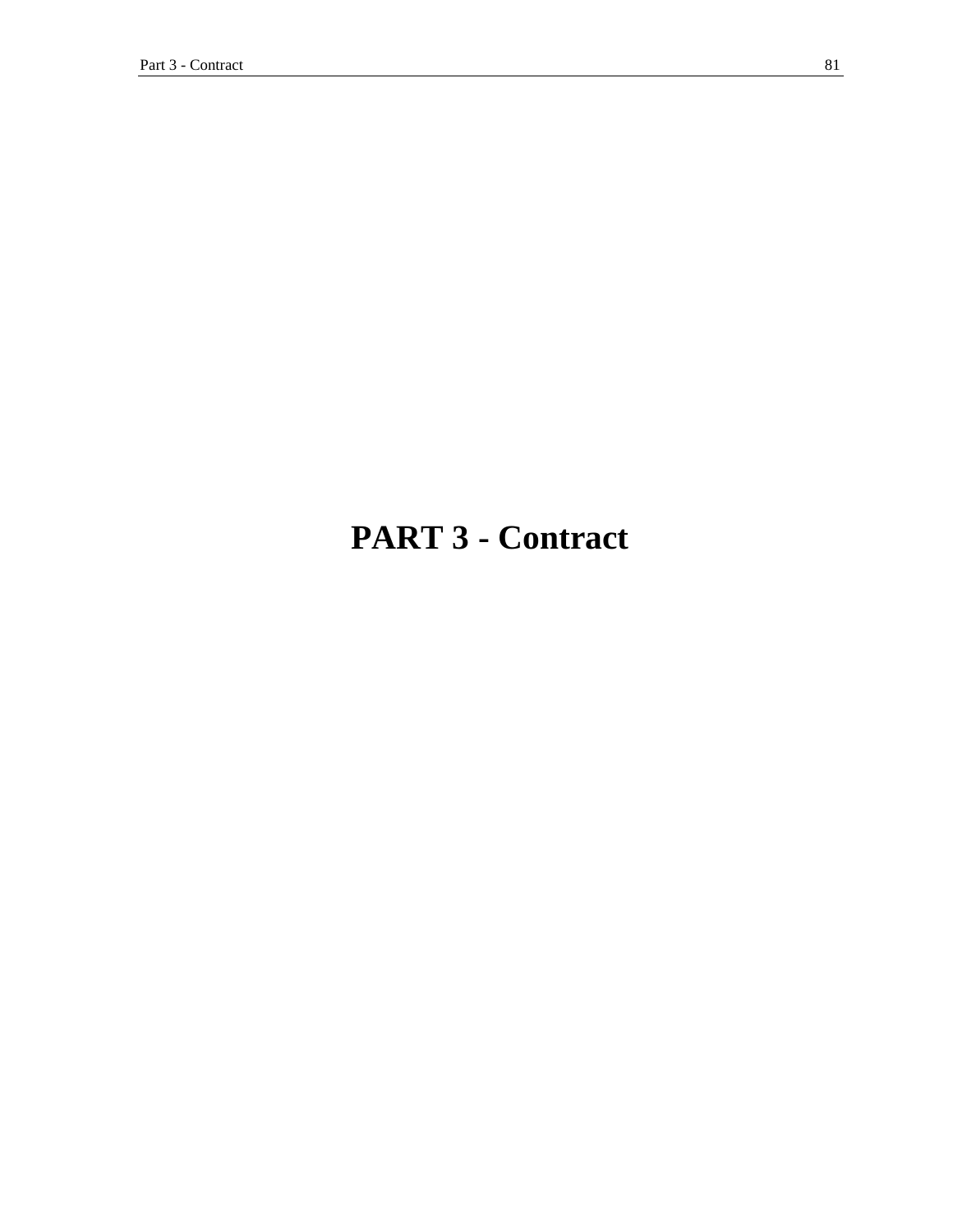# **Section VIII - General Conditions of Contract**

## **Table of Clauses**

| 2. |    |
|----|----|
|    |    |
|    |    |
|    |    |
|    |    |
|    |    |
|    |    |
| 9. |    |
|    |    |
|    |    |
|    |    |
|    |    |
|    |    |
|    |    |
|    |    |
|    |    |
|    |    |
|    | 90 |
|    |    |
|    |    |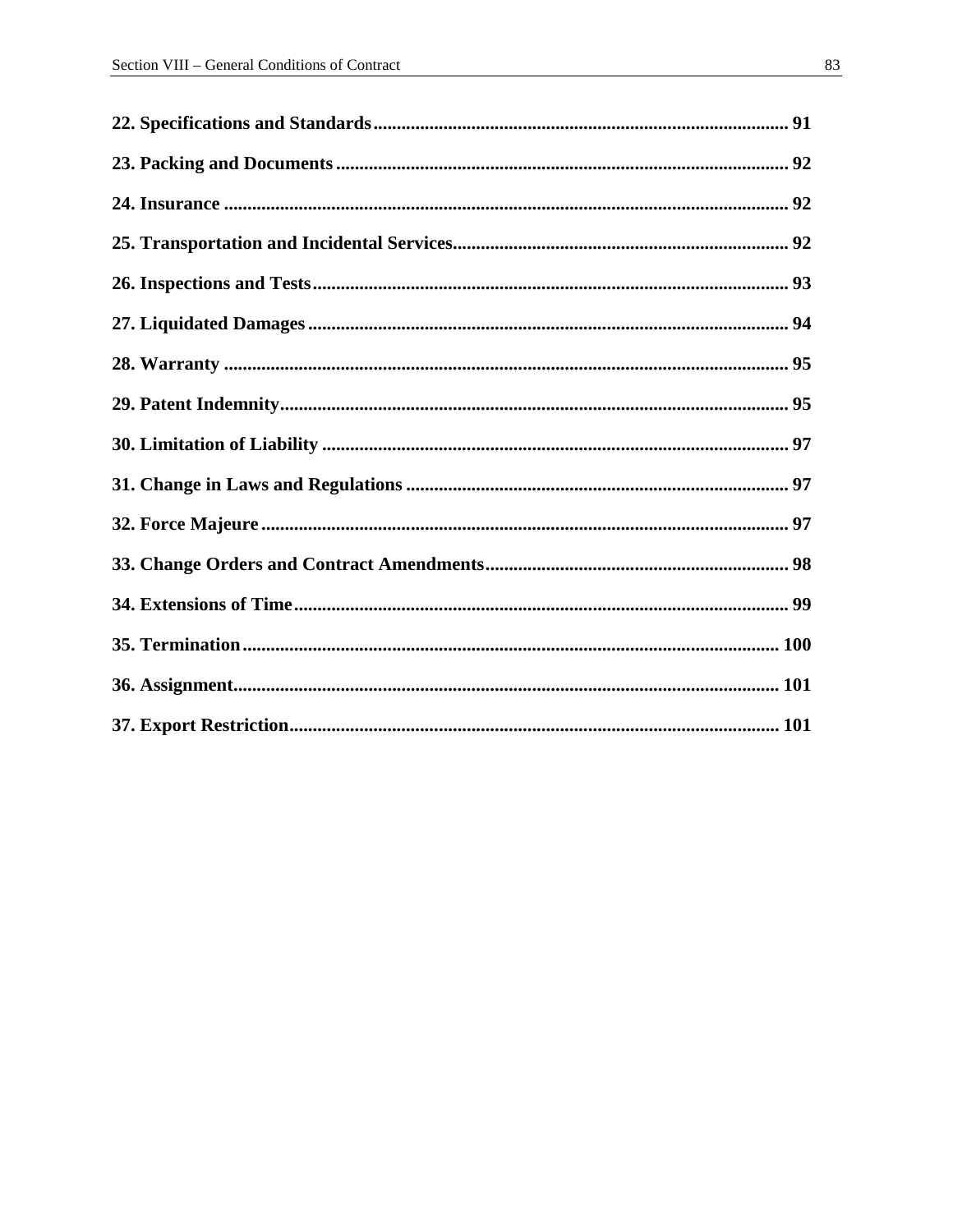### **Section VIII - General Conditions of Contract**

- **1. Definitions** 1.1 The following words and expressions shall have the meanings hereby assigned to them:
	- (a) "Bank" means the World Bank and refers to the International Bank for Reconstruction and Development (IBRD) or the International Development Association (IDA).
	- (b) "Contract" means the Contract Agreement entered into between the Purchaser and the Supplier, together with the Contract Documents referred to therein, including all attachments, appendices, and all documents incorporated by reference therein.
	- (c) "Contract Documents" means the documents listed in the Contract Agreement, including any amendments thereto.
	- (d) "Contract Price" means the price payable to the Supplier as specified in the Contract Agreement, subject to such additions and adjustments thereto or deductions therefrom, as may be made pursuant to the Contract.
	- (e) "Day" means calendar day.
	- (f) "Completion" means the fulfillment of the Related Services by the Supplier in accordance with the terms and conditions set forth in the Contract.
	- (g) "GCC" means the General Conditions of Contract.
	- (h) "Goods" means all of the commodities, raw material, machinery and equipment, and/or other materials that the Supplier is required to supply to the Purchaser under the Contract.
	- (i) "Purchaser's Country" is the country specified in the **Special Conditions of Contract (SCC).**
	- (j) "Purchaser" means the entity purchasing the Goods and Related Services, as **specified in the SCC.**
	- (k) "Related Services" means the services incidental to the supply of the goods, such as insurance, installation, training and initial maintenance and other such obligations of the Supplier under the Contract.
	- (l) "SCC" means the Special Conditions of Contract.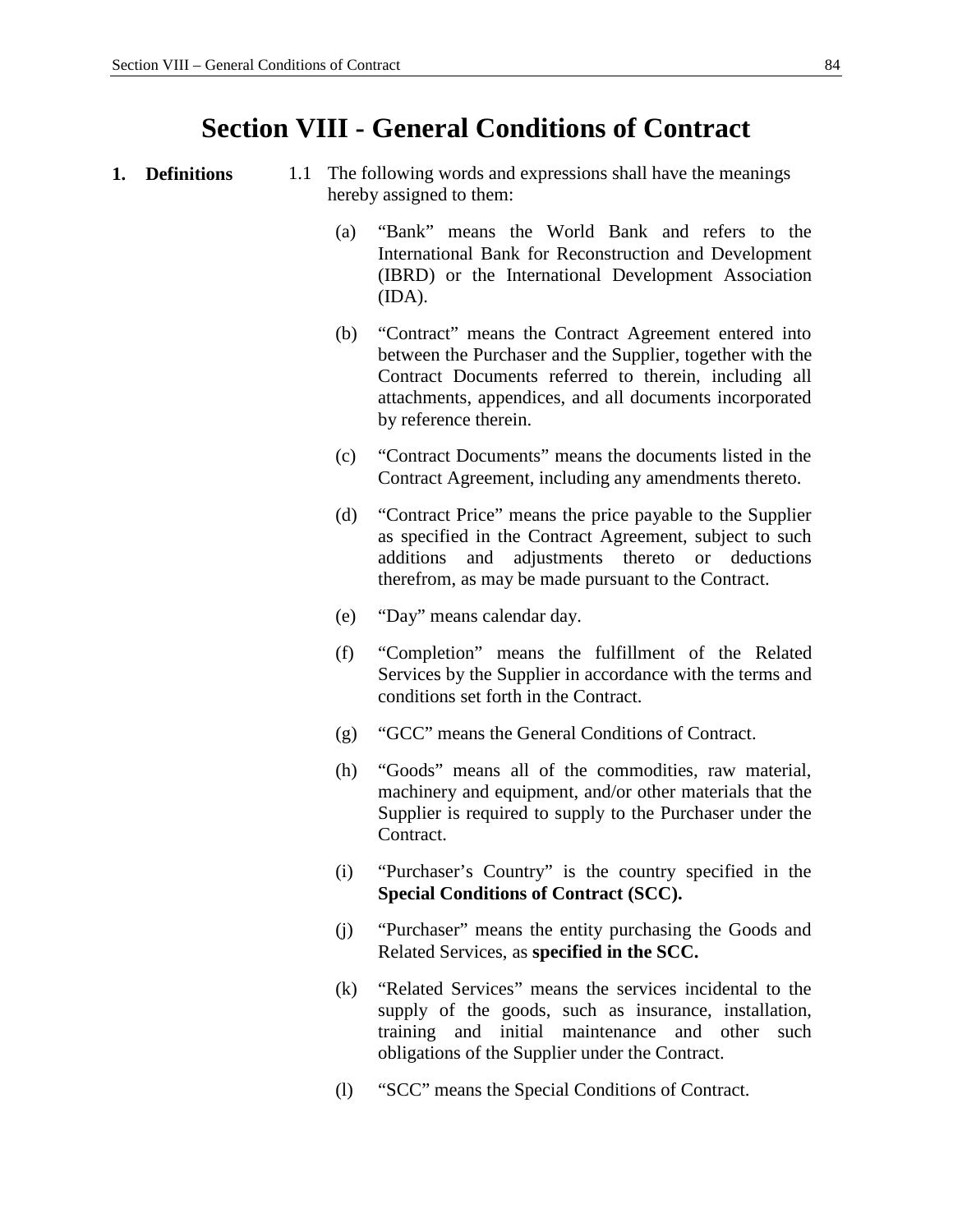- (m) "Subcontractor" means any person, private or government entity, or a combination of the above, to whom any part of the Goods to be supplied or execution of any part of the Related Services is subcontracted by the Supplier.
- (n) "Supplier" means the person, private or government entity, or a combination of the above, whose Bid to perform the Contract has been accepted by the Purchaser and is named as such in the Contract Agreement.
- (o) "The Project Site," where applicable, means the place named in the **SCC.**
- **2. Contract Documents** 2.1 Subject to the order of precedence set forth in the Contract Agreement, all documents forming the Contract (and all parts thereof) are intended to be correlative, complementary, and mutually explanatory. The Contract Agreement shall be read as a whole.
- **3. Fraud and Corruption** 3.1 The Bank requires compliance with the Bank's Anti-Corruption Guidelines and its prevailing sanctions policies and procedures as set forth in the WBG's Sanctions Framework, as set forth in Appendix to the GCC.
	- 3.2 The Purchaser requires the Supplier to disclose any commissions or fees that may have been paid or are to be paid to agents or any other party with respect to the Bidding process or execution of the Contract. The information disclosed must include at least the name and address of the agent or other party, the amount and currency, and the purpose of the commission, gratuity or fee.
- **4. Interpretation** 4.1 If the context so requires it, singular means plural and vice versa.

#### 4.2 Incoterms

- (a) Unless inconsistent with any provision of the Contract**,** the meaning of any trade term and the rights and obligations of parties thereunder shall be as prescribed by Incoterms **specified in the SCC**.
- (b) The terms EXW, CIP, FCA, CFR and other similar terms, when used, shall be governed by the rules prescribed in the current edition of Incoterms specified in the **SCC** and published by the International Chamber of Commerce in Paris, France.
- 4.3 Entire Agreement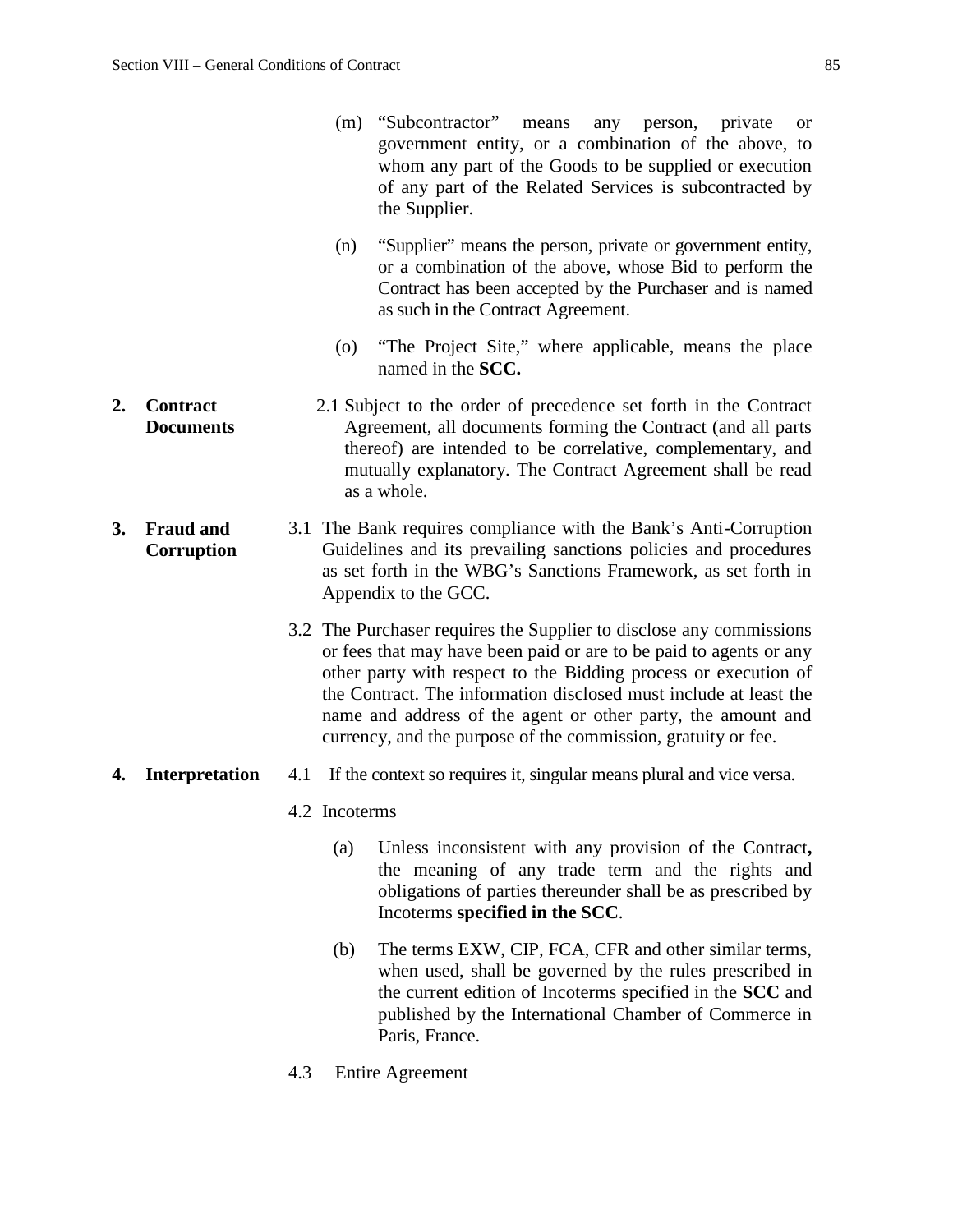The Contract constitutes the entire agreement between the Purchaser and the Supplier and supersedes all communications, negotiations and agreements (whether written or oral) of the parties with respect thereto made prior to the date of Contract.

4.4 Amendment

No amendment or other variation of the Contract shall be valid unless it is in writing, is dated, expressly refers to the Contract, and is signed by a duly authorized representative of each party thereto.

- 4.5 Nonwaiver
	- (a) Subject to GCC Sub-Clause 4.5(b) below, no relaxation, forbearance, delay, or indulgence by either party in enforcing any of the terms and conditions of the Contract or the granting of time by either party to the other shall prejudice, affect, or restrict the rights of that party under the Contract, neither shall any waiver by either party of any breach of Contract operate as waiver of any subsequent or continuing breach of Contract.
	- (b) Any waiver of a party's rights, powers, or remedies under the Contract must be in writing, dated, and signed by an authorized representative of the party granting such waiver, and must specify the right and the extent to which it is being waived.
- 4.6 Severability

If any provision or condition of the Contract is prohibited or rendered invalid or unenforceable, such prohibition, invalidity or unenforceability shall not affect the validity or enforceability of any other provisions and conditions of the Contract.

- **5. Language** 5.1 The Contract as well as all correspondence and documents relating to the Contract exchanged by the Supplier and the Purchaser, shall be written in the language specified in the **SCC.** Supporting documents and printed literature that are part of the Contract may be in another language provided they are accompanied by an accurate translation of the relevant passages in the language specified**,** in which case, for purposes of interpretation of the Contract, this translation shall govern.
	- 5.2 The Supplier shall bear all costs of translation to the governing language and all risks of the accuracy of such translation, for documents provided by the Supplier.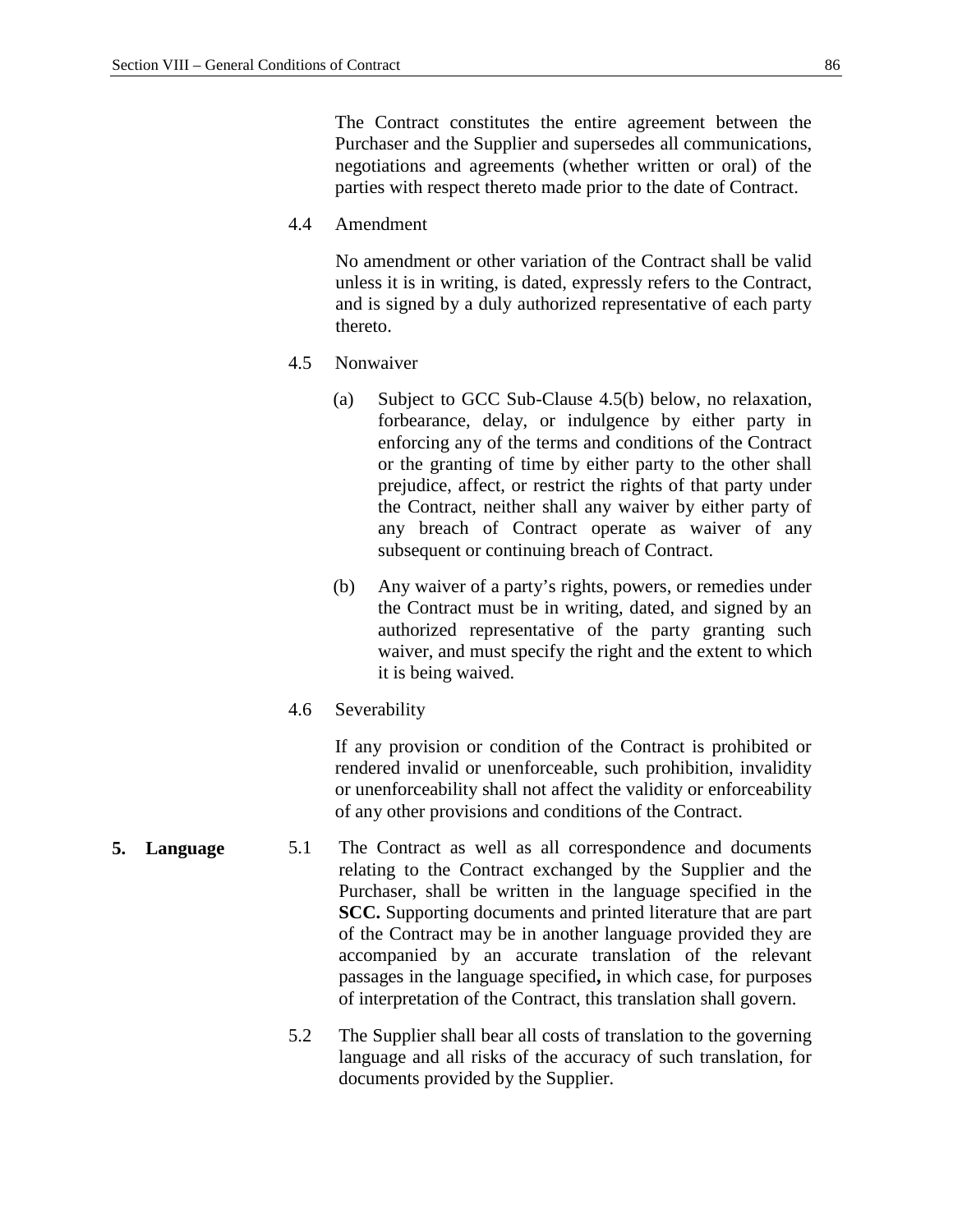- **6. Joint Venture, Consortium or Association** If the Supplier is a joint venture, consortium, or association, all of the parties shall be jointly and severally liable to the Purchaser for the fulfillment of the provisions of the Contract and shall designate one party to act as a leader with authority to bind the joint venture, consortium, or association. The composition or the constitution of the joint venture, consortium, or association shall not be altered without the prior consent of the Purchaser.
- **7. Eligibility** 7.1 The Supplier and its Subcontractors shall have the nationality of an eligible country. A Supplier or Subcontractor shall be deemed to have the nationality of a country if it is a citizen or constituted, incorporated, or registered, and operates in conformity with the provisions of the laws of that country.
	- 7.2 All Goods and Related Services to be supplied under the Contract and financed by the Bank shall have their origin in Eligible Countries. For the purpose of this Clause, origin means the country where the goods have been grown, mined, cultivated, produced, manufactured, or processed; or through manufacture, processing, or assembly, another commercially recognized article results that differs substantially in its basic characteristics from its components.
- **8. Notices** 8.1 Any notice given by one party to the other pursuant to the Contract shall be in writing to the address specified in the **SCC.** The term "in writing" means communicated in written form with proof of receipt.
	- 8.2 A notice shall be effective when delivered or on the notice's effective date, whichever is later.
- **9. Governing Law** The Contract shall be governed by and interpreted in accordance with the laws of the Purchaser's Country, unless otherwise specified in the **SCC.**
	- 9.2 Throughout the execution of the Contract, the Supplier shall comply with the import of goods and services prohibitions in the Purchaser's Country when

(a) as a matter of law or official regulations, the Borrower's country prohibits commercial relations with that country; or

- 9.2 (b) by an act of compliance with a decision of the United Nations Security Council taken under Chapter VII of the Charter of the United Nations, the Borrower's Country prohibits any import of goods from that country or any payments to any country, person, or entity in that country.
- **10. Settlement of** 10.1 The Purchaser and the Supplier shall make every effort to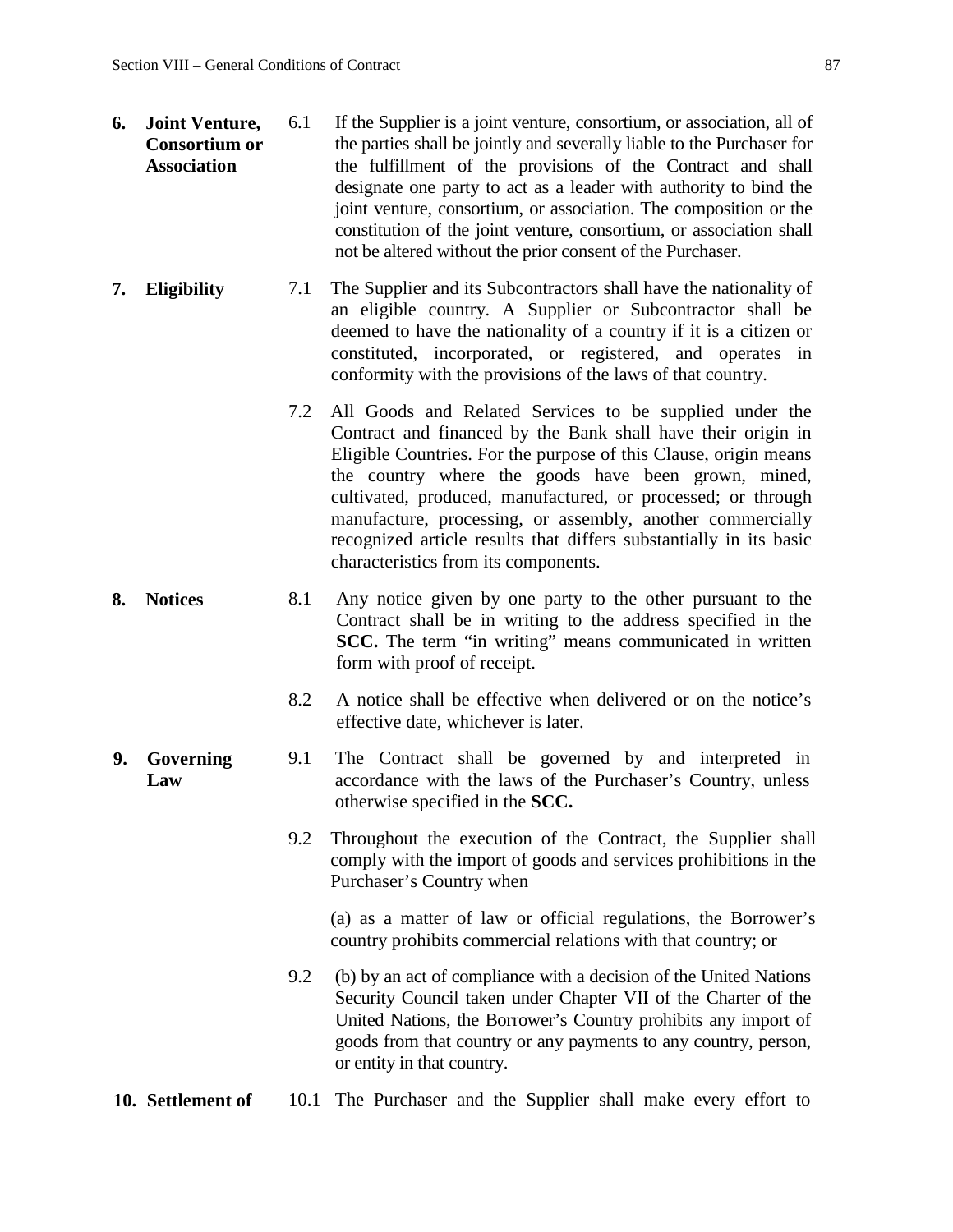- **Disputes** resolve amicably by direct informal negotiation any disagreement or dispute arising between them under or in connection iwith the Contract.
	- 10.2 If, after twenty-eight (28) days, the parties have failed to resolve their dispute or difference by such mutual consultation, then either the Purchaser or the Supplier may give notice to the other party of its intention to commence arbitration, as hereinafter provided, as to the matter in dispute, and no arbitration in respect of this matter may be commenced unless such notice is given. Any dispute or difference in respect of which a notice of intention to commence arbitration has been given in accordance with this Clause shall be finally settled by arbitration. Arbitration may be commenced prior to or after delivery of the Goods under the Contract. Arbitration proceedings shall be conducted in accordance with the rules of procedure specified in the **SCC.**
	- 10.3 Notwithstanding any reference to arbitration herein,
		- (a) the parties shall continue to perform their respective obligations under the Contract unless they otherwise agree; and
		- (b) the Purchaser shall pay the Supplier any monies due the Supplier.
	- 11.1 The Supplier shall keep, and shall make all reasonable efforts to cause its Subcontractors to keep, accurate and systematic accounts and records in respect of the Goods in such form and details as will clearly identify relevant time changes and costs.
		- 11.2 Pursuant to paragraph 2.2 e. of Appendix to the General Conditions the Supplier shall permit and shall cause its subcontractors and subconsultants to permit, the Bank and/or persons appointed by the Bank to inspect the Site and/or the accounts and records relating to the procurement process, selection and/or contract execution, and to have such accounts and records audited by auditors appointed by the Bank if requested by the Bank. The Supplier's and its Subcontractors' and subconsultants' attention is drawn to Sub-Clause 3.1 which provides, inter alia, that acts intended to materially impede the exercise of the Bank's inspection and audit rights constitute a prohibited practice subject to contract termination (as well as to a determination of ineligibility pursuant to the Bank's prevailing sanctions procedures).
- **12. Scope of** 12.1 The Goods and Related Services to be supplied shall be as

**11. Inspections and Audit by the Bank**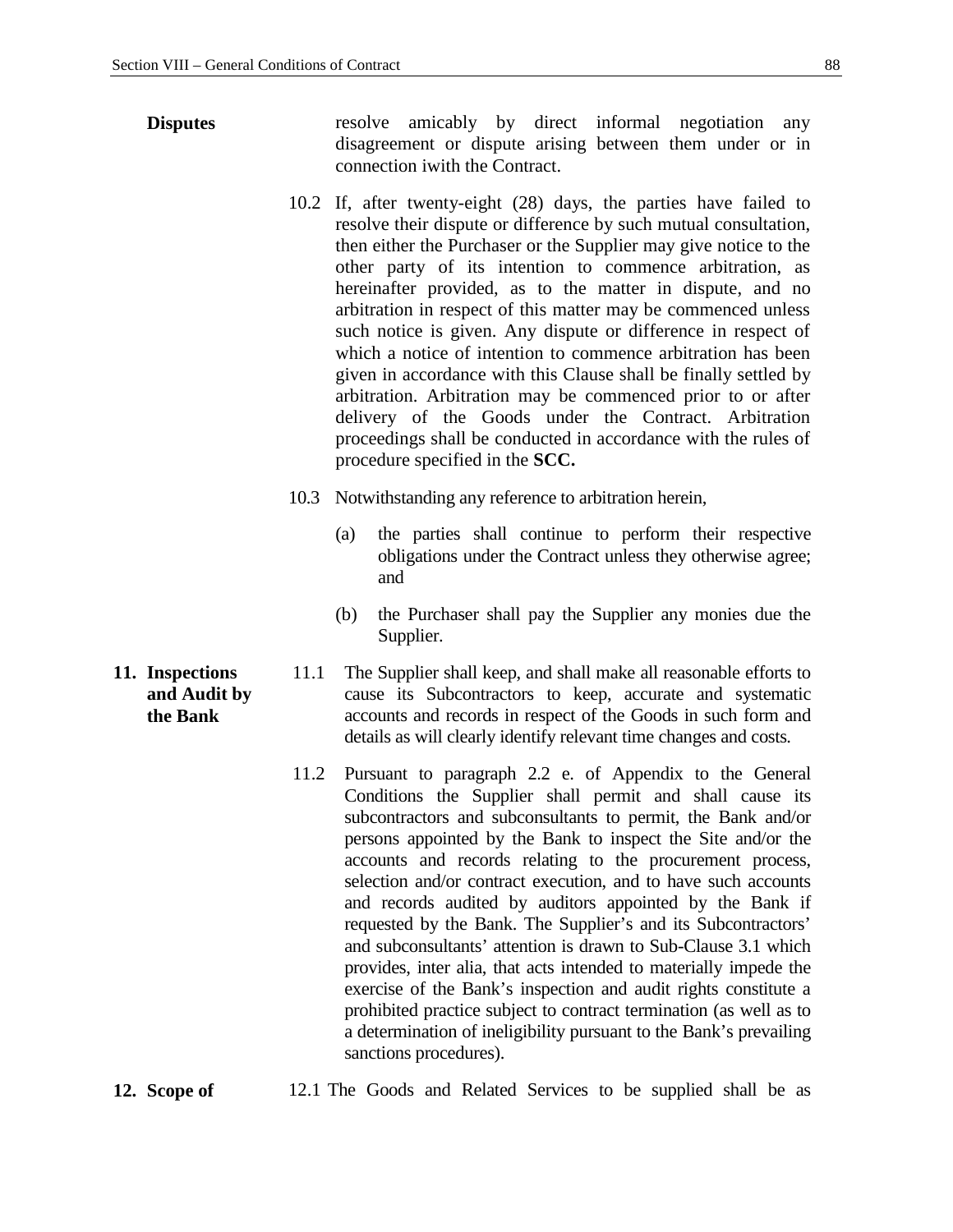| <b>Supply</b>                             | specified in the Schedule of Requirements.                                                                                                                                                                                                                                                                                                                                                  |
|-------------------------------------------|---------------------------------------------------------------------------------------------------------------------------------------------------------------------------------------------------------------------------------------------------------------------------------------------------------------------------------------------------------------------------------------------|
| 13. Delivery and<br><b>Documents</b>      | 13.1 Subject to GCC Sub-Clause 33.1, the Delivery of the Goods and<br>Completion of the Related Services shall be in accordance with the<br>Delivery and Completion Schedule specified in the Schedule of<br>Requirements. The details of shipping and other documents to be<br>furnished by the Supplier are specified in the SCC.                                                         |
| 14. Supplier's<br><b>Responsibilities</b> | 14.1 The Supplier shall supply all the Goods and Related Services<br>included in the Scope of Supply in accordance with GCC<br>Clause 12, and the Delivery and Completion Schedule, as per<br>GCC Clause 13.                                                                                                                                                                                |
| 15. Contract Price                        | 15.1 Prices charged by the Supplier for the Goods supplied and the<br>Related Services performed under the Contract shall not vary<br>from the prices quoted by the Supplier in its Bid, with the<br>exception of any price adjustments authorized in the SCC.                                                                                                                              |
| 16. Terms of<br><b>Payment</b>            | 16.1 The Contract Price, including any Advance Payments, if<br>applicable, shall be paid as specified in the SCC.                                                                                                                                                                                                                                                                           |
|                                           | 16.2 The Supplier's request for payment shall be made to the<br>Purchaser in writing, accompanied by invoices describing, as<br>appropriate, the Goods delivered and Related Services<br>performed, and by the documents submitted pursuant to GCC<br>Clause 13 and upon fulfillment of all other obligations<br>stipulated in the Contract.                                                |
|                                           | 16.3 Payments shall be made promptly by the Purchaser, but in no<br>case later than sixty (60) days after submission of an invoice or<br>request for payment by the Supplier, and after the Purchaser has<br>accepted it.                                                                                                                                                                   |
|                                           | 16.4 The currencies in which payments shall be made to the Supplier<br>under this Contract shall be those in which the Bid price is<br>expressed.                                                                                                                                                                                                                                           |
|                                           | 16.5 In the event that the Purchaser fails to pay the Supplier any<br>payment by its due date or within the period set forth in the<br>SCC, the Purchaser shall pay to the Supplier interest on the<br>amount of such delayed payment at the rate shown in the SCC,<br>for the period of delay until payment has been made in full,<br>whether before or after judgment or arbitrage award. |
| 17. Taxes and<br><b>Duties</b>            | 17.1 For goods manufactured outside the Purchaser's Country, the<br>Supplier shall be entirely responsible for all taxes, stamp duties,<br>license fees, and other such levies imposed outside the<br>Purchaser's Country.                                                                                                                                                                  |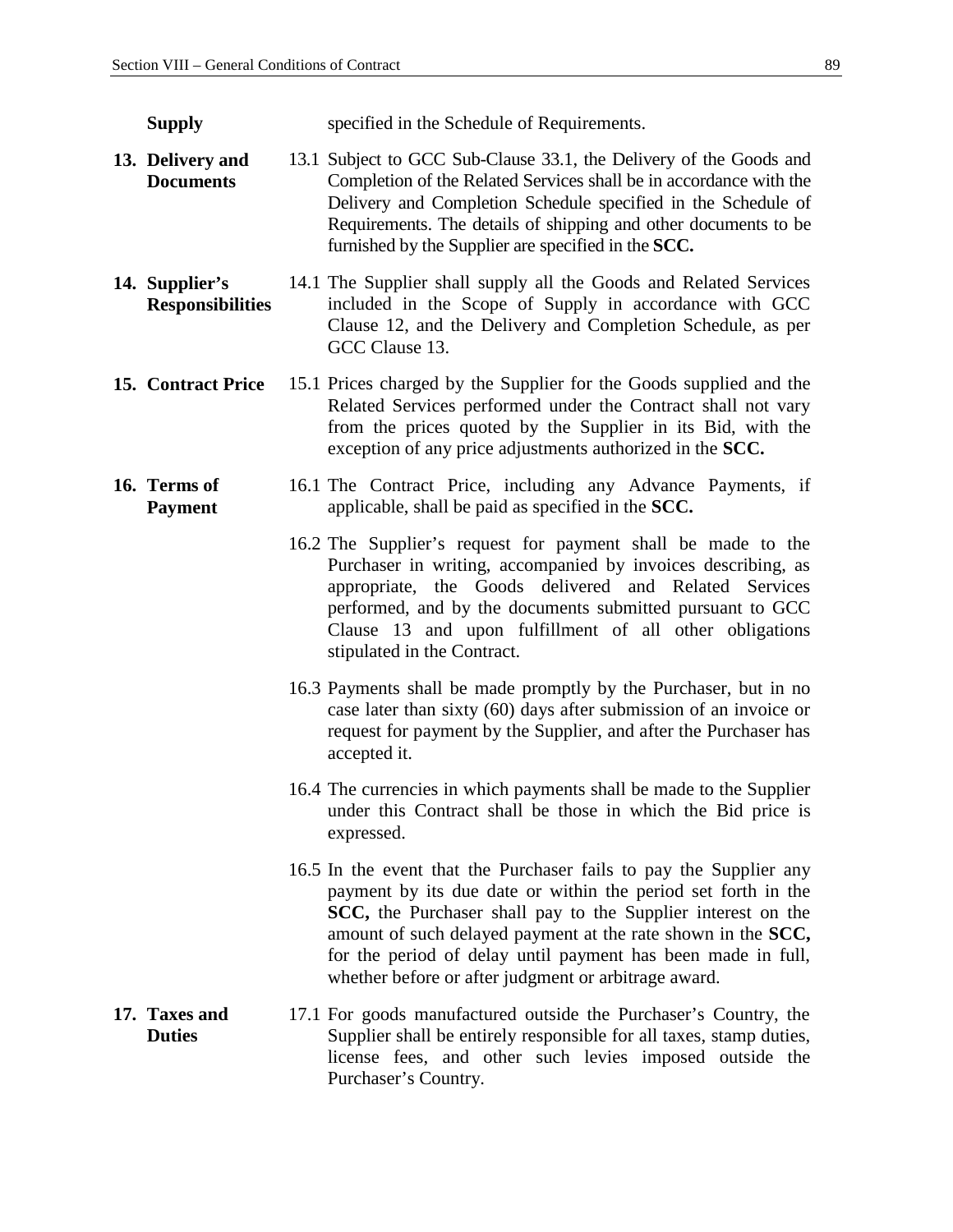- 17.2 For goods Manufactured within the Purchaser's Country, the Supplier shall be entirely responsible for all taxes, duties, license fees, etc., incurred until delivery of the contracted Goods to the Purchaser.
- 17.3 If any tax exemptions, reductions, allowances or privileges may be available to the Supplier in the Purchaser's Country, the Purchaser shall use its best efforts to enable the Supplier to benefit from any such tax savings to the maximum allowable extent.
- **18. Performance Security** 18.1 If required as specified in the SCC, the Supplier shall, within twenty-eight (28) days of the notification of contract award, provide a performance security for the performance of the Contract in the amount specified in the **SCC.**
	- 18.2 The proceeds of the Performance Security shall be payable to the Purchaser as compensation for any loss resulting from the Supplier's failure to complete its obligations under the Contract.
	- 18.3 As specified in the SCC, the Performance Security, if required, shall be denominated in the currency(ies) of the Contract, or in a freely convertible currency acceptable to the Purchaser; and shall be in one of the format stipulated by the Purchaser in the SCC, or in another format acceptable to the Purchaser.
	- 18.4 The Performance Security shall be discharged by the Purchaser and returned to the Supplier not later than twenty-eight (28) days following the date of Completion of the Supplier's performance obligations under the Contract, including any warranty obligations, unless specified otherwise in the **SCC.**
- **19. Copyright** 19.1 The copyright in all drawings, documents, and other materials containing data and information furnished to the Purchaser by the Supplier herein shall remain vested in the Supplier, or, if they are furnished to the Purchaser directly or through the Supplier by any third party, including suppliers of materials, the copyright in such materials shall remain vested in such third party
- **20. Confidential Information** 20.1 The Purchaser and the Supplier shall keep confidential and shall not, without the written consent of the other party hereto, divulge to any third party any documents, data, or other information furnished directly or indirectly by the other party hereto in connection with the Contract, whether such information has been furnished prior to, during or following completion or termination of the Contract. Notwithstanding the above, the Supplier may furnish to its Subcontractor such documents, data, and other information it receives from the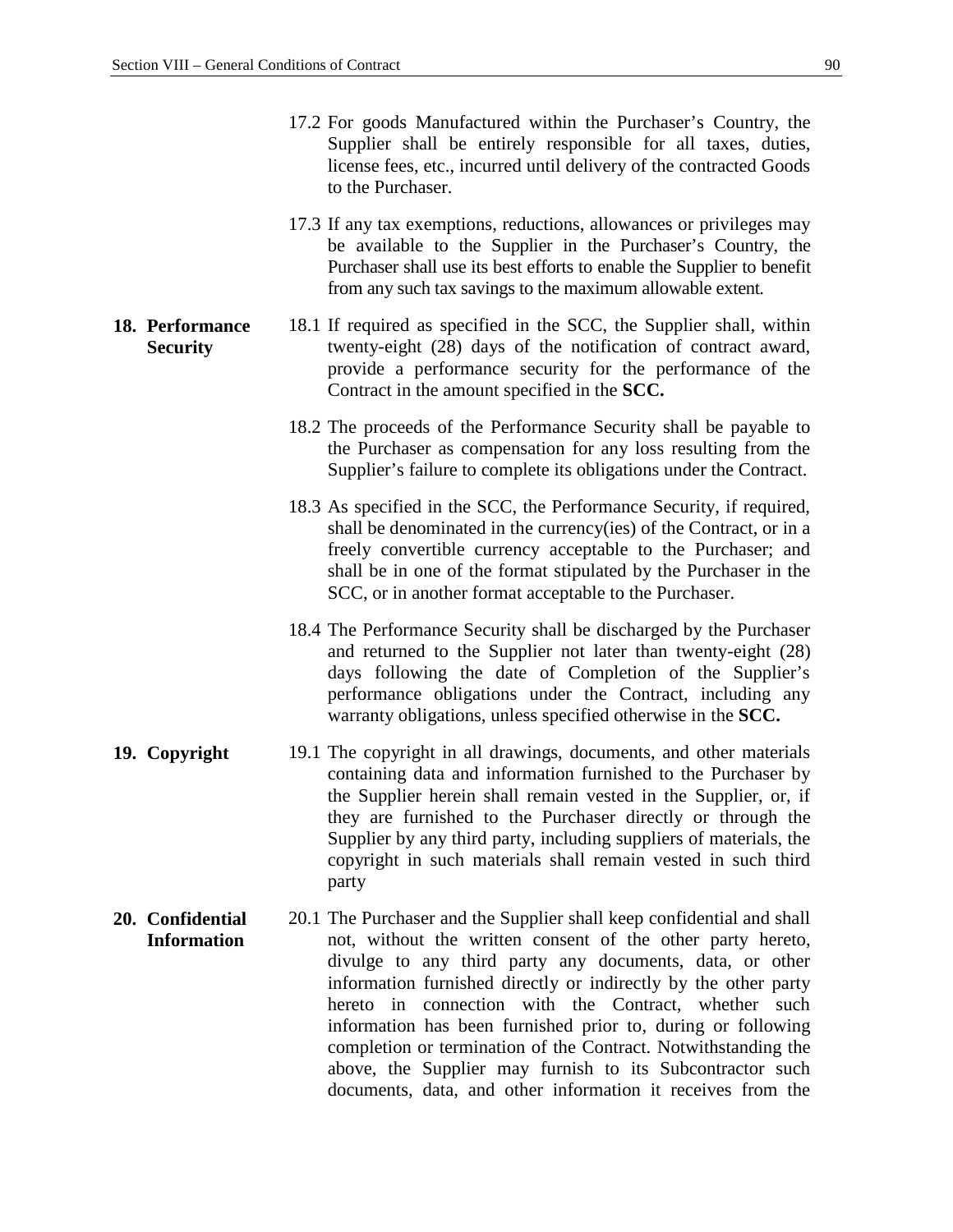Purchaser to the extent required for the Subcontractor to perform its work under the Contract, in which event the Supplier shall obtain from such Subcontractor an undertaking of confidentiality similar to that imposed on the Supplier under GCC Clause 20.

- 20.2 The Purchaser shall not use such documents, data, and other information received from the Supplier for any purposes unrelated to the contract. Similarly, the Supplier shall not use such documents, data, and other information received from the Purchaser for any purpose other than the performance of the Contract.
- 20.3 The obligation of a party under GCC Sub-Clauses 20.1 and 20.2 above, however, shall not apply to information that:
	- (a) the Purchaser or Supplier need to share with the Bank or other institutions participating in the financing of the Contract;
	- (b) now or hereafter enters the public domain through no fault of that party;
	- (c) can be proven to have been possessed by that party at the time of disclosure and which was not previously obtained, directly or indirectly, from the other party; or
	- (d) otherwise lawfully becomes available to that party from a third party that has no obligation of confidentiality.
- 20.4 The above provisions of GCC Clause 20 shall not in any way modify any undertaking of confidentiality given by either of the parties hereto prior to the date of the Contract in respect of the Supply or any part thereof.
- 20.5 The provisions of GCC Clause 20 shall survive completion or termination, for whatever reason, of the Contract.
- **21. Subcontracting** 21.1 The Supplier shall notify the Purchaser in writing of all subcontracts awarded under the Contract if not already specified in the Bid. Such notification, in the original Bid or later shall not relieve the Supplier from any of its obligations, duties, responsibilities, or liability under the Contract.
	- 21.2 Subcontracts shall comply with the provisions of GCC Clauses 3 and 7.
- **22. Specifications and Standards**
- 22.1 Technical Specifications and Drawings
	- (a) The Goods and Related Services supplied under this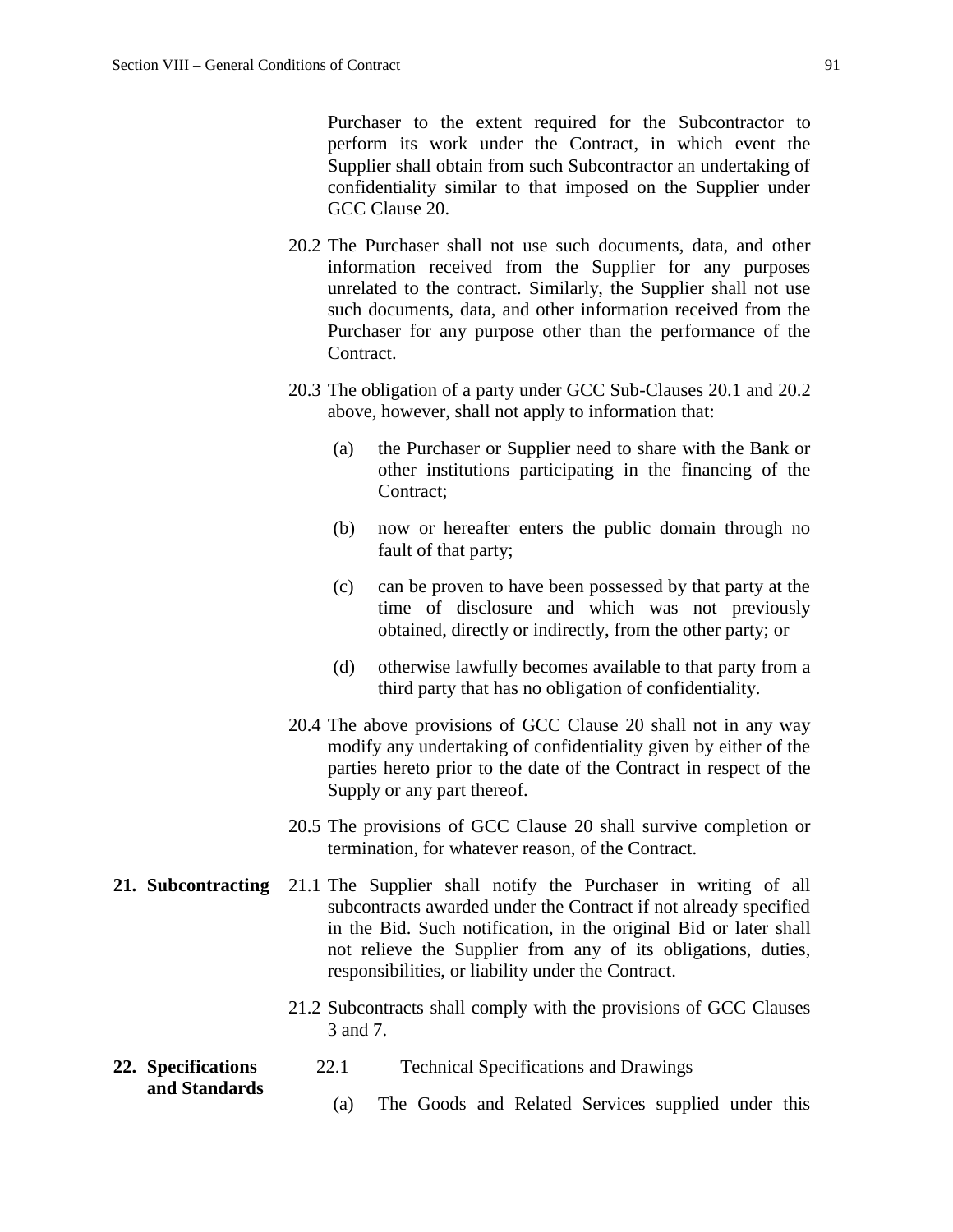Contract shall conform to the technical specifications and standards mentioned in Section VI, Schedule of Requirements and, when no applicable standard is mentioned, the standard shall be equivalent or superior to the official standards whose application is appropriate to the Goods' country of origin.

- (b) The Supplier shall be entitled to disclaim responsibility for any design, data, drawing, specification or other document, or any modification thereof provided or designed by or on behalf of the Purchaser, by giving a notice of such disclaimer to the Purchaser.
- (c) Wherever references are made in the Contract to codes and standards in accordance with which it shall be executed, the edition or the revised version of such codes and standards shall be those specified in the Schedule of Requirements. During Contract execution, any changes in any such codes and standards shall be applied only after approval by the Purchaser and shall be treated in accordance with GCC Clause 33.
- **23. Packing and Documents** 23.1 The Supplier shall provide such packing of the Goods as is required to prevent their damage or deterioration during transit to their final destination, as indicated in the Contract. During transit, the packing shall be sufficient to withstand, without limitation, rough handling and exposure to extreme temperatures, salt and precipitation, and open storage. Packing case size and weights shall take into consideration, where appropriate, the remoteness of the goods' final destination and the absence of heavy handling facilities at all points in transit.
	- 23.2 The packing, marking, and documentation within and outside the packages shall comply strictly with such special requirements as shall be expressly provided for in the Contract, including additional requirements, if any, specified in the SCC, and in any other instructions ordered by the Purchaser.
- **24. Insurance** 24.1 Unless otherwise specified in the **SCC,** the Goods supplied under the Contract shall be fully insured—in a freely convertible currency from an eligible country—against loss or damage incidental to manufacture or acquisition, transportation, storage, and delivery, in accordance with the applicable Incoterms or in the manner specified in the **SCC.**
- **25. Transportation and Incidental** 25.1 Unless otherwise specified in the **SCC,** responsibility for arranging transportation of the Goods shall be in accordance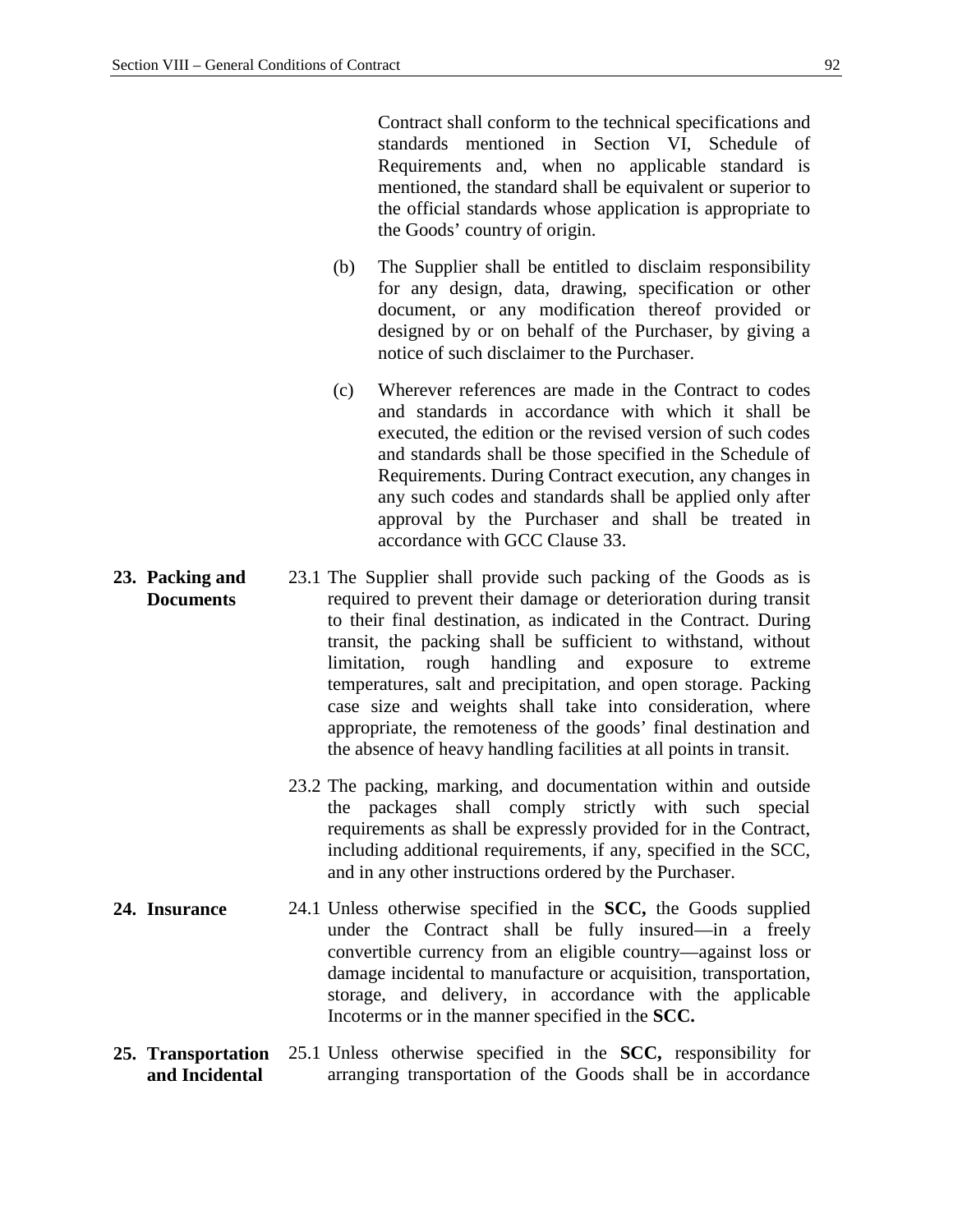| Services |
|----------|
|          |

with the specified Incoterms.

- 25.2 The Supplier may be required to provide any or all of the following services, including additional services, if any, specified in SCC:
	- (a) performance or supervision of on-site assembly and/or start-up of the supplied Goods;
	- (b) furnishing of tools required for assembly and/or maintenance of the supplied Goods;
	- (c) furnishing of a detailed operations and maintenance manual for each appropriate unit of the supplied Goods;
	- (d) performance or supervision or maintenance and/or repair of the supplied Goods, for a period of time agreed by the parties, provided that this service shall not relieve the Supplier of any warranty obligations under this Contract; and
	- (e) training of the Purchaser's personnel, at the Supplier's plant and/or on-site, in assembly, start-up, operation, maintenance, and/or repair of the supplied Goods.
- 25.3 Prices charged by the Supplier for incidental services, if not included in the Contract Price for the Goods, shall be agreed upon in advance by the parties and shall not exceed the prevailing rates charged to other parties by the Supplier for similar services
- **26. Inspections and Tests** 26.1 The Supplier shall at its own expense and at no cost to the Purchaser carry out all such tests and/or inspections of the Goods and Related Services as are specified in the **SCC.**
	- 26.2 The inspections and tests may be conducted on the premises of the Supplier or its Subcontractor, at point of delivery, and/or at the Goods' final destination, or in another place in the Purchaser's Country as specified in the **SCC.** Subject to GCC Sub-Clause 26.3, if conducted on the premises of the Supplier or its Subcontractor, all reasonable facilities and assistance, including access to drawings and production data, shall be furnished to the inspectors at no charge to the Purchaser.
	- 26.3 The Purchaser or its designated representative shall be entitled to attend the tests and/or inspections referred to in GCC Sub- Clause 26.2, provided that the Purchaser bear all of its own costs and expenses incurred in connection with such attendance including, but not limited to, all traveling and board and lodging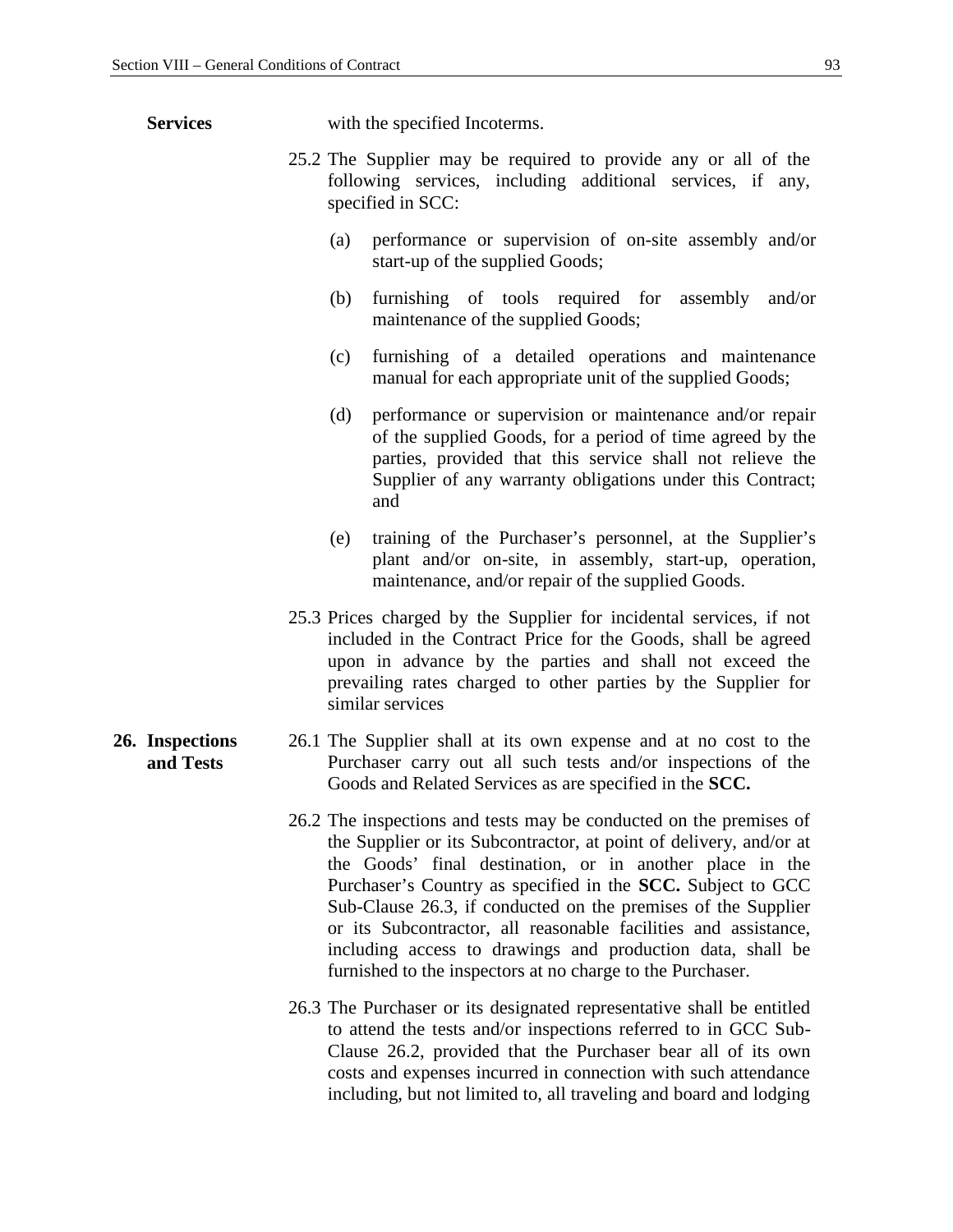expenses.

- 26.4 Whenever the Supplier is ready to carry out any such test and inspection, it shall give a reasonable advance notice, including the place and time, to the Purchaser. The Supplier shall obtain from any relevant third party or manufacturer any necessary permission or consent to enable the Purchaser or its designated representative to attend the test and/or inspection.
- 26.5 The Purchaser may require the Supplier to carry out any test and/or inspection not required by the Contract but deemed necessary to verify that the characteristics and performance of the Goods comply with the technical specifications codes and standards under the Contract, provided that the Supplier's reasonable costs and expenses incurred in the carrying out of such test and/or inspection shall be added to the Contract Price. Further, if such test and/or inspection impedes the progress of manufacturing and/or the Supplier's performance of its other obligations under the Contract, due allowance will be made in respect of the Delivery Dates and Completion Dates and the other obligations so affected.
- 26.6 The Supplier shall provide the Purchaser with a report of the results of any such test and/or inspection.
- 26.7 The Purchaser may reject any Goods or any part thereof that fail to pass any test and/or inspection or do not conform to the specifications. The Supplier shall either rectify or replace such rejected Goods or parts thereof or make alterations necessary to meet the specifications at no cost to the Purchaser, and shall repeat the test and/or inspection, at no cost to the Purchaser, upon giving a notice pursuant to GCC Sub-Clause 26.4.
- 26.8 The Supplier agrees that neither the execution of a test and/or inspection of the Goods or any part thereof, nor the attendance by the Purchaser or its representative, nor the issue of any report pursuant to GCC Sub-Clause 26.6, shall release the Supplier from any warranties or other obligations under the Contract.
- **27. Liquidated Damages** 27.1 Except as provided under GCC Clause 32, if the Supplier fails to deliver any or all of the Goods by the Date(s) of delivery or perform the Related Services within the period specified in the Contract, the Purchaser may without prejudice to all its other remedies under the Contract, deduct from the Contract Price, as liquidated damages, a sum equivalent to the percentage specified in the **SCC** of the delivered price of the delayed Goods or unperformed Services for each week or part thereof of delay until actual delivery or performance, up to a maximum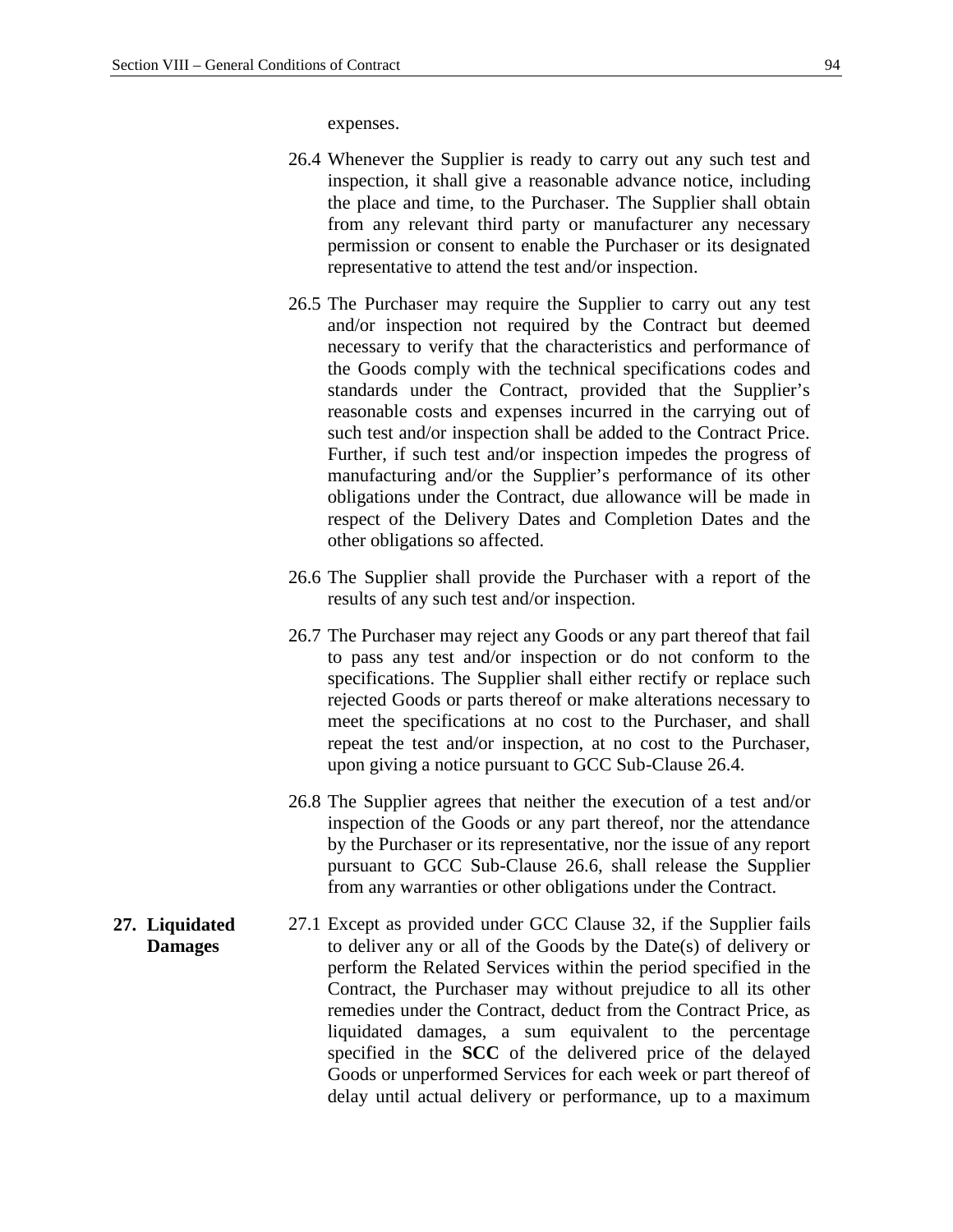deduction of the percentage specified in those **SCC.** Once the maximum is reached, the Purchaser may terminate the Contract pursuant to GCC Clause 35.

- **28. Warranty** 28.1 The Supplier warrants that all the Goods are new, unused, and of the most recent or current models, and that they incorporate all recent improvements in design and materials, unless provided otherwise in the Contract.
	- 28.2 Subject to GCC Sub-Clause 22.1(b), the Supplier further warrants that the Goods shall be free from defects arising from any act or omission of the Supplier or arising from design, materials, and workmanship, under normal use in the conditions prevailing in the country of final destination.
	- 28.3 Unless otherwise specified in the **SCC,** the warranty shall remain valid for twelve (12) months after the Goods, or any portion thereof as the case may be, have been delivered to and accepted at the final destination indicated in the **SCC,** or for eighteen (18) months after the date of shipment from the port or place of loading in the country of origin, whichever period concludes earlier.
	- 28.4 The Purchaser shall give notice to the Supplier stating the nature of any such defects together with all available evidence thereof, promptly following the discovery thereof. The Purchaser shall afford all reasonable opportunity for the Supplier to inspect such defects.
	- 28.5 Upon receipt of such notice, the Supplier shall, within the period specified in the **SCC,** expeditiously repair or replace the defective Goods or parts thereof, at no cost to the Purchaser.
	- 28.6 If having been notified, the Supplier fails to remedy the defect within the period specified in the **SCC,** the Purchaser may proceed to take within a reasonable period such remedial action as may be necessary, at the Supplier's risk and expense and without prejudice to any other rights which the Purchaser may have against the Supplier under the Contract.
- **29. Patent Indemnity** 29.1 The Supplier shall, subject to the Purchaser's compliance with GCC Sub-Clause 29.2, indemnify and hold harmless the Purchaser and its employees and officers from and against any and all suits, actions or administrative proceedings, claims, demands, losses, damages, costs, and expenses of any nature, including attorney's fees and expenses, which the Purchaser may suffer as a result of any infringement or alleged infringement of any patent, utility model, registered design,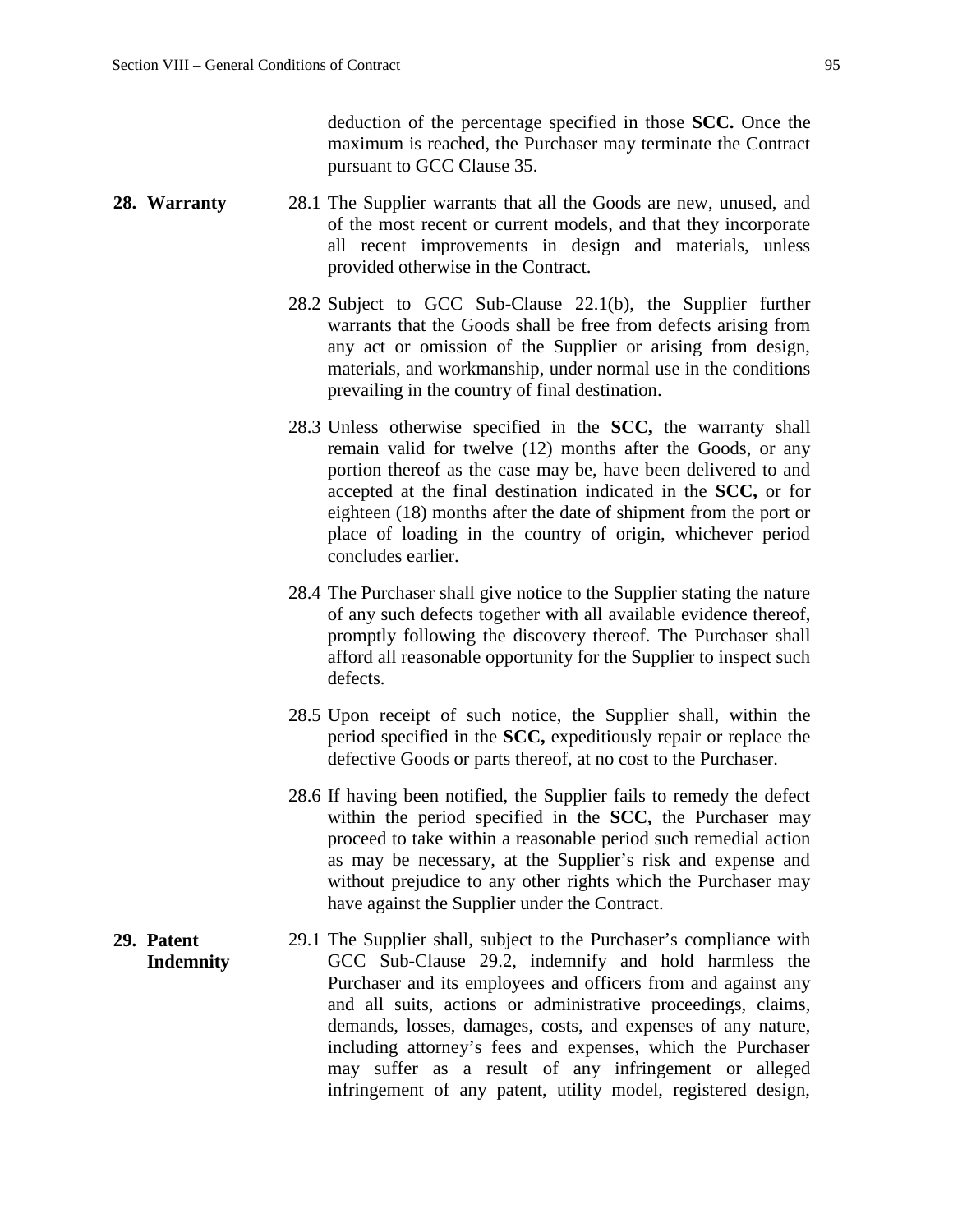trademark, copyright, or other intellectual property right registered or otherwise existing at the date of the Contract by reason of:

- (a) the installation of the Goods by the Supplier or the use of the Goods in the country where the Site is located; and
- (b) the sale in any country of the products produced by the Goods.

Such indemnity shall not cover any use of the Goods or any part thereof other than for the purpose indicated by or to be reasonably inferred from the Contract, neither any infringement resulting from the use of the Goods or any part thereof, or any products produced thereby in association or combination with any other equipment, plant, or materials not supplied by the Supplier, pursuant to the Contract.

- 29.2 If any proceedings are brought or any claim is made against the Purchaser arising out of the matters referred to in GCC Sub- Clause 29.1, the Purchaser shall promptly give the Supplier a notice thereof, and the Supplier may at its own expense and in the Purchaser's name conduct such proceedings or claim and any negotiations for the settlement of any such proceedings or claim.
- 29.3 If the Supplier fails to notify the Purchaser within twenty-eight (28) days after receipt of such notice that it intends to conduct any such proceedings or claim, then the Purchaser shall be free to conduct the same on its own behalf.
- 29.4 The Purchaser shall, at the Supplier's request, afford all available assistance to the Supplier in conducting such proceedings or claim, and shall be reimbursed by the Supplier for all reasonable expenses incurred in so doing.
- 29.5 `The Purchaser shall indemnify and hold harmless the Supplier and its employees, officers, and Subcontractors from and against any and all suits, actions or administrative proceedings, claims, demands, losses, damages, costs, and expenses of any nature, including attorney's fees and expenses, which the Supplier may suffer as a result of any infringement or alleged infringement of any patent, utility model, registered design, trademark, copyright, or other intellectual property right registered or otherwise existing at the date of the Contract arising out of or in connection with any design, data, drawing, specification, or other documents or materials provided or designed by or on behalf of the Purchaser.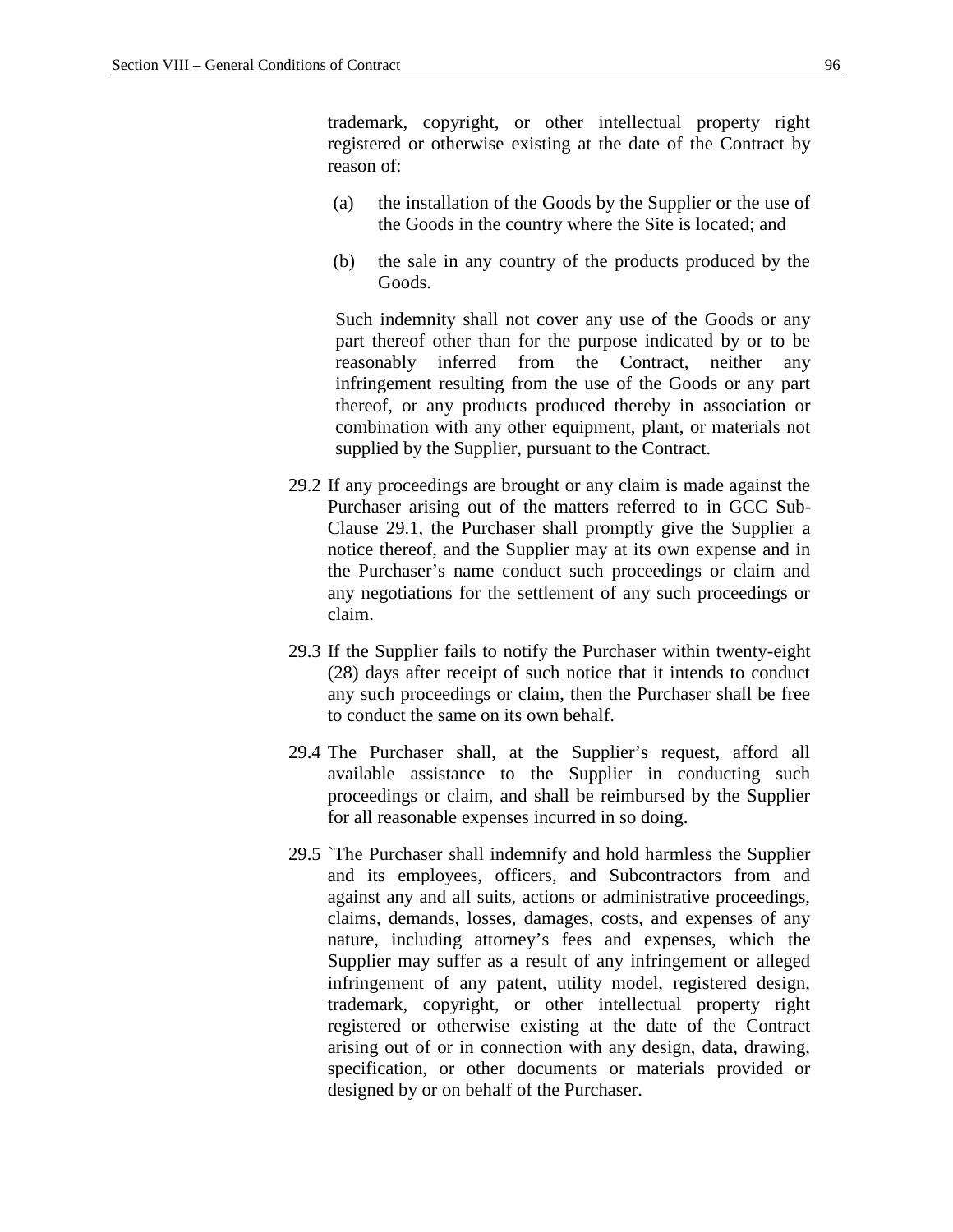- **30. Limitation of Liability** 30.1 Except in cases of criminal negligence or willful misconduct,
	- (a) the Supplier shall not be liable to the Purchaser, whether in contract, tort, or otherwise, for any indirect or consequential loss or damage, loss of use, loss of production, or loss of profits or interest costs, provided that this exclusion shall not apply to any obligation of the Supplier to pay liquidated damages to the Purchaser and
	- (b) the aggregate liability of the Supplier to the Purchaser, whether under the Contract, in tort or otherwise, shall not exceed the total Contract Price, provided that this limitation shall not apply to the cost of repairing or replacing defective equipment, or to any obligation of the supplier to indemnify the Purchaser with respect to patent infringement
- **31. Change in Laws and Regulations** 31.1 Unless otherwise specified in the Contract, if after the date of 28 days prior to date of Bid submission, any law, regulation, ordinance, order or bylaw having the force of law is enacted, promulgated, abrogated, or changed in the place of the Purchaser's Country where the Site is located (which shall be deemed to include any change in interpretation or application by the competent authorities) that subsequently affects the Delivery Date and/or the Contract Price, then such Delivery Date and/or Contract Price shall be correspondingly increased or decreased, to the extent that the Supplier has thereby been affected in the performance of any of its obligations under the Contract. Notwithstanding the foregoing, such additional or reduced cost shall not be separately paid or credited if the same has already been accounted for in the price adjustment provisions where applicable, in accordance with GCC Clause 15.
- **32. Force Majeure** 32.1 The Supplier shall not be liable for forfeiture of its Performance Security, liquidated damages, or termination for default if and to the extent that its delay in performance or other failure to perform its obligations under the Contract is the result of an event of Force Majeure.
	- 32.2 For purposes of this Clause, "Force Majeure" means an event or situation beyond the control of the Supplier that is not foreseeable, is unavoidable, and its origin is not due to negligence or lack of care on the part of the Supplier. Such events may include, but not be limited to, acts of the Purchaser in its sovereign capacity, wars or revolutions, fires, floods, epidemics, quarantine restrictions, and freight embargoes.
	- 32.3 If a Force Majeure situation arises, the Supplier shall promptly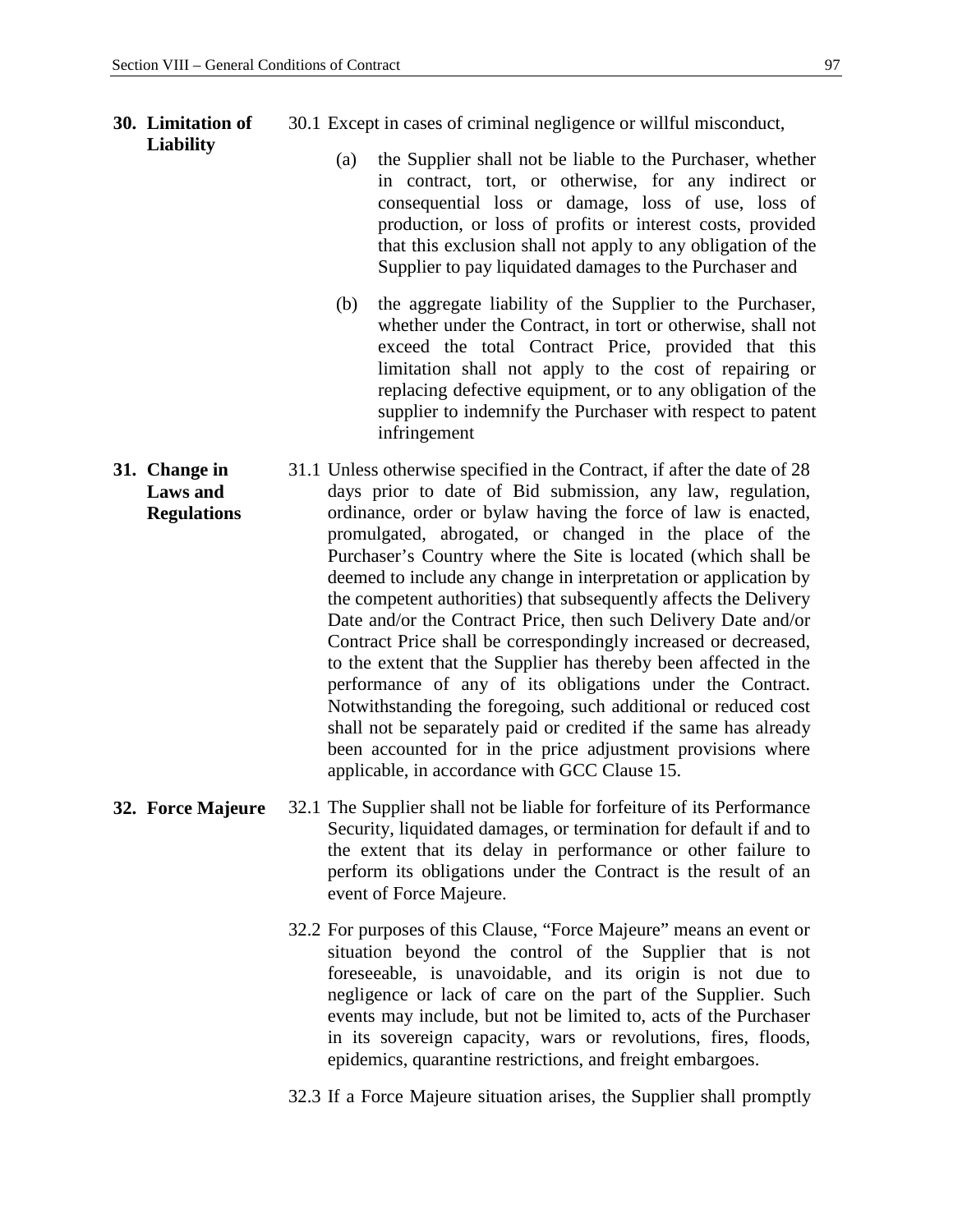notify the Purchaser in writing of such condition and the cause thereof. Unless otherwise directed by the Purchaser in writing, the Supplier shall continue to perform its obligations under the Contract as far as is reasonably practical, and shall seek all reasonable alternative means for performance not prevented by the Force Majeure event.

- **33. Change Orders and Contract Amendments** 33.1 The Purchaser may at any time order the Supplier through notice in accordance GCC Clause 8, to make changes within the general scope of the Contract in any one or more of the following:
	- (a) drawings, designs, or specifications, where Goods to be furnished under the Contract are to be specifically manufactured for the Purchaser;
	- (b) the method of shipment or packing;
	- (c) the place of delivery; and
	- (d) the Related Services to be provided by the Supplier.
	- 33.2 If any such change causes an increase or decrease in the cost of, or the time required for, the Supplier's performance of any provisions under the Contract, an equitable adjustment shall be made in the Contract Price or in the Delivery/Completion Schedule, or both, and the Contract shall accordingly be amended. Any claims by the Supplier for adjustment under this Clause must be asserted within twenty-eight (28) days from the date of the Supplier's receipt of the Purchaser's change order.
	- 33.3 Prices to be charged by the Supplier for any Related Services that might be needed but which were not included in the Contract shall be agreed upon in advance by the parties and shall not exceed the prevailing rates charged to other parties by the Supplier for similar services.
	- 33.4 **Value Engineering:** The Supplier may prepare, at its own cost, a value engineering proposal at any time during the performance of the contract. The value engineering proposal shall, at a minimum, include the following;
		- (a) the proposed change(s), and a description of the difference to the existing contract requirements;
		- (b) a full cost/benefit analysis of the proposed change(s) including a description and estimate of costs (including life cycle costs) the Purchaser may incur in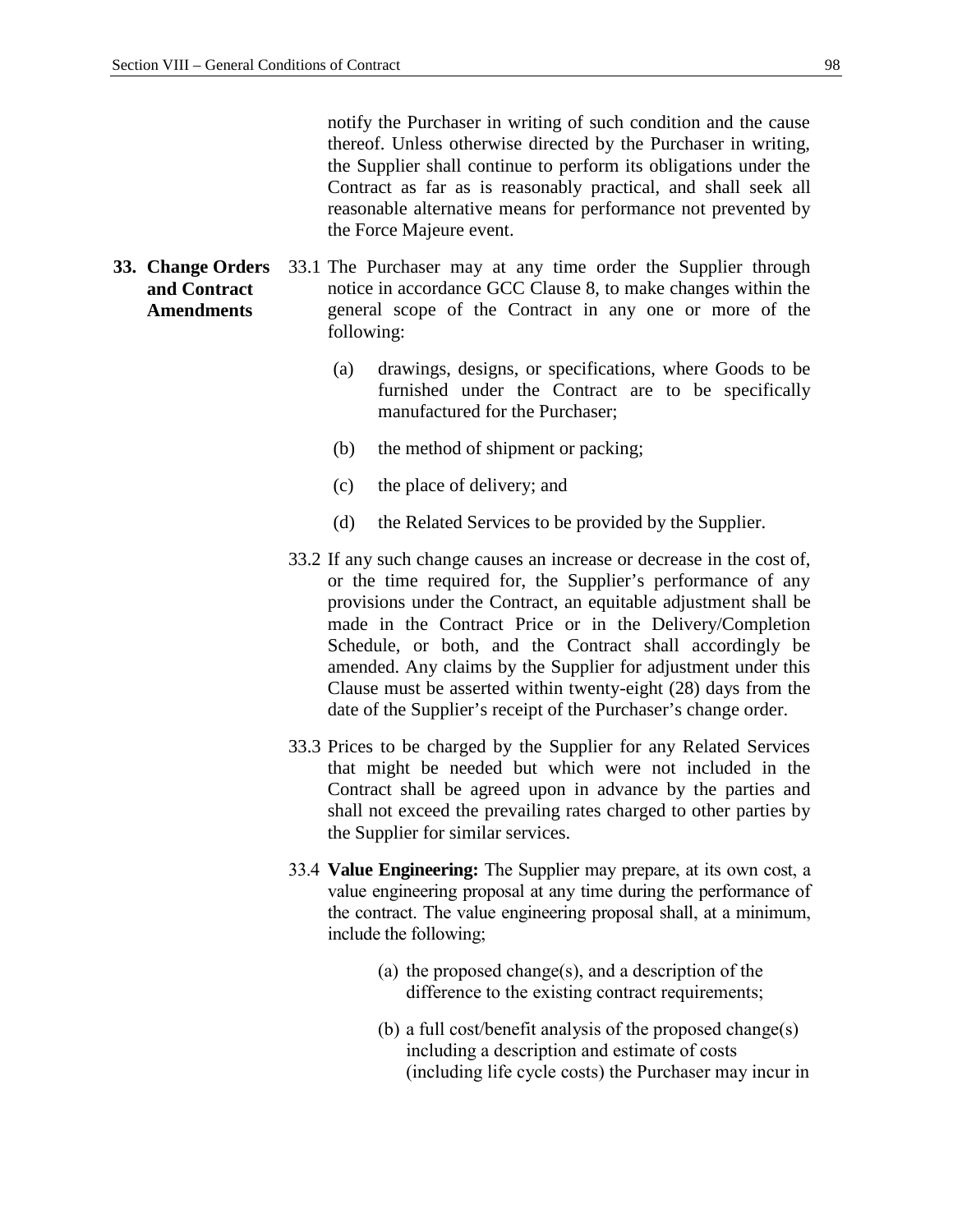implementing the value engineering proposal; and

(c) a description of any effect(s) of the change on performance/functionality.

The Purchaser may accept the value engineering proposal if the proposal demonstrates benefits that:

- (a) accelerates the delivery period; or
- (b) reduces the Contract Price or the life cycle costs to the Purchaser; or
- (c) improves the quality, efficiency or sustainability of the Goods; or
- (d) yields any other benefits to the Purchaser,

without compromising the necessary functions of the Facilities.

If the value engineering proposal is approved by the Purchaser and results in:

- (a) a reduction of the Contract Price; the amount to be paid to the Supplier shall be the percentage specified **in the PCC** of the reduction in the Contract Price; or
- (b) an increase in the Contract Price; but results in a reduction in life cycle costs due to any benefit described in (a) to (d) above, the amount to be paid to the Supplier shall be the full increase in the Contract Price.
- 33.5 Subject to the above, no variation in or modification of the terms of the Contract shall be made except by written amendment signed by the parties.
- **34. Extensions of Time** 34.1 If at any time during performance of the Contract, the Supplier or its subcontractors should encounter conditions impeding timely delivery of the Goods or completion of Related Services pursuant to GCC Clause 13, the Supplier shall promptly notify the Purchaser in writing of the delay, its likely duration, and its cause. As soon as practicable after receipt of the Supplier's notice, the Purchaser shall evaluate the situation and may at its discretion extend the Supplier's time for performance, in which case the extension shall be ratified by the parties by amendment of the Contract.
	- 34.2 Except in case of Force Majeure, as provided under GCC Clause 32, a delay by the Supplier in the performance of its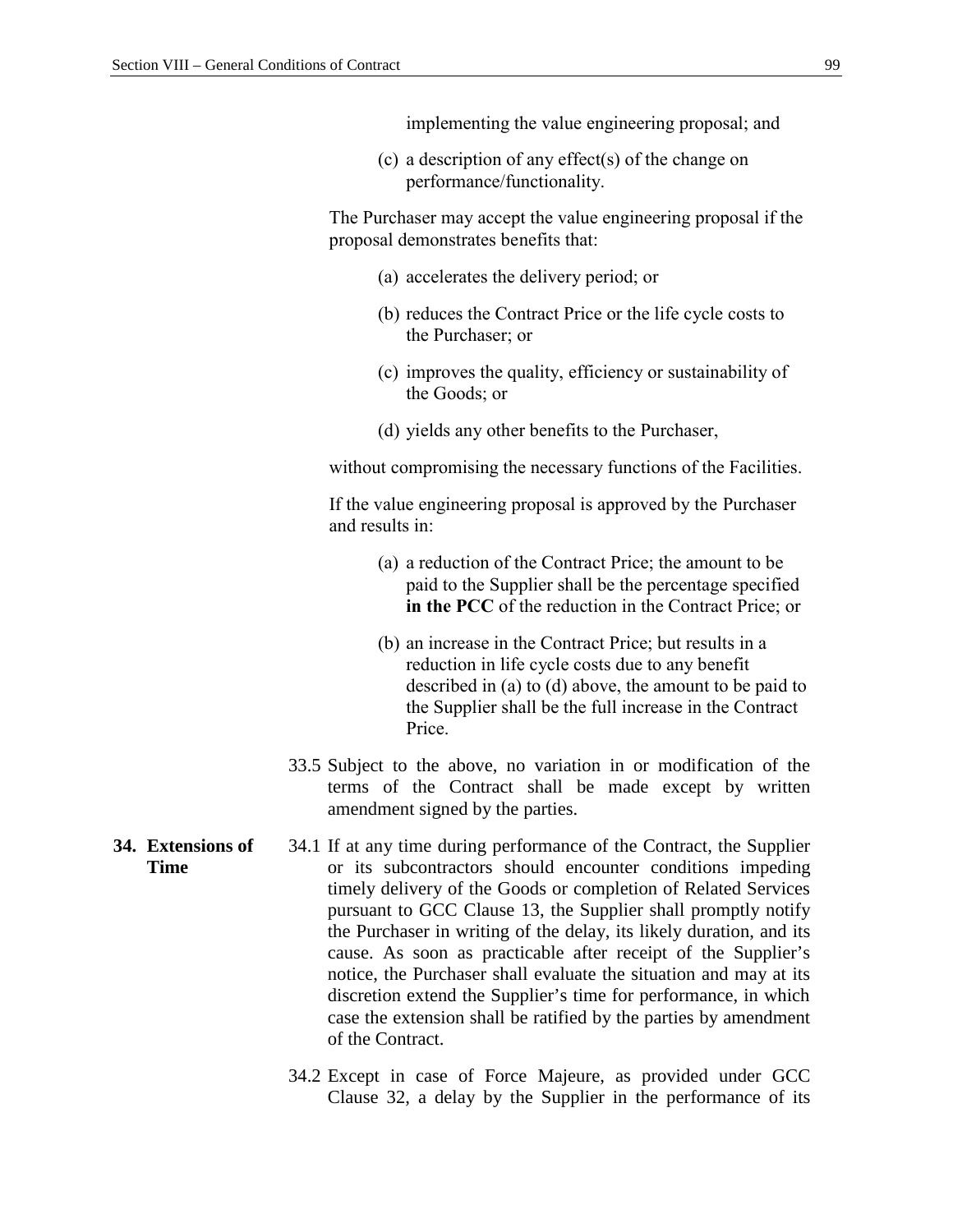Delivery and Completion obligations shall render the Supplier liable to the imposition of liquidated damages pursuant to GCC Clause 26, unless an extension of time is agreed upon, pursuant to GCC Sub-Clause 34.1.

#### **35. Termination** 35.1 Termination for Default

- (a) The Purchaser, without prejudice to any other remedy for breach of Contract, by written notice of default sent to the Supplier, may terminate the Contract in whole or in part:
	- (i) if the Supplier fails to deliver any or all of the Goods within the period specified in the Contract, or within any extension thereof granted by the Purchaser pursuant to GCC Clause 34;
	- (ii) if the Supplier fails to perform any other obligation under the Contract; or
	- (iii) if the Supplier, in the judgment of the Purchaser has engaged in Fraud and Corruption, as defined in paragrpah 2.2 a of the Appendix to the GCC, in competing for or in executing the Contract.
- (b) In the event the Purchaser terminates the Contract in whole or in part, pursuant to GCC Clause 35.1(a), the Purchaser may procure, upon such terms and in such manner as it deems appropriate, Goods or Related Services similar to those undelivered or not performed, and the Supplier shall be liable to the Purchaser for any additional costs for such similar Goods or Related Services. However, the Supplier shall continue performance of the Contract to the extent not terminated.
- 35.2 Termination for Insolvency.
	- (a) The Purchaser may at any time terminate the Contract by giving notice to the Supplier if the Supplier becomes bankrupt or otherwise insolvent. In such event, termination will be without compensation to the Supplier, provided that such termination will not prejudice or affect any right of action or remedy that has accrued or will accrue thereafter to the Purchaser
- 35.3 Termination for Convenience.
	- (a) The Purchaser, by notice sent to the Supplier, may terminate the Contract, in whole or in part, at any time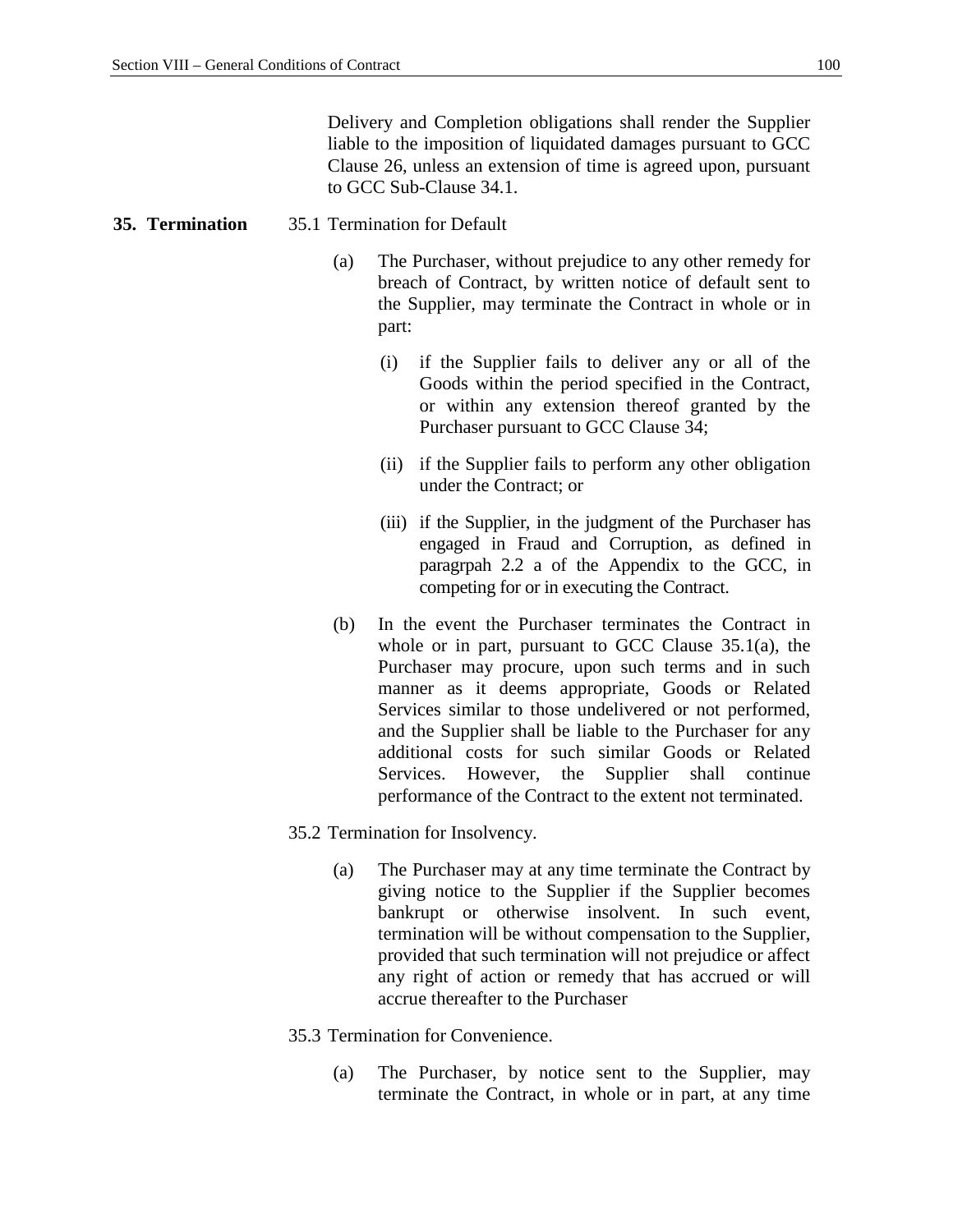for its convenience. The notice of termination shall specify that termination is for the Purchaser's convenience, the extent to which performance of the Supplier under the Contract is terminated, and the date upon which such termination becomes effective.

- (b) The Goods that are complete and ready for shipment within twenty-eight (28) days after the Supplier's receipt of notice of termination shall be accepted by the Purchaser at the Contract terms and prices. For the remaining Goods, the Purchaser may elect:
	- (i) to have any portion completed and delivered at the Contract terms and prices; and/or
	- (ii) to cancel the remainder and pay to the Supplier an agreed amount for partially completed Goods and Related Services and for materials and parts previously procured by the Supplier.
- **36. Assignment** 36.1 Neither the Purchaser nor the Supplier shall assign, in whole or in part, their obligations under this Contract, except with prior written consent of the other party.
- **37. Export Restriction** 37.1 Notwithstanding any obligation under the Contract to complete all export formalities, any export restrictions attributable to the Purchaser, to the country of the Purchaser, or to the use of the products/goods, systems or services to be supplied, which arise from trade regulations from a country supplying those products/goods, systems or services, and which substantially impede the Supplier from meeting its obligations under the Contract, shall release the Supplier from the obligation to provide deliveries or services, always provided, however, that the Supplier can demonstrate to the satisfaction of the Purchaser and of the Bank that it has completed all formalities in a timely manner, including applying for permits, authorizations and licenses necessary for the export of the products/goods, systems or services under the terms of the Contract. Termination of the Contract on this basis shall be for the Purchaser's convenience pursuant to Sub-Clause 35.3.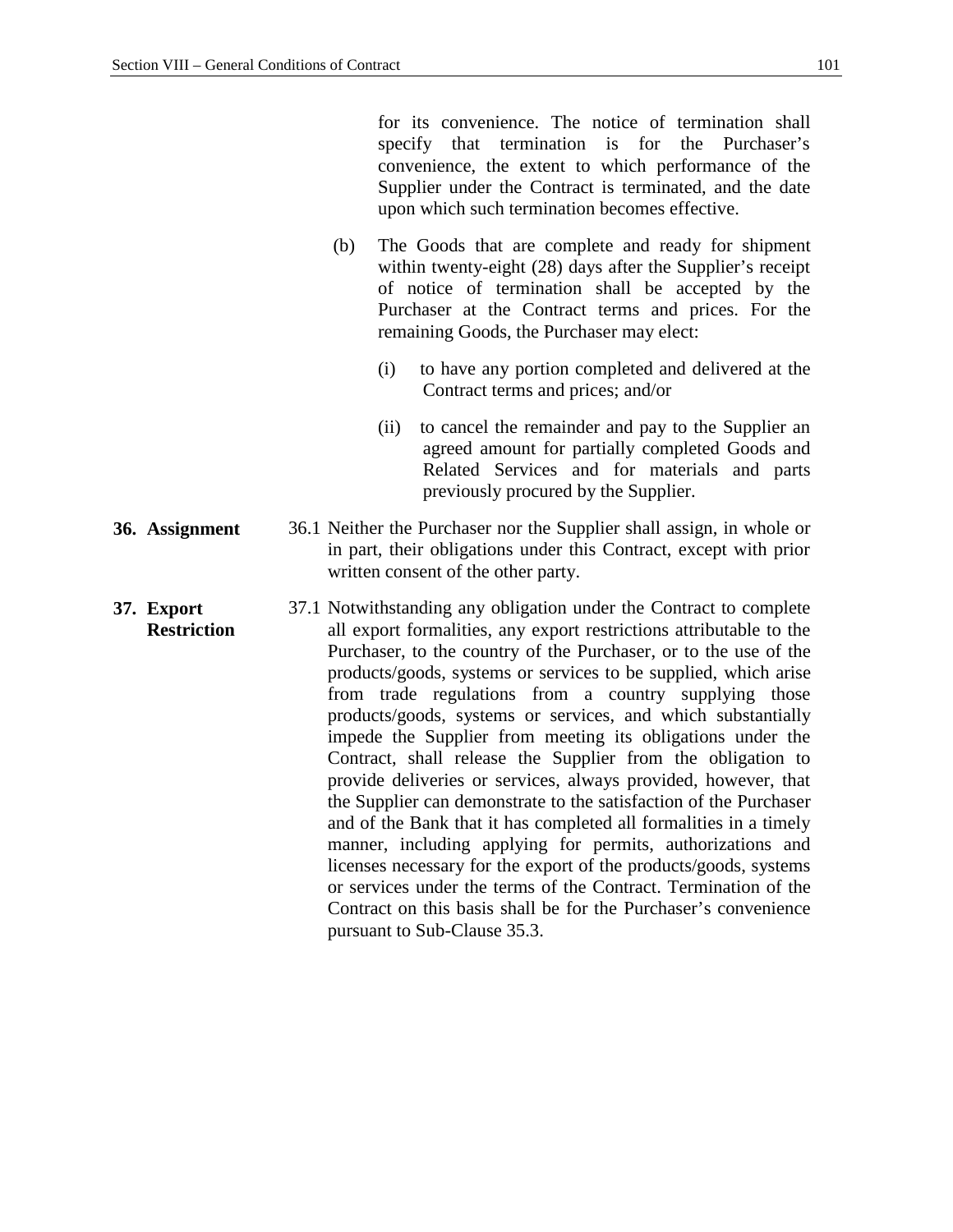## **APPENDIX TO GENERAL CONDITIONS**

## **Fraud and Corruption**

#### *(Text in this Appendix shall not be modified)*

#### **1. Purpose**

1.1 The Bank's Anti-Corruption Guidelines and this annex apply with respect to procurement under Bank Investment Project Financing operations.

#### **2. Requirements**

2.1 The Bank requires that Borrowers (including beneficiaries of Bank financing); bidders (applicants/proposers), consultants, contractors and suppliers; any sub-contractors, sub consultants, service providers or suppliers; any agents (whether declared or not); and any of their personnel, observe the highest standard of ethics during the procurement process, selection and contract execution of Bank-financed contracts, and refrain from Fraud and Corruption.

2.2 To this end, the Bank:

- a. Defines, for the purposes of this provision, the terms set forth below as follows:
	- i. "corrupt practice" is the offering, giving, receiving, or soliciting, directly or indirectly, of anything of value to influence improperly the actions of another party;
	- ii. "fraudulent practice" is any act or omission, including misrepresentation, that knowingly or recklessly misleads, or attempts to mislead, a party to obtain financial or other benefit or to avoid an obligation;
	- iii. "collusive practice" is an arrangement between two or more parties designed to achieve an improper purpose, including to influence improperly the actions of another party;
	- iv. "coercive practice" is impairing or harming, or threatening to impair or harm, directly or indirectly, any party or the property of the party to influence improperly the actions of a party;
	- v. "obstructive practice" is:
		- (a) deliberately destroying, falsifying, altering, or concealing of evidence material to the investigation or making false statements to investigators in order to materially impede a Bank investigation into allegations of a corrupt, fraudulent, coercive, or collusive practice; and/or threatening, harassing, or intimidating any party to prevent it from disclosing its knowledge of matters relevant to the investigation or from pursuing the investigation; or
		- (b) acts intended to materially impede the exercise of the Bank's inspection and audit rights provided for under paragraph 2.2 e. below.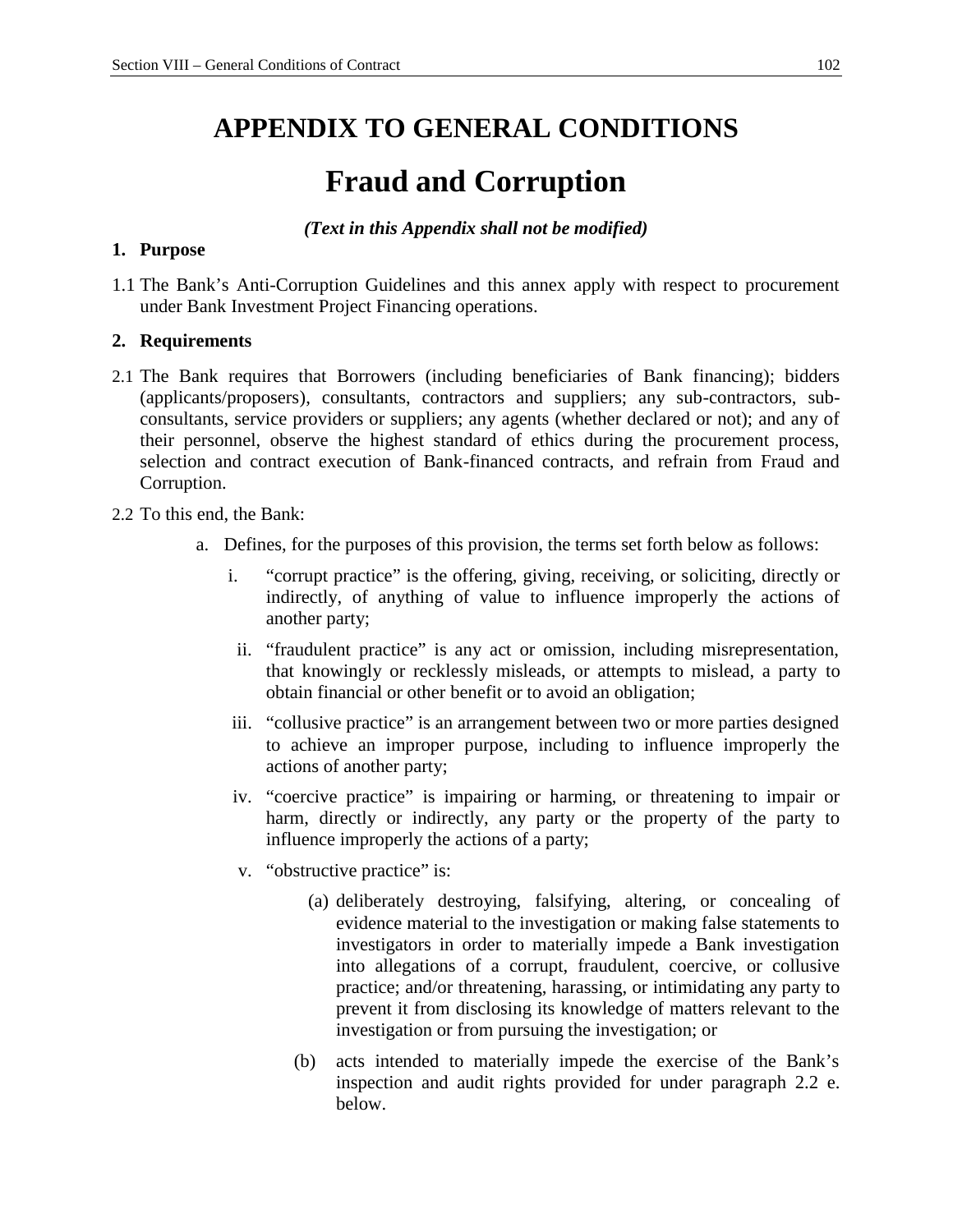- b. Rejects a proposal for award if the Bank determines that the firm or individual recommended for award, any of its personnel, or its agents, or its sub-consultants, sub-contractors, service providers, suppliers and/ or their employees, has, directly or indirectly, engaged in corrupt, fraudulent, collusive, coercive, or obstructive practices in competing for the contract in question;
- c. In addition to the legal remedies set out in the relevant Legal Agreement, may take other appropriate actions, including declaring misprocurement, if the Bank determines at any time that representatives of the Borrower or of a recipient of any part of the proceeds of the loan engaged in corrupt, fraudulent, collusive, coercive, or obstructive practices during the procurement process, selection and/or execution of the contract in question, without the Borrower having taken timely and appropriate action satisfactory to the Bank to address such practices when they occur, including by failing to inform the Bank in a timely manner at the time they knew of the practices;
- d. Pursuant to the Bank's Anti- Corruption Guidelines and in accordance with the Bank's prevailing sanctions policies and procedures, may sanction a firm or individual, either indefinitely or for a stated period of time, including by publicly declaring such firm or individual ineligible (i) to be awarded or otherwise benefit from a Bank-financed contract, financially or in any other manner;<sup>1</sup> (ii) to be a nominated<sup>2</sup> sub-contractor, consultant, manufacturer or supplier, or service provider of an otherwise eligible firm being awarded a Bank-financed contract; and (iii) to receive the proceeds of any loan made by the Bank or otherwise to participate further in the preparation or implementation of any Bank-financed project;
- e. Requires that a clause be included in bidding/request for proposals documents and in contracts financed by a Bank loan, requiring (i) bidders (applicants/proposers), consultants, contractors, and suppliers, and their sub-contractors, sub-consultants, service providers, suppliers, agents personnel, permit the Bank to inspect<sup>3</sup> all accounts, records and other documents relating to the procurement process, selection and/or contract execution, and to have them audited by auditors appointed by the Bank.

<sup>1</sup> For the avoidance of doubt, a sanctioned party's ineligibility to be awarded a contract shall include, without limitation, (i) applying for pre-qualification, expressing interest in a consultancy, and bidding, either directly or as a nominated sub contractor, nominated consultant, nominated manufacturer or supplier, or nominated service provider, in respect of such contract, and (ii) entering into an addendum or amendment introducing a material modification to any existing contract.

<sup>&</sup>lt;sup>2</sup> A nominated sub-contractor, nominated consultant, nominated manufacturer or supplier, or nominated service provider (different names are used depending on the particular bidding document) is one which has been: (i) included by the bidder in its pre-qualification application or bid because it brings specific and critical experience and know-how that allow the bidder to meet the qualification requirements for the particular bid; or (ii) appointed by the Borrower.

 $3$  Inspections in this context usually are investigative (i.e., forensic) in nature. They involve fact-finding activities undertaken by the Bank or persons appointed by the Bank to address specific matters related to investigations/audits, such as evaluating the veracity of an allegation of possible Fraud and Corruption, through the appropriate mechanisms. Such activity includes but is not limited to: accessing and examining a firm's or individual's financial records and information, and making copies thereof as relevant; accessing and examining any other documents, data and information (whether in hard copy or electronic format) deemed relevant for the investigation/audit, and making copies thereof as relevant; interviewing staff and other relevant individuals; performing physical inspections and site visits; and obtaining third party verification of information.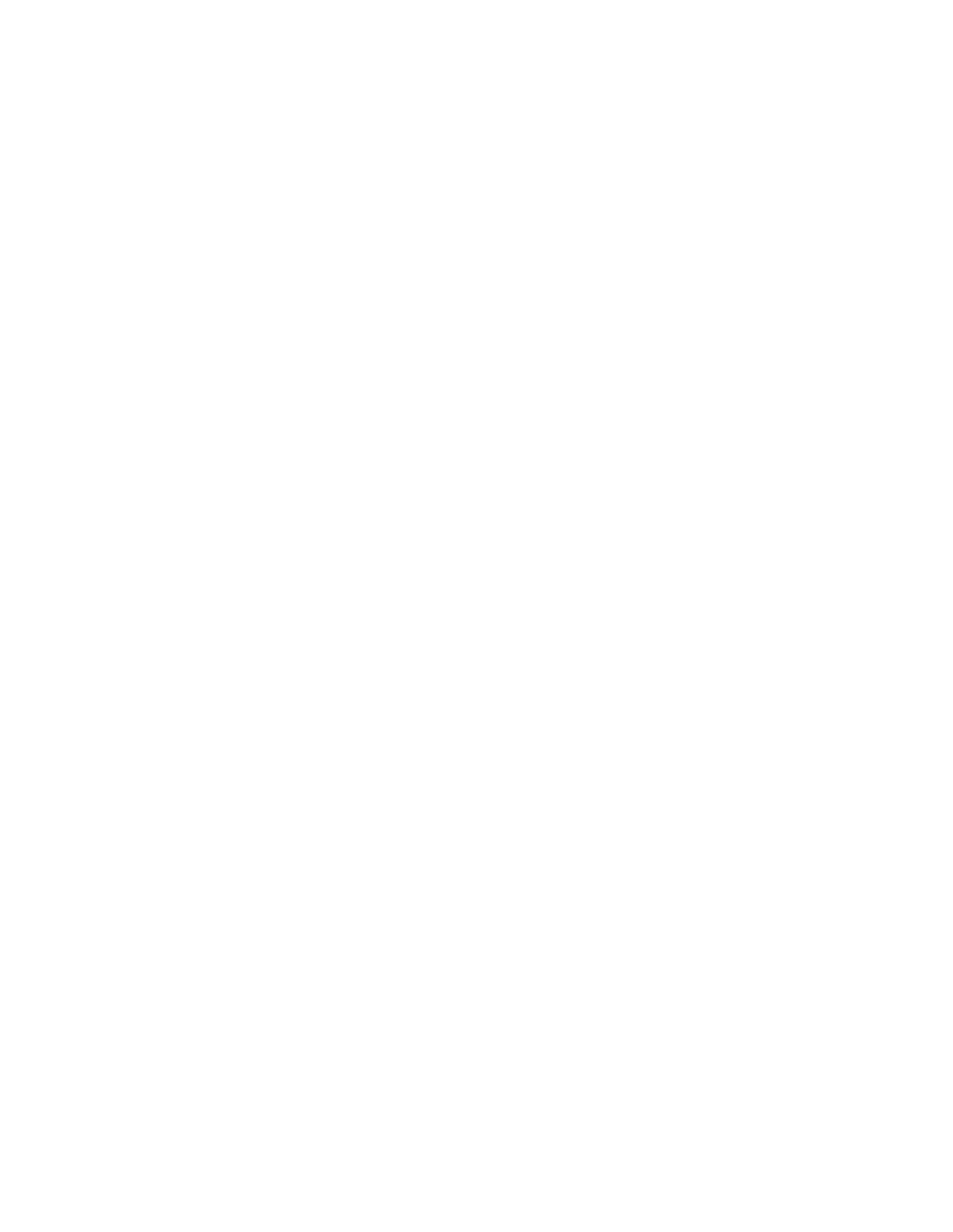# **Section IX - Special Conditions of Contract**

The following Special Conditions of Contract (SCC) shall supplement and / or amend the General Conditions of Contract (GCC). Whenever there is a conflict, the provisions herein shall prevail over those in the GCC*.*

*[The Purchaser shall select insert the appropriate wording using the samples below or other acceptable wording, and delete the text in italics]*

| <b>GCC 1.1(i)</b> | The Purchaser's Country is: <b>Jamaica</b>                                                                                                                                                                                                                |  |  |
|-------------------|-----------------------------------------------------------------------------------------------------------------------------------------------------------------------------------------------------------------------------------------------------------|--|--|
| GCC 1.1(j)        | The Purchaser is: Ministry of Finance and the Public Service                                                                                                                                                                                              |  |  |
| GCC 1.1(0)        | The Project Site(s)/Final Destination(s) is/are: <b>Bureau of Standards</b><br>Jamaica Ltd.                                                                                                                                                               |  |  |
| GCC 4.2(a)        | The meaning of the trade terms shall be as prescribed by Incoterms. If the<br>meaning of any trade term and the rights and obligations of the parties<br>thereunder shall not be as prescribed by Incoterms, they shall be as<br>prescribed by: Incoterms |  |  |
| GCC 4.2(b)        | The version edition of Incoterms shall be 2010                                                                                                                                                                                                            |  |  |
| <b>GCC 5.1</b>    | The language shall be: English language                                                                                                                                                                                                                   |  |  |
| <b>GCC 8.1</b>    | For <b>notices</b> , the Purchaser's address shall be:                                                                                                                                                                                                    |  |  |
|                   | Attention: 3 <sup>rd</sup> Floor, Ministry of Finance and Public Service, 30<br><b>National Heroes Circle, G Block, East Wing Street Address</b>                                                                                                          |  |  |
|                   | <b>City: Kingston</b>                                                                                                                                                                                                                                     |  |  |
|                   | ZIP Code: not applicable, Country: Jamaica                                                                                                                                                                                                                |  |  |
|                   | Telephone: 876 922-8600 extn 5474                                                                                                                                                                                                                         |  |  |
|                   | Facsimile number: 876 932-5977                                                                                                                                                                                                                            |  |  |
|                   | Electronic mail address: spstp@mof.gov.jm                                                                                                                                                                                                                 |  |  |
| GCC 9.1           | The governing law shall be the law of: Jamaica                                                                                                                                                                                                            |  |  |
| <b>GCC 10.2</b>   | The rules of procedure for arbitration proceedings pursuant to GCC<br>Clause 10.2 shall be as follows:                                                                                                                                                    |  |  |
|                   | "Clause $10.2$ (a) shall be retained in the case of a Contract<br>with a foreign Supplier and clause $10.2$ (b) shall be retained in<br>the case of a Contract with a national of the Purchaser's                                                         |  |  |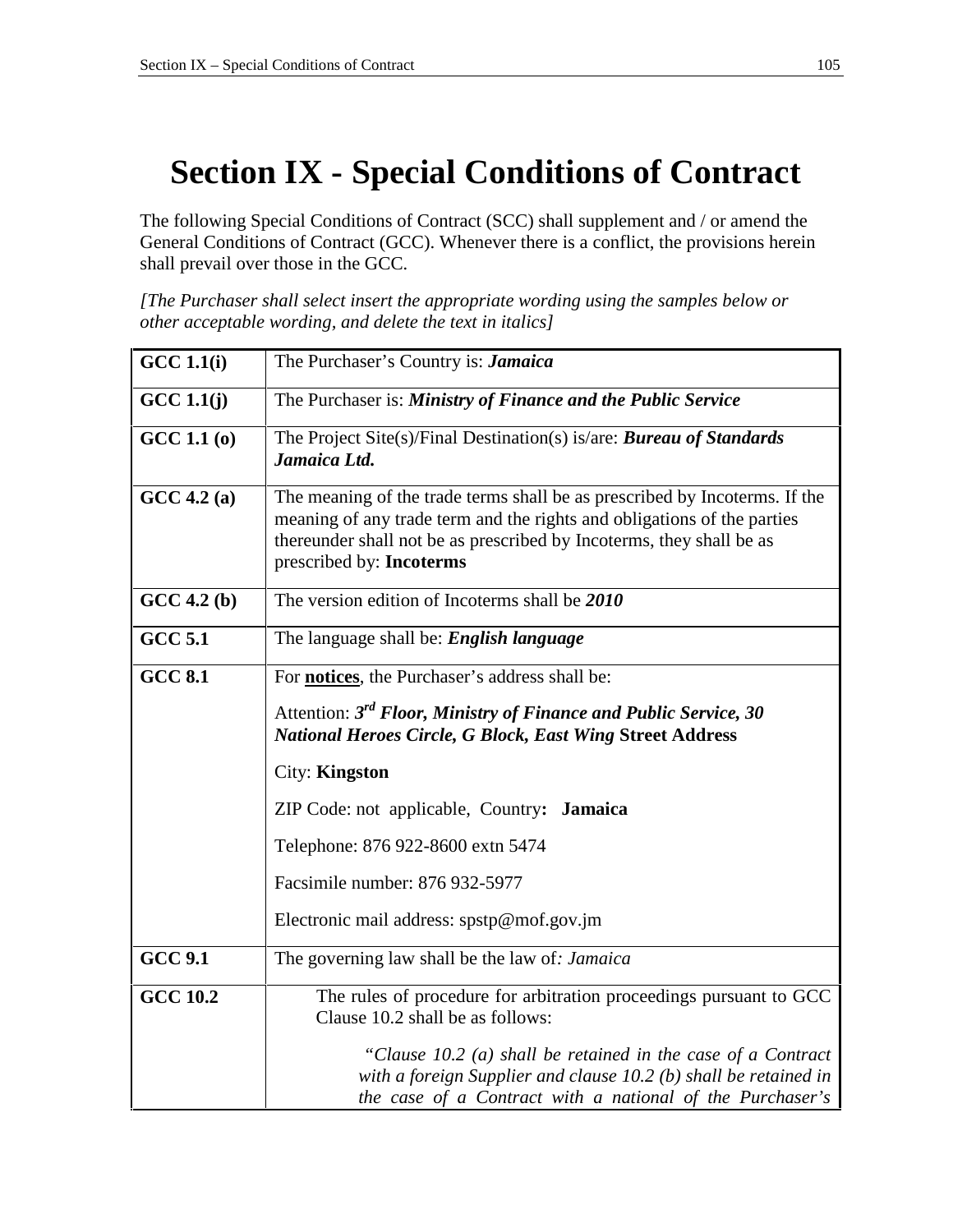#### *Country."]*

#### *(a) Contract with foreign Supplier:*

*[For contracts entered into with foreign suppliers, International commercial arbitration may have practical advantages over other dispute settlement methods. The World Bank should not be named as arbitrator, nor should it be asked to name an arbitrator. Among the rules to govern the arbitration proceedings, the Purchaser may wish to consider the United Nations Commission on International Trade Law (UNCITRAL) Arbitration Rules of 1976, the Rules of Conciliation and Arbitration of the International Chamber of Commerce (ICC), the Rules of the London Court of International Arbitration or the Rules of Arbitration Institute of the Stockholm Chamber of Commerce.]*

### *If the Purchaser chooses the UNCITRAL Arbitration Rules, the following sample clause should be inserted:*

GCC 10.2 (a)—Any dispute, controversy or claim arising out of or relating to this Contract, or breach, termination or invalidity thereof, shall be settled by arbitration in accordance with the UNCITRAL Arbitration Rules as at present in force.

### *If the Purchaser chooses the Rules of ICC, the following sample clause should be inserted:*

GCC 10.2 (a)—All disputes arising in connection with the present Contract shall be finally settled under the Rules of Conciliation and Arbitration of the International Chamber of Commerce by one or more arbitrators appointed in accordance with said Rules.

*If the Purchaser chooses the Rules of Arbitration Institute of Stockholm Chamber of Commerce, the following sample clause should be inserted:*

GCC 10.2 (a)—Any dispute, controversy or claim arising out of or in connection with this Contract, or the breach termination or invalidity thereof, shall be settled by arbitration in accordance with the Rules of the Arbitration Institute of the Stockholm Chamber of Commerce.

*If the Purchaser chooses the Rules of the London Court of International Arbitration, the following clause should be inserted:*

GCC 10.2 (a)—Any dispute arising out of or in connection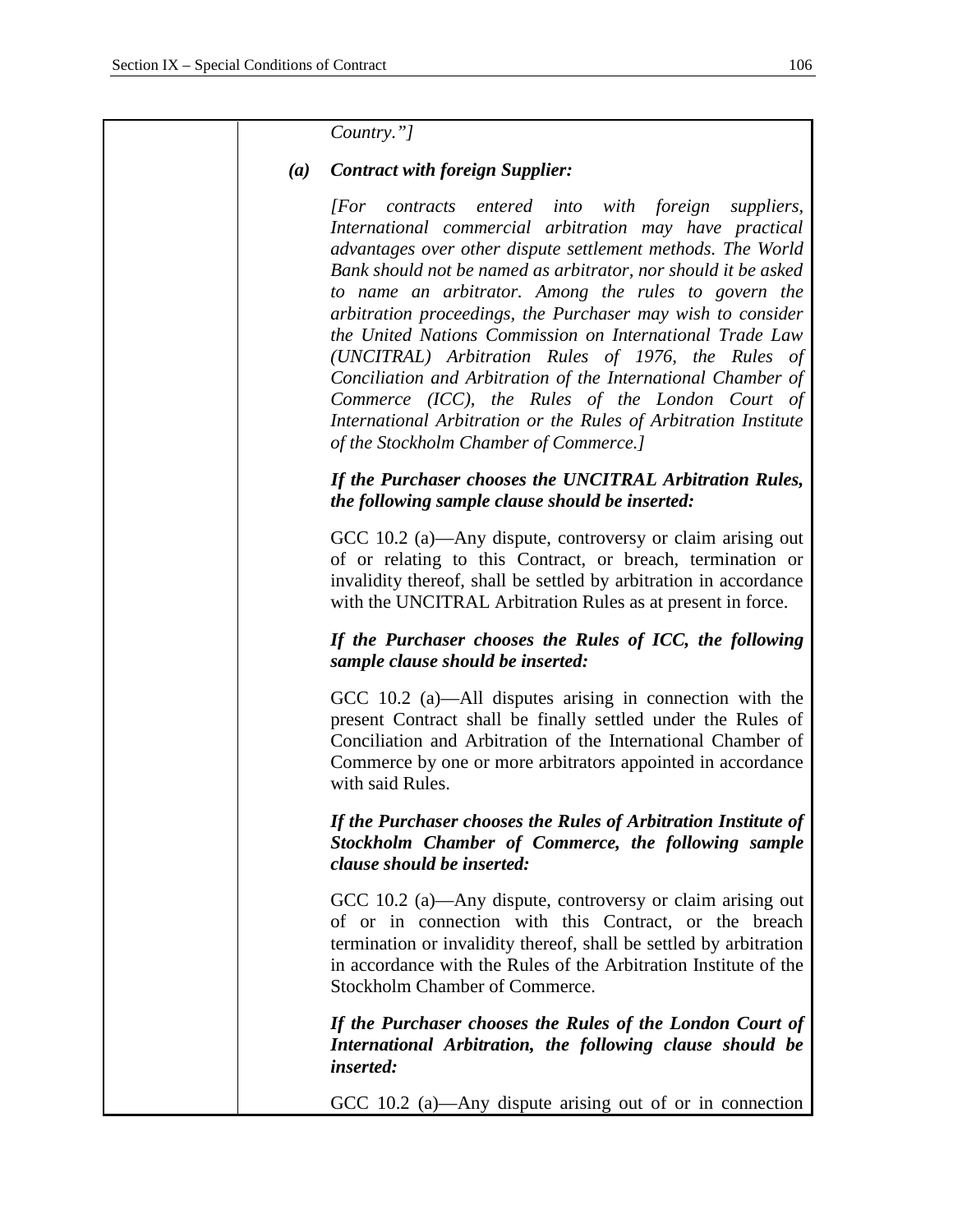|                 | with this Contract, including any question regarding its<br>existence, validity or termination shall be referred to and<br>finally resolved by arbitration under the Rules of the London<br>Court of International Arbitration, which rules are deemed to<br>be incorporated by reference to this clause.                                                     |
|-----------------|---------------------------------------------------------------------------------------------------------------------------------------------------------------------------------------------------------------------------------------------------------------------------------------------------------------------------------------------------------------|
|                 | (b)<br><b>Contracts with Supplier national of the Purchaser's Country:</b>                                                                                                                                                                                                                                                                                    |
|                 | In the case of a dispute between the Purchaser and a Supplier<br>who is a national of the Purchaser's Country, the dispute shall<br>be referred to adjudication or arbitration in accordance with the<br>laws of the Purchaser's Country.                                                                                                                     |
| <b>GCC 13.1</b> | Details of Shipping and other Documents to be furnished by the Supplier<br>are an airway bill, insurance certificate, Manufacturer's or Supplier's<br>warranty certificate, inspection certificate issued by nominated<br>inspection agency.                                                                                                                  |
|                 | The above documents shall be received by the Purchaser before<br>arrival of the Goods and, if not received, the Supplier will be<br>responsible for any consequent expenses.                                                                                                                                                                                  |
| <b>GCC 15.1</b> | The prices charged for the Goods supplied and the related Services<br>performed "shall not," be adjustable.                                                                                                                                                                                                                                                   |
| <b>GCC 16.1</b> | <b>Sample provision</b>                                                                                                                                                                                                                                                                                                                                       |
|                 | GCC 16.1—The method and conditions of payment to be made to the<br>Supplier under this Contract shall be as follows:                                                                                                                                                                                                                                          |
|                 | <b>Payment for Goods supplied from abroad:</b>                                                                                                                                                                                                                                                                                                                |
|                 | Payment of foreign currency portion shall be made in [insert currency of the<br>Contract Price] in the following manner:                                                                                                                                                                                                                                      |
|                 | (i)<br><b>Advance Payment:</b> Ten (10) percent of the Contract Price shall be<br>paid within thirty (30) days of signing of the Contract, and upon<br>submission of claim and a bank guarantee for equivalent amount<br>valid until the Goods are delivered and in the form provided in the<br>bidding document or another form acceptable to the Purchaser. |
|                 | <b>On Shipment:</b> Eighty (80) percent of the Contract Price of the<br>(ii)<br>Goods shipped shall be paid through irrevocable confirmed letter of<br>credit opened in favor of the Supplier in a bank in its country, upon<br>submission of documents specified in GCC Clause 13.                                                                           |
|                 | <b>On Acceptance:</b> Ten (10) percent of the Contract Price of Goods<br>(iii)<br>received shall be paid within thirty (30) days of receipt of the Goods<br>upon submission of claim supported by the acceptance certificate                                                                                                                                  |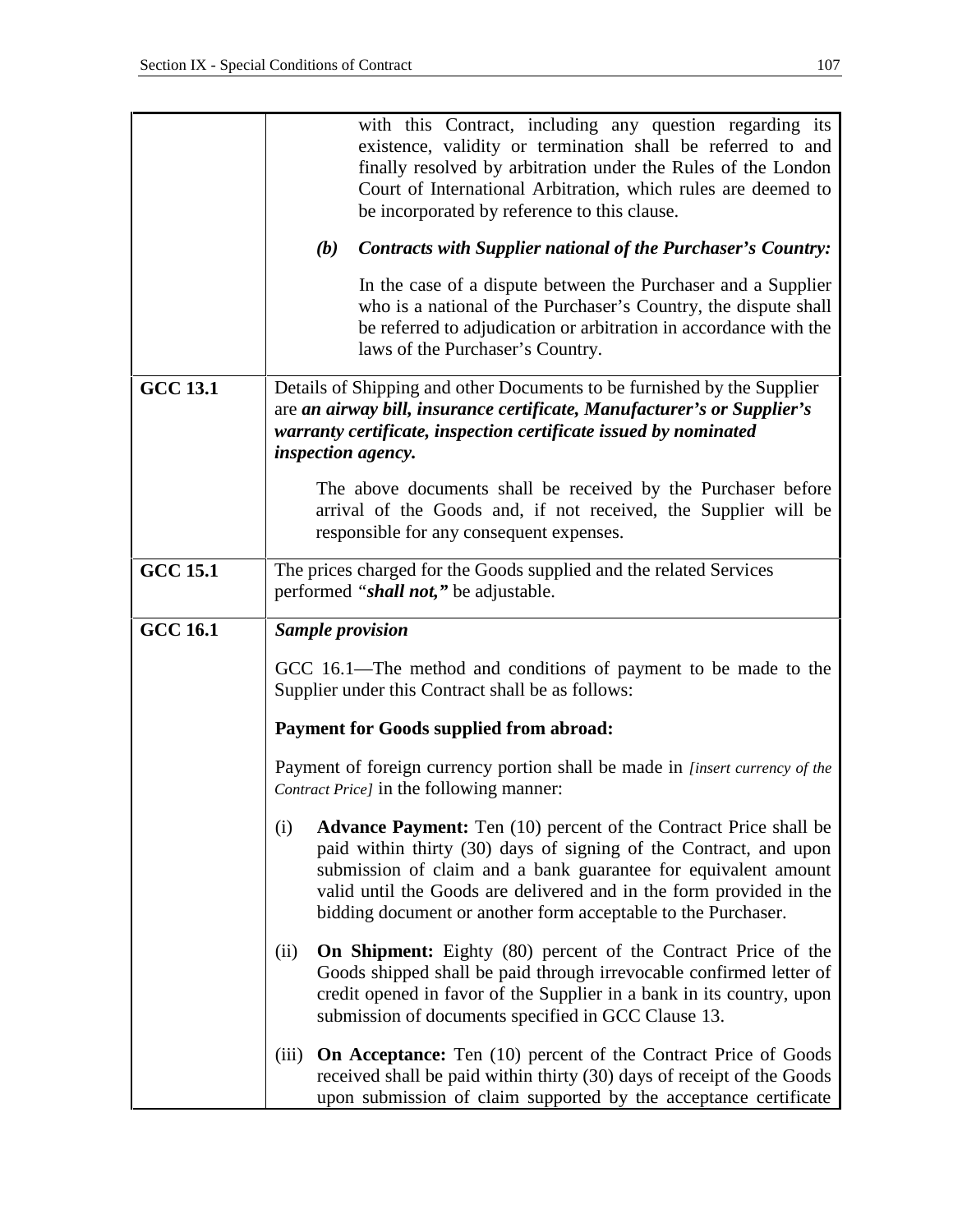|                 | issued by the Purchaser.                                                                                                                                                                                                                                                                                                 |  |  |  |  |
|-----------------|--------------------------------------------------------------------------------------------------------------------------------------------------------------------------------------------------------------------------------------------------------------------------------------------------------------------------|--|--|--|--|
|                 | Payment of local currency portion shall be made in<br>[currency] within thirty (30) days of presentation of claim supported by a<br>certificate from the Purchaser declaring that the Goods have been<br>delivered and that all other contracted Services have been performed.                                           |  |  |  |  |
|                 | Payment for Goods and Services supplied from within the<br><b>Purchaser's Country:</b>                                                                                                                                                                                                                                   |  |  |  |  |
|                 | Payment for Goods and Services supplied from within the Purchaser's<br>Country shall be made in ______ [currency], as follows:                                                                                                                                                                                           |  |  |  |  |
|                 | <b>Advance Payment:</b> Ten (10) percent of the Contract Price shall be<br>(i)<br>paid within thirty (30) days of signing of the Contract against a<br>simple receipt and a bank guarantee for the equivalent amount and<br>in the form provided in the bidding document or another form<br>acceptable to the Purchaser. |  |  |  |  |
|                 | <b>On Delivery:</b> Eighty (80) percent of the Contract Price shall be paid<br>(ii)<br>on receipt of the Goods and upon submission of the documents<br>specified in GCC Clause 13.                                                                                                                                       |  |  |  |  |
|                 | <b>On Acceptance:</b> The remaining ten (10) percent of the Contract<br>(iii)<br>Price shall be paid to the Supplier within thirty (30) days after the<br>date of the acceptance certificate for the respective delivery issued<br>by the Purchaser.                                                                     |  |  |  |  |
| <b>GCC 16.5</b> | The payment-delay period after which the Purchaser shall pay interest to<br>the supplier shall be <i>Not Applicable</i> .                                                                                                                                                                                                |  |  |  |  |
|                 | The interest rate that shall be applied is <i>Not Applicable</i>                                                                                                                                                                                                                                                         |  |  |  |  |
| <b>GCC 18.1</b> | A Performance Security "shall" be required for contracts valued<br>US\$150,000 and above.                                                                                                                                                                                                                                |  |  |  |  |
|                 | The amount of the Performance Security shall be 10 % of the contract<br>price.                                                                                                                                                                                                                                           |  |  |  |  |
| <b>GCC 18.3</b> | If required, the Performance Security shall be in the form of: $a$<br><b>Performance Bond</b>                                                                                                                                                                                                                            |  |  |  |  |
|                 | If required, the Performance security shall be denominated in the<br>currencies of payment of the Contract, in accordance with their portions<br>of the Contract Price                                                                                                                                                   |  |  |  |  |
| <b>GCC 18.4</b> | Discharge of the Performance Security shall take place in accordance<br>with sub clause GCC 18.4                                                                                                                                                                                                                         |  |  |  |  |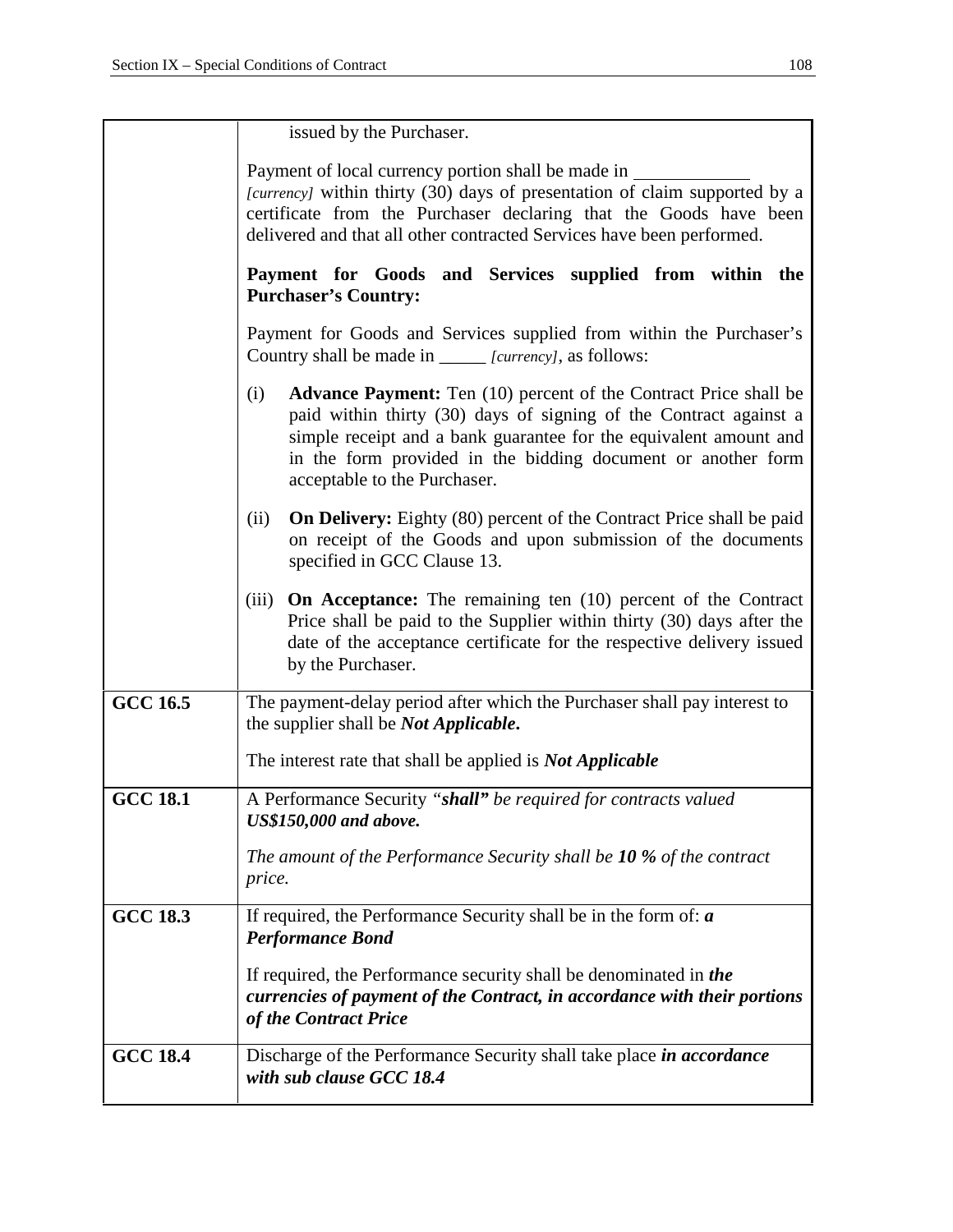| <b>IIIIIII</b>  | The packing, marking and documentation within and outside the packages<br>shall be: in accordance with the nature of the goods and international<br>best practice.                                                                                                                                                                                                                                                               |
|-----------------|----------------------------------------------------------------------------------------------------------------------------------------------------------------------------------------------------------------------------------------------------------------------------------------------------------------------------------------------------------------------------------------------------------------------------------|
| <b>GCC 24.1</b> | The insurance coverage shall be as specified in the Incoterms                                                                                                                                                                                                                                                                                                                                                                    |
| GCC 25.1.       | Responsibility for transportation of the Goods shall be                                                                                                                                                                                                                                                                                                                                                                          |
|                 | The Supplier is required under the Contract to transport the Goods to a<br>specified place of final destination within the Purchaser's Country,<br>defined as the Project Site, transport to such place of destination in the<br>Purchaser's Country, including insurance and storage, as shall be<br>specified in the Contract, shall be arranged by the Supplier, and related<br>costs shall be included in the Contract Price |
| <b>GCC 25.2</b> | Incidental services to be provided are:                                                                                                                                                                                                                                                                                                                                                                                          |
|                 | a) performance or supervision of on-site assembly and/or start up of the<br>supplied Goods;<br>(b) furnishing of tools required for assembly and/or maintenance of the<br>supplied Goods;<br>(c) furnishing of a detailed operations and maintenance manual for each<br>appropriate unit of the supplied Goods;                                                                                                                  |
|                 | (d) training of the Purchaser's personnel, at the Supplier's plant and/or<br>on-site, in assembly, start-up, operation, maintenance, and/or repair of the<br>supplied Goods where applicable                                                                                                                                                                                                                                     |
|                 | The price quoted in the bid price or agreed with the selected Supplier<br>shall be included in the Contract Price.                                                                                                                                                                                                                                                                                                               |
| <b>GCC 26.1</b> | The inspections and tests shall be: <i>performed by the BSJ</i> .                                                                                                                                                                                                                                                                                                                                                                |
| <b>GCC 26.2</b> | The Inspections and tests shall be conducted at: the BSJ.                                                                                                                                                                                                                                                                                                                                                                        |
| GCC 27.1        | The liquidated damage shall be:0.05% per week                                                                                                                                                                                                                                                                                                                                                                                    |
| GCC 27.1        | The maximum amount of liquidated damages shall be: 10%                                                                                                                                                                                                                                                                                                                                                                           |
| <b>GCC 28.3</b> | The period of validity of the Warranty $-5$ year manufacturers' warranty<br>to cover parts and labour for both the truck and the lifting crane.                                                                                                                                                                                                                                                                                  |
|                 | For purposes of the Warranty, the place(s) of final destination(s) shall be:                                                                                                                                                                                                                                                                                                                                                     |
|                 | The Bureau of Standards Jamaica, 6 Winchester Avenue, Kingston 6.                                                                                                                                                                                                                                                                                                                                                                |
|                 | <b>Sample provision</b>                                                                                                                                                                                                                                                                                                                                                                                                          |
|                 | GCC 28.3—In partial modification of the provisions, the warranty<br>period shall be ______ hours of operation or ______ months from date<br>of acceptance of the Goods or (_____) months from the date of                                                                                                                                                                                                                        |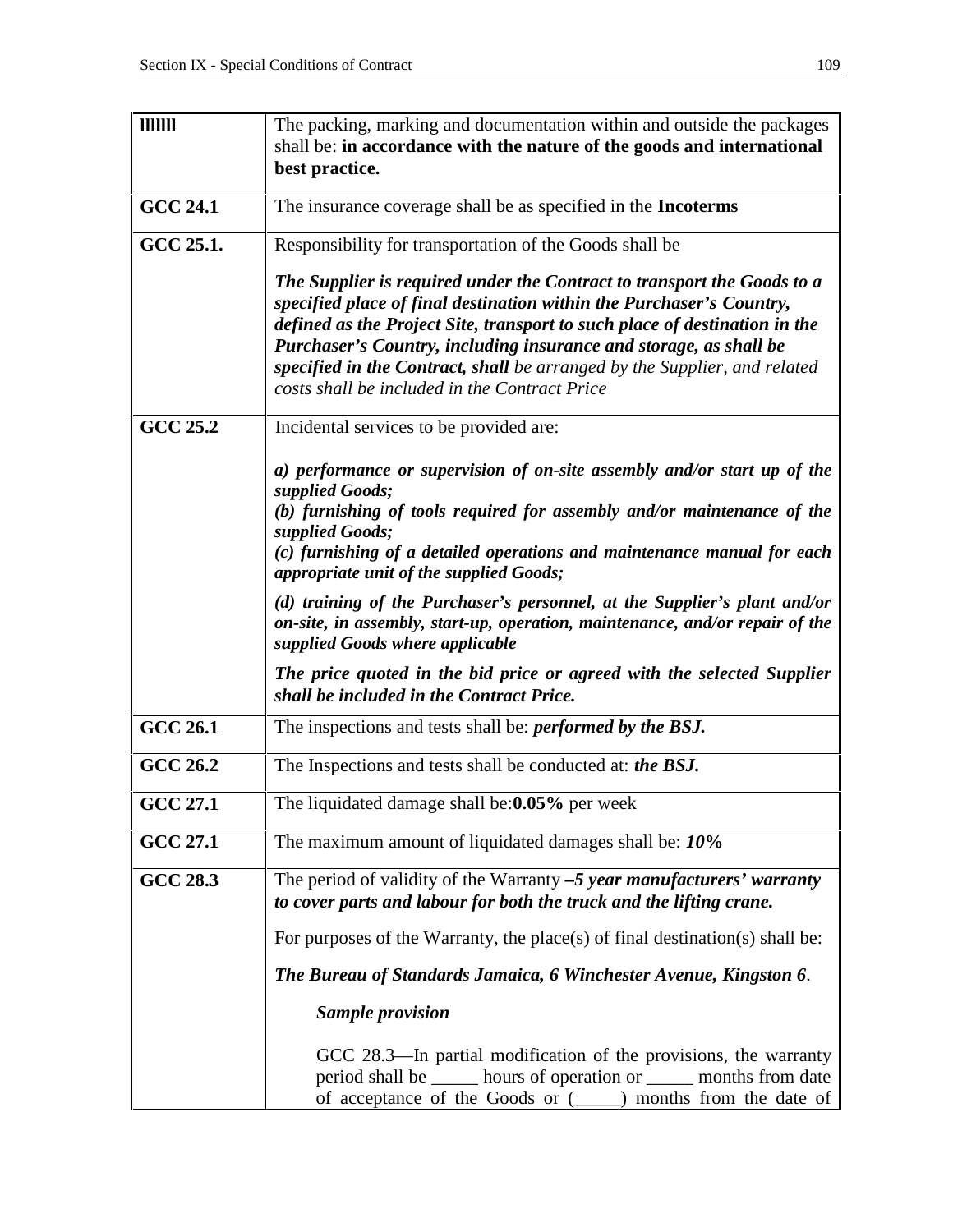|                              | shipment, whichever occurs earlier. The Supplier shall, in addition,<br>comply with the performance and/or consumption guarantees<br>specified under the Contract. If, for reasons attributable to the<br>Supplier, these guarantees are not attained in whole or in part, the<br>Supplier shall, at its discretion, either: |  |
|------------------------------|------------------------------------------------------------------------------------------------------------------------------------------------------------------------------------------------------------------------------------------------------------------------------------------------------------------------------|--|
|                              | make such changes, modifications, and/or additions to the<br>(a)<br>Goods or any part thereof as may be necessary in order to<br>attain the contractual guarantees specified in the Contract at its<br>own cost and expense and to carry out further performance<br>tests in accordance with GCC 26.7,                       |  |
|                              | <b>or</b>                                                                                                                                                                                                                                                                                                                    |  |
|                              | pay liquidated damages to the Purchaser with respect to the<br>(b)<br>failure to meet the contractual guarantees. The rate of these<br>liquidated damages shall be (                                                                                                                                                         |  |
|                              | [The rate should be higher than the adjustment rate used in the Bid<br>evaluation under BDS $34.6(f)$ ]                                                                                                                                                                                                                      |  |
| GCC 28.5,<br><b>GCC 28.6</b> | The period for repair or replacement shall be: 10 days.                                                                                                                                                                                                                                                                      |  |
| <b>GCC 33.4</b>              | If the value engineering proposal is approved by the Purchaser the<br>amount to be paid to the Supplier shall be 25% of the reduction in the<br>Contract Price.                                                                                                                                                              |  |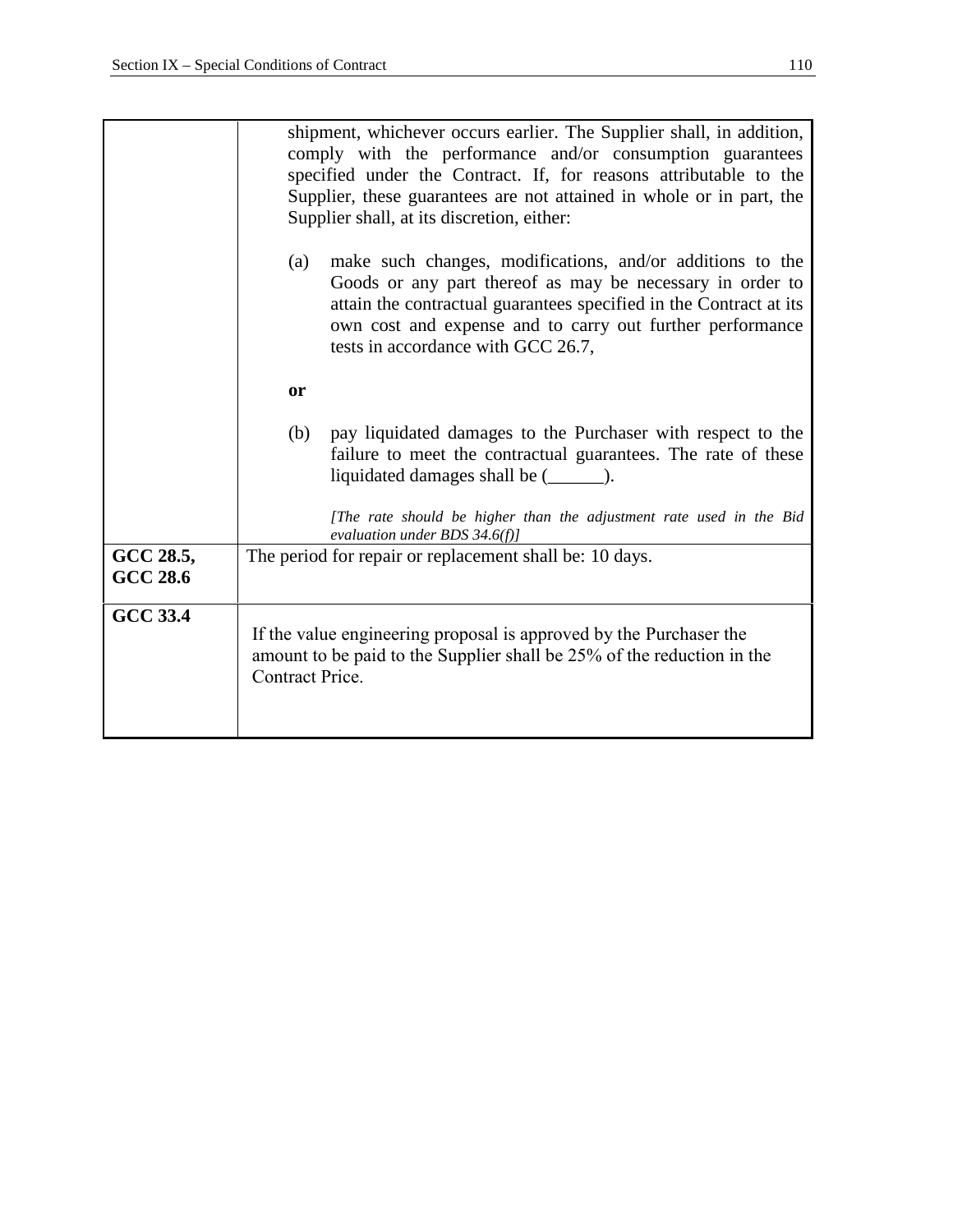### **Attachment: Price Adjustment Formula- NOT APPLICABLE**

If in accordance with GCC 15.1, prices shall be adjustable, the following method shall be used to calculate the price adjustment:

15.1 Prices payable to the Supplier, as stated in the Contract, shall be subject to adjustment during performance of the Contract to reflect changes in the cost of labor and material components in accordance with the formula:

$$
P_1 = P_0 [a + bL_1 + cM_1] - P_0
$$
  

$$
L_0 \t M_0
$$

$$
a+b+c=1
$$

in which:

| $P_1$         | $=$ adjustment amount payable to the Supplier.                                             |
|---------------|--------------------------------------------------------------------------------------------|
| $P_0$         | $=$ Contract Price (base price).                                                           |
| a             | $=$ fixed element representing profits and overheads included in the Contract              |
|               | Price and generally in the range of five $(5)$ to fifteen $(15)$ percent.                  |
| $\mathbf b$   | $=$ estimated percentage of labor component in the Contract Price.                         |
| $\mathbf{C}$  | $=$ estimated percentage of material component in the Contract Price.                      |
| $L_0$ , $L_1$ | $=$ *labor indices applicable to the appropriate industry in the country of                |
|               | origin on the base date and date for adjustment, respectively.                             |
|               | $M_0$ , $M_1$ = *material indices for the major raw material on the base date and date for |
|               | adjustment, respectively, in the country of origin.                                        |
|               |                                                                                            |

The Bidder shall indicate the source of the indices, and the source of exchange rate (if applicable) and the base date indices in its Bid.

The coefficients a, b, and c as specified by the Purchaser are as follows:

a = *[insert value of coefficient]* b = *[insert value of coefficient]* c = *[insert value of coefficient]*

Base date  $=$  thirty (30) days prior to the deadline for submission of the Bids.

Date of adjustment = *[insert number of weeks]* weeks prior to date of shipment (representing the mid-point of the period of manufacture).

The above price adjustment formula shall be invoked by either party subject to the following further conditions:

(a) No price adjustment shall be allowed beyond the original delivery dates. As a rule, no price adjustment shall be allowed for periods of delay for which the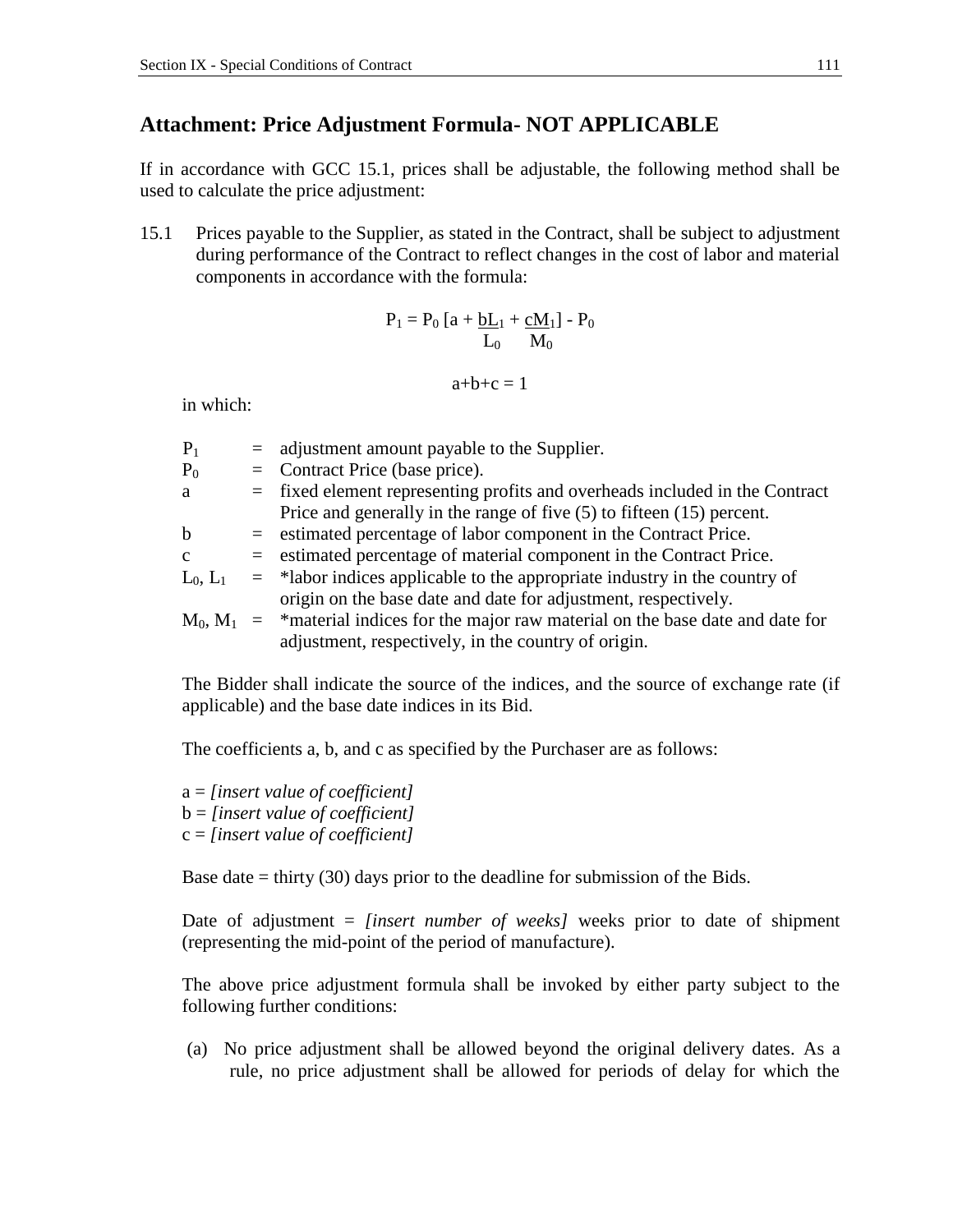Supplier is entirely responsible. The Purchaser will, however, be entitled to any decrease in the prices of the Goods and Services subject to adjustment.

- (b) If the currency in which the Contract Price  $P_0$  is expressed is different from the currency of origin of the labor and material indices, a correction factor will be applied to avoid incorrect adjustments of the Contract Price. The correction factor shall be:  $Z_0 / Z_1$ , where,
	- $Z_0$  = the number of units of currency of the origin of the indices which equal to one unit of the currency of the Contract Price  $P_0$  on the Base date, and
	- $Z_1$  = the number of units of currency of the origin of the indices which equal to one unit of the currency of the Contract Price  $P_0$  on the Date of Adjustment.
- (c) No price adjustment shall be payable on the portion of the Contract Price paid to the Supplier as advance payment.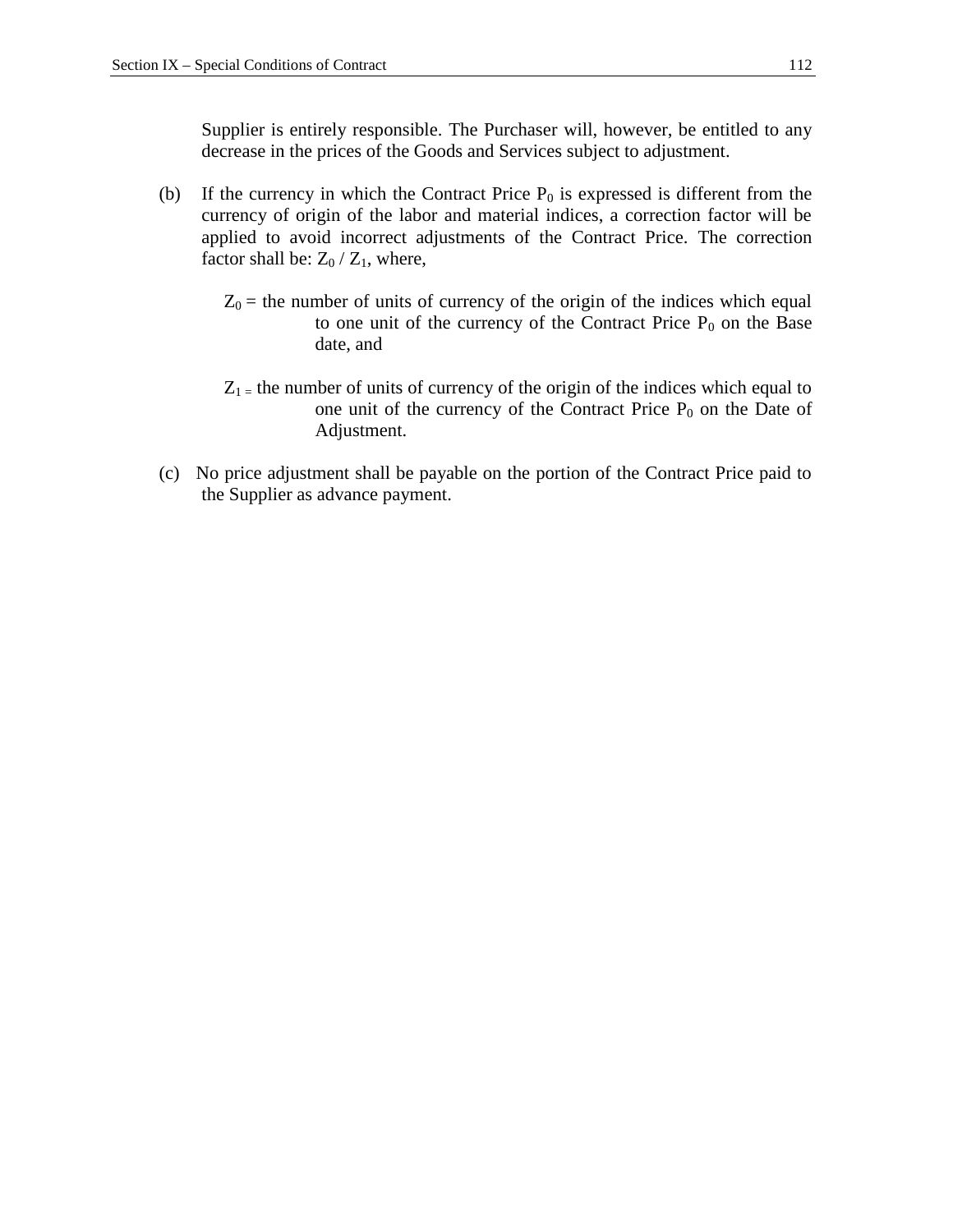# **Section X - Contract Forms**

### **Table of Forms**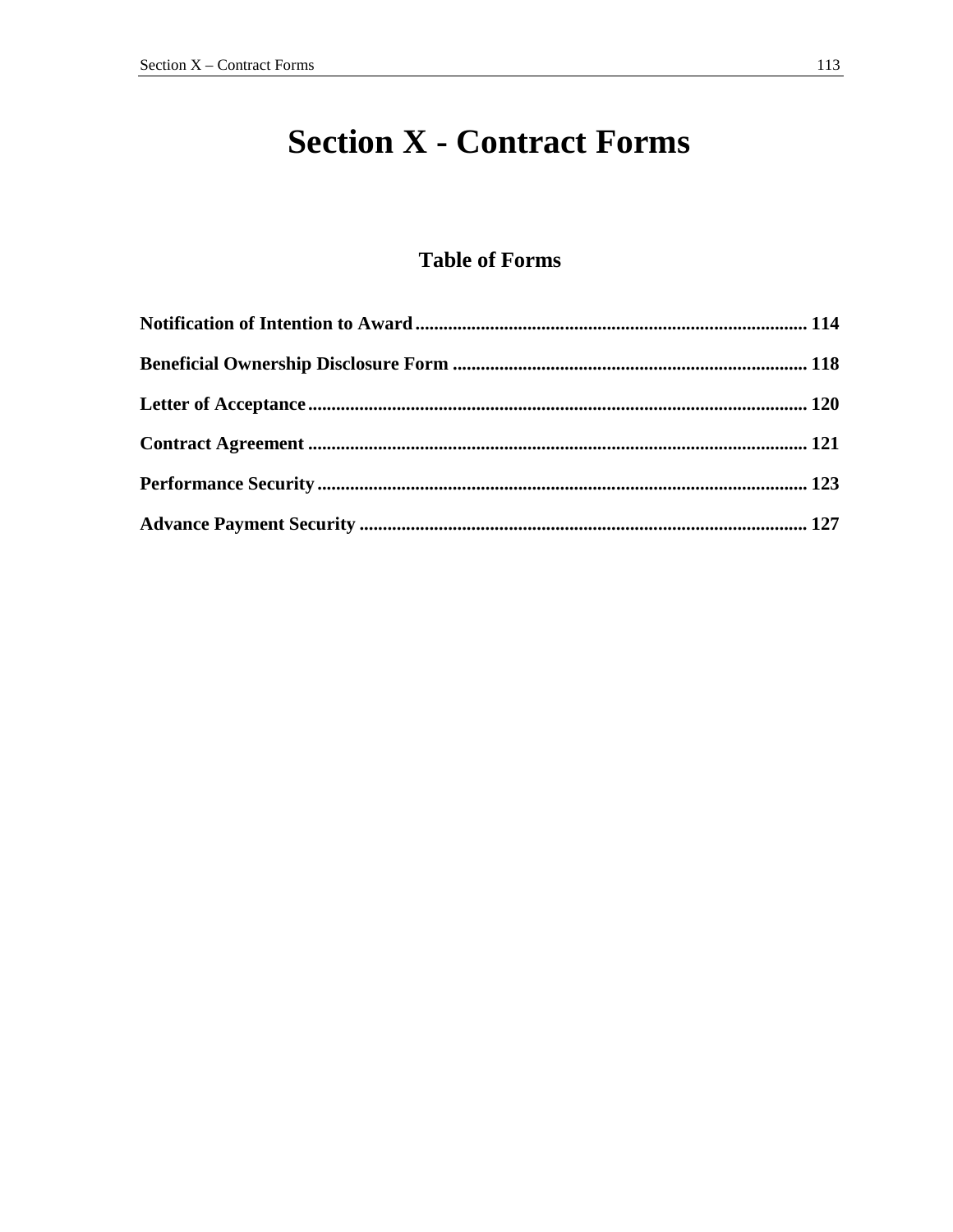## **Notification of Intention to Award**

**[***This Notification of Intention to Award shall be sent to each Bidder that submitted a Bid.***]**

For the attention of Bidder's Authorized Representative Name: *[insert Authorized Representative's name]* Address: *[insert Authorized Representative's Address]* Telephone/Fax numbers: *[insert Authorized Representative's telephone/fax numbers]* Email Address: *[insert Authorized Representative's email address]*

**DATE OF TRANSMISSION**: This Notification is sent by: [*email/fax*] on [*date*] (local time)

# **Notification of Intention to Award**

**Purchaser:** *[insert the name of the Purchaser]* **Project:** *[insert name of project]* **Contract title:** *[insert the name of the contract]* **Country:** *[insert country where RFB is issued]* **Loan No. /Credit No. / Grant No.:** *[insert reference number for loan/credit/grant]* **RFB No:** *[insert RFB reference number from Procurement Plan]*

This Notification of Intention to Award (Notification) notifies you of our decision to award the above contract. The transmission of this Notification begins the Standstill Period. During the Standstill Period you may:

- a) request a debriefing in relation to the evaluation of your Bid, and/or
- b) submit a Procurement-related Complaint in relation to the decision to award the contract.

### **1. The successful Bidder**

| Name:                  | [insert name of successful Bidder]            |
|------------------------|-----------------------------------------------|
| <b>Address:</b>        | [insert address of the successful Bidder]     |
| <b>Contract price:</b> | [insert contract price of the successful Bid] |

**2. Other Bidders** *[INSTRUCTIONS: insert names of all Bidders that submitted a Bid. If the Bid's price was evaluated include the evaluated price as well as the Bid price as read out.]*

| <b>Name of Bidder</b> | <b>Bid price</b> | <b>Evaluated Bid price</b> |  |
|-----------------------|------------------|----------------------------|--|
|                       |                  | (if applicable)            |  |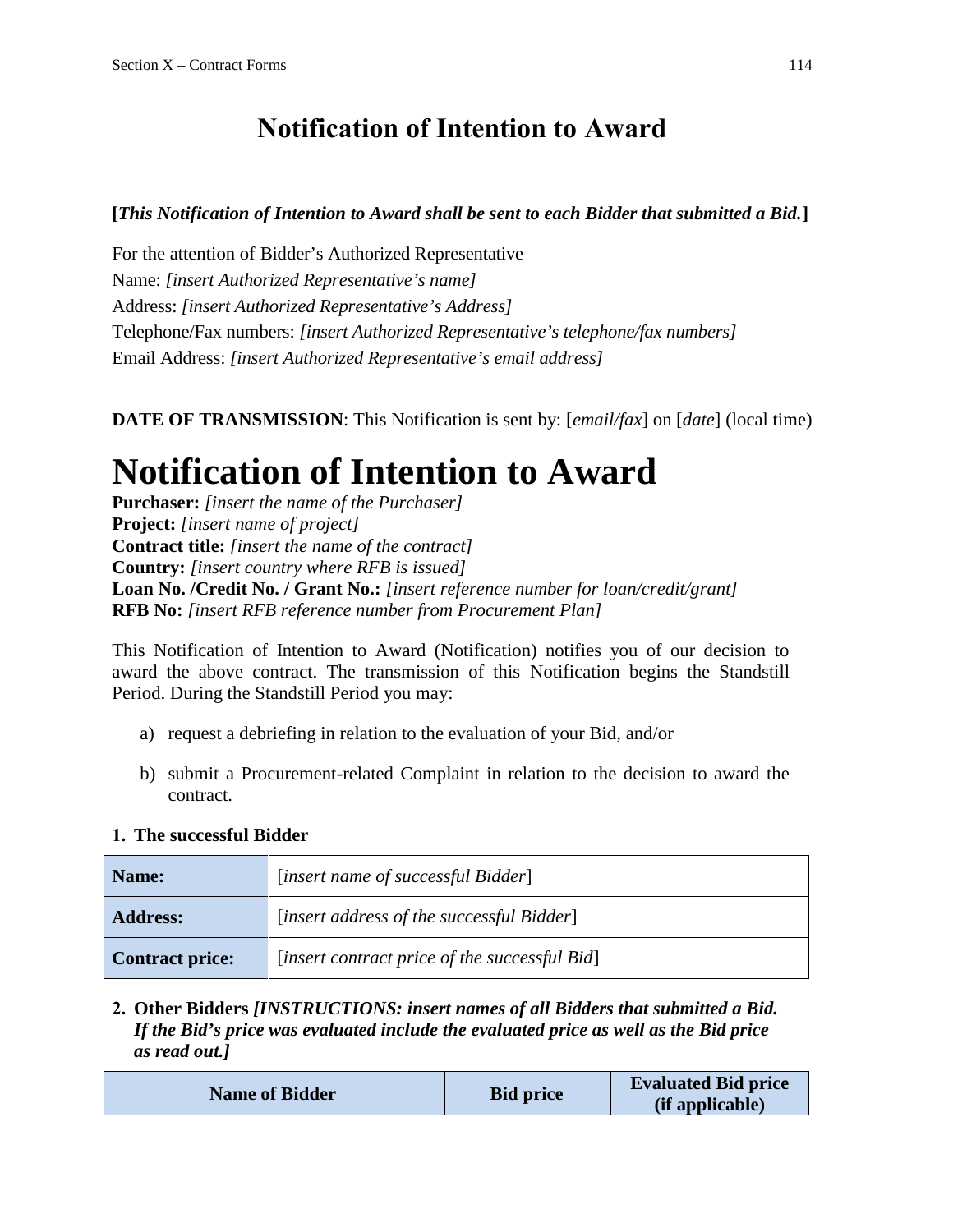| [ <i>insert name</i> ] | [insert Bid price] | [insert evaluated price] |
|------------------------|--------------------|--------------------------|
| [insert name]          | [insert Bid price] | [insert evaluated price] |
| [ <i>insert name</i> ] | [insert Bid price] | [insert evaluated price] |
| [ <i>insert name</i> ] | [insert Bid price] | [insert evaluated price] |
| [insert name]          | [insert Bid price] | [insert evaluated price] |

### **3. Reason/s why your Bid was unsuccessful**

### **4. How to request a debriefing**

**DEADLINE: The deadline to request a debriefing expires at midnight on [***insert date***] (local time).**

You may request a debriefing in relation to the results of the evaluation of your Bid. If you decide to request a debriefing your written request must be made within three (3) Business Days of receipt of this Notification of Intention to Award.

Provide the contract name, reference number, name of the Bidder, contact details; and address the request for debriefing as follows:

**Attention**: [*insert full name of person, if applicable*]

**Title/position**: [*insert title/position*]

**Agency**: [*insert name of Purchaser*]

**Email address**: [*insert email address*]

**Fax number**: [*insert fax number*] *delete if not used*

If your request for a debriefing is received within the 3 Business Days deadline, we will provide the debriefing within five (5) Business Days of receipt of your request. If we are unable to provide the debriefing within this period, the Standstill Period shall be extended by five (5) Business Days after the date that the debriefing is provided. If this happens, we will notify you and confirm the date that the extended Standstill Period will end.

The debriefing may be in writing, by phone, video conference call or in person. We shall promptly advise you in writing how the debriefing will take place and confirm the date and time.

If the deadline to request a debriefing has expired, you may still request a debriefing. In this case, we will provide the debriefing as soon as practicable, and normally no later than fifteen (15) Business Days from the date of publication of the Contract Award Notice.

### **5. How to make a complaint**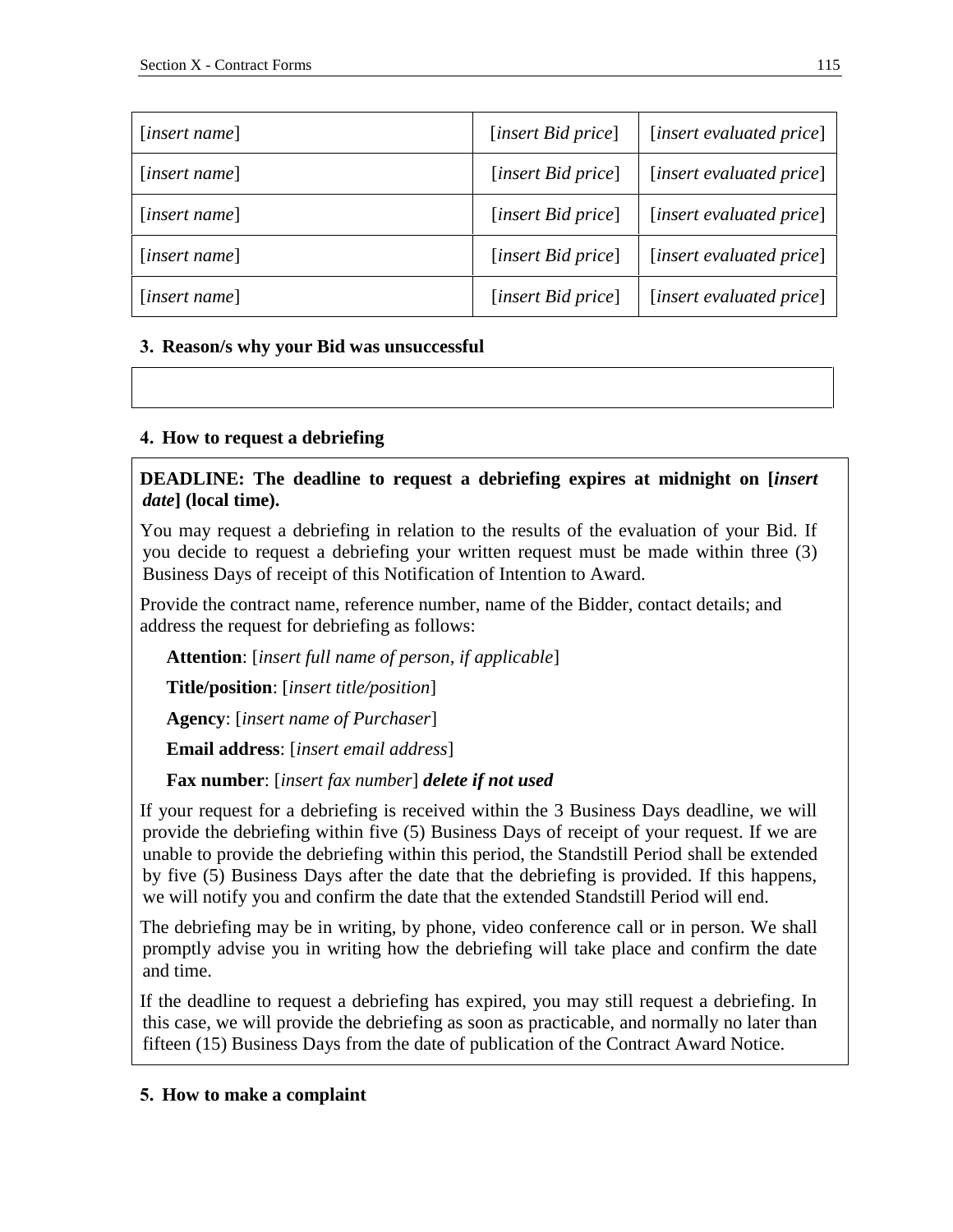### **Period: Procurement-related Complaint challenging the decision to award shall be submitted by midnight, [***insert date***] (local time).**

Provide the contract name, reference number, name of the Bidder, contact details; and address the Procurement-related Complaint as follows:

**Attention**: [*insert full name of person, if applicable*]

**Title/position**: [*insert title/position*]

**Agency**: [*insert name of Purchaser*]

**Email address**: [*insert email address*]

**Fax number**: [*insert fax number*] *delete if not used*

At this point in the procurement process, you may submit a Procurement-related Complaint challenging the decision to award the contract. You do not need to have requested, or received, a debriefing before making this complaint. Your complaint must be submitted within the Standstill Period and received by us before the Standstill Period ends.

Further information:

For more information see the **Procurement Regulations for IPF Borrowers (Procurement**) Regulations)[https://policies.worldbank.org/sites/ppf3/PPFDocuments/Forms/DispPage.as px?docid=4005] (Annex III). You should read these provisions before preparing and submitting your complaint. In addition, the World Bank's Guidance "How to make a Procurement-related Complaint" [http://www.worldbank.org/en/projectsoperations/products-and-services/brief/procurement-new-framework#framework] provides a useful explanation of the process, as well as a sample letter of complaint.

In summary, there are four essential requirements:

- 1. You must be an 'interested party'. In this case, that means a Bidder who submitted a Bid in this bidding process, and is the recipient of a Notification of Intention to Award.
- 2. The complaint can only challenge the decision to award the contract.
- 3. You must submit the complaint within the period stated above.
- 4. You must include, in your complaint, all of the information required by the Procurement Regulations (as described in Annex III).

### **6. Standstill Period**

### **DEADLINE: The Standstill Period is due to end at midnight on [***insert date***] (local time).**

The Standstill Period lasts ten (10) Business Days after the date of transmission of this Notification of Intention to Award.

The Standstill Period may be extended as stated in Section 4 above.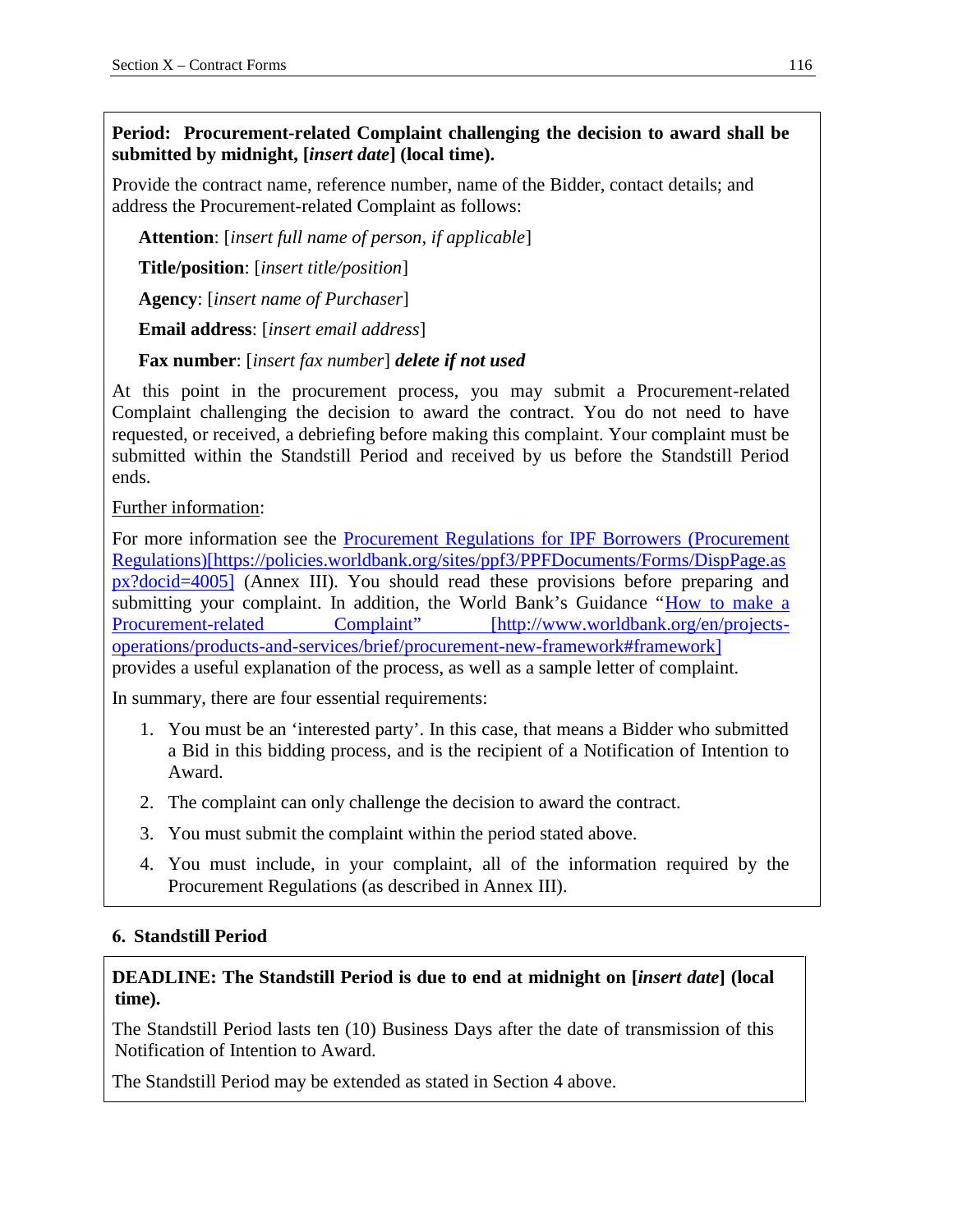If you have any questions regarding this Notification please do not hesitate to contact us.

On behalf of the Purchaser:

| Signature:        | <u> 2000 - Jan Alexander de Amerikaanse kommunister († 20. december - 20. december - 20. december - 20. december - 20. december - 20. december - 20. december - 20. december - 20. december - 20. december - 20. december - 20. </u> |  |
|-------------------|--------------------------------------------------------------------------------------------------------------------------------------------------------------------------------------------------------------------------------------|--|
| Name:             | the control of the control of the control of the control of the control of the control of                                                                                                                                            |  |
|                   |                                                                                                                                                                                                                                      |  |
| <b>Telephone:</b> |                                                                                                                                                                                                                                      |  |
| <b>Email:</b>     |                                                                                                                                                                                                                                      |  |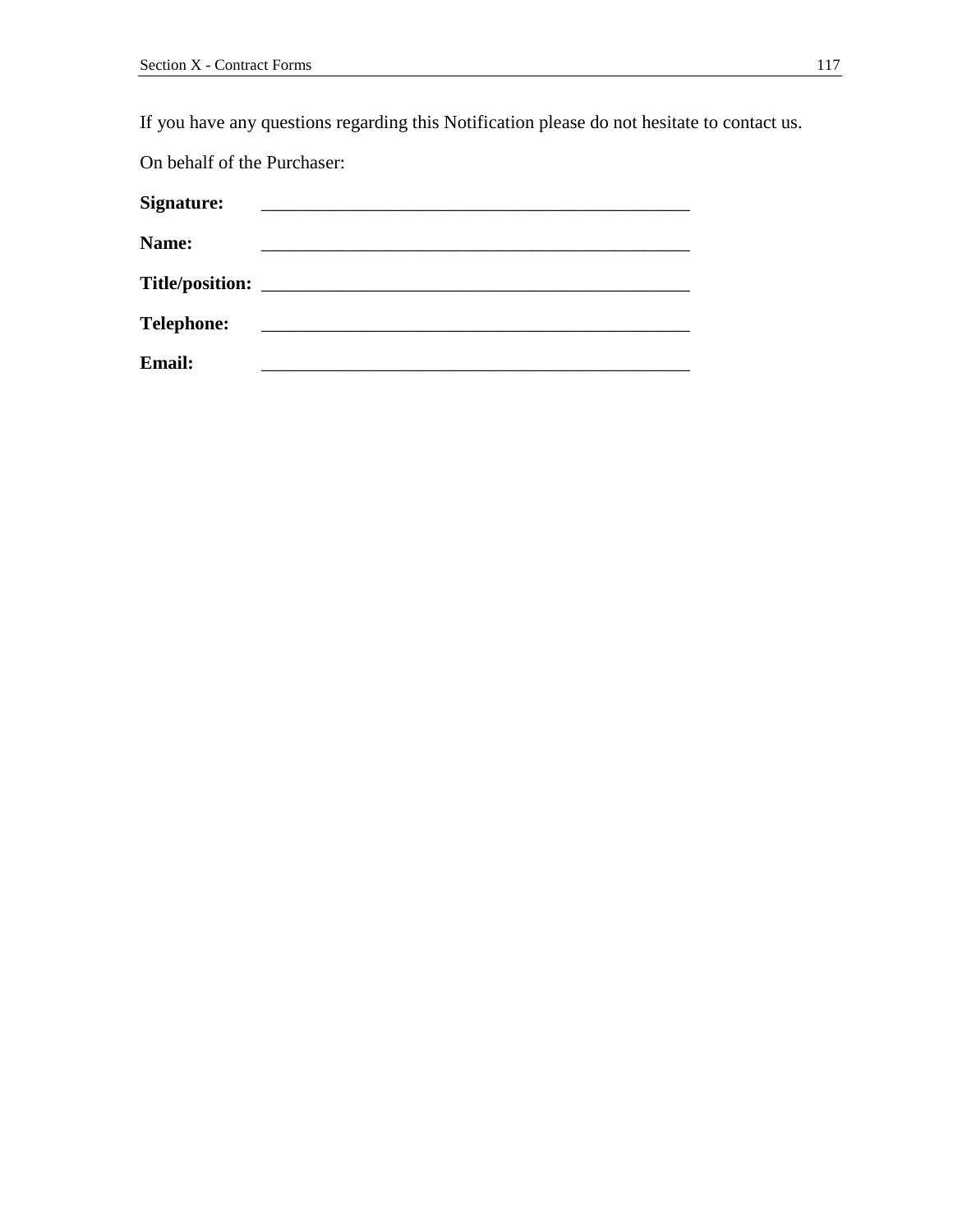## **Beneficial Ownership Disclosure Form**

*INSTRUCTIONS TO BIDDERS: DELETE THIS BOX ONCE YOU HAVE COMPLETED THE FORM*

*This Beneficial Ownership Disclosure Form ("Form") is to be completed by the successful Bidder. In case of joint venture, the Bidder must submit a separate Form for each member. The beneficial ownership information to be submitted in this Form shall be current as of the date of its submission.*

*For the purposes of this Form, a Beneficial Owner of a Bidder is any natural person who ultimately owns or controls the Bidder by meeting one or more of the following conditions:*

- *directly or indirectly holding 25% or more of the shares*
- *directly or indirectly holding 25% or more of the voting rights*
- *directly or indirectly having the right to appoint a majority of the board of directors or equivalent governing body of the Bidder*

**RFB No.:** [*insert number of RFB process*] **Request for Bid No**.: [*insert identification*]

### To: **[***insert complete name of Purchaser***]**

In response to your request in the Letter of Acceptance *dated [insert date of letter of Acceptance]* to furnish additional information on beneficial ownership: *[select one option as applicable and delete the options that are not applicable]*

(i) we hereby provide the following beneficial ownership information.

#### **Details of beneficial ownership**

| Identity of<br><b>Beneficial Owner</b>                                      | Directly or indirectly<br>holding 25% or more<br>of the shares<br>(Yes / No) | Directly or<br>indirectly holding<br>25 % or more of<br>the Voting Rights<br>(Yes / No) | Directly or indirectly<br>having the right to<br>appoint a majority of<br>the board of the<br>directors or an<br>equivalent governing<br>body of the Bidder<br>(Yes / No) |
|-----------------------------------------------------------------------------|------------------------------------------------------------------------------|-----------------------------------------------------------------------------------------|---------------------------------------------------------------------------------------------------------------------------------------------------------------------------|
| <i>linclude full name</i><br>(last, middle, first),<br>nationality, country |                                                                              |                                                                                         |                                                                                                                                                                           |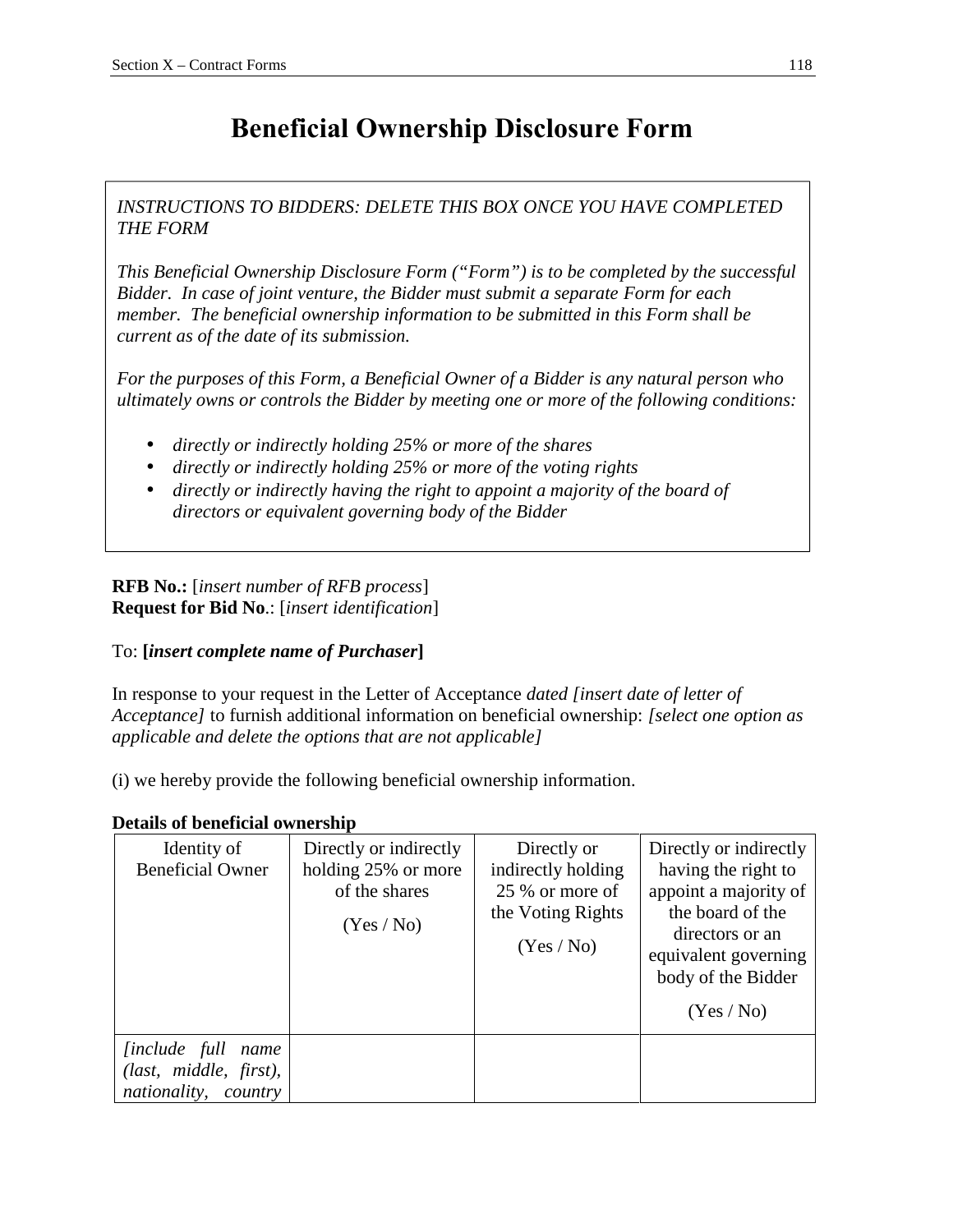| $\sim$ $\sim$ $\sim$<br>$\sim$<br>$\overline{\phantom{a}}$ |  |  |
|------------------------------------------------------------|--|--|

#### *OR*

(ii) *We declare that there is no Beneficial Owner meeting one or more of the following conditions:*

- directly or indirectly holding 25% or more of the shares
- directly or indirectly holding 25% or more of the voting rights
- directly or indirectly having the right to appoint a majority of the board of directors or equivalent governing body of the Bidder

#### **OR**

*(iii) We declare that we are unable to identify any Beneficial Owner meeting one or more of the following conditions. [If this option is selected, the Bidder shall provide explanation on why it is unable to identify any Beneficial Owner]*

- directly or indirectly holding 25% or more of the shares
- directly or indirectly holding 25% or more of the voting rights
- directly or indirectly having the right to appoint a majority of the board of directors or equivalent governing body of the Bidder]"

**Name of the Bidder**: \*[*insert complete name of the Bidder*]\_\_\_\_\_\_\_\_\_

**Name of the person duly authorized to sign the Bid on behalf of the Bidder**: \*\*[*insert complete name of person duly authorized to sign the Bid*]\_\_\_\_\_\_\_\_\_\_\_

**Title of the person signing the Bid**: [*insert complete title of the person signing the Bid*]

**Signature of the person named above**: [*insert signature of person whose name and capacity are shown above*]\_\_\_\_\_

**Date signed** [*insert date of signing*] **day of** [*insert month*], [*insert year*]\_\_\_\_\_

\* In the case of the Bid submitted by a Joint Venture specify the name of the Joint Venture as Bidder. In the event that the Bidder is a joint venture, each reference to "Bidder" in the Beneficial Ownership Disclosure Form (including this Introduction thereto) shall be read to refer to the joint venture member. \*\* Person signing the Bid shall have the power of attorney given by the Bidder. The power of attorney shall be

attached with the Bid Schedules.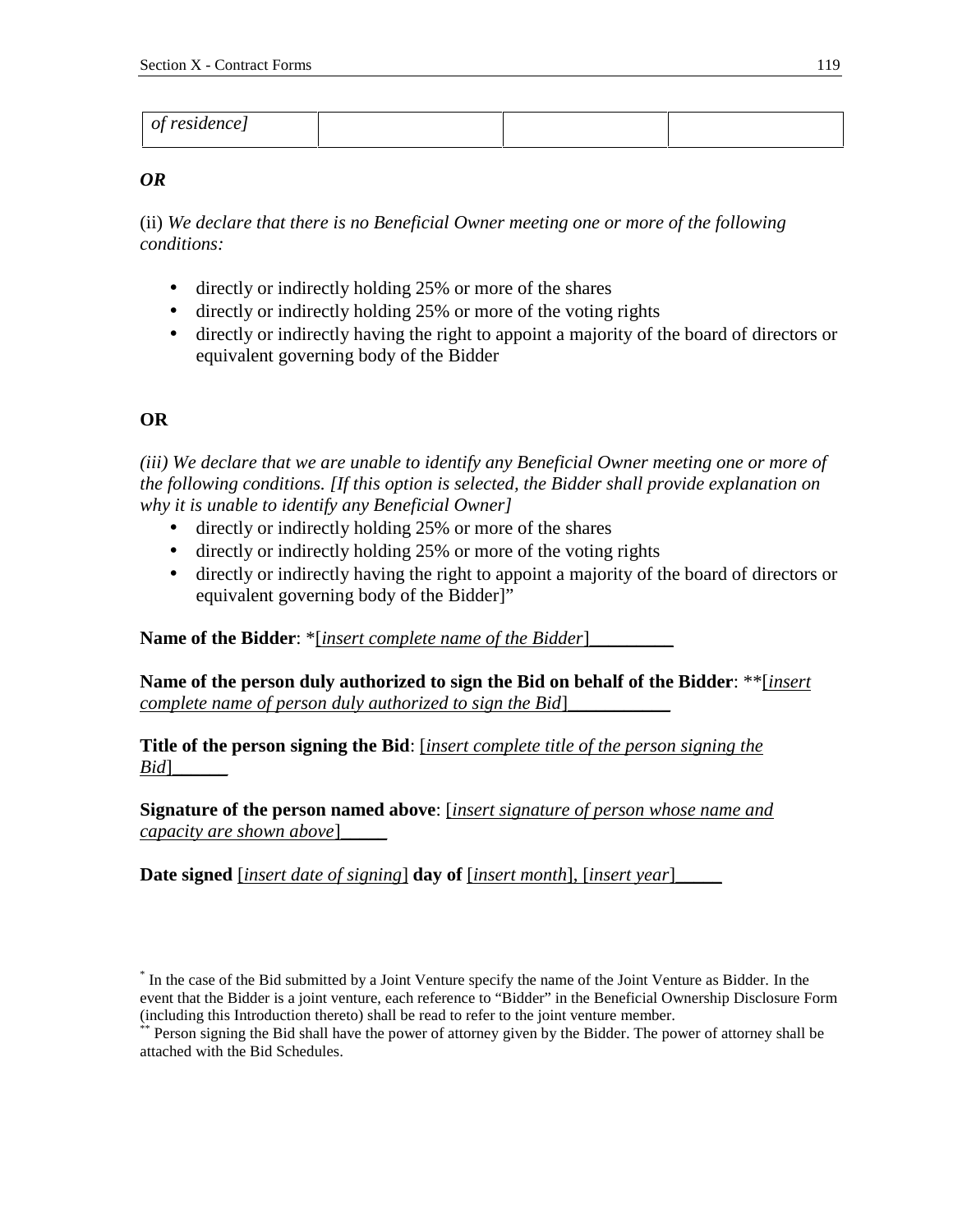### **Letter of Acceptance**

*[use letterhead paper of the Purchaser]*

To: *[name and address of the Supplier]*

Subject: *Notification of Award Contract No.* . . . . . . . . .

This is to notify you that your Bid dated *[insert date]* for execution of the *[insert name of the contract and identification number, as given in the SCC]* for the Accepted Contract Amount of *[insert amount in numbers and words and name of currency]*, as corrected and modified in accordance with the Instructions to Bidders is hereby accepted by our Agency.

You are requested to furnish (i) the Performance Security within 28 days in accordance with the Conditions of Contract, using for that purpose one of the Performance Security Form*s* and (ii) the additional information on beneficial ownership in accordance with BDS ITB 45.1 within eight (8) Business days using the Beneficial Ownership Disclosure Form, included in Section X, - Contract Forms, of the Bidding Document.

| <b>Authorized Signature:</b> |  |
|------------------------------|--|
| Name and Title of Signatory: |  |
| Name of Agency:              |  |

**Attachment: Contract Agreement**

*[date]*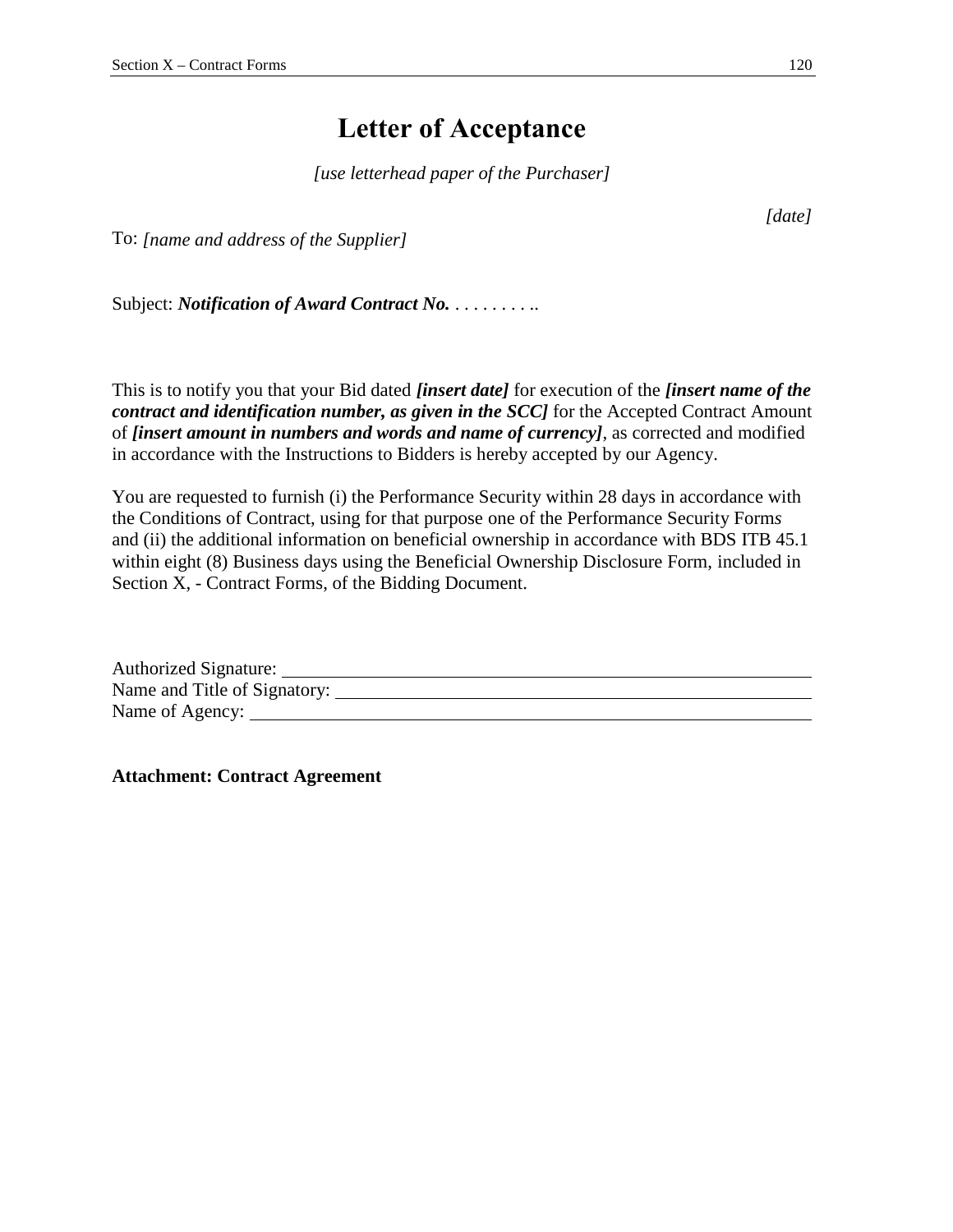### **Contract Agreement**

*[The successful Bidder shall fill in this form in accordance with the instructions indicated]*

#### THIS AGREEMENT made

the *[insert: number]* day of *[insert: month]*, *[insert: year]*.

#### **BETWEEN**

- (1) *Ministry of Finance and The Public Service*/ *the Government of Jamaica* having its principal place of business at *30 National Heroes Circle, Kingston, Jamaica* (hereinafter called "the Purchaser"), of the one part, and
- (2) *[insert name of Supplier]*, a corporation incorporated under the laws of *[insert: country of Supplier]* and having its principal place of business at *[insert: address of Supplier]* (hereinafter called "the Supplier"), of the other part:

WHEREAS the Purchaser invited Bids for certain Goods and ancillary services, viz., *[insert brief description of Goods and Services]* and has accepted a Bid by the Supplier for the supply of those Goods and Services

The Purchaser and the Supplier agree as follows:

- 1. In this Agreement words and expressions shall have the same meanings as are respectively assigned to them in the Contract documents referred to.
- 2. The following documents shall be deemed to form and be read and construed as part of this Agreement. This Agreement shall prevail over all other contract documents.
	- (a) the Letter of Acceptance
	- (b) the Letter of Bid
	- (c) the Addenda Nos.\_\_\_\_\_ (if any)
	- (d) Special Conditions of Contract
	- (e) General Conditions of Contract
	- (f) the Specification (including Schedule of Requirements and Technical Specifications)
	- (g) the completed Schedules (including Price Schedules)
	- (h) any other document listed in GCC as forming part of the Contract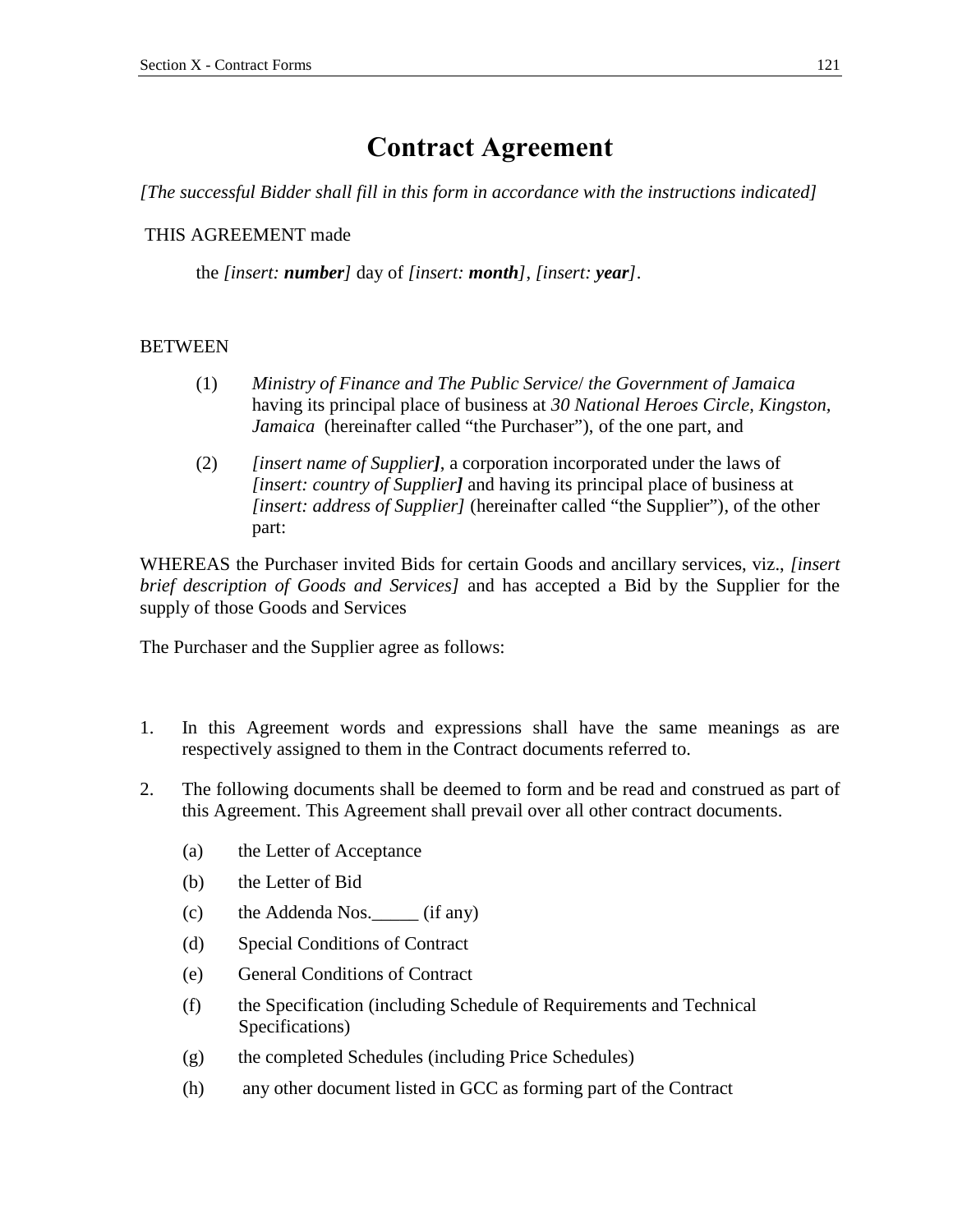- 3. In consideration of the payments to be made by the Purchaser to the Supplier as specified in this Agreement, the Supplier hereby covenants with the Purchaser to provide the Goods and Services and to remedy defects therein in conformity in all respects with the provisions of the Contract.
- 4. The Purchaser hereby covenants to pay the Supplier in consideration of the provision of the Goods and Services and the remedying of defects therein, the Contract Price or such other sum as may become payable under the provisions of the Contract at the times and in the manner prescribed by the Contract.

IN WITNESS whereof the parties hereto have caused this Agreement to be executed in accordance with the laws of *[insert the name of the Contract governing law country]* on the day, month and year indicated above.

For and on behalf of the Purchaser

Signed: *[insert signature]* in the capacity of *[insert title or other appropriate designation]* In the presence of *[insert identification of official witness]*

For and on behalf of the Supplier

Signed: *[insert signature of authorized representative(s) of the Supplier]* in the capacity of *[insert title or other appropriate designation]* in the presence of *[insert identification of official witness]*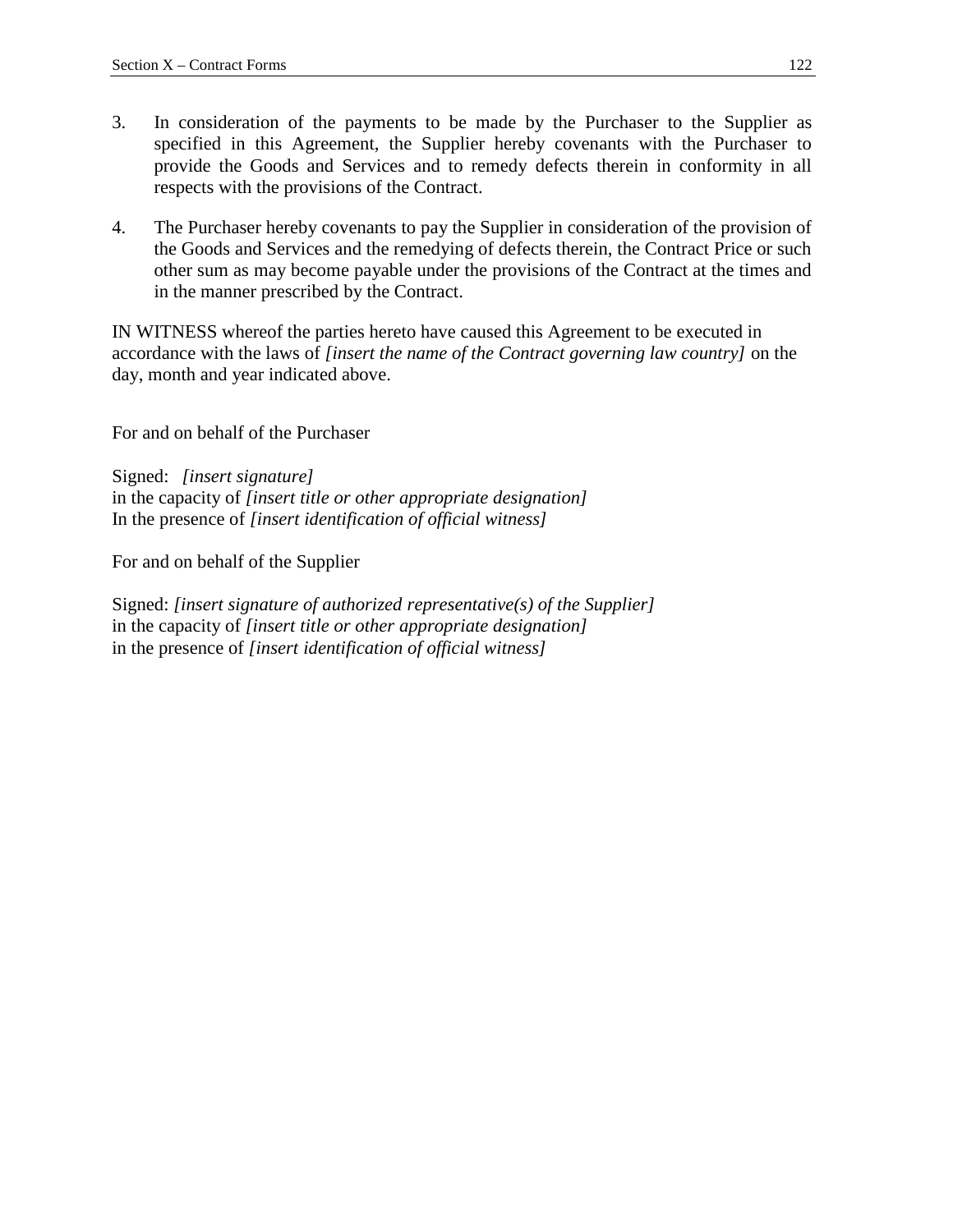### **Performance Security**

### **Option 1: (Bank Guarantee)**

*[The bank, as requested by the successful Bidder, shall fill in this form in accordance with the instructions indicated]*

*[Guarantor letterhead or SWIFT identifier code]*

**Beneficiary:** *[insert name and Address of Purchaser]*

**Date:** \_ *[Insert date of issue]*

**PERFORMANCE GUARANTEE No.:** *[Insert guarantee reference number]*

**Guarantor:** *[Insert name and address of place of issue, unless indicated in the letterhead]*

We have been informed that \_ *[insert name of Supplier, which in the case of a joint venture shall be the name of the joint venture]* (hereinafter called "the Applicant") has entered into Contract No. *[insert reference number of the contract]* dated *[insert date]* with the Beneficiary, for the supply of \_ *[insert name of contract and brief description of Goods and related Services]* (hereinafter called "the Contract").

Furthermore, we understand that, according to the conditions of the Contract, a performance guarantee is required.

At the request of the Applicant, we as Guarantor, hereby irrevocably undertake to pay the Beneficiary any sum or sums not exceeding in total an amount of *[insert amount in figures]* ( $\blacksquare$ ) *[insert amount in words]*,<sup>1</sup> such sum being payable in the types and proportions of currencies in which the Contract Price is payable, upon receipt by us of the Beneficiary's complying demand supported by the Beneficiary's statement, whether in the demand itself or in a separate signed document accompanying or identifying the demand, stating that the Applicant is in breach of its obligation(s) under the Contract, without the Beneficiary needing to prove or to show grounds for your demand or the sum specified therein.

This guarantee shall expire, no later than the .... Day of ......,  $2...^2$ , and any demand for payment under it must be received by us at this office indicated above on or before that date.

*<sup>1</sup> The Guarantor shall insert an amount representing the percentage of the Accepted Contract Amount specified in the Letter of Acceptance, and denominated either in the currency (ies) of the Contract or a freely convertible currency acceptable to the Beneficiary.*

*<sup>2</sup> Insert the date twenty-eight days after the expected completion date as described in GC Clause 18.4. The Purchaser should note that in the event of an extension of this date for completion of the Contract, the Purchaser would need to request an extension of this guarantee from the Guarantor. Such request must be*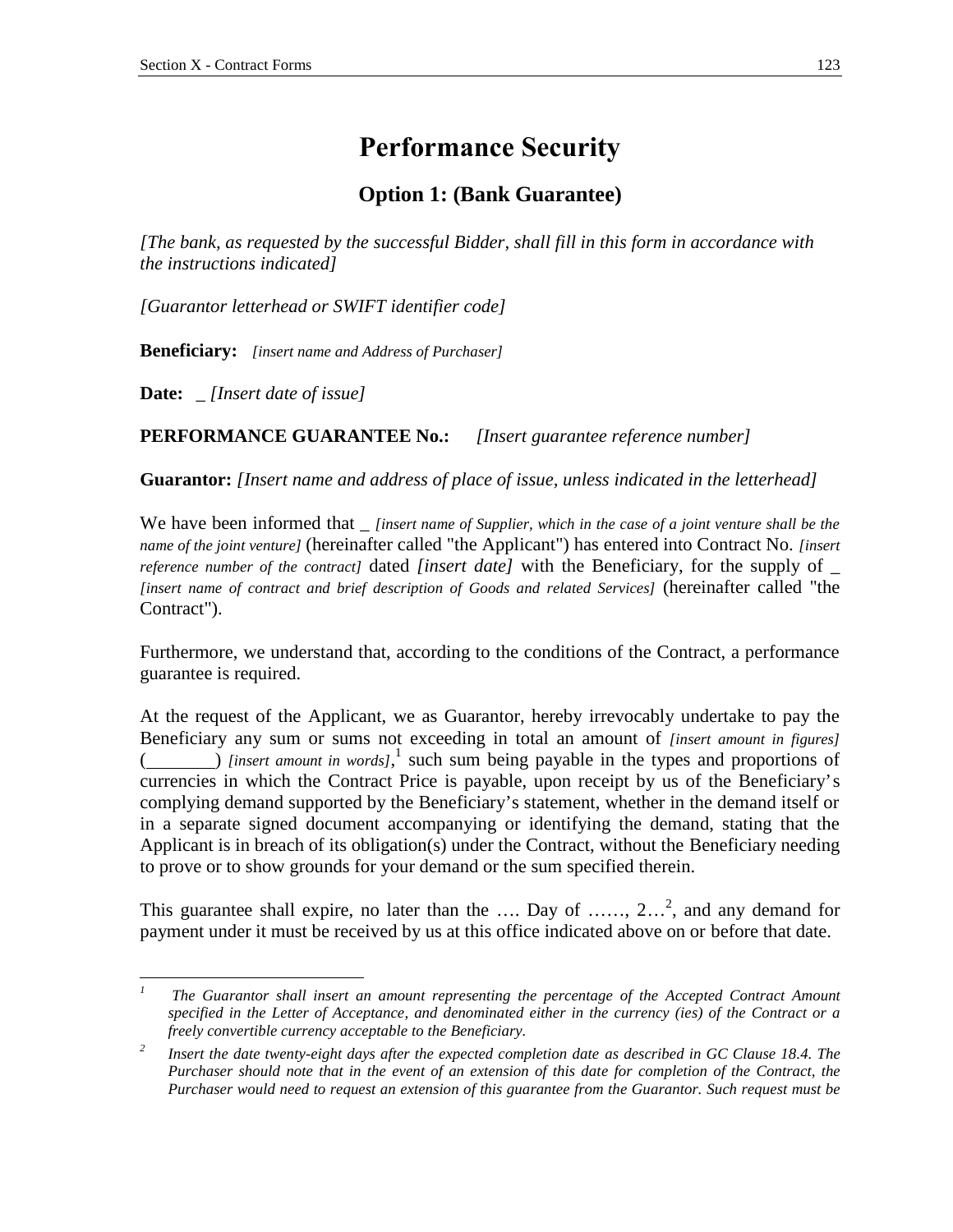This guarantee is subject to the Uniform Rules for Demand Guarantees (URDG) 2010 Revision, ICC Publication No. 758, except that the supporting statement under Article 15(a) is hereby excluded.

*[signature(s)]*

\_\_\_\_\_\_\_\_\_\_\_\_\_\_\_\_\_\_\_\_\_

*Note: All italicized text (including footnotes) is for use in preparing this form and shall be deleted from the final product.*

*in writing and must be made prior to the expiration date established in the guarantee. In preparing this guarantee, the Purchaser might consider adding the following text to the form, at the end of the penultimate paragraph: "The Guarantor agrees to a one-time extension of this guarantee for a period not to exceed [six months] [one year], in response to the Beneficiary's written request for such extension, such request to be presented to the Guarantor before the expiry of the guarantee."*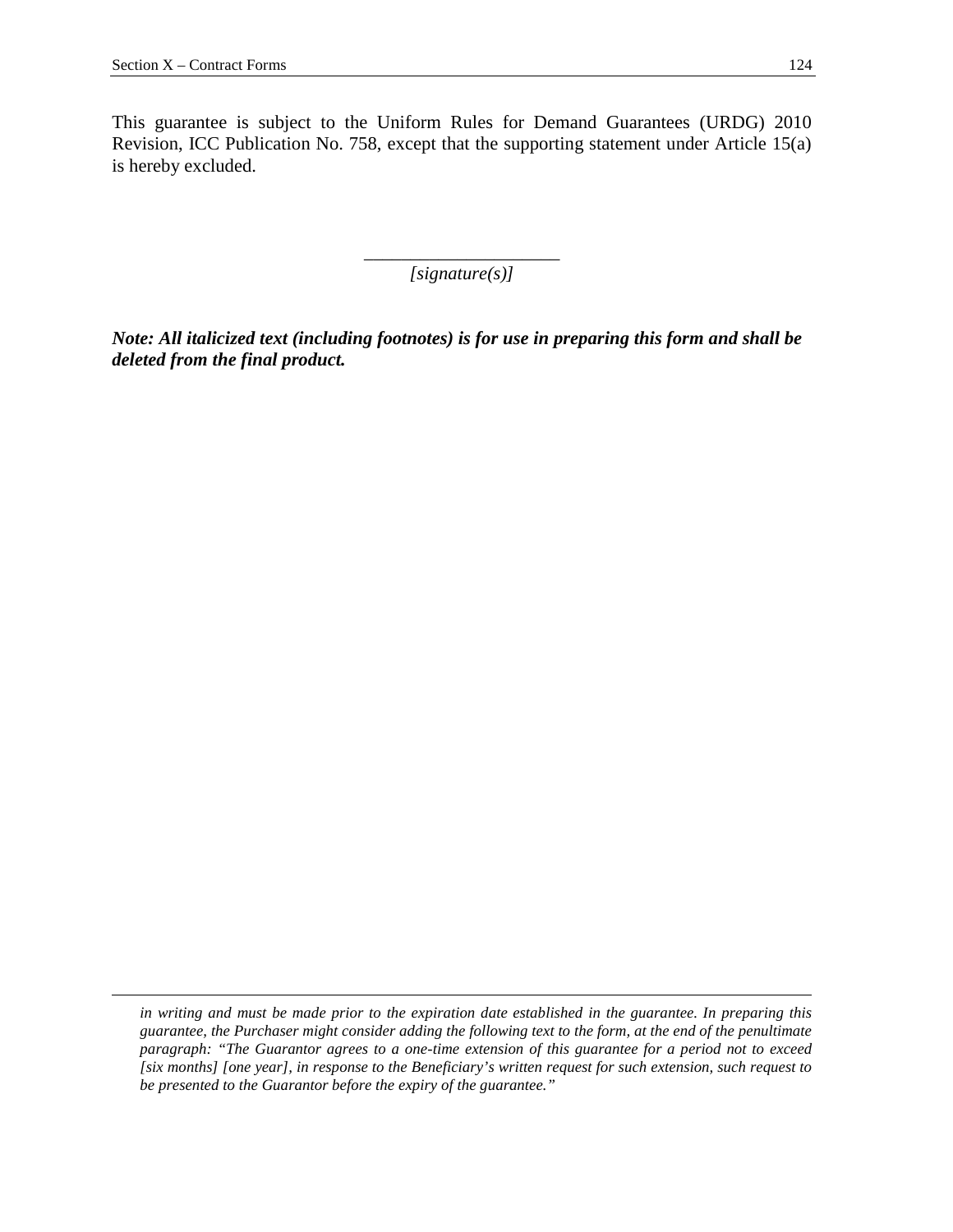### **Option 2: Performance Bond**

By this Bond *[insert name of Principal]* as Principal (hereinafter called "the Supplier") and *finsert name of Surety]* as Surety (hereinafter called "the Surety"), are held and firmly bound unto *[insert name of Purchaser]* as Obligee (hereinafter called "the Supplier") in the amount of *[insert amount in words and figures]*, for the payment of which sum well and truly to be made in the types and proportions of currencies in which the Contract Price is payable, the Supplier and the Surety bind themselves, their heirs, executors, administrators, successors and assigns, jointly and severally, firmly by these presents.

WHEREAS the Supplier has entered into a written Agreement with the Purchaser dated the day of <u>contract and brief</u> , 20 , for *[name of contract and brief description of Goods and related Services]* in accordance with the documents, plans, specifications, and amendments thereto, which to the extent herein provided for, are by reference made part hereof and are hereinafter referred to as the Contract.

NOW, THEREFORE, the Condition of this Obligation is such that, if the Supplier shall promptly and faithfully perform the said Contract (including any amendments thereto), then this obligation shall be null and void; otherwise, it shall remain in full force and effect. Whenever the Supplier shall be, and declared by the Purchaser to be, in default under the Contract, the Purchaser having performed the Purchaser's obligations thereunder, the Surety may promptly remedy the default, or shall promptly:

- (1) complete the Contract in accordance with its terms and conditions; or
- (2) obtain a Bid or Bids from qualified Bidders for submission to the Purchaser for completing the Contract in accordance with its terms and conditions, and upon determination by the Purchaser and the Surety of the lowest responsive Bidder, arrange for a Contract between such Bidder and Purchaser and make available as work progresses (even though there should be a default or a succession of defaults under the Contract or Contracts of completion arranged under this paragraph) sufficient funds to pay the cost of completion less the Balance of the Contract Price; but not exceeding, including other costs and damages for which the Surety may be liable hereunder, the amount set forth in the first paragraph hereof. The term "Balance of the Contract Price," as used in this paragraph, shall mean the total amount payable by Purchaser to Supplier under the Contract, less the amount properly paid by Purchaser to the Supplier; or
- (3) pay the Purchaser the amount required by Purchaser to complete the Contract in accordance with its terms and conditions up to a total not exceeding the amount of this Bond.

The Surety shall not be liable for a greater sum than the specified penalty of this Bond.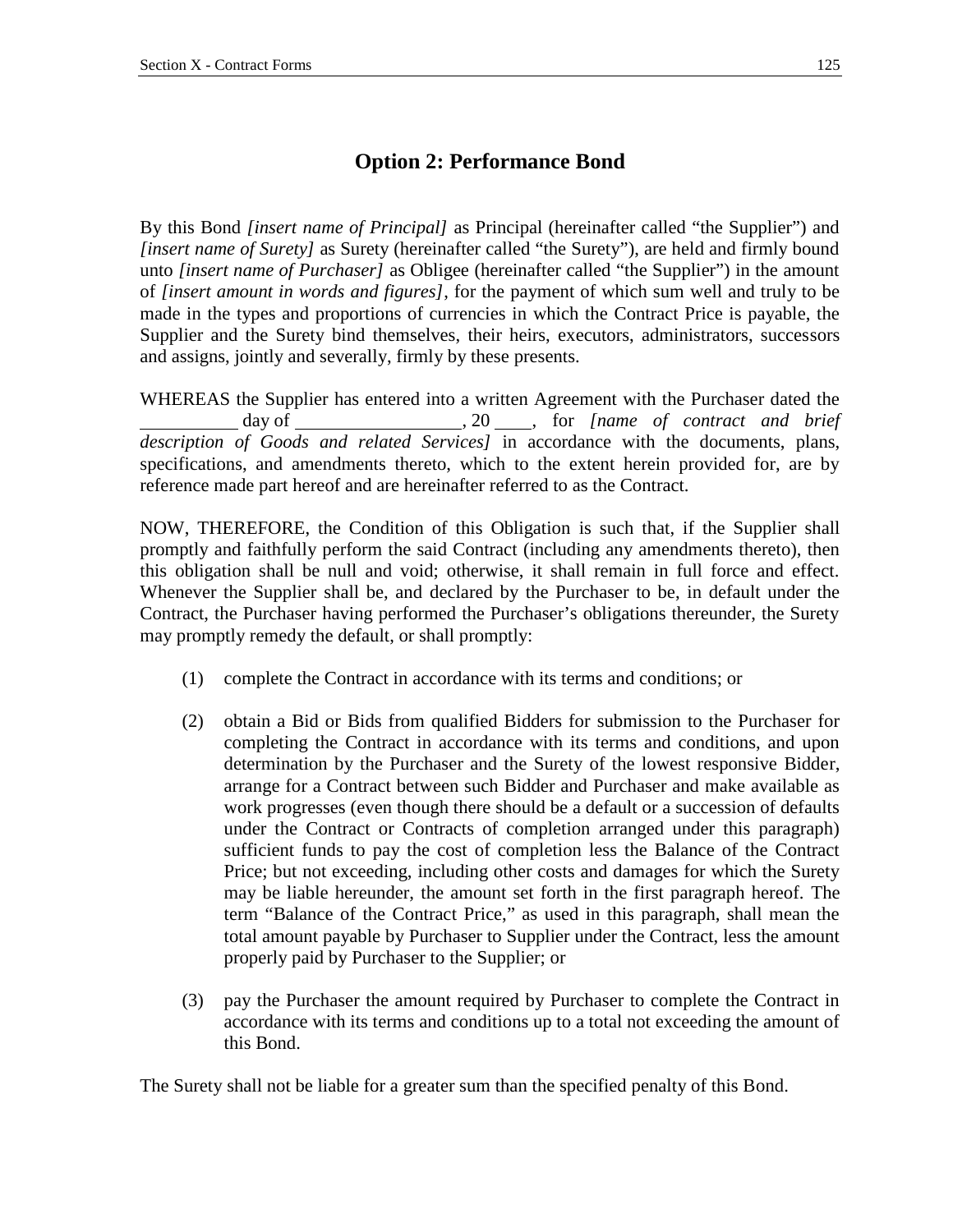Any suit under this Bond must be instituted before the expiration of one year from the date of the issuing of the Taking-Over Certificate.

No right of action shall accrue on this Bond to or for the use of any person or corporation other than the Purchaser named herein or the heirs, executors, administrators, successors, and assigns of the Purchaser.

In testimony whereof, the Supplier has hereunto set his hand and affixed his seal, and the Surety has caused these presents to be sealed with his corporate seal duly attested by the signature of his legal representative, this  $\frac{d}{dx}$  day of  $\frac{1}{20}$ .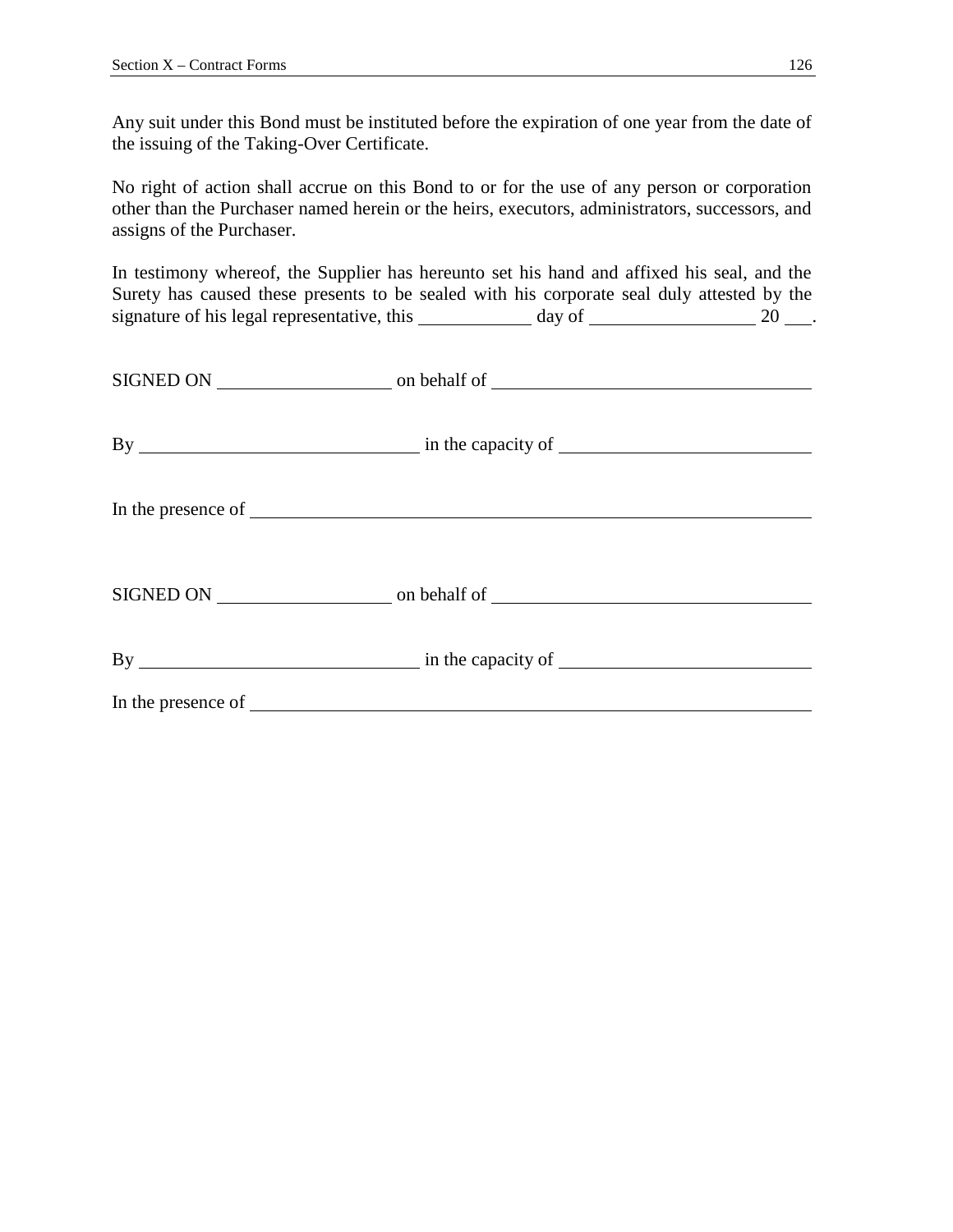## **Advance Payment Security**

## **Demand Guarantee**

*[Guarantor letterhead or SWIFT identifier code]*

**Beneficiary:** *[Insert name and Address of Purchaser]*

**Date:** *[Insert date of issue]*

**ADVANCE PAYMENT GUARANTEE No.:** *[Insert guarantee reference number]*

**Guarantor:** *[Insert name and address of place of issue, unless indicated in the letterhead]*

We have been informed that *[insert name of Supplier, which in the case of a joint venture shall be the name of the joint venture]* (hereinafter called "the Applicant") has entered into Contract No. *[insert reference number of the contract]* dated *[insert date]* with the Beneficiary, for the execution of *[insert name of contract and brief description of Goods and related Services]* (hereinafter called "the Contract").

Furthermore, we understand that, according to the conditions of the Contract, an advance payment in the sum *[insert amount in figures]* () *[insert amount in words]* is to be made against an advance payment guarantee.

At the request of the Applicant, we as Guarantor, hereby irrevocably undertake to pay the Beneficiary any sum or sums not exceeding in total an amount of *[insert amount in figures]*  $($  *[insert amount in words]<sup>1</sup>* upon receipt by us of the Beneficiary's complying demand supported by the Beneficiary's statement, whether in the demand itself or in a separate signed document accompanying or identifying the demand, stating either that the Applicant:

- (d) has used the advance payment for purposes other than toward delivery of Goods; or
- (e) has failed to repay the advance payment in accordance with the Contract conditions, specifying the amount which the Applicant has failed to repay.

<sup>1</sup> *The Guarantor shall insert an amount representing the amount of the advance payment and denominated either in the currency(ies) of the advance payment as specified in the Contract, or in a freely convertible currency acceptable to the Purchaser.*